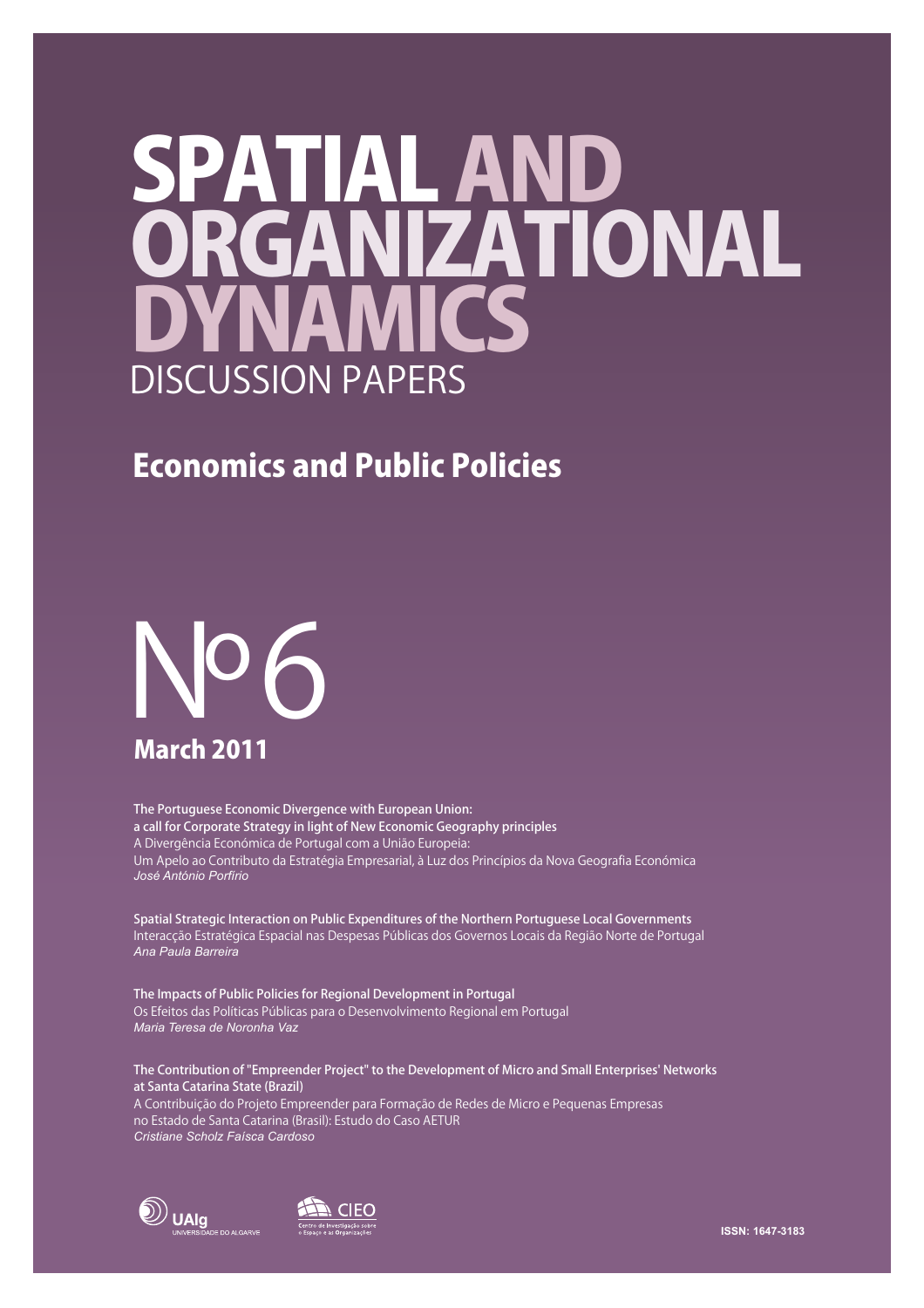# **DISCUSSION PAPERS Nº 6:**

# **SPATIAL AND ORGANIZATIONAL DYNAMICS**

**Economics and Public Policies**

**Texts by: Ana Paula Barreira Cristiane Cardoso José António Porfírio Teresa de Noronha**

> **March 2011 University of Algarve**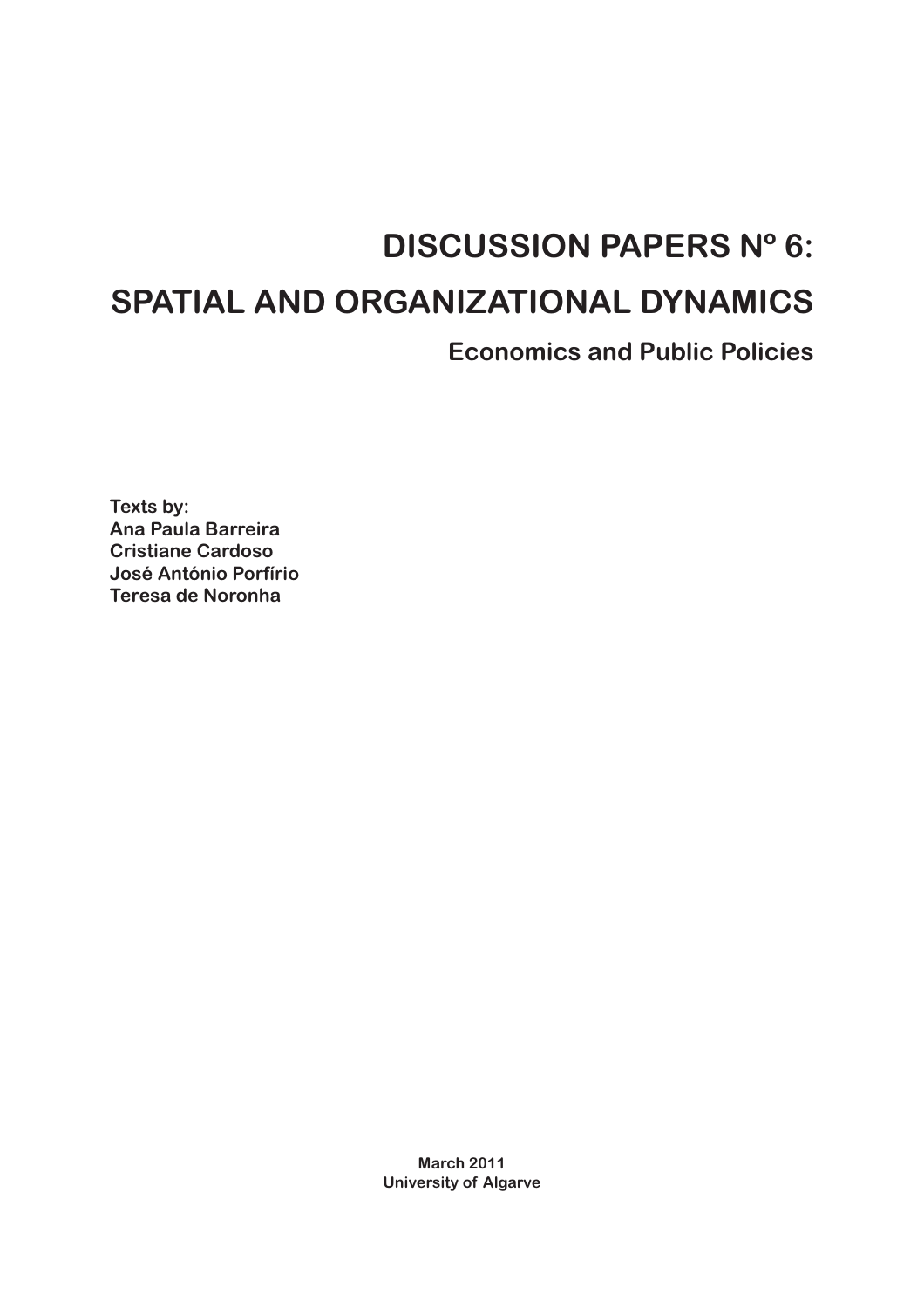### **TECHNICAL INFORMATION**

**Title - Discussion Papers Nº6: Spatial and Organizational Dynamics**

**Subtitle - Economics and Public Policies**

**Authors - Several**

**Edition: University of Algarve (www.ualg.pt) CIEO – Research Centre for Spatial and Organizational Dynamics (Centro de Investigação sobre o Espaço e as Organizações) Campus de Gambelas, Faculdade de Economia, Edifício 9 8005-139, Faro cieo@ualg.pt www.cieo.ualg.pt**

**Editorial Board: Ana Paula Barreira Ana Ramalho Correia António Alhinho Covas António Fragoso Efigénio Rebelo Fernando Sousa João Filipe Marques Jorge Gomes Paulo Neto Pedro Pintassílgo Purificación Galindo Rodrigo Magalhães Teresa de Noronha Thomas Panagopoulos**

**Page Layout: Marlene Fernandes**

**Design and Cover Concept: Helder Rodrigues Hugo Pinto**

**Edition Nº 6**

**ISSN: 1647-3183**

**Quarterly Edition**

**Faro, March 2011**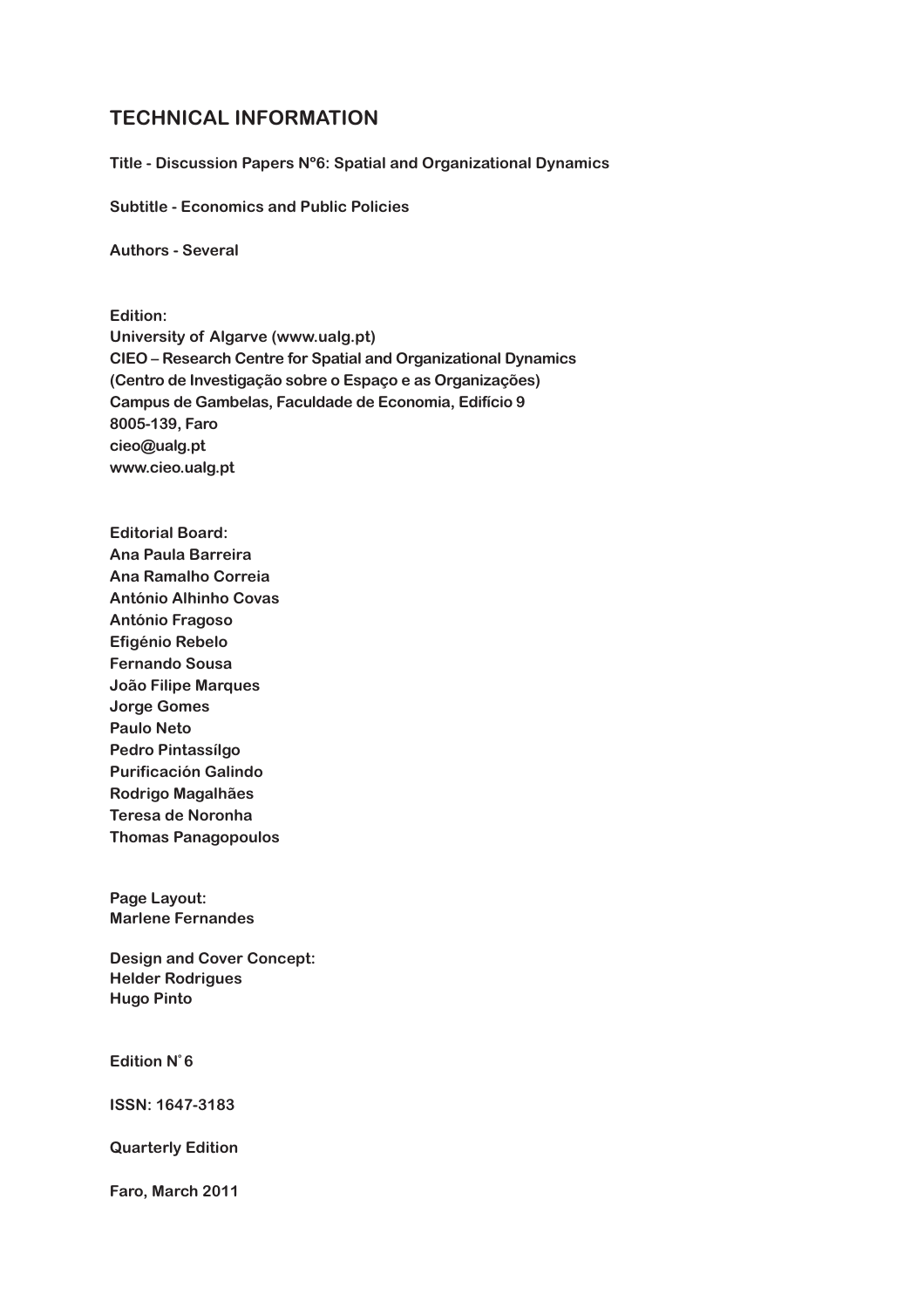# TABLE OF CONTENTS

| <b>Authors Presentation</b>                                                                                                              | 5  |
|------------------------------------------------------------------------------------------------------------------------------------------|----|
| The Portuguese Economic Divergence with European Union: a call for Corporate Strategy<br>in light of New Economic Geography principles   | 7  |
| José António Porfírio                                                                                                                    |    |
| 1. Introduction                                                                                                                          | 8  |
| 2. NEG in brief                                                                                                                          | 9  |
| 3. Development, economics and corporate strategy                                                                                         | 12 |
| 4. Pitfalls of NEG theory                                                                                                                | 14 |
| 5. Empirical analysis of national corporate strategic capabilities during the Euro<br>introduction                                       | 15 |
| 6. Conclusions and future research directions                                                                                            | 17 |
| Spatial Strategic Interaction on Public Expenditures of the Northern Portuguese Local<br>Governments                                     | 23 |
| Ana Paula Barreira                                                                                                                       |    |
| 1. Introduction                                                                                                                          | 24 |
| 2. Theoretical Framework                                                                                                                 | 25 |
| 3. Motivation                                                                                                                            | 26 |
| 4. Empirical Questions                                                                                                                   | 27 |
| 5. Empirical Results                                                                                                                     | 30 |
| 6. Conclusions and Policy Implications                                                                                                   | 33 |
| Appendix                                                                                                                                 | 37 |
| The Impacts of Public Policies for Regional Development in Portugal                                                                      | 39 |
| Teresa de Noronha                                                                                                                        |    |
| Preamble                                                                                                                                 | 40 |
| 1. Portugal as a case study                                                                                                              | 41 |
| 2. The territorial and institutional framework of Portugal                                                                               | 41 |
| 3. Where does Portugal stand today and where did it come from?                                                                           | 42 |
| 4. The microscopic view: PRIME                                                                                                           | 49 |
| 5. Conclusions                                                                                                                           | 51 |
| The Contribution of "Empreender Project" to the Development of Micro and Small<br>Enterprises' Networks at Santa Catarina State (Brazil) | 52 |

*Cristiane Scholz Faísca Cardoso*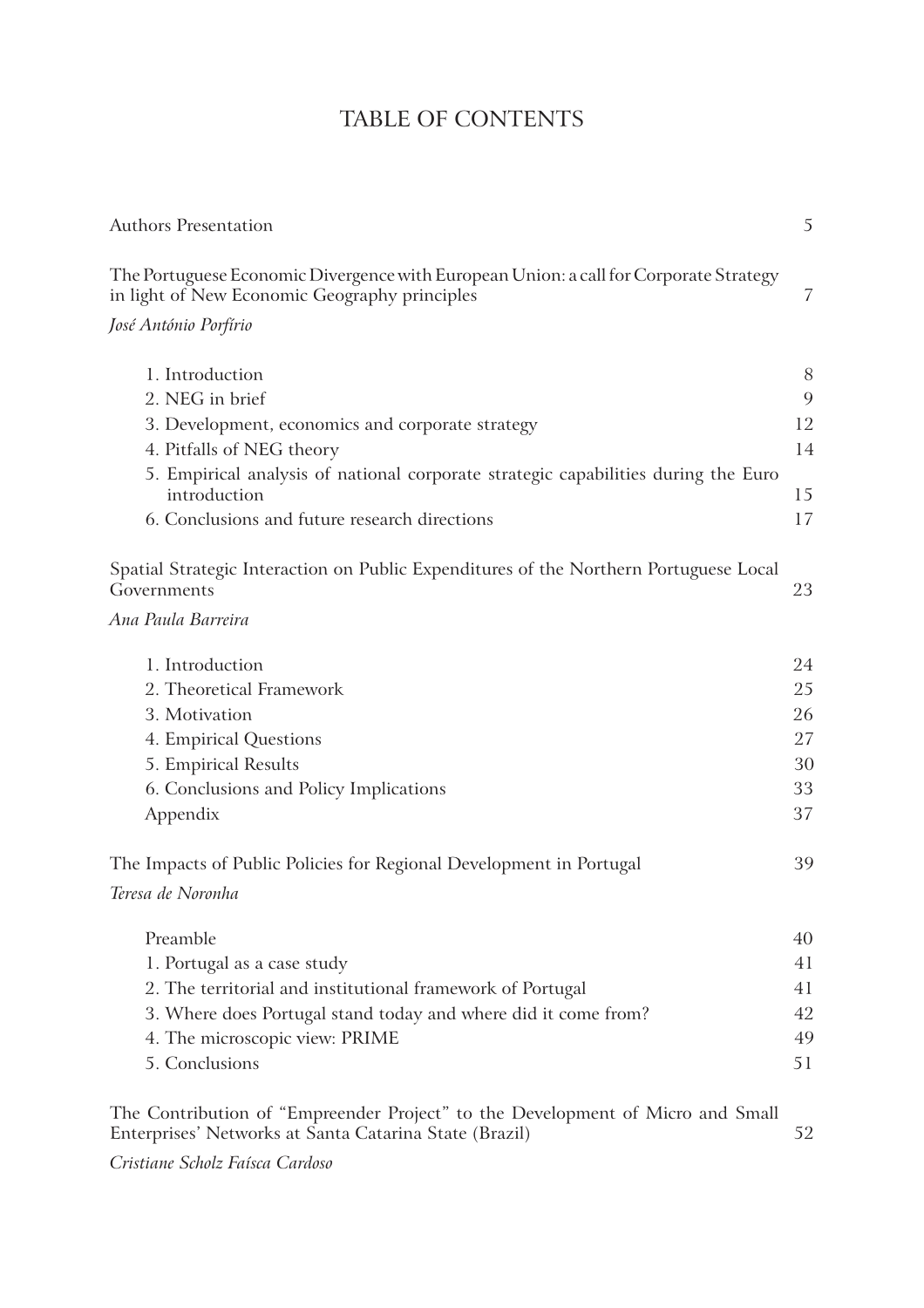| 1. Enterprises Network              | 52.   |
|-------------------------------------|-------|
| 2. The "Empreender Project"         | 54    |
| 3. The AETUR Case                   | 55.   |
| 4. Conclusion                       | 67    |
|                                     |       |
| NORMAS EDITORIAIS / EDITORIAL NORMS | 69/72 |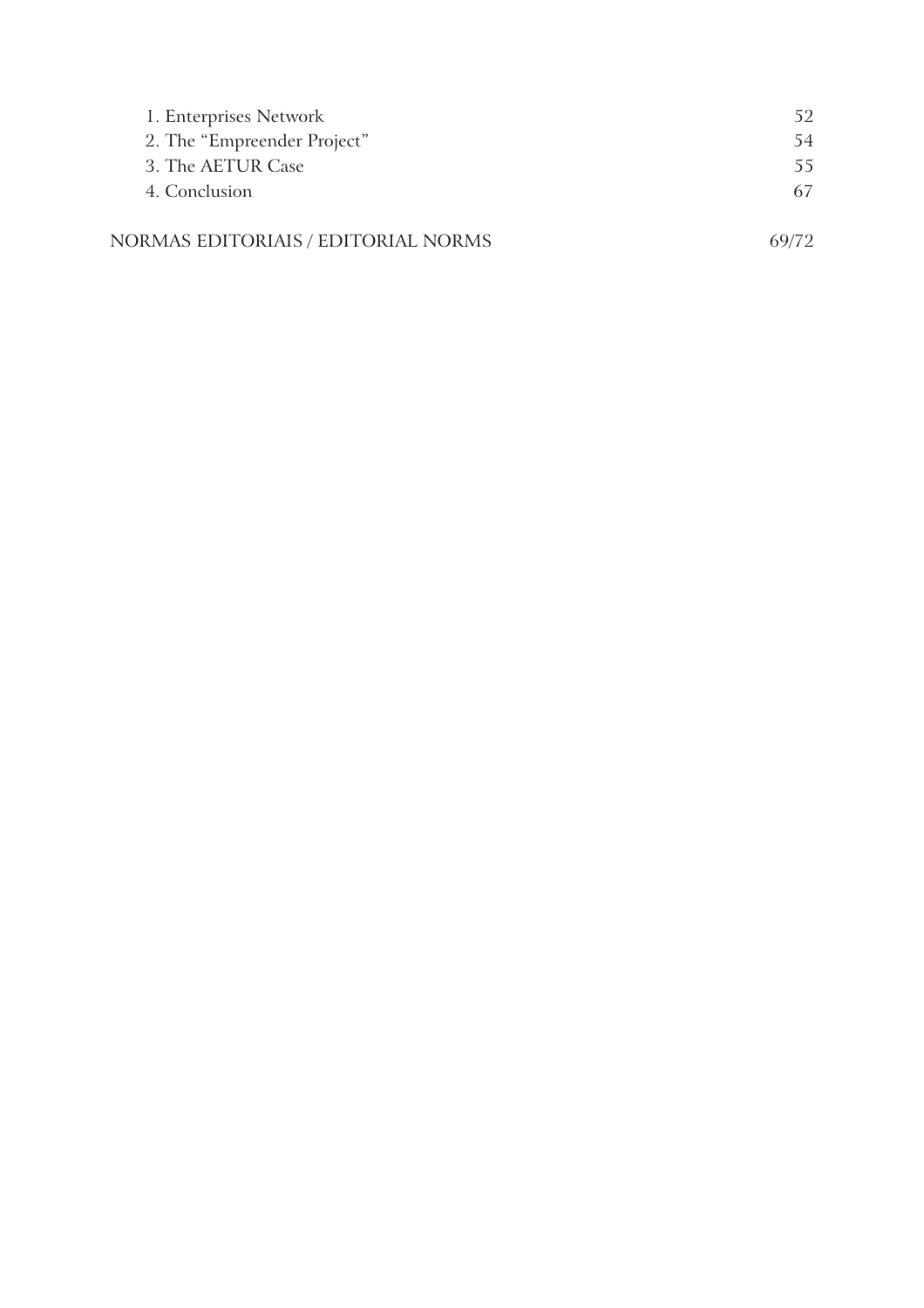## **AUTHORS PRESENTATION**

#### **Ana Paula Catarino Barreira** (aprodrig@ualg.pt)

Ph.D. in Economics, Assistant Professor in the Faculty of Economics, University of Algarve. Lectures Political Economy, Microeconomics II and Monetary and Financial Economics in Economics undergraduate course, and Local Finance in Administration and Regional Development master course. Research has been developed in the following themes: 1) the political and electoral cycles in government spending, 2) fiscal federalism applied to the Portuguese municipalities, 3) the spatial effects. Today is the national delegate in the Management Committee in the European project COST: "Cities regrowing smaller - Fostering knowledge on regeneration Strategies in shrinking cities across Europe."

#### **Cristiane Scholz Faisca Cardoso** (cfaisca2005@hotmail.com)

Bachelor in Economics and Master in Engineering of Systems and Production by the Federal University of Santa Catarina State (UFSC), Brazil. Currently, she is a PhD student at the faculty of Economics, Universidade do Algarve. She is also a full member of the Research Centre for Spatial and Organizational Dynamics (CIEO). Most of her professional activities, since 1984, have been at the Brazilian electricity sector companies. She is also entrepreneur and consultant of micro and small enterprises and a certified Internal Auditor.

#### **José António Porfírio** (jporfirio@univ-ab.pt)

Academic activities: José António Porfírio is Director of Social Sciences and Management Department of Universidade Aberta since January 2008, being Assistant Professor here since 1997. He was coordinator of the MBA until 2009 and is responsible for the development of the joint PhD Program in Strategy and Public Policy with Universidade do Algarve.

Academic Background: PhD in Management (specialization in Strategy) in Universidade Aberta (2005). Degree in Management (1990) and Master in Mathematics Applied to Economics and Management (1993), both in Instituto Superior de Economia e Gestão (ISEG) of Technical University Lisbon.

Teaching activities: José Porfírio was responsible for several disciplines in the area of Finance and Accounting, Strategic Management, and European Integration since 1997. From 2005 on he is responsible for the field of Strategic Management in the MBA where he coordinates the disciplines of Strategic Management and Project Seminar in Strategic Management.

Main research fields: Corporate Strategy and Public Policies, Rural Development and New Economic Geography, and Biofuels, with several publications in these fields.

Other activities: Besides the teaching activities he was consultant of UNCTAD-TrainForTrade Program until 2008 in the area of training for International Commerce, and he was board member and consultant of several companies in the fields of agri-business, real estate and banking. He was also trainer in different institutions (e.g. CEGOC – Group CEGOS and Portuguese Banking Training institute) in the fields of management and banking.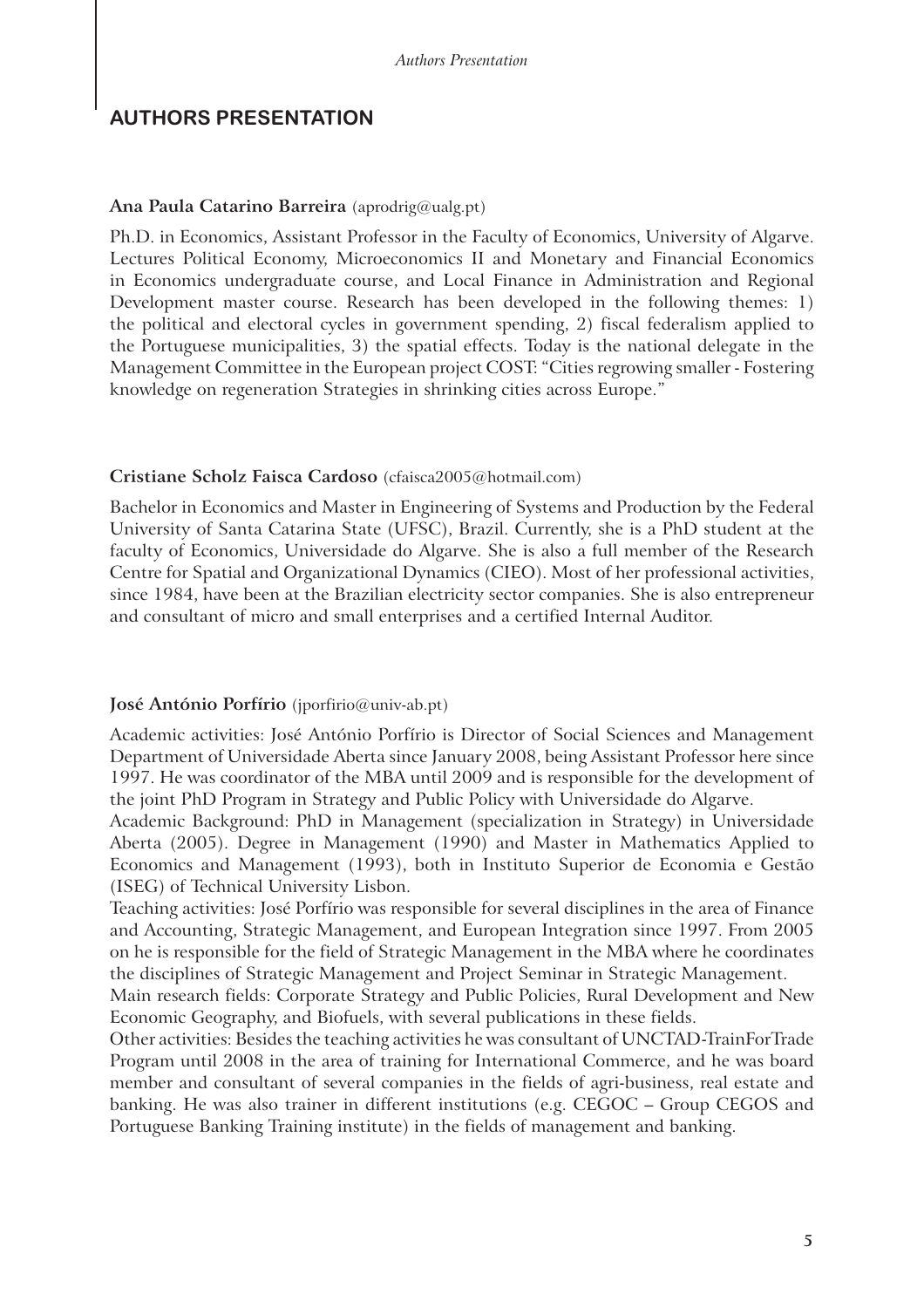#### **Teresa de Noronha (mtvaz@ualg.pt)**

She is a PhD in Economics and Professor of Regional Economics, and Economics of Innovation at the Faculty of Economics, University of Algarve, Portugal. She coordinates de Research Centre on Spatial and Organizational Dynamics (CIEO) and has an academic career stretching across Europe, having worked as fellow or visiting professor in Germany (University of Göttingen), Spain (CSIC), France (Centre ATOM, Université de Paris I), Belgium (University of Gent), Russia (University of Oriel) and Brazil (IPARDES).

Her recent research has taken her in the direction of support for innovation and local development, particularly the impact of small firms in spatial dynamics. She has been coordinator of European, national and local founded projects as well as being involved in many other projects. So far she has edited several books related with regional and rural development and published an extensive amount of scientific material related to the agrofood sector and regional economics, particularly in what concerns the use of instruments to implement innovation in lagging areas.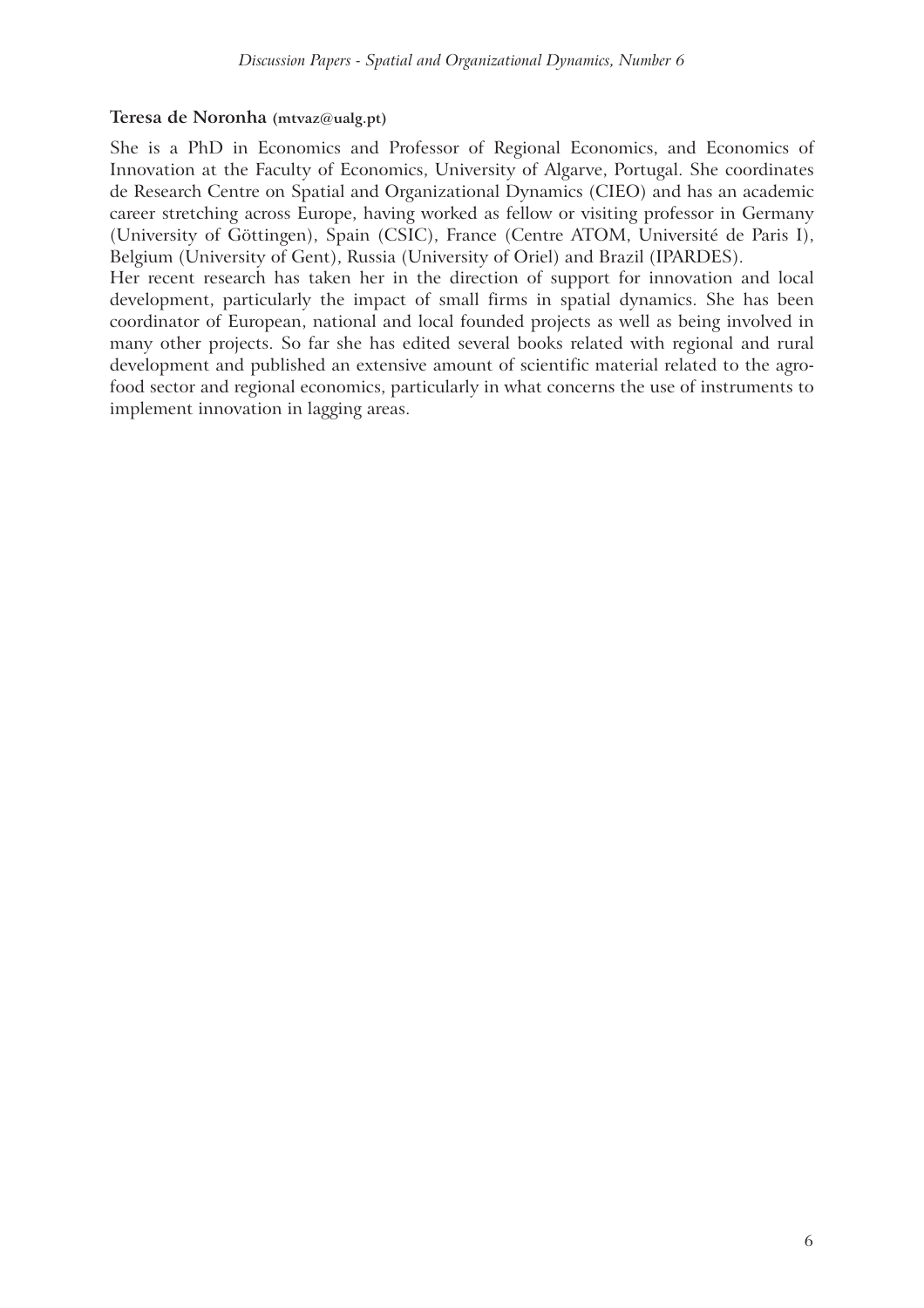## **THE PORTUGUESE ECONOMIC DIVERGENCE WITH EUROPEAN UNION: A CALL FOR CORPORATE STRATEGY IN LIGHT OF NEW ECONOMIC GEOGRAPHY PRINCIPLES**

## **A DIVERGÊNCIA ECONÓMICA DE PORTUGAL COM A UNIÃO EUROPEIA: UM APELO AO CONTRIBUTO DA ESTRATÉGIA EMPRESARIAL, À LUZ DOS PRINCÍPIOS DA NOVA GEOGRAFIA ECONÓMICA**

*José António Porfírio*

#### **ABSTRACT**

New Economic Geography (NEG), a new branch of Spatial Economics that was developed at the beginning of the 90s, supports that "peripheral" European Union's economies (like Portugal, Greece, Ireland or even Spain) are predestined to diverge from the developed European "centers" like France or Germany. This new field of Economics seems to be supporting the incapacity of European structural policies to battle against this divergence trend, and ultimately an inevitable catastrophe of the Single European Currency, and thus, of the European integration project as a whole.

The recent evolution of the main EU's peripheral economies (e.g. Greece, Portugal and Ireland) confirming their divergence trend from the developed core EU's countries, seems to support these NEG forecasts.

However, in our paper we support that, taking into consideration some identified pitfalls of NEG's principles, and on the other hand, considering the potentialities that may arise from the capacity of enterprises to put in place effective Corporate Strategies (which its related with the need to develop their strategic capabilities), peripheral countries/regions may be able to overcome this apparent fatalness. Thus, more important than just funding is the aptitude of these peripheral economies – through their economic agents' capabilities – to use these funding and profit from them adequately.

This will lead us to support, not just the continuation of the European structural funds' policies, with the positive impacts arising from the inherent redistribution effects, but also to conclude on the urgent need to develop strategic capabilities of main economic agents of these regions. Using an empirical survey, performed during the transition period of the introduction of the Euro (1999-2001), to companies operating in Portugal, we conclude by demonstrating that the lack of corporate strategic capabilities may well be an important explanation for the present difficult economic situation, explaining most of the existing problems of Portugal and that, only through a real change in the prevailing paradigm, regarding the action of these companies, we may be able in a near future to sustainably overcome the present difficulties.

Keywords: Economic Development; New Economic Geography, Corporate Strategy; European Union; Peripheral Territories.

#### **RESUMO**

A Nova Geografia Económica (NGE), um novo ramo da Economia Espacial, desenvolvido no início dos anos 90, defende que as economias periféricas da União Europeia (como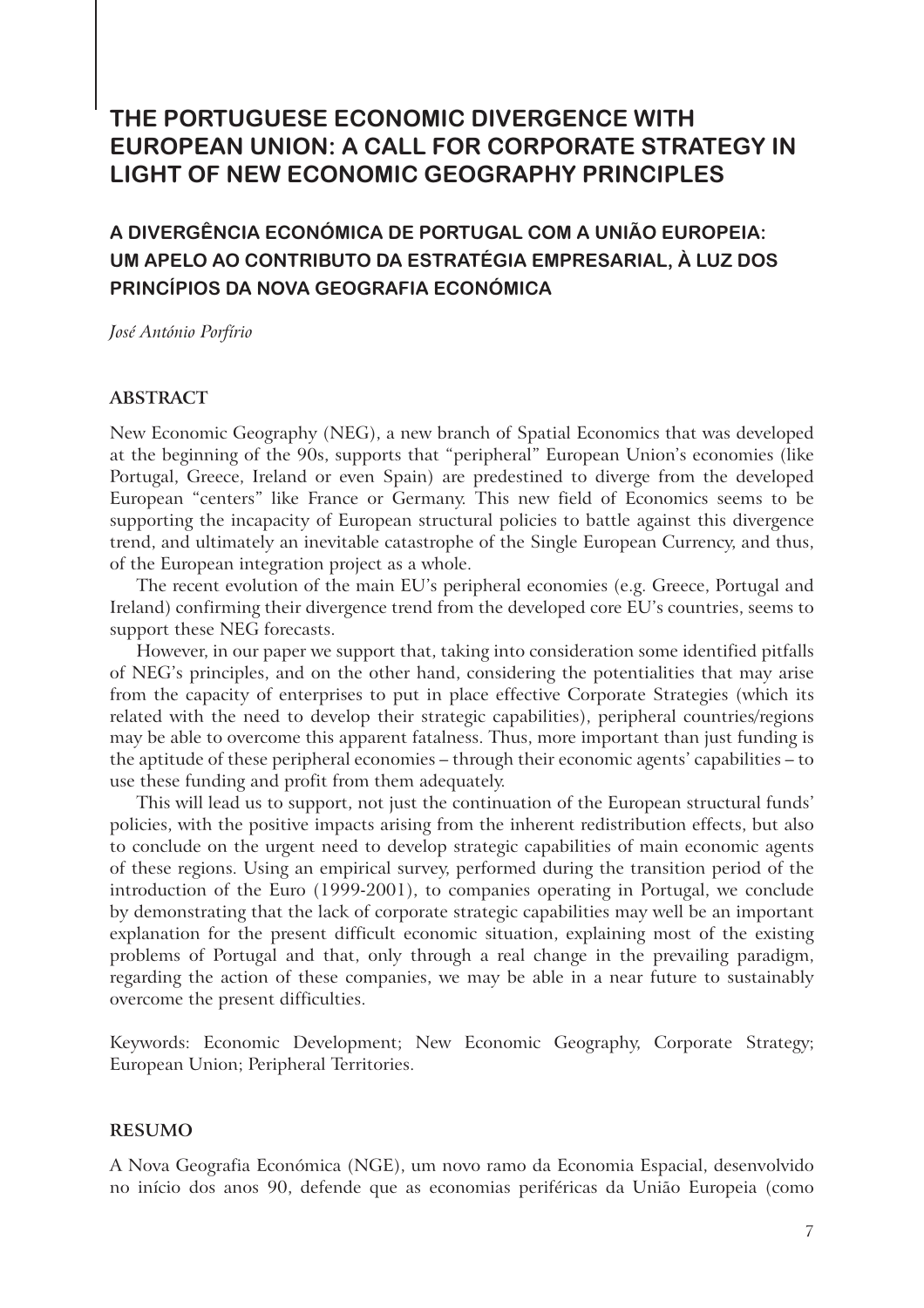Portugal, a Grécia, a Irlanda ou a Espanha) estão predestinadas a divergir dos centros mais desenvolvidos da Europa, como a França, ou a Alemanha.

Este novo campo da Economia parece, assim, demonstrar a incapacidade das políticas estruturais europeias para contrariar a tendência divergente destas economias e, assim, predizerem a catástrofe eminente do euro e, em última instância, do próprio projeto de integração europeia, como um todo.

A evolução recente das principais economias periféricas europeias (os casos da Grécia, de Portugal e da Irlanda), confirmando a sua divergência face à Europa, parece vir dar razão a estas previsões da NGE.

Todavia, no nosso paper, defendemos que, tendo em consideração algumas debilidades teóricas que poderemos identificar nos princípios da NGE e, por outro lado, considerando a capacidade das empresas colocarem em prática adequadas estratégias corporativas (o que está relacionado com a necessidade de desenvolvimento das competências estratégicas empresariais), os países ou regiões periféricas poderão mostrar capacidades efetivas de ultrapassar esta aparente fatalidade. Assim, mais importante que apenas injetar fundos nestas regiões/países, será a aptidão que for demonstrada pelos seus principais agentes – através do respetivo desenvolvimento de competências – para usar estes fundos da maneira mais adequada e proveitosa possível.

Esta constatação conduz-nos a defender, não apenas a continuidade das políticas estruturais europeias, com o reforço dos seus meios e os consequentes benefícios que poderão advir dos inerentes efeitos redistributivos a eles associados, mas principalmente a concluir pela necessidade urgente de potenciação das competências estratégicas dos principais agentes destas regiões.

Na base de um estudo empírico, desenvolvido durante o período de transição para o euro (1999-2001) a empresas que operavam em Portugal, concluímos que, efetivamente, se verificava uma debilidade ao nível das competências estratégicas das mesmas, o que pode claramente, como demonstrado, ser considerada como uma forte explicação da complicada situação económica atualmente vivida em Portugal. Assim, apenas através de uma mudança efetiva do atual paradigma, onde se efetiva a atuação destas empresas, poderemos ser capazes de encarar o future de forma mais sustentável e ultrapassar as dificuldades vividas atualmente.

Palavras-chave: Desenvolvimento Económico; Nova Geografia Económica; Estratégia Empresarial; União Europeia; Territórios Periféricos.

JEL Classification: M21; O12 e R12

#### **1. INTRODUCTION**

Inequality among world countries it's a difficult question to accept raising ethical and political questions and problems difficult to explain in light of the development efforts that are being made by all countries, and the world goals to diminish these differences (e.g. the UN Millennium Development Goals).

One of the ways that countries found to support their development strategies is through the set up and development of economic integration processes. In fact, deeper or lighter integration processes have been and still are observed around the world, shaping a new dynamics on globalization and including the big majority of world countries. Competition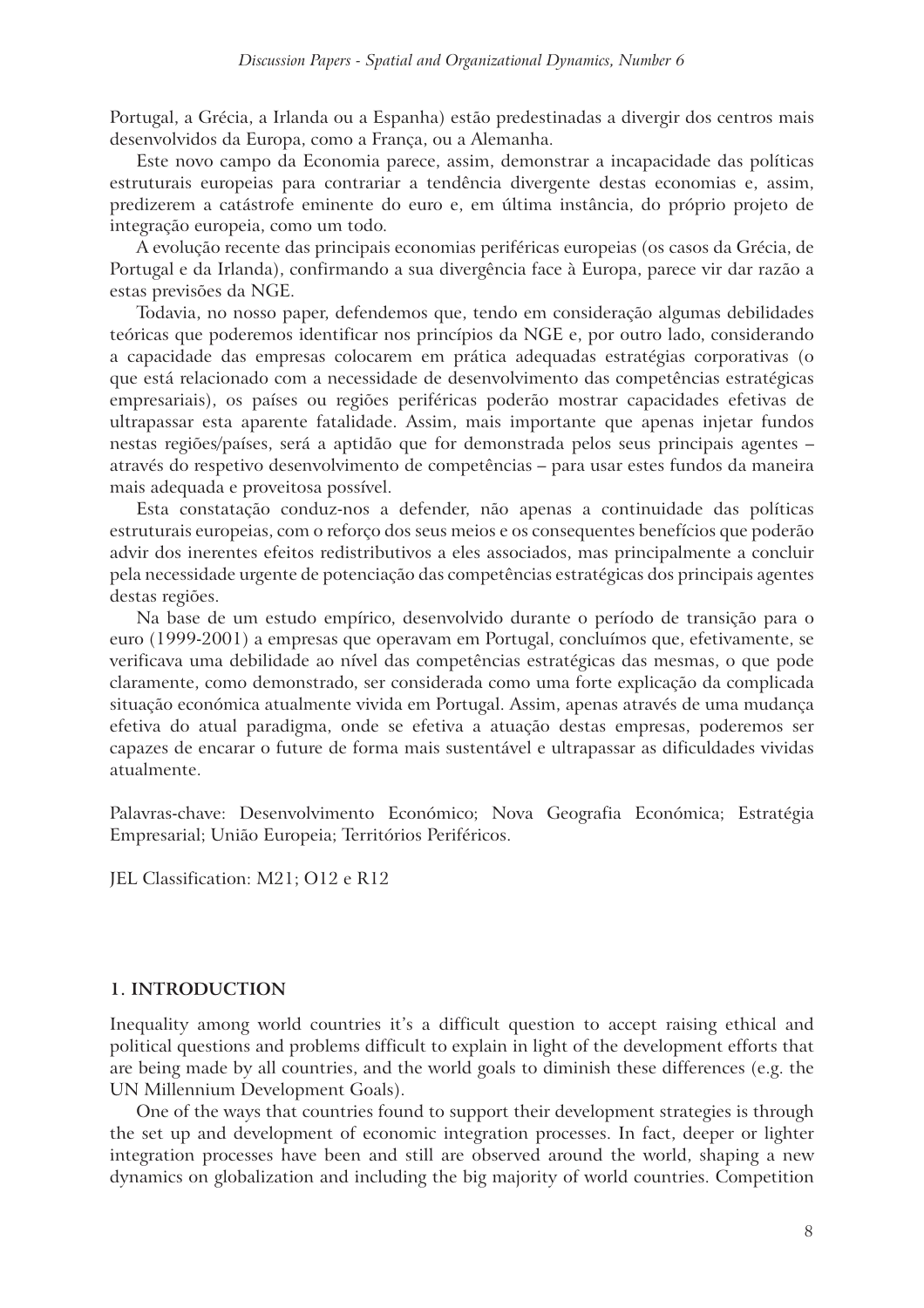turns out to be, not just between countries but mainly between economic blocks and particularly between the most important companies of each block, hiding important regional differences inside each particular integration block.

European Economic Community was created in 1957 with only six out of the 27 countries that nowadays belong to the European Union (EU). From its inception it was foreseen the creation of a Single European Market (which was just formalized in 1987), that should have been supported by a Single European Currency (that appeared, fully in 2002, after the ECU experience from 1979 to 1999 and a transition period occurred between 1999 and 2001).

The European integration whose origins could be traced back after the World War II, when Europeans discovered that they have lost their traditional hegemony and leadership in the new world, is a very interesting case study in this domain.

In Economics, one of the conditions for the success of a Currency Union, besides the crucial coordination of national economic policies, is the existence of a certain homogeneity and/or convergence among the economies of the countries involved in the union (see Mundell's (1961) Optimum Currency Areas' theory – OCA). Thus, according to the OCA's theory, if EU does not show the ability to promote convergence among their economies, the single currency – the euro – will be questioned by the fundamentals of the economies threatening all the integration process.

This is precisely what NEG is questioning, by proving theoretically the "chronicle and inevitable divergence" of EU peripheral countries/regions. Unfortunately this seems to be the evidence nowadays with the divergence patterns of the generality of these peripheral economies with a particular emphasis to the so-called PIIGS (Portugal, Italy, Ireland, Greece and Spain).

In spite of this apparent reasonability of the theory, one may question if the observed situation is real inevitability (as putted by NEG) or, defiantly, consider it as a mere historical accident, or just the consequence of a certain path dependency, that reasonability and adequate policies would be able to challenge, changing it by creating the conditions to break with this apparent vicious cycle of development.

In our paper we advocate this view, based in two main issues: firstly, showing that NEG present some pitfalls that, dully considered in the economic models used to arrive to its conclusions, could change its final results.

On the second section of our paper, we will flyover NEG, characterizing it. After showing our view concerning the closed link that exists between development, economics and strategy, in the third section, we will present what are, from our point of view, the pitfalls of NEG to explain growth and development. Before our conclusions and the future research clues, we will, in the fifth session present the results of an empirical analysis conducted in Portugal, during the transition phase to the Euro, were we analysed the strategic capabilities of companies operation in Portugal. We will demonstrate how the lack of strategic capabilities of Portuguese companies can be one of the weakest factors that are mining the capacity of the Portuguese economy for growth and convergence.

#### **2. NEG IN BRIEF**

The origins of New Economic Geography (NEG) may be traced back to the beginning of the 90s of the 20th century, basically on two seminal papers by Krugman and Venables (1990) and Krugman (1991b).

This recent "body of knowledge" in Economics – as it was called by their main authors  $-$  brings space to Economics, profiting from the pioneer works of the  $19<sup>th</sup>$  century in the field of Urban Economics who's first main author was von Thünen (1826). In parallel, we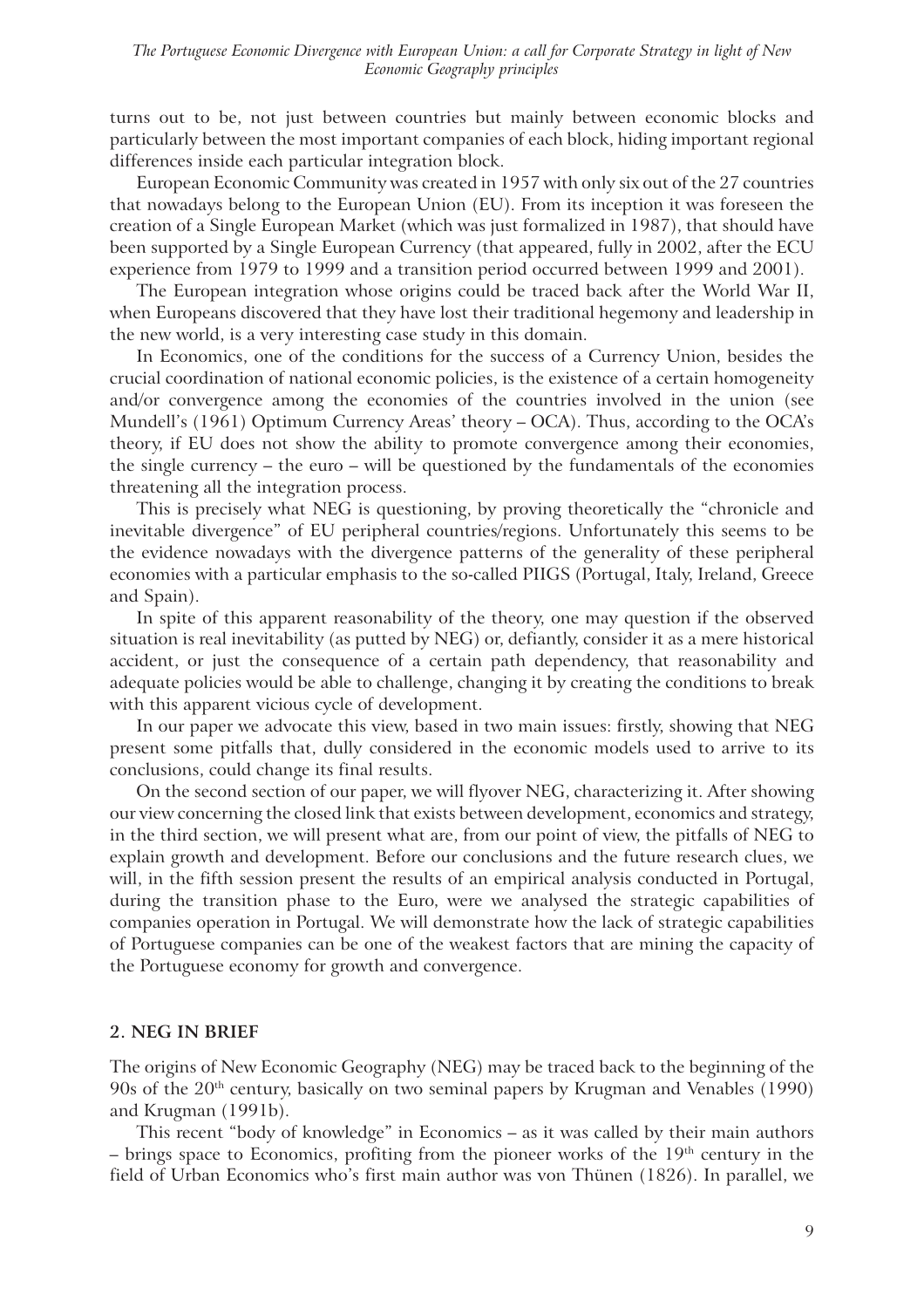assisted to the development of the so-called Regional Science (Fujita et al., 1999) divided into two main branches (Krugman, 1995 [2002]): i)one more dedicated to the localization of industries (Weber, 1909); ii) another one derived from Christaller's (1933) and Lösch's (1940) Central Place Theory. More recently, it deserves to mention the works on this field presented by Harris (1954) and Pred (1966).

During the mid-20<sup>th</sup> century, the works on Urban Economics were "updated" with the contributions on "Commuters and central Business Districts" from Alonso (1964), as well as Hoover (1937; 1948), Henderson (1974; 1980; and 1988), and Mills (1967). Regional Science have also seen its revival mainly through the works of W. Isard (1956; 1960).

Another important domain in Economics developed specially between the 40s and 50s of the 20<sup>th</sup> century was the field of Development Economics, lately criticised by Krugman, but that, from our point of view, introduced critical concepts to NEG like the concept of "circular causation"; "virtuous or vicious cycles of development"; or even "historical accidents", manly introduced by Myrdal (1957 [1972]). Besides Myrdal, important contributions in the field of Development Economics were made by Rosenstein-Rodan (1943); and Hirschman (1958), latter revived by Murphy, Schleifer and Vishny (1989).

It is important to refer that, from our point of view, NEG imported this crucial concepts first studied by Development Economics, having treated them mathematically in the framework of its models.

Besides Krugman and Venables, other important NEG's works deserve reference, in particular those conducted by Ottaviano and Thisse (2004); Glaeser and Kohkhase (2003); Head and Mayer (2004); Fujita and Mory (2005); or Fujita, Krugman and Venables (1999 [2001]).

NEG may also be considered in close connection with its "older sister" Geographic Economics (the Economics sub-field of geography).

It seems clear that "the re-emergence of geographic economics" can be argued as being due to the increasing economic significance of sub-national regions and supra-national regions, relative to the nation state" (Clark et al., 2000), with interesting developments during the 80s, especially thorugh the works of Scott (2000); Clark et al (2000); Sheppard (2000); Sunley (1996); Ron Martin (1999, 2001 and 2003); Meardon (2001); and Bralman et al. (1999).

Curiously, the introduction of NEG to the academy was done in a Krugman and Venables' paper of 1990 that analysed from a theoretical point of view the effects on Europe post-1992, that is, after the creation of the Single Market. This analysis was done with a particular emphasis on the Single Market Implications for southern European peripheral countries like Portugal, Greece and Spain.

It is possible to state that NEG broke with the static theoretical economic analysis of development to use the idea of a Europe of regions with different peripheral levels having, at the same time, Brussels' region as Europe great centre. And NEG abandoned the scenario of perfect competition and considered the inter-action between increasing returns to scale and transportation costs, as well as its effects in terms of the emergence of a determined geographical production structure in a specific region (Krugman, 2000). This appears as the result of a region's economic agents' decisions, modelled on the basis of their microeconomic behaviour.

According to NEG, this interaction between economic agents is what originates agglomeration effects that will end by shaping the spatial dimension of EU between peripheral and centre regions. Agglomeration effects are the consequence of the interplay between some centripetal and centrifugal forces that will respectively attract or repulse the more important industries that work as catalysers for regional development.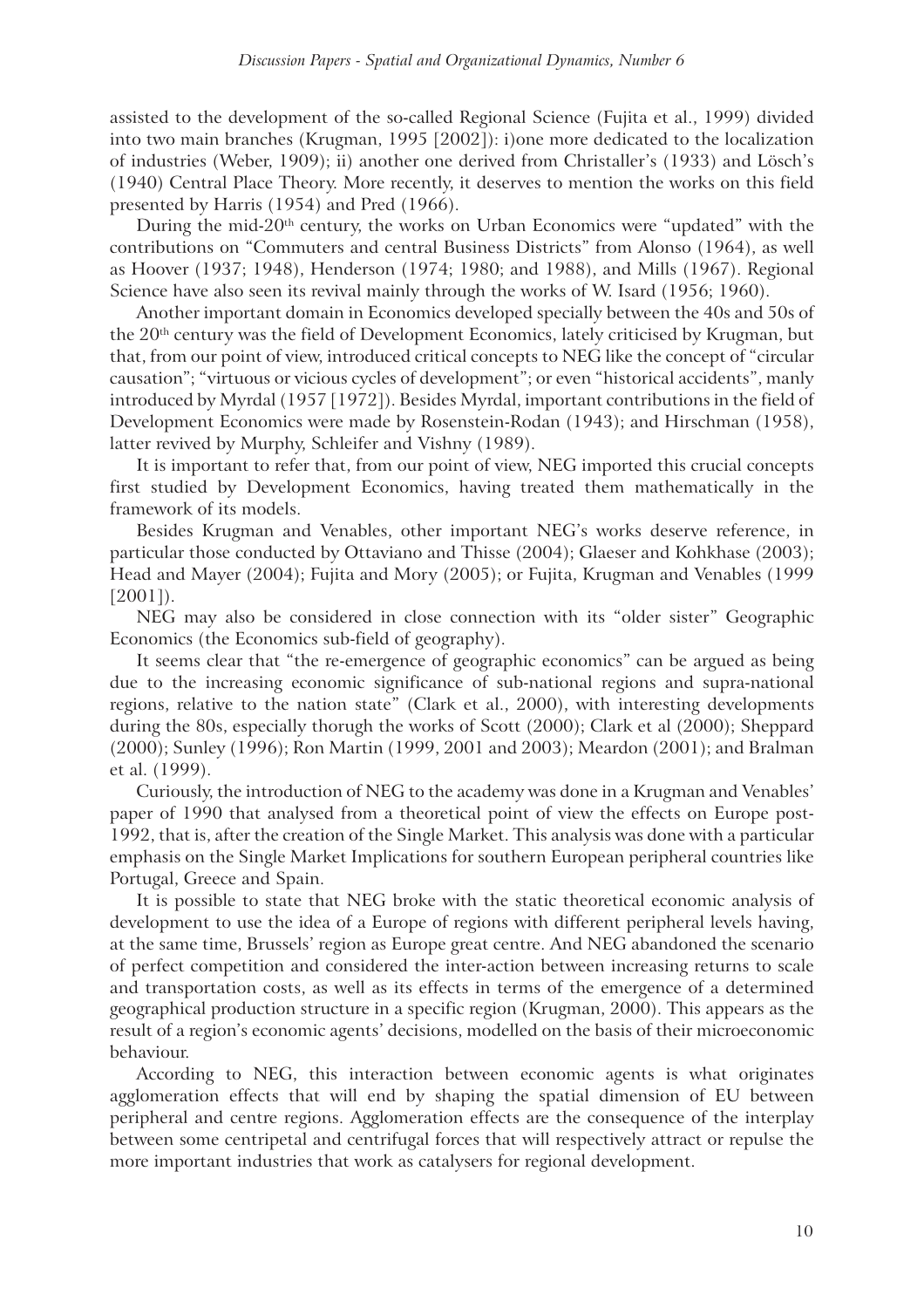All these features are finally treated in general multiple equilibrium dynamic mathematically based models that use several technical "tricks" like the Dixit-Stiglitz Model (Dixit-Stiglitz, 1977), the concept of iceberg transportation costs (Samuelson, 1952) and the indispensable use of the computer to work all this (Fujita et al., 1999).

It seems clear that, at least in theory, NEG uses mainly the so-called second nature items of Geography – mainly related with the interaction between different economic agents and basically focusing in short-term relations – that occur mainly in a given territory, while Economic Geography is mainly related with the first-nature features of Geography like the oceans, rivers, mountains or natural resources (Crafts and Venables, 2001; Ottaviano and Thisse, 2004).

In summary, according to Krugman and Venables (1990), the main distinctive characteristics of NEG are the following:

- 1. Framework of Imperfect Monopolistic Competition (a la Dixit-Stiglitz);
- 2. The result of it being the division of the space between a core and a periphery;
- 3. The consideration of manufacturing firms spatial mobility but immobility for factors of production (especially labour);
- 4. The consideration of Transportation Costs that represent barriers to trade and give NEG models the necessary spatial dimension and operability;
- 5. Economies of scale considered at the level of each firm (differing from Marshallian externalities);
- 6. Use of General Equilibrium Models to model spatial economies;
- 7. The consideration of the so-called phenomena of "circular causation", which supports the time and spatial dimension of the general equilibrium models.

NEG models allow us to work out the dynamics usually presented by countries that made them to become endogenously organized in an industrialized developed "core" and peripheral, usually "agricultural" dependent, territories, as a result of the location decisions of its companies, and their correspondent actions to explore scale economies and minimize transport/transaction costs (Krugman, 1991b).

The NEG "centres" are the wealthier regions that show the more important industries and have a major share of population thus allowing the exploitation of the "home market effect" which reinforces forward as well as backward linkages and influences decisively the decisions of companies to locate there.

By contrast, peripheral regions are backward regions, where the majority of companies present a constant returns to scale production pattern, not having the due potential to generate externalities, which hinders their capacity for development and hence, the capacity for the region to develop.

 The NEG theory shows, for example, how a country can endogenously become organised in an industrialized "core" and an agricultural "periphery" due to the action of firms to explore the potential of scale economies, while minimizing transportation costs and so, manufacturing firms will choose to locate near the regions with big markets (both in terms of consumer as well as intermediate goods) (Krugman, 1991b).

There is no doubt that New Economic Geography represents a big advance in economic theory since it breaks with the traditional vision of perfect competition and its models consider imperfect monopolistic competition from a Dixit-Stiglitz (1997) perspective allowing the forecasts that they made.

According to NEG predictions, the future of Europe will be a territory divided in a few centres, surrounded by peripheral countries, where Portugal, Spain or Greece are included.

There is no doubt that reality seems to give reason to NEG conclusions. However, what it needs to be proved is that the present situation is inevitability, as NEG theory seems to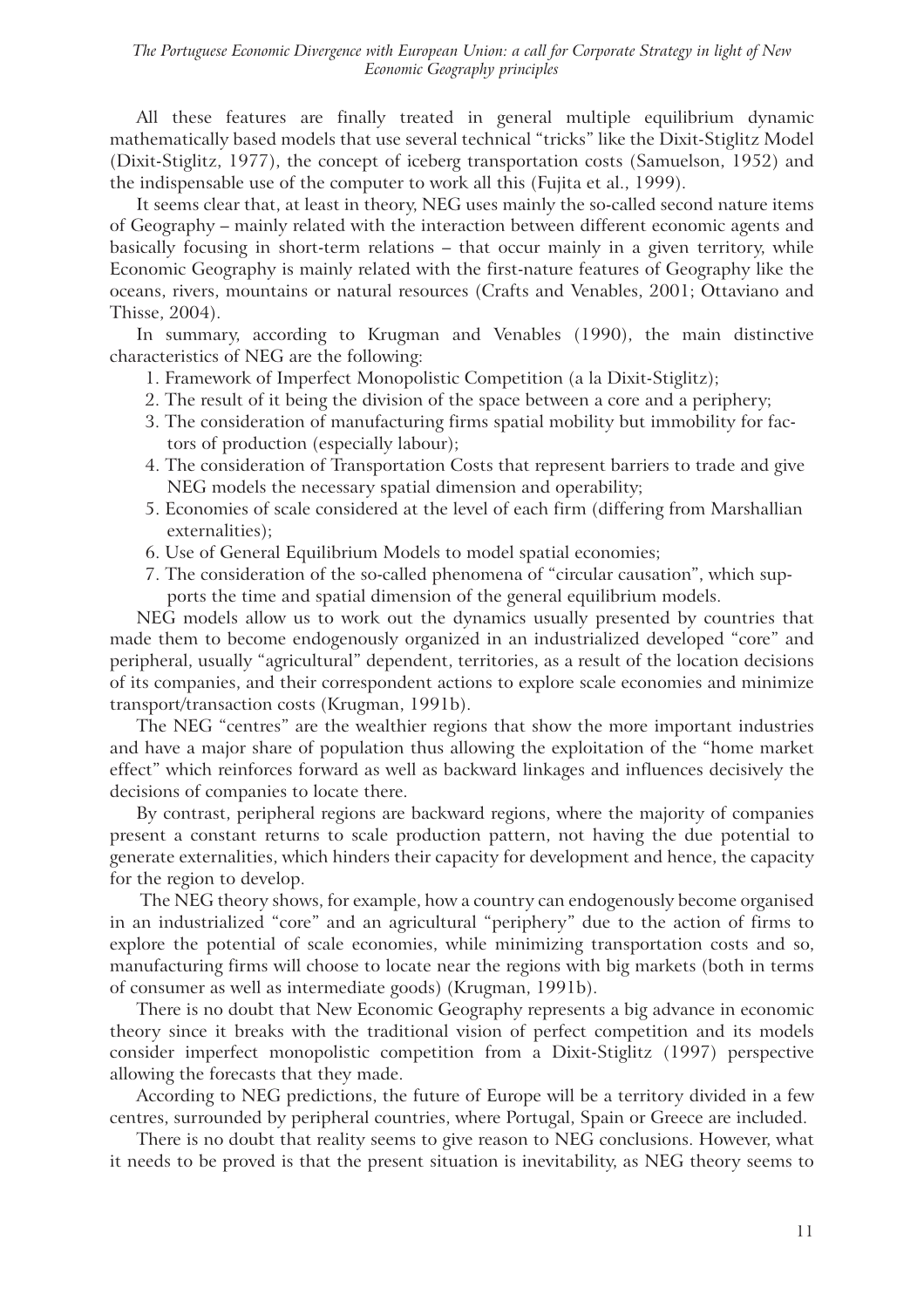state or, on the contrary, it is just a consequence of a simple lack of conditions for growth that these "peripheral" countries present by themselves.

Our arguments in favour of this last line of thought are presented in the following sections of our paper.

#### **3. DEVELOPMENT, ECONOMICS AND CORPORATE STRATEGY**

In today's globalized world it is hard to think of any sector that develops its activities in a perfectly competitive market framework. Moreover, in imperfect markets, strategy is what leads the way to competitiveness and success, independently of we are talking about companies, territories, regions, or nations or economic blocks.

We advocate that corporate strategy is an issue linked directly to Economics. The increased importance of the geographical scale of economic activity and the induced geographical allocation of economic resources, are increasingly open questions of corporate strategy (Clark et al., 2000). This becomes even clearer if we think that, in Strategy, like in Economics, one of the main targets of economic agents is the capacity to generate economic rents (Foss, 2002).

In corporate strategy, this search for rent is directly related with a company's capacity to generate more value than its main competitors, which is obtained through the development of sustainable competitive advantages, as a result of the exploitation and development of unique resources (financial, technical, human or organizational). These resources exist (and their efficacy is crucially influenced) within a micro environment, which is something related both with the territory/region and also with the institutions.

Companies exist and develop their activities in specific places/territories and a nation can be considered as a group of spaces/territories where these market games are developed.

In spite of this apparent simple vision of the relationship between economics and strategy and hence, strategy and competitiveness of territories, economic policies' conception usually disregard strategic capabilities of economic agents as a condition for their success and space and territories (their characteristics) usually are considered far away from the essentials of national policies since governments tend to consider economy as whole (Porter, 1999). This makes policies rather abstract, usually reducing their efficacy, at least to fight against some natural development discontinuities and prepare the territories for the normal adversities of competition.

Economics has evolved in terms of the factors that were considered crucial for the development of countries or regions. Right before the "new" development theories of the 90s, we have had the "endogenous growth models" that emphasized precisely the importance of the endogenous conditions for growth.

"New growth models" changed the framework of analysis and claimed the consideration of microeconomic foundations for development. By its turn, NEG claimed the opening of the company's "black box" regarding corporate management and its influence on corporate strategies with the necessary implications for the set up of development policies. However, we argue that the consideration of corporate strategy principles will allow a broader view of development factors, since, for instance, it must include dynamic agglomeration factors like Research and Development (R&D), which represents and advance towards the static agglomeration economies (Porter, 2000) just considered by NEG.

Paradigmatically, there are some authors that support that "a country is not a company" (Krugman, 1996), on a clear allusion to the fact that there exists a clear distinction between a country's competitiveness and the competitiveness of any company. Also according to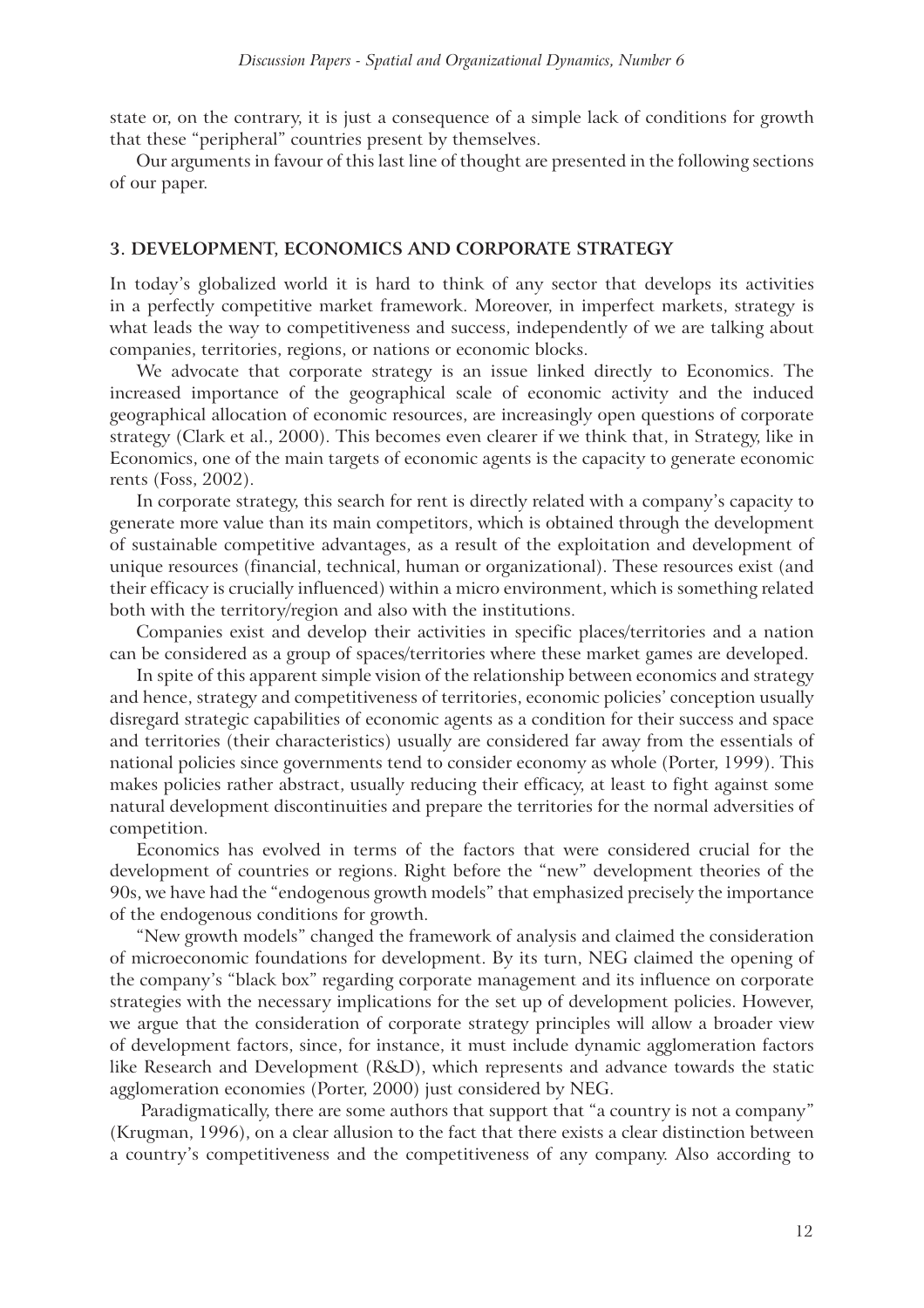Martin (2003), there are clear differences between the concept of competitiveness of a country/region and that of a company.

However, from our point of view, these possible differences do not mean that we should consider that the competitiveness of a country/region is independent from the competitiveness of its companies.

Thinking about a country's competitiveness is to think on the microeconomic fundamentals of competitiveness, which could be found in two intertwined features (Porter, 2000):

i) The quality of the microeconomic environment;

ii) The sophistication of companies' operations and strategy.

Some authors (e.g. Porter and IMD) estimate that the microeconomic fundamentals of productivity may account for about 83% of GDP's changes between countries. The quality of the microeconomic environment assumes here a crucial role, in the sense that it is determinant for the success of any strategy.

 Theoretically, one may have a situation whether there are strategic capabilities to conceive and implement good strategies within each company, but the microeconomic environmental conditions do not allow the capitalization of any results of these strategies for the territory as a whole, which will end by killing those strategic initiatives.

Among the most important determinants of the microeconomic environment there are: the hard infrastructures (like transports, communications and technologies); and the soft infrastructures, like the level of Human Resources of the country/region; or its institutions like the legal system. It is important to retain that usually, the territories where there exist low salary levels, usually do not have the necessary quality infrastructures, not even near suppliers, or equipment maintenance capacities. Even for those territories it is known that there may be chances to overcome difficulties. One of the ways these territories usually find to overcome this situation is through clustering, which represent an important form of organization that develops both static and dynamic agglomeration economies.

Regarding the sophistication of companies' operations and strategy, that is related with both the operational efficiency of each company by itself (production, technology and management techniques) as well as the type of strategies that are followed. Here it is possible to find more primitive forms of strategy (usually based on the cost of inputs) or more advanced types of strategies, based on differentiation and the conquer of unique competitive positions towards its main competitors (Porter, 2000).

To consider first-nature features of Geography, or even historic determinism, as determinants for the future of any country or region it constitutes a poor vision of what development is and what capabilities really can do for it.

We argue that strategy – corporate strategy – may really be what can make the difference for the development of a country/region. Around the world there are several examples to support this assumption, that is, countries that, in spite their geographical disadvantages and peripheral situation, were able to succeed (e.g. the case of Japan, Switzerland and many others).

Our assumptions are based on the fact that the concept of competitiveness is a very broad and complex issue that must consider both the role of enterprises, institutions and the economic as well as other public policies. Competitiveness, as a true operational concept, should be rooted on competences and it is related with the way nations as well as companies manage their competences to prosper and obtain profits (IMD, 2005). That is to say, it could not be seen only from the point of view of the static assumptions of agglomeration but must depart from it, to consider the dynamic features of these agglomeration economies.

If it is true that companies, like any other economic agents, behave accordingly to a predetermined socio-historical context, limited by the first nature features of Geography and the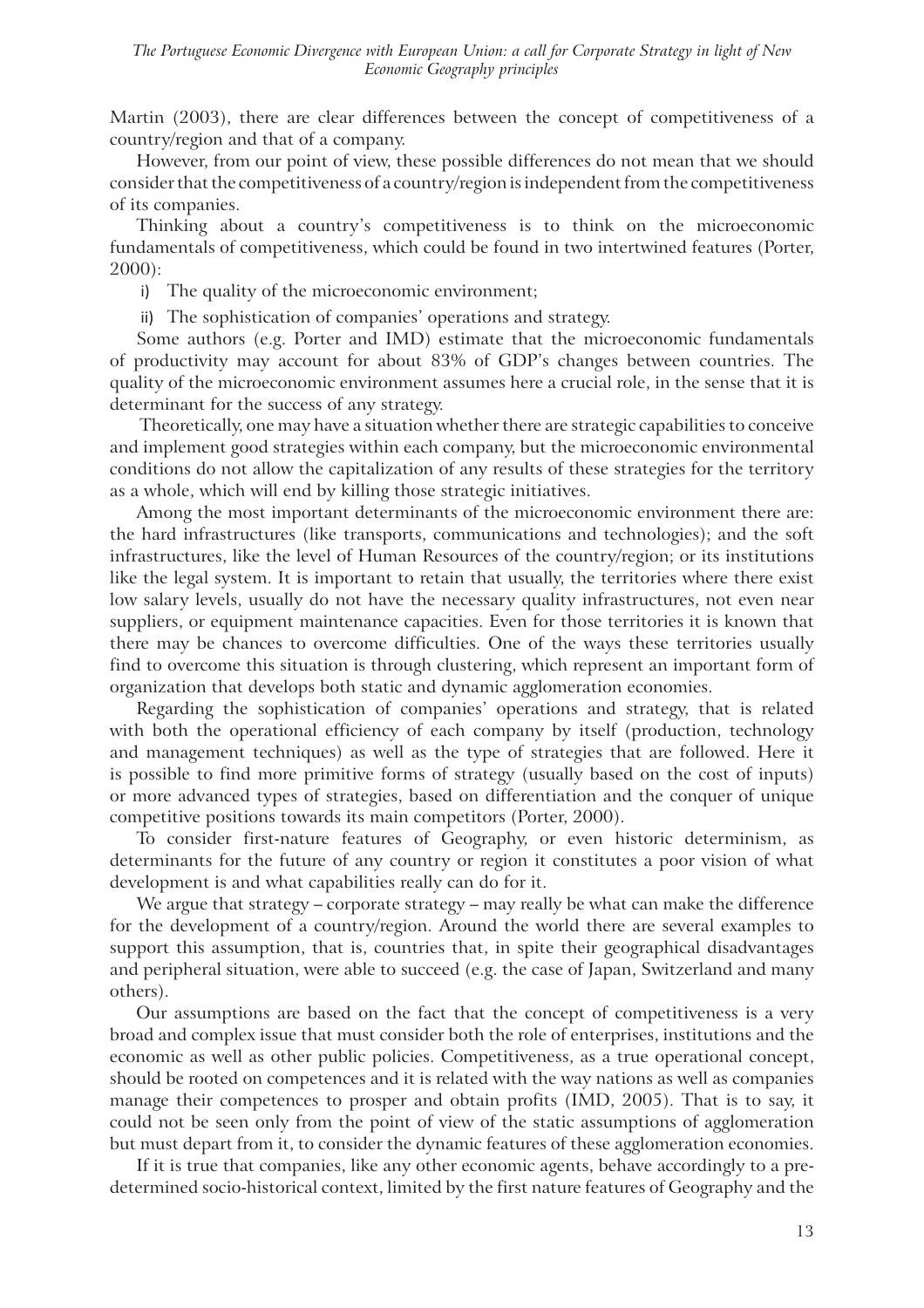existent framework of rules and institutions within a given economic system, it is also true that it will be this socio-economic system that will compensate or, by the contrary, penalize, companies, according to the performance they obtain, as the result of their management's capacities (Castells, 1996 [2000]).

We argue that there is a kind of "forced" symbiosis between corporate strategy and development. This is clear, for instance, in the case of investments in technology. Every theory recognizes the importance of technology investment and its relationship with development. However, no company will acquire the last hit on technology merely for the promotion of R&D development in its (or any other) country or region. Any acquisition of technology is made according to the companies' own perspective of profits and should be made in line with a given strategy. Moreover, a purchase of the last technology hit usually has, as a consequence, the development of the territory where these companies are installed; since they normally are associated with increased value added, after all, the last aim of any strategy.

For countries/regions, like for companies, strategy may be either deliberated or occasional. However, we argue that corporate strategy (and we could include here strategies implicit in any type of national policies) could be the factor that is able to challenge a certain historicalgeographical determinism usually associated with the "natural" processes of development of territories.

#### **4. PITFALLS OF NEG THEORY**

The corollary of our thought for the Portuguese economy is that it is crucial to develop an effective and solid entrepreneurial spirit, capable of putting in place true development dynamics able to challenge the usual development trajectory of our country. This must be done on the basis of the development of our strategic capabilities, rooted on a real policy for the endogenous resources development and within the adequate framework of economic policies.

Just by doing this will Portugal show the capacity to fully explore the new opportunities brought by the EU integration (i.e. the deepening of the integration process), and also to capitalize these opportunities and explore new markets, opened by the globalization process.

One should expect that this capacity to explore new opportunities in international markets being, at the same time, stronger in national markets, will tend to imply the rationalization in the use of resources which will conduct to increase general economic efficiency of the country, allowing it to specialize in those activities where it is particularly productive or for which it possesses abundant resources (Krugman, 1987, in Jacquemin and Sapir, 1989).

The sustainability and success of these processes, however, will only happen if companies are able to present and develop the necessary strategic capabilities.

Specialization is not usually a pre-determined phenomenon. Specialization is usually the result of a systemic search for competitive advantages by enterprises, having at its origin some kind of comparative advantages. So, we may argue that usually it is the specialization – that many times occurs just for historical reasons or simply by accident – that puts in motion an accumulation process, and that will end by reinforcing itself fixing a certain pattern of specialization for the country/region where it occurs, and giving origin to the levels of productivity that assure de desired competitiveness of territories (Adda, 1996 [1997]).

Ultimately, specialization is always the result of corporate strategies, and it is possible to observe a certain historical influence (usually called *path dependence*) on its pattern as well as on the sectors where it is rooted.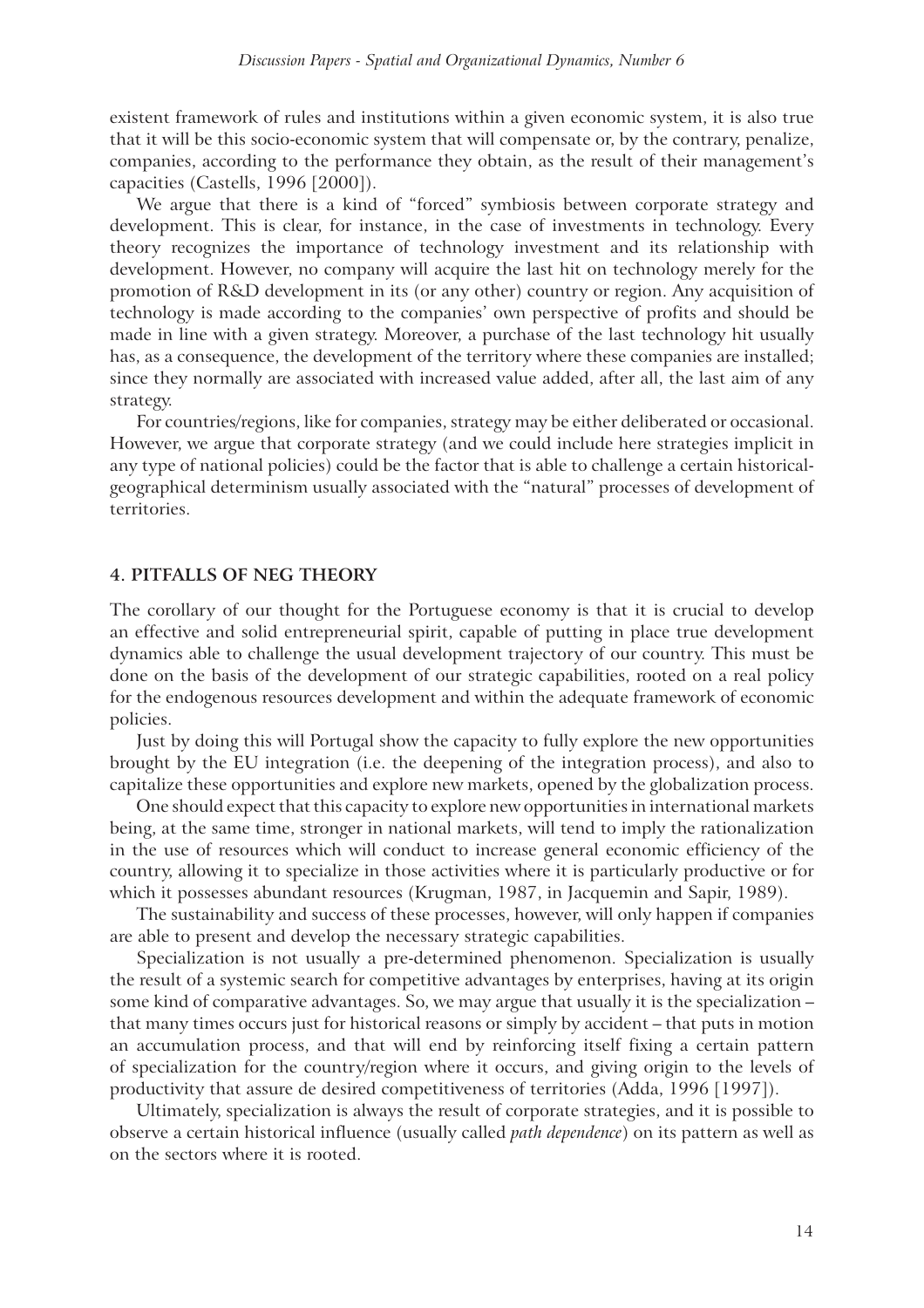We argue that these ideas are crucial for the analysis of strategic capabilities on Portuguese companies. The ultimate goal of any strategy is success. If companies are rational, the way to succeed should be rooted in increased productivity levels, and that means to invest at least in human resources and technology.

However, when this success is not obtained on the basis of productivity and true competitive strategies, but is based on informalities or economic tricks (like exchange rate devaluations, market protections or government funds), the success of entrepreneurs will only be limited in time and scope. Besides strategic capabilities, and derived from them, long term sustainable success is obtained through investments on intangibles like human resources, technology, R&D, or any other intangible feature of competitiveness like design, marketing, distribution, image, etc…).

We argue that one of the main problems of the Portuguese economy is the incapacity of Portuguese entrepreneurs and managers in these domains, in particular due to a lack of strategic capabilities.

Finnaly, strategy is what brings rationality and long term vision to companies. A real strategy means:

*"Whatever their collective strength, the corporate strategist's goal is to find a position in the industry where [the company] can best defend itself against these forces or can influence them in its favour. The collective strength of the forces may be painfully apparent to all the antagonists; but to cope with them, the strategist must delve below the surface and analyze the sources of each".* (Porter, 1979, citado em Mintzberg et al, 1995: 72)*.*

The passivity inherent to NEG models appears to go against this pro-activity that should be inherent to any strategic actuation. To act strategically is to anticipate threats and take advantage of market opportunities; it is not even just reacting to them.

It is possible to think on anticipation movements whose ultimate goal is the development of centripetal forces in favor of the less favored region, and that are able to oppose to the centripetal forces of the centers. This actions may be originated by a certain logic of promotion of territorial competitiveness, linking corporate competitiveness to regional competitiveness (Martin, 2003), and this can have by objective to maintain or to attract structuring economic activities that, sometimes, may even have international impact.

#### **5. EMPIRICAL ANALYSIS OF NATIONAL CORPORATE STRATEGIC CAPABILITIES DURING THE EURO INTRODUCTION**

In order to support our conclusions a survey to the Portuguese companies was developed during the transition phase to the euro, i.e., between 1999 and 2001. This moment, we believe, should have been very rich for strategy analysis, since the changes in the underlying market competition were about to happen radically, with the disappearance of one of the last barriers to the Single Market – the different currencies among the majority of EU countries – but also, especially in the case of Portugal and other southern European countries with weaker currencies, the opportunity given to companies to operate with a strong international currency, less volatile, and that could be used without restrictions or too many costs in international operations.

The competitiveness of any country should be rooted in informed entrepreneurs, managers and workers that must present the necessary capabilities to permanently innovate and improve their performance thus building international competitive companies (Porter, 1994). Also, we must think that companies' competitiveness is not just related with their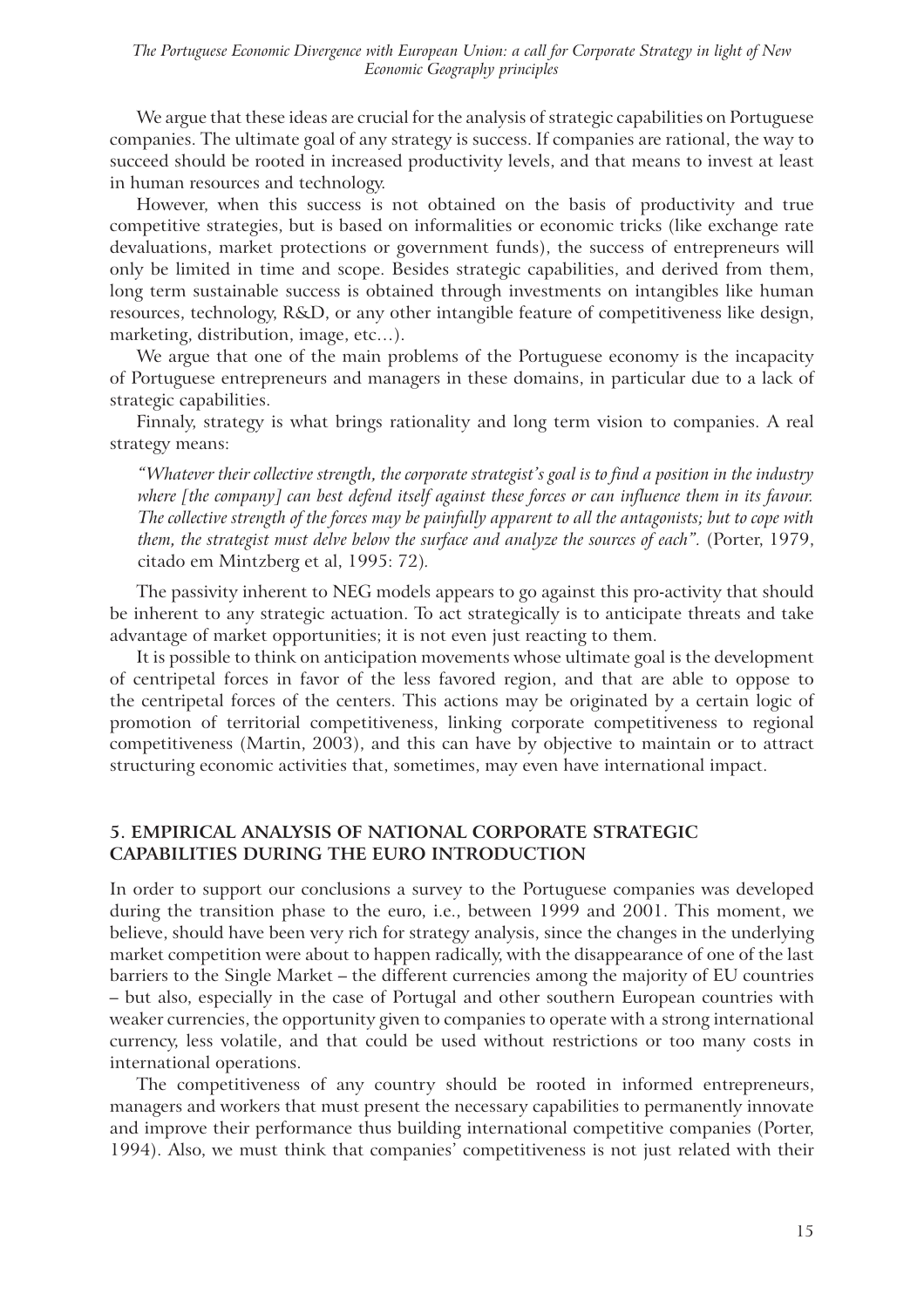capacity to conceive a good strategy but also with the capacity evidenced by these companies to implement the defined strategies (Wheelen and Hunger, 1995).

For this, we argue that it is wise to admit that an effective strategic action from Portuguese companies would have been capable of minimizing the pernicious effects that have been happening as a consequence of the European integration process.

Clearly this did not occur, and Portugal is usually ranked in the worst EU places regarding management capabilities (see, for instance, the ranks of Portugal in the Business Competitive Index of the Global competitiveness Report from the World Economic Forum or the correspondent IMD's indicator on the World Competitiveness Report).

Porfirio's (2005) survey intended to evaluate the corporate strategic readiness of companies operating in Portugal, that will allow them to face the challenges of the single currency introduction and the European integration process.

This survey, consisting on a joint PhD research and a Caixa Geral de Depósitos – EuroInfoCentre study, was conducted between 1999 and 2001, and was made through the elaboration of a direct inquiry. A first wave of inquiries were included in the EuroInfoCentre information magazine of July 2000 (with a distribution of about 7.500 exemplars). Later, on July 2001, given the reduced number of answers to the first call (only 15), we decided to deliver it by mail, with RSF envelopes, directly to the companies of our survey.

To do this survey, and faced with the impossibility to access the universe of about 350.000 companies operating in Portugal, we decided to use randomly three different Data Bases (CENEGE-ISEG; EuroInfoCentre – CGD, and CEGOC-TEA). These databases have been purged from redundant registries, having been sent about 2.325 letters with the inquiry, to companies operating in Continental Portugal and Madeira.

The inquiry (see Annex I) was divided between more operational and more strategic questions, presenting as its main goal, our capacity to answer to the following question:

"Being Portugal a peripheral EU country, are strategic capabilities of companies operating in Portugal capable to contrary the negative effects of the European integration process, as stated by NEG principles?"

Our work hypotheses, applied to the companies operating in Portugal, were the following:

- 1. The great majority of companies operating in Portugal is not managed by strategic principles/guidelines;
- 2. There are significant differences, in terms of the strategic potential, of the companies analyzed, that are rooted in features like companies' dimension, family management features, the relationship between capital and management, the organizations' structure, etc…;
- 3. The lack of knowledge and incapacity to use basic strategic tools like management control, analytic accountancy; or even to perform regular markets' analysis is usually translated into a certain incapacity to implement conceived strategies;
- 4. In the case of enterprises that are able to conceive strategies, these strategies are mainly based on the product-market feature, relegating to second chance the strategies involving internationalization, vertical integration, etc.;
- 5. Usually, companies follow cost strategies compared to differentiation strategies;
- 6. Internationalization is not seen as a priority, even by companies already involved in international markets;
- 7. Euro is considered by most companies an operational rather than a true strategic issue.

We have obtained a sample of about 215 enterprises, of which we derived an operative sample of about 185 companies. From the results obtained it was possible to conclude for the confirmation of hypotheses number 1, 3, 4, 6 and 7 and the refusal of hypotheses 5. Hypothesis 2, surprisingly, was just partially corroborated by our results since up to a certain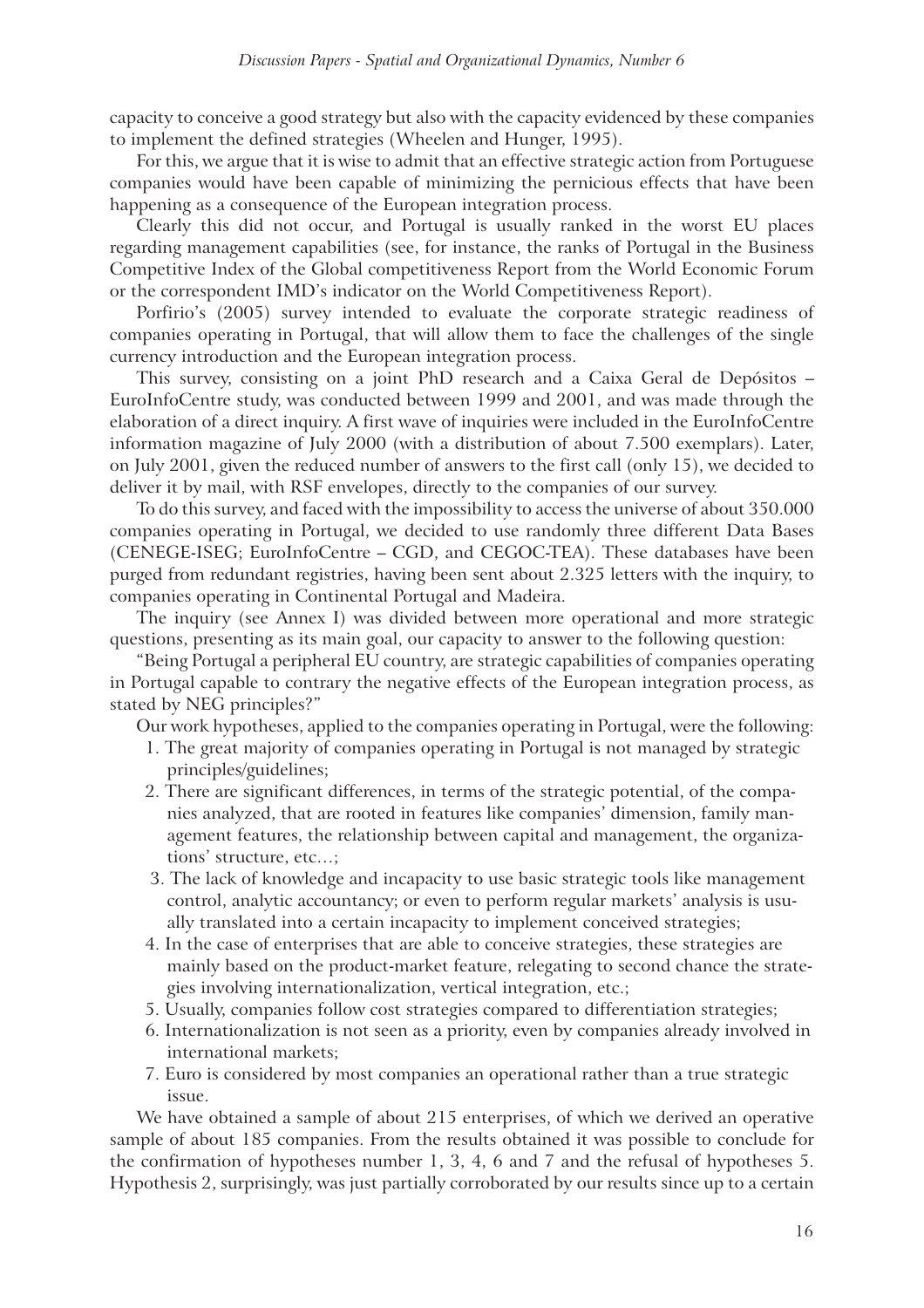phase of our study, nor dimension, nor familiar management nor even the dependency between capital and management were seen as contingency factors for strategy conception and implementation.

What we have observed is that when we begum to tighten our filters, these features, especially family, dimension and also the organizational structure, started to become active contingency factors regarding evidenced strategic capabilities.

In summary, we may conclude that it does not seem that the euro was faced as a question of strategic relevance for the majority of the companies analyzed. It was more considered as just an operational issue.

It seems that for the big majority of companies studied it does not exist a consistency between the strategic and the operational planning once the majority of them (97 out of 185) does not present basic strategic infrastructures (e.g. a responsible for strategy) or even has showed to have an explicit strategy.

Regarding evidenced management capacity, for the 88 companies that presented minimum strategic infrastructures, the results told us that 45 out of this total did not use a management control system, nor an analytical account system or even did not perform regular market analysis to support their decisions. This lead us to conclude that only 43, out of the initial 185 companies studied, presented the minimum requisites to talk about some evidence of the presence of strategic capabilities.

In this scenario, we support our idea that one of the major problems for the long term growth of the Portuguese economy is precisely the lack of strategic capabilities from our companies, which not just hinders our position within the EU, but also may explain the divergence trend that we have assisted during the last years without giving too much hope for the near future.

#### **6. CONCLUSIONS AND FUTURE RESEARCH DIRECTIONS**

International financial markets usually do not tolerate corporate failures of any kind, from the so-called developed world. Also, economic convergence and homogeneity between countries/regions seems to prevail as a condition for the success of the European integration process.

Some European peripheral countries – like it is the case of Portugal – have shown serious difficulties to succeed in this new integrated and globalized international environment as well as on the new era of a single currency.

Economics as been able to develop a branch that not just occupies one domain that was far from being dully considered – space and territory – but that also have showed to be capable to present a good explanation for what is happening to peripheral European countries.

However, in the present paper we challenged this "black or white" world's vision which somehow does not left many room for policy action and hope for the less developed peripheral regions/countries. Albeit we recognize the important theoretical advances brought by NEG, our main assumptions for this challenge were the following:

- 1. The consideration of a clear link between economics and strategy that from our point of view was not adequately explored by NEG and that can make all the difference regarding the success of peripheral territories;
- 2. The assumption that the advances obtained with NEG considering microeconomics and imperfect markets (e.g. monopolistic competition) were not dully translated to the NEG models' mechanisms, haven given priority to the short term and static features of growth and development in detriment of the long term endogenous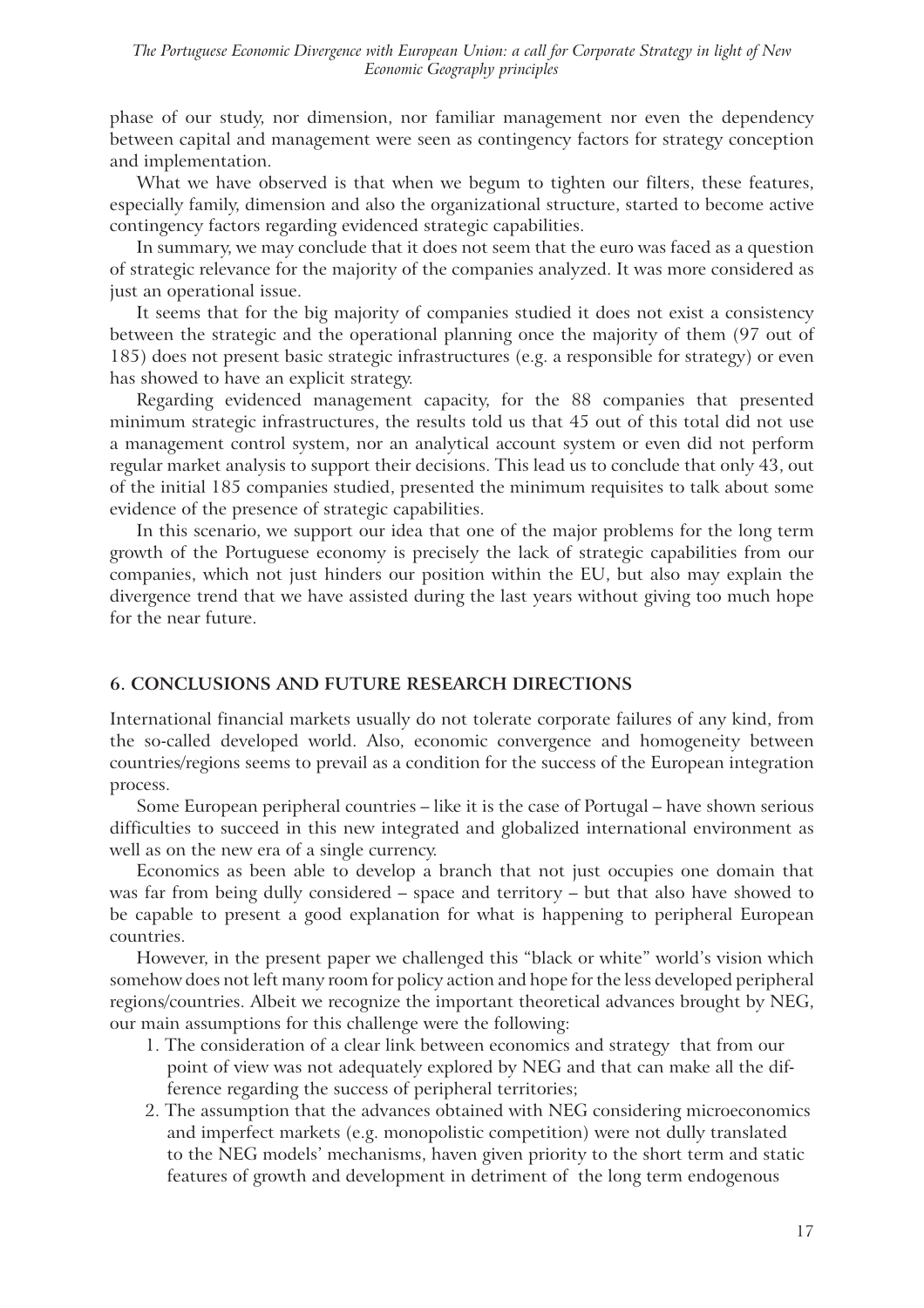features;

- 3. The apparent reduction of strategic corporate decisions, within NEG models, to decisions about location;
- 4. The consideration that growth, besides expectations, is almost exclusively determined by economic factors and decisions based on economic rationality;
- 5. The simplifying assumptions of NEG models, that consider the existence of some sectors of activity (e.g. agricultural) that work in a framework of perfectly competitive markets and with constant returns to scale systems of production, something that hinders, significantly, the capacity for growth and development of specific regions/countries.

The consideration of the influence of the economic agents' actions (including not just enterprises but also institutions and public policies) should mean the inclusion of rationality that will allow these economic agents to proactively act (or at least to react) in order to face market imperfections and economic adversities originated by market forces.

However, our thesis will only be valid if we were able to demonstrate that at least one of these divergence processes could confirm our ideas about the lack of long term development factors (or at least one of them that could be determinant).

We depart from strategy, and we believe to have showed that corporate strategy (and related strategic capabilities of companies), are crucial for the development and growth of territories, since due to its characteristics, it represents the long term capacity for sustainable success and it is the features that will bring rationality to any regional growth/development process.

Moreover, given the intrinsic characteristics related with strategic capabilities, especially those inherent to the idea of sustainable competitive advantage, we support that these are long-term growth conditions and, even if they may not be considered a sufficient condition, they remain as a necessary condition to register long term growth.

We then used the results of an empirical study conducted during the transition phase to the Euro (1999-2001) that analyzed the strategic potential of companies operating in Portugal during this period, to conclude that, as advanced, the Portuguese companies analyzed do not have understood the total implications (in strategic terms) of the Euro and, at the same time, did not evidenced the capacity to conceive and to implement effective business strategies. In general, this could very well explain the convergence of the beginning of the 90s and during the transition phase, as well as the collapse that followed this period (especially after 2003/204), confirmed nowadays with the clear divergence trend of the Portuguese economy, and the loss of several ranking positions in terms of development, confirming a certain incapacity of the Portuguese companies to compete in international markets without the exchange rate mechanisms and with more transparent rules, due to the disappearance of the "currency shadow".

These results were even more surprisingly, taken into consideration that the majority of enterprises analyzed were considered medium or big size companies, a feature that theoretically would make them more advised in terms of strategic capacities.

We concluded that, if scientifically it is not possible yet to state that the reason for divergence is due to this lack of strategic capabilities, our findings can at least challenge NEG results. By doing this we believe to increase the hope for peripheral economies of EU (including Portugal and the other Southern European countries) as well as the hope for the European integration process as a whole. Moreover, our conclusions left open room for the continuation of the European framework programs and the structural funds associated with them, in spite of questioning their operative as well as their results, should they continue to be delivered the same way as until today.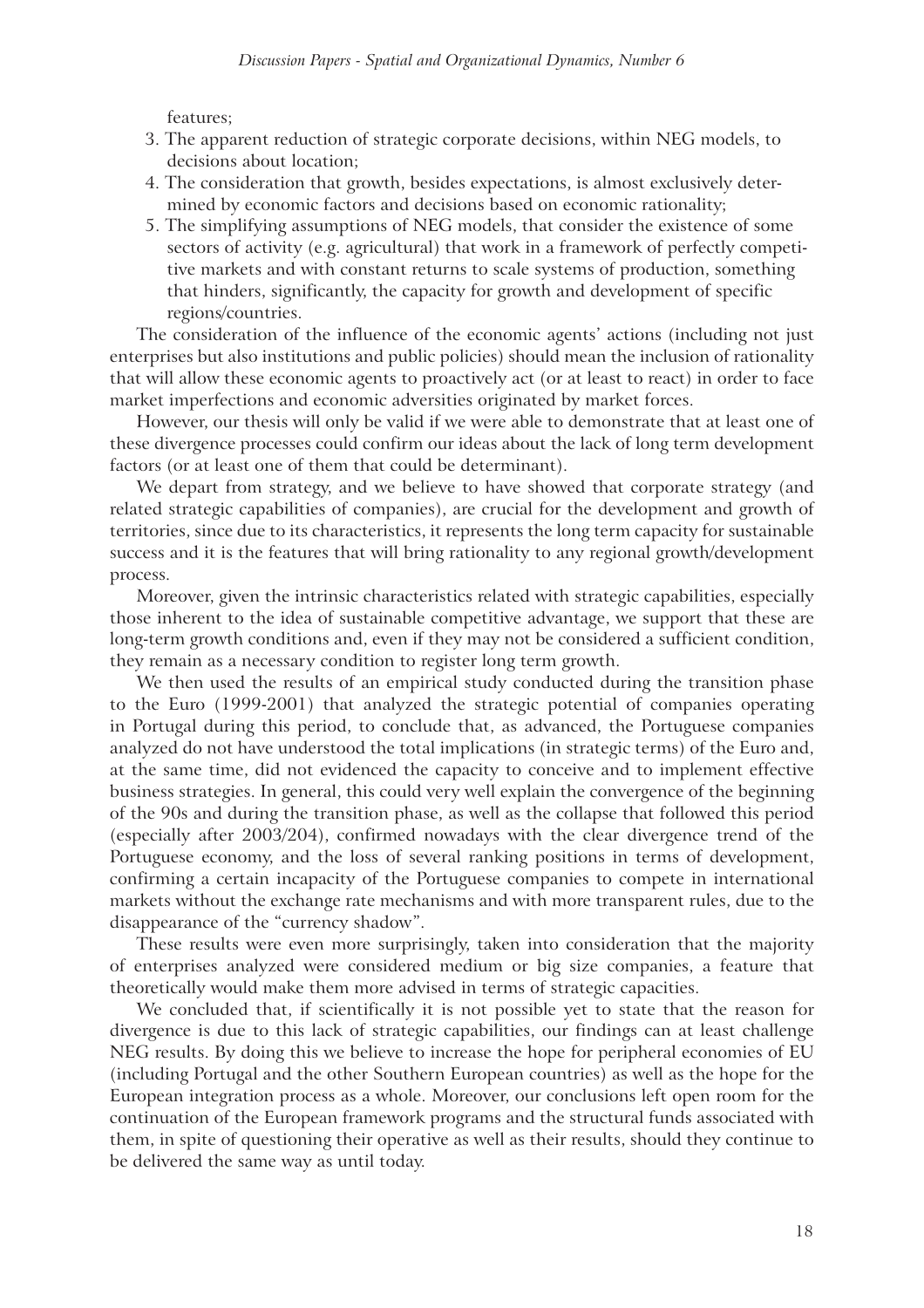Our conclusions, if taken into consideration, may redirect economic policies conception from sectors' structural changes to capacity building.

Our future research in these domains will be developed, especially in two main areas:

- To demonstrate mathematically the relationship between strategic capabilities of countries and long term development and growth;
- To devise what could be the implications for NEG conclusions, deriving from the considerations of the changes in the underlying, in line with what was advanced in our paper and try to see the policy implications of these new findings.

#### REFERENCES

- Abramovitz, Moses (1986). 'Catching Up, Forging Ahead, and Falling Behind', *The Journal of Economic History*, Vol.46, No.2, *The Tasks of Economic History*, June, pp.385-406.
- Acemoglu, D., Johnson, S. and Robinson, J.A. (2000). "The Colonial Origins of Comparative Development: An Empirical Investigation", NBER Working Paper No. WP/00/7771.
- Ardy, Brian, Begg, Iain, Schelkle, Waltraud and Torres, Francisco (2002). *EMU and Cohesion: Theory and Policy*, Principia, 1<sup>st</sup> Edition.
- Arthur, Brian W. (1989). 'Competing Technologies, Increasing Returns, and Lock-in by Historical Events,' *Economic Journal*, 99 (394), pp. 116-31.
- Arthur, Brian W. (1994). *Increasing Returns and Path Dependence in the Economy*. Ann Arbor, MI: University of Michigan Press.
- Bourdieu, Pierre (1980). "Le capital social". *Actes de la Recherche en Sciences Sociales* 3, 2-3.
- Brander, James A. (1992). 'Comparative Economic Growth: evidence and interpretation', *Canadian Journal of Economics*, Vol. XXV, No. 4 (Nov.), pp 792-818.
- Cameron, Gavin (2003). 'Economic Growth', *mimeo*, Department of Economics, Oxford University, April.
- Carrilho, Tiago, Jacquinet, Marc and Porfirio, José (2007). 'O conceito de Distrito Agrícola e a sua Adequação aos Problemas de Desenvolvimento Regional em Portugal: O caso do Alto Douro Vinhateiro', in *2º. Congresso Nacional da Ordem dos Economistas*, Lisboa, Outubro.
- Castells, Manuel (1996 [2000]). *The Information Age: Economy, Society and Culture, Volume I The Rise of the Network Society*, Second Edition, Massachusetts, Blackwell Publishers.
- Castells, Manuel (1998 [2000]). *The Information Age: Economy, Society and Culture, Volume III - End of Millenium*, Second Edition, Massachusetts, Blackwell Publishers.
- Clark, Gordon L., Feldman, Maryann P. and Gertler, Meric S. (eds) (2000 [2003]). *The Oxford Handbook of Economic Geography*, United States, Oxford University Press.
- Coleman, James S. (1990). *Foundations of Social Theory*, Harvard University Press, USA.
- Diniz, Francisco and Gerry, Chris (2005). 'A Problemática do Desenvolvimento Rural, In Costa, José S. (2005). *Compêndio de Economia Regional*, 2ª Edição, Colecções APDR, Setembro, pp. 529-561.
- Dixit, Avinash and Stiglitz, Joseph E. (1977). 'Monopolistic Competition and Optimum Product Diversity', *The American Economic Review*, Vol. 67, No. 3, (Jun.), pp. 297-308.
- Findlay, Ronald (1996). 'Modeling Global Interdependence: Centres, Peripheries, and Frontiers', *The American Economic Review*, Vol. 86, No. 2, *Papers and Proceedings of the*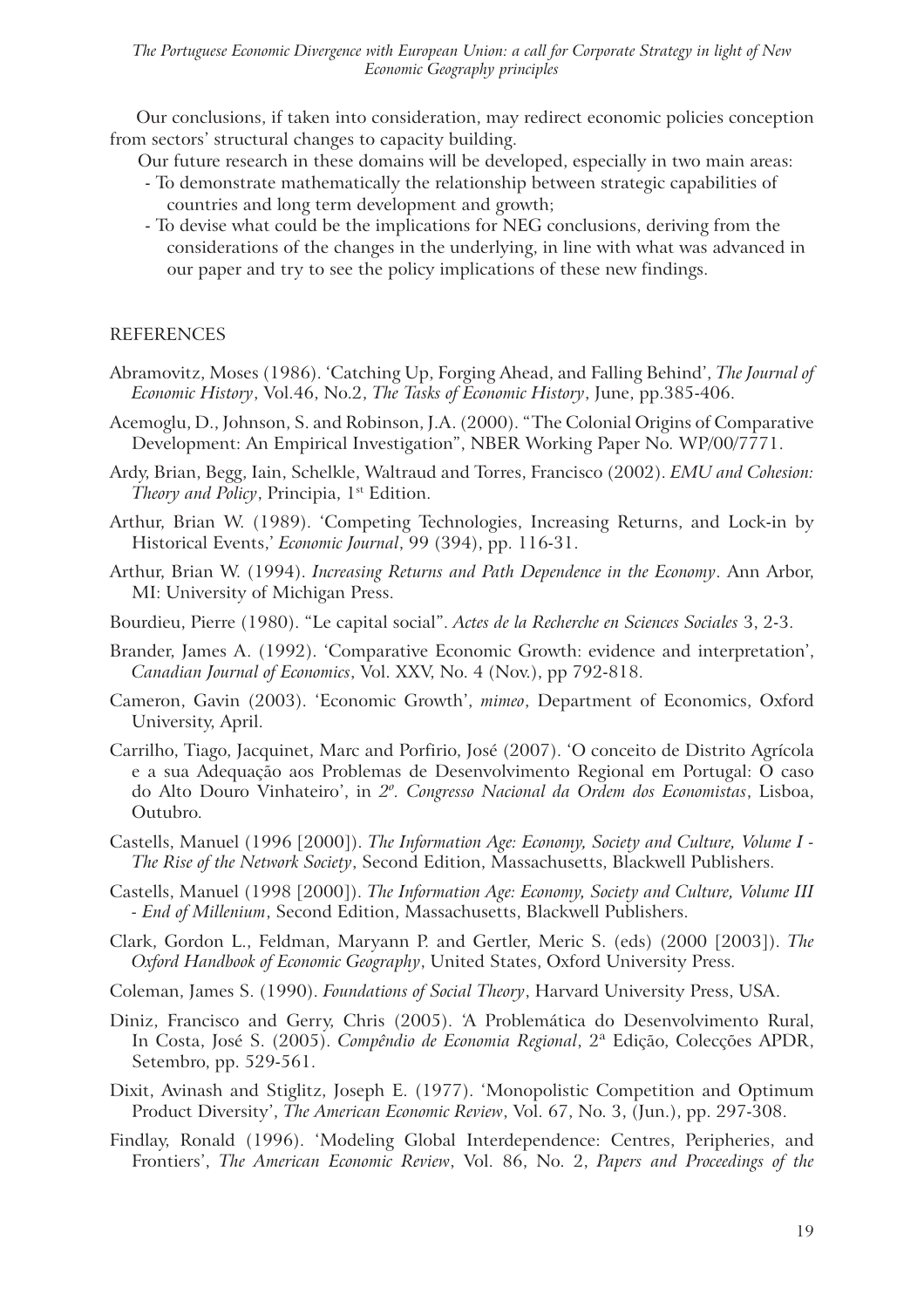*Hundredth and Eighth Annual Meeting of the American Economic Association*, San Francisco, CA, January 5-7, May, pp. 47-51.

- Fujita, Masahisa, Krugman, Paul and Venables Anthony J. (1999 [2001]). *The Spatial Economy – Cities, Regions and International Trade*, MIT Press, Cambridge, Massachussetts.
- Fukuyama, Francis (2002). 'Social Capital and Development: The Coming Agenda', *SAIS Review*, Vol. XXII, no. 1 (Winter-Spring).
- Gallup, John Luke, Sachs, Jeffrey D. and Mellinger, Andrew (1998). 'Geography and Economic Development', *CID Working Paper, WP No. 1*, March, Forthcoming in Pleskovic, Boris and Joseph E. Stiglitz (eds), Annual World Bank Conference on Development Economics 1998 (April), The World Bank: Washington, DC.
- Harris, C. (1954). 'The Market as a Factor in the Localization of Industry in the United States', *Annals of the Association of the American Geographers*, Vol. 64, pp. 315-348.
- Hart, S. and Banbury, C. (1994). 'How Strategy Making Processes can make a difference', *Strategic Management Journal*, vol. 15, No. 4, pp. 251-69
- Helpman, Elhanan and Krugman, Paul (1985). *Market Structure and Foreign Trade Increasing Returns, Imperfect Competition and the International Economy*, The MIT Press, Cambridge, MA, London.
- Hume, David (1741) [1995]. 'Of the Rise and Progress of the Arts and Sciences', In Fieser, James (ed.), *The Writings of David Hume*, (Internet Release, 1995).
- Krugman, Paul R. (1991a [2000]), *Geography and Trade*, Eight Printing, 2000.
- Krugman, Paul R. (1991b). 'Increasing Returns and Economic Geography', *The Journal of Political Economy*, June, Vol. 99, No. 3, pp. 483-499.
- Krugman, Paul R. (1995 [2002]). *Development, geography and economic theory*, Cambridge: MIT Press.
- Krugman, Paul R. (1998). 'Space: The Final Frontier', *Journal of Economic Perspectives*, Vol. 12, No. 2 (Spring), pp. 161-174.
- Krugman, Paul R. (1999). 'The Role of Geography in Development', *International Regional Science Review*, Vol. 22, No. 2 (August), pp. 142–161.
- Krugman, Paul R. (2000). 'Where in the World is the 'New Economic Geography'', In *The Oxford Handbook of Economic Geography*, Clark, G., Feldman, M. P. and Gertler, M. S. (eds), Oxford University Press, New York; pp. 49-60.
- Krugman, Paul R. and Venables, Anthony J. (1990), 'Integration and the Competitiveness of Peripheral Industry', *CEPR, Discussion Paper Series*, DP Nr. 363, January.
- Krugman, Paul R. and Venables, Anthony J. (1993). 'Integration, Specialization and Adjustment', *NBER Working Paper Series*, Working Paper Nr. 4559, December.
- Loasby, B. J. (1977). "Imperfections and Adjustment". *University of Stirling Discussion Paper*, No. 50.
- Maddison, Angus (2001). *The World Economy A Millenial Perspective*, OECD Development Centre Studies.
- Maddison, Angus (2005). *Growth and Interactions in the World Economy: The Roots of Modernity*, AEI Press, Washington D.C.
- Malthus, Thomas (1798). *An essay on the principle of population, as it affects the future improvement of society, with remarks on the speculations of Mr. Godwin, M. Condorcet, and other writers*, London, printed for J. Johnson, in St. Paul's Church-yard, at: http://www.library.adelaide. edu.au/etext/m/m26p/m26p.zip.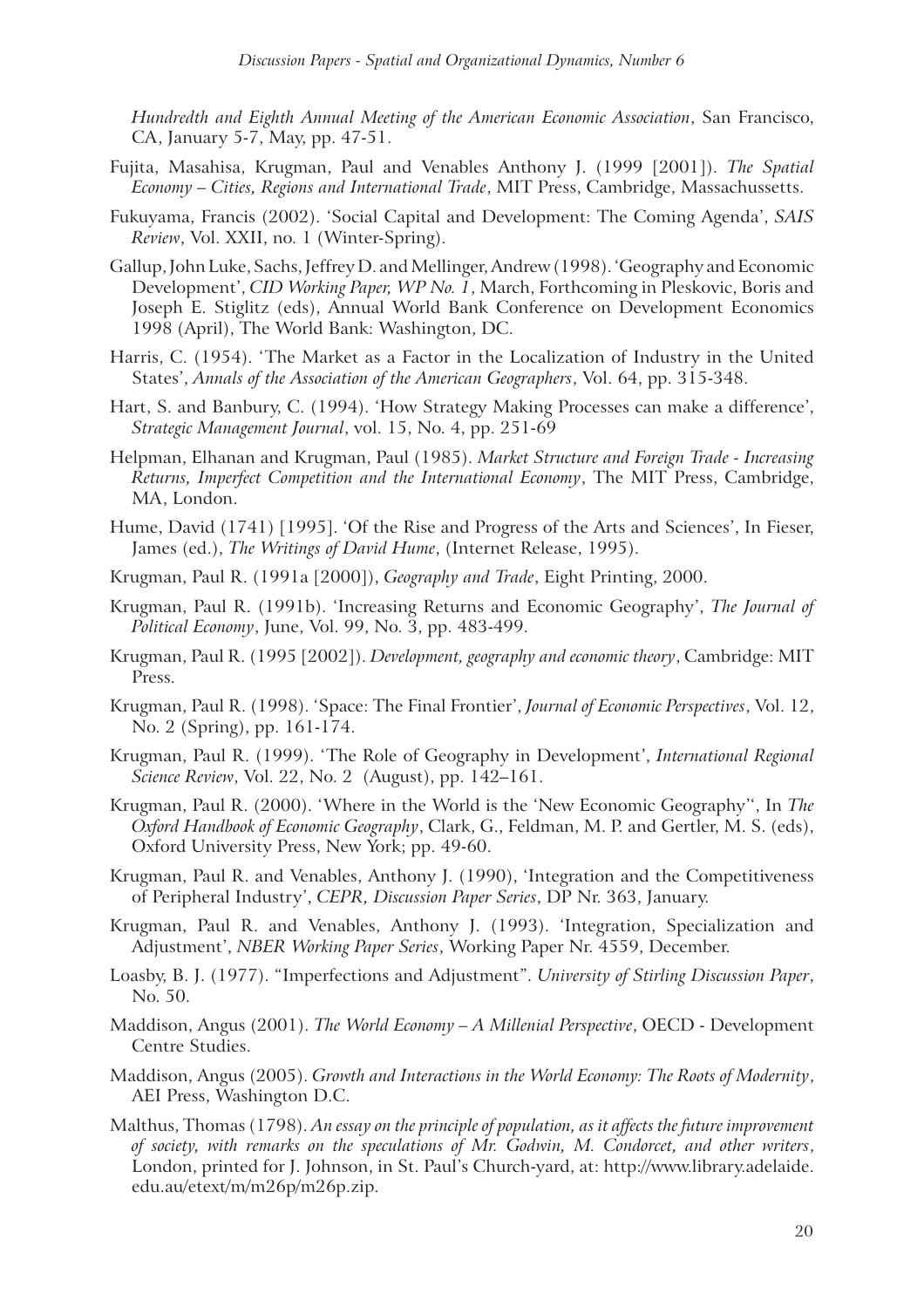- Martin, Philippe (1999), 'Are European Regional Policies Delivering', *EIB Papers*, Volume 4,  $N^{\circ}$  2.
- Marshall, Alfred, (1890 [1920]). *Principles of Economics*, 8th Edition, MacMillan and Co., Ltd., at: http://www.econlib.org/, on 16 October 2003.
- Mundell, Robert. (1961). "A Theory of Optimum Currency Areas." American Economic Review 51: 657–65.
- Myrdal, Gunnar (1957 [1972]). *Economic Theory and Underdeveloped Regions*, University Paperback*s*, Methuen & Co Ltd, London.
- Noéme, C. and Nicolas, F. M. (2004). 'The Processes of Technological Learning and cooperation in small firms', In Vaz, M.T., Viaene, J. and Wigier, M. (eds) (2004). *Innovation in Small Firms and Dynamics of Local Development*, Scholar Publishing House, Warsaw.
- O'reagan, Nicholas and Ghobadian, Abby (2004). 'The importance of Capabilities for Strategic Direction and Performance', *Management Decision*, Vol. 42, No. 2, 2004, pp. 292-312.
- Page, Brian (2000 [2003]). 'Agriculture', in Sheppard, Eric and Barnes, Trevor J. (eds) (2003), *A Companion to Economic Geography*, Blackwell Publishing, 2000 [2003].
- Penrose, Edith (1959 [1995]). *The Theory of the Growth of the Firm*, New York, Oxford University Press.
- Porfírio, José A. (2005). *Portugal e a Integração Europeia à luz da Nova Geografia Económica – As implicações no Domínio da Estratégia Empresarial*, PhD Thesis, Universidade Aberta, December.
- Porfirio, José, Carrilho, Tiago and Jacquinet, Marc (2007). 'Regional Innovation Policies: The Case of the Upper Douro', *International EAEPE conference papers*, Porto, February.
- Porfírio, José, Carrilho, Tiago and Jacquinet, Marc (2009). 'The Concept of Agricultural District and the question of Rural Development', *Spatial and Organization Dynamics – CIEO Discussion Papers Nº 1*, Trimestrial Edition, September, pp. 43-61, CIEO, Universidade do Algarve.
- Porter, M. (2000 [2003]). 'Locations, Clusters, and Company Strategy', In Clark, Gordon L., Feldman, Maryann P. and Gertler, Meric S. (eds) (2000 [2003]). *The Oxford Handbook of Economic Geography*, United States, Oxford University Press.
- Pred, A. R. (1966). *The Spatial Dynamics of U.S. Urban Industrial Growth, 1800-1914*, Cambridge, MIT Press.
- Pritchett, Lant (1997). 'Divergence, Big Time', *Journal of Economic Perspectives*, Vol. 11, No. 3 (Summer), pp. 3-17.
- Robinson, Joan (1977). 'What are the Questions?', *Journal of Economic Literature*, Vol. 15; No. 4 (Dec.), pp. 1318-1339.
- Rodrik, Dani (ed.) (2003). *In Search of Prosperity Analytic Narratives and Economic Growth*, Princeton University Press, Princeton and Oxford.
- Romer, Paul (1994). 'The Origins of Endogenous Growth', *The Journal of Economic Perspectives*, Vol. 8, No. 1 (Winter), pp. 3-22.
- Samuelson, Paul A. (1952). 'The Transfer Problem and Transport Costs: The Terms of Trade when Impediments are Absent', *The Economic Journal*, Vol. 62, No. 246 (June), pp. 278-304.
- Samuelson, Paul A. (1954). 'The Transfer Problem and Transport Costs, II: Analysis of Effects of Trade Impediments', *The Economic Journal*, Vol. 64, No. 254 (June), pp. 264-289.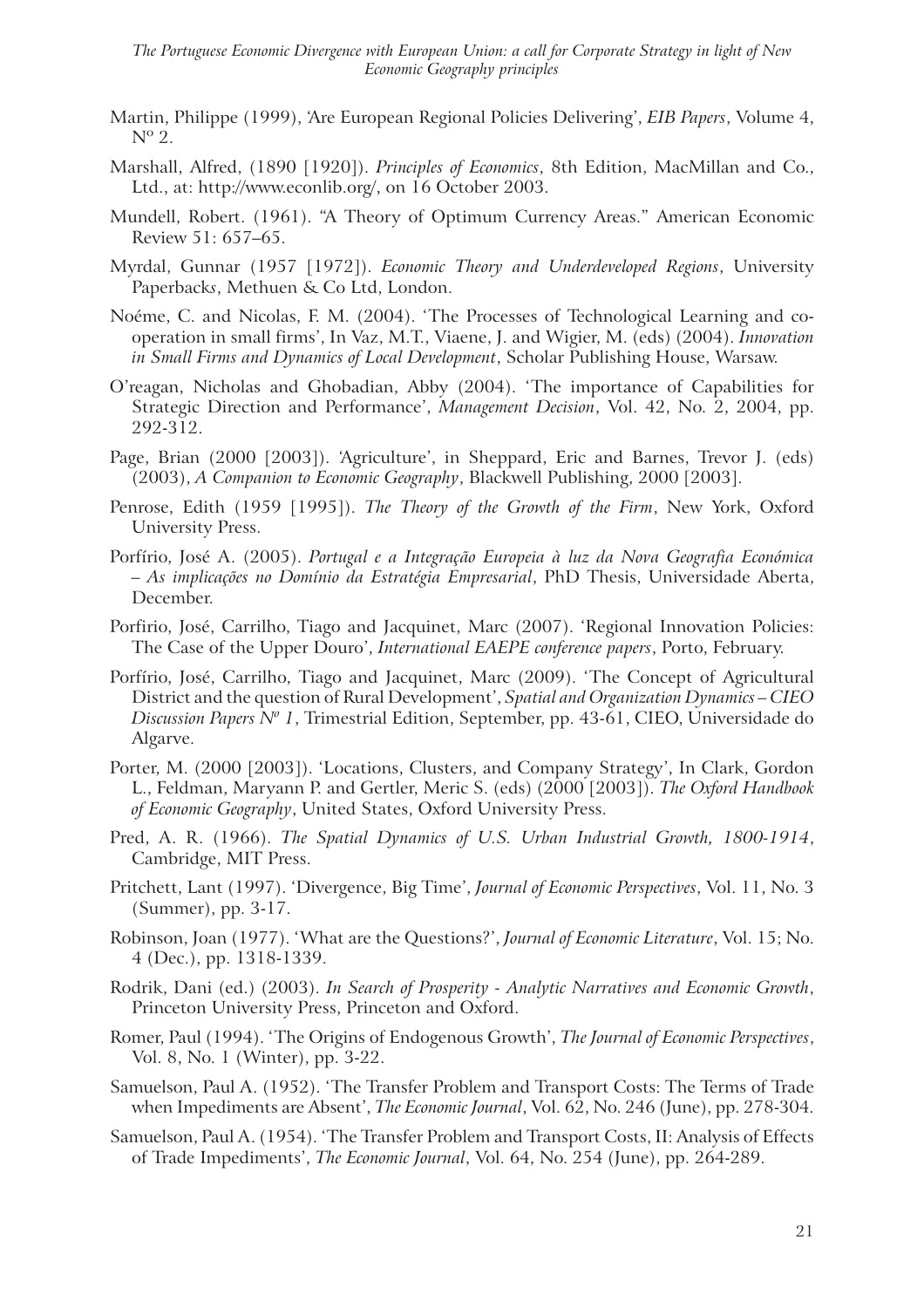- Sheppard, E. and Barnes, T. J. (2003). *A Companion to Economic Geography*, Blackwell Publishing, UK.
- Storper, Michael (1997). *The Regional World Territorial Development in a Global Economy*, The Guilford Press, New York, London.
- Triglia, Carlo (2001). 'Social Capital and Local Development', *European Journal of Social Theory*, 4(4).
- Vaz, M. T. and Cesário, Marisa (2008). Driving Forces for Innovation: Are they measurable?, *International Journal of Foresight and Innovation Policy*, Vol.4, Nos. 1/2.
- World Bank (2007). *World Development Report 2008 -Agriculture for Development*, The International Bank for Reconstruction and Development/The World Bank, Washington D.C.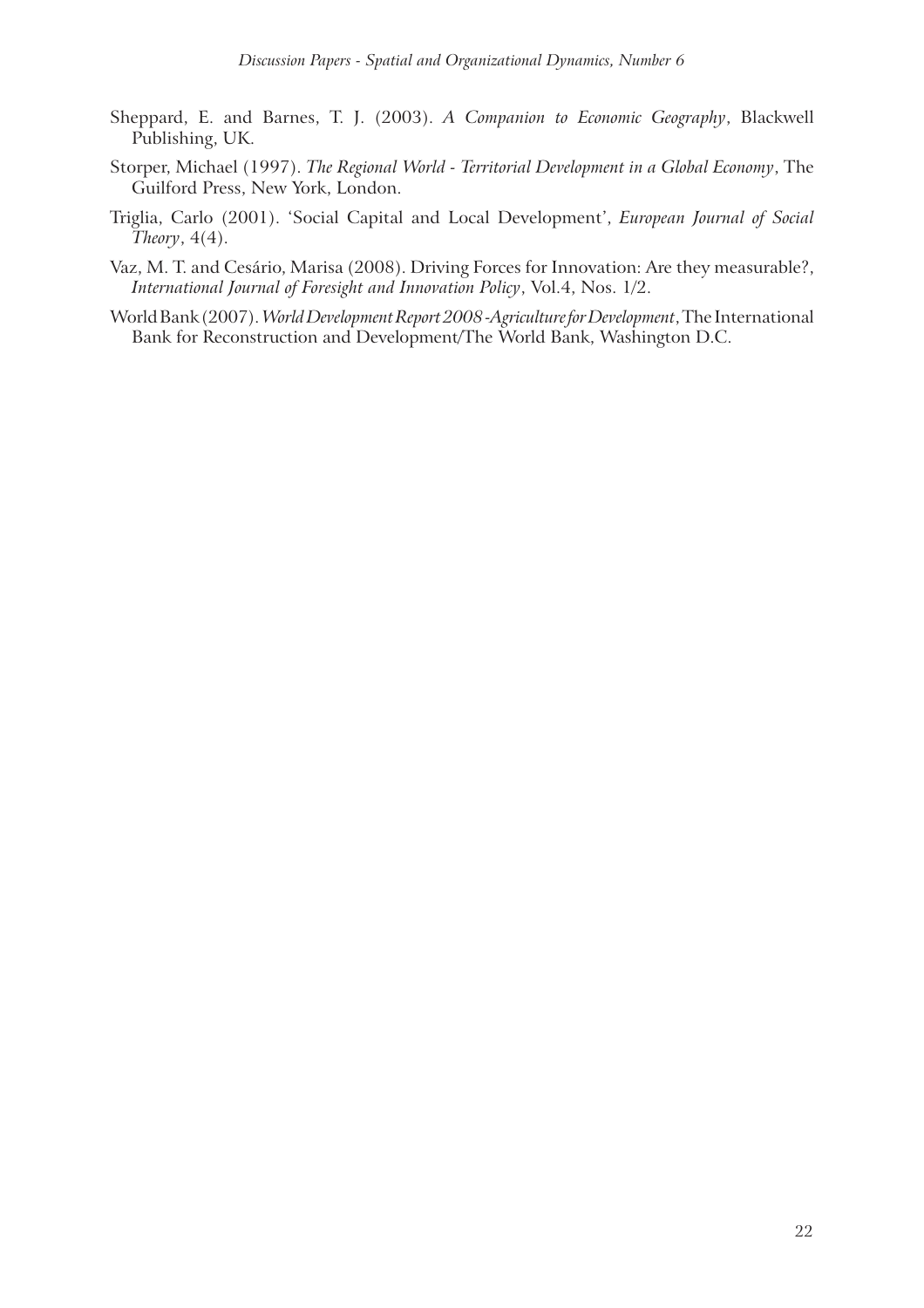# **SPATIAL STRATEGIC INTERACTION ON PUBLIC EXPENDITURES OF THE NORTHERN PORTUGUESE LOCAL GOVERNMENTS**

## **INTERACÇÃO ESTRATÉGICA ESPACIAL NAS DESPESAS PÚBLICAS DOS GOVERNOS LOCAIS DA REGIÃO NORTE DE PORTUGAL**

*Ana Paula Barreira*

#### **ABSTRACT**

The existence of spatial strategic interaction between neighbouring local governments is often referred in literature and identified in empirical applications for several countries. The spatial interaction in local government expenditure finds support on three theoretical explanations: spillover effects, Tiebout competition or mimicking behaviour. Identify the adequate explanation for the local government interaction is not an easy task since the reduced form of the estimated model can generate indistinguishable pattern in spatial interactions. This paper seeks to identify between those theoretical explanations what is the underlying reason for spatial interaction in public expenditures among local governments for the case of a particular sub-area of Portugal. Using differentiated model configurations and the local government expenditures of the municipalities composing the Northern Portuguese mainland, between 1998 and 2008, the paper identifies the structural model that generates the observed spatial auto-correlation in local public expenditures. Among the various theoretical reasons, only the existence of spillovers effects finds support.

Keywords: "local public expenditures", "horizontal spatial interaction", "spatial econometrics".

#### **RESUMO**

A existência de interacção estratégica espacial entre governos locais vizinhos é muitas vezes referida na literatura e identificada nas aplicações empíricas relativas a diversos países. A interacção espacial na despesa pública local encontra suporte em três explicações teóricas: efeitos externos, concorrência à Tiebout ou imitação no comportamento. Identificar a explicação adequada para a interacção entre governos locais não é uma tarefa fácil, já que a forma reduzida do modelo estimado pode gerar padrões indistinguíveis nas interacções espaciais. Este artigo procura identificar de entre as explicações teóricas qual a razão subjacente à interacção espacial nas despesas dos governos locais no caso de uma determinada subárea de Portugal. Usando diferenciadas configurações do modelo e as despesas dos governos locais dos municípios que compõem a região Norte do Continente Português, entre 1998 e 2008, o artigo identifica o modelo estrutural que gera a observada autocorrelação espacial na despesa pública local. De entre as diversas razões teóricas apontadas, apenas a existência de efeitos externos encontra sustentação.

Palavras-chave: Despesa pública municipal; Interacção espacial entre municípios; Econometria espacial

JEL Classification: C33, C36, H72, H73.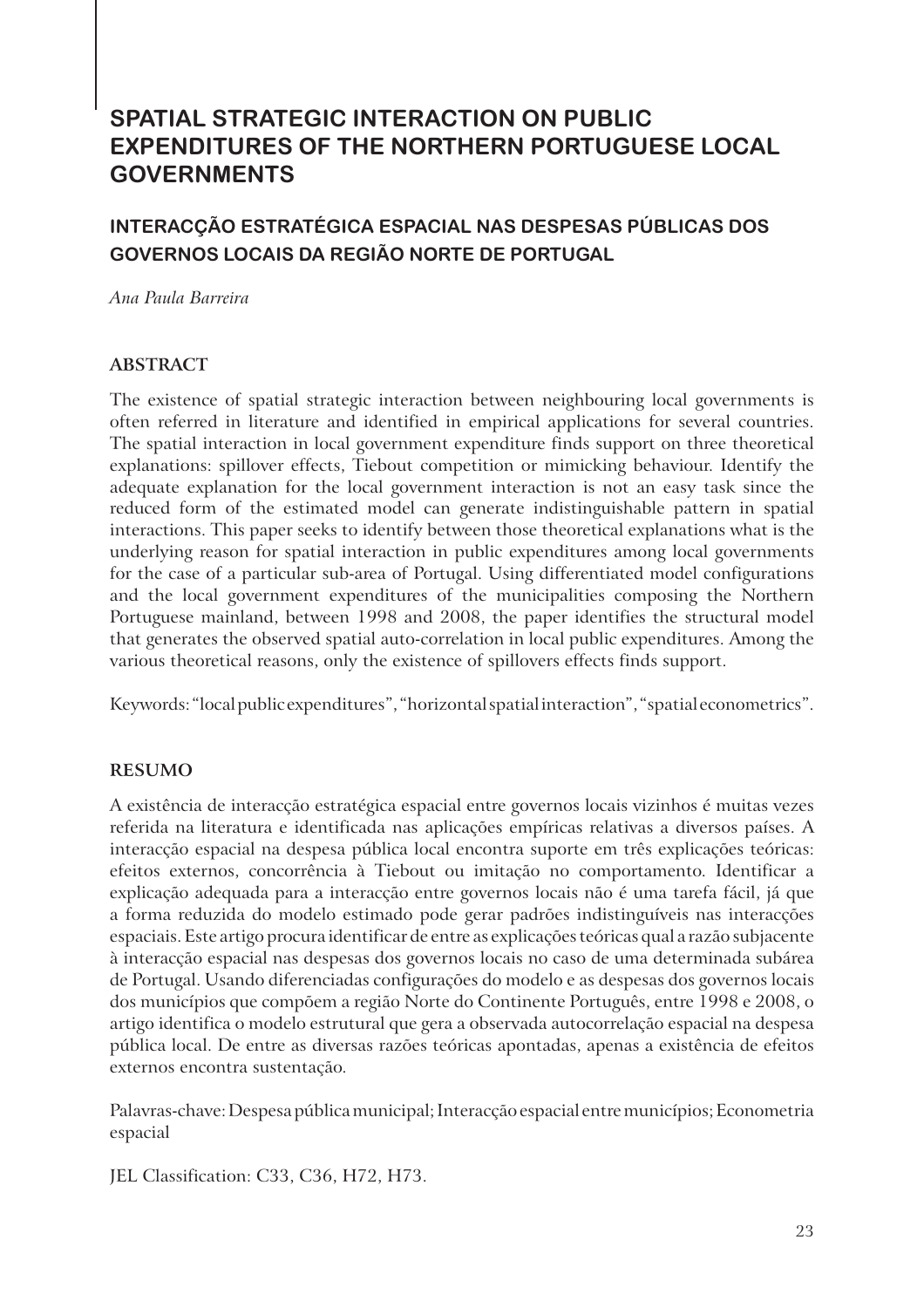#### **1. INTRODUCTION**

International observation often identifies governments establishing relations that can have either a vertical or horizontal nature. Understand how these relations influence the local governmental decisions is the major goal of this paper. The focus is on horizontal interactions among local governments implying that the behaviour of neighbouring governments exercise reciprocal influences. The driven idea of the paper is to contribute for the discussion on how a process of spatial strategic interaction among neighbouring jurisdictions influences local governments' decisions regarding public expenditures. The intuition behind strategic interaction is that politicians do not make their decisions in isolation, reacting often to decisions made by other politicians in the neighbouring jurisdictions. In this sense proximity plays a crucial role. The nearer are local governments from each other the higher is their reciprocal expected influence.

Public finance literature<sup>1</sup> recognizes the spatial dimension importance<sup>2</sup>. However, only recent advances in spatial data analysis have allowed an accurate consideration of space in the specification of models. The spatial dimension is usually introduced in the models by allowing a spatially lagged dependent variable or a spatially error term<sup>3</sup> which rises some econometric problems like simultaneity due the endogeneity problem of the former and the violation of the basic OLS estimation assumption of uncorrelated errors of the latter. In this paper spatially lagged models are estimated since the goal is to identify the reason why local governments interact.

There are three main theoretical approaches that explain the reasoning for spatial interaction among local governments: spillover effects, Tiebout (1956) competition or mimicking behaviour<sup>4</sup>. Briefly, the main driving forces are, respectively, the existence of unconditional grants from the central government used to support expenditures whose effects spread to neighbouring jurisdictions; an attempt to increase the tax base by attracting residents from a neighbouring jurisdiction and, an information spread about neighbouring incumbents' performance that facilitates comparisons.

Sometimes distinguish between those underlying reasons is a demanding task, especially when analysis only consider a specific year. The reasoning for that is the usually estimated reduced form of the spatial reaction function which is unable to identify the true reason for strategic interaction among local governments.<sup>5</sup> To overcome those limitations an analysis using several years is required. Although, the panel data approach is not also conventional since the estimated equation have to deal with spatial correlation.

Being aware of such difficulties the paper proposes to answer the question of what would be the reasoning behind local government expenditures pattern which appears to be related with neighbours' behaviour. The empirical application is on the public expenditures of the Northern Portuguese local governments (municipalities). There are papers in the field that test strategic interaction among governments looking at local governments receipts. However, Portuguese municipalities have little influence on local government receipts, almost entirely defined by central government, benefiting, in contrast, from a relative freedom to set expenditures.

Using data from the 86 municipalities composing the Northern region of Portugal mainland, between 1998 and 2008, I test differentiated model configurations, using panel data estimations to answer the following questions: 1) Do the municipalities of the Northern region of Portugal establish a spatially strategic interaction? 2) If true, what is the main driven force?

<sup>&</sup>lt;sup>1</sup> Rosen (2008) is a reference book on the subject and is widely used in undergraduate classes.

<sup>2</sup> Gérard-Vared et al. (1997) discuss the importance of space for fiscal federalism theory.

<sup>3</sup> For an introduction of spatial error and spatial lag models see Anselin and Hudak (1992). 4 For an introduction to this kind of public finance problems see Hillman (2003).

<sup>5</sup> For an extended discussion on this issue see Revelli (2005).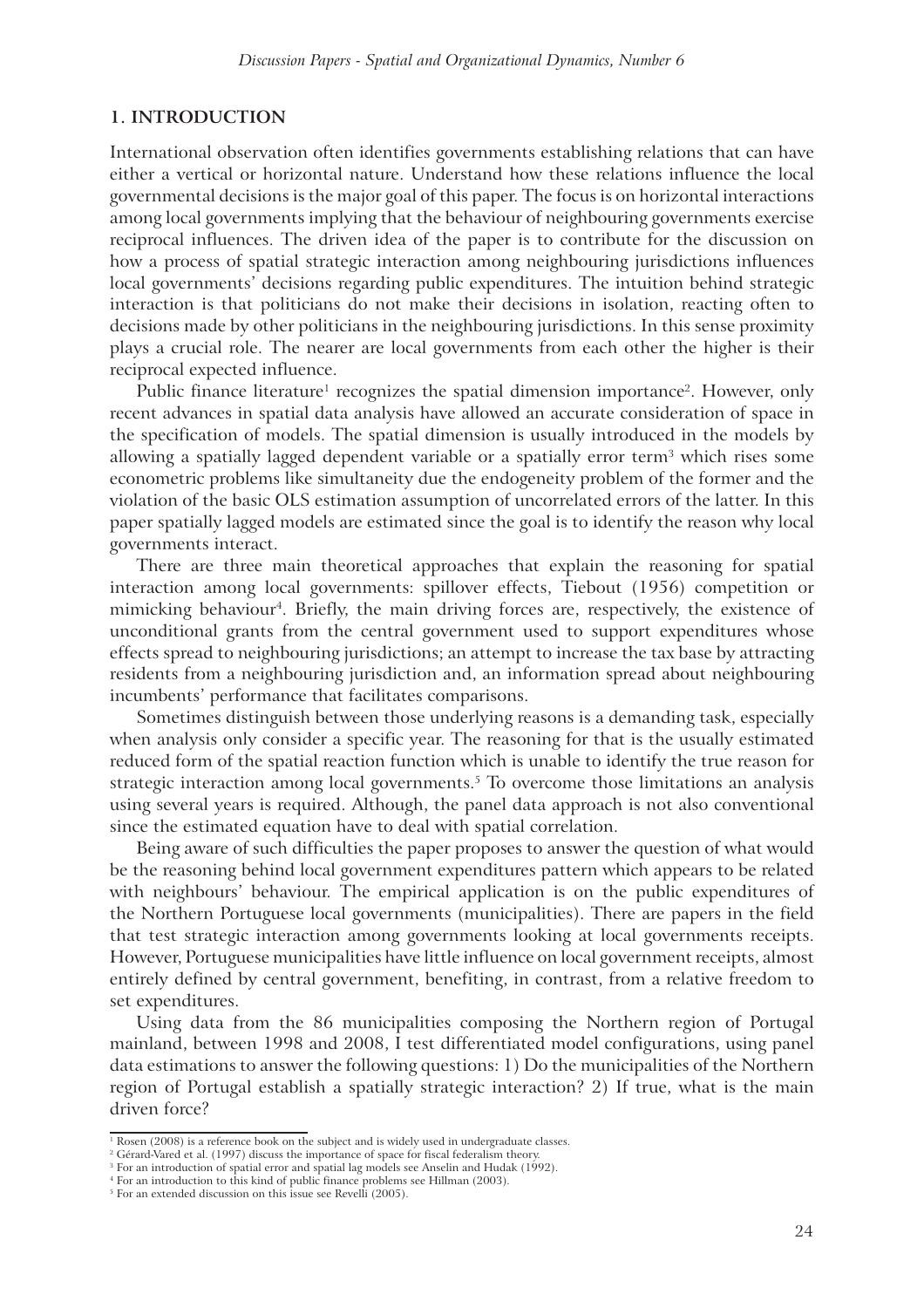The paper is organised as follows. Section 2 presents the theoretical explanations underlying the strategic interaction behaviour among local governments. Section 3 introduces the motivation for the paper. Section 4 systematises the main empirical questions and hypotheses to be tested. Empirical results are shown in Section 5. Section 6 concludes and identifies some resulting political implications.

#### **2. THEORETICAL FRAMEWORK**

Literature on spatial interaction identifies three explanations for a similar behaviour among local governments that are spatially close: spillover effects, Tiebout competition or mimicking behaviour. Reviews of the state of the art of horizontal strategic interaction can be found in Brueckner (2003) and Epple and Nechyba (2004).

The spillover effect occurs because some local government expenditures push (negative spillover) or constrain (positive spillover) the local public expenditures of the neighbours. The spillover effect can be due to a grant from central or European government to local governments that can be used to build a facility, a street for example, which crosses more than one jurisdiction. As a result, public expenditure will increase in more than one local government. In this case, providing local goods present complementary characteristics. If local goods evidence competing characteristics, however, for example the decrease in the quality of health care services, can make more attractive the services of a neighbouring jurisdiction, putting a pressure on the budget of local governments that offer better services, derived from the non-residents demand. The jurisdiction that reduced services quality, perceiving that individuals prefer the neighbouring service can decide to put the saved money with that service on other functions.

When local governments correctly explore neighbouring synergies and work together in order to use public expenditures accurately, local public intervention enhances efficiency gains. Although competition among local governments being described as an advantage of fiscal federalism, it could also cause a negative effect<sup>6</sup> in the case where competition leads to inefficient public goods provision. Local governments behaving as cooperators or as competitors depend crucially on ideology alignment among neighbouring governments. A more cooperative framework between neighbouring local governments tends to be identified when incumbency belongs to the same political party or is from the same ideology orientation.

Under Tiebout competition, local governments interact in the attempt of attracting residents from a neighbouring jurisdiction, with the goal of improving the tax base. This local government behaviour is analogous to a fiscal competition, like the Tiebout mechanism, where people look at the advantageous emerging from public goods provided in several jurisdictions and select the better nearest option. By choosing with "their feet", individuals opt for the jurisdiction that offers the public tax-expenditure bundle most adequate to their preferences. In this case, the number of new residents is the key for interactions that occur among local governments. The attraction of households improves building houses, thus leading to an increase in the number of residences. This kind of competition can be seen as welfare competition mechanism à Wildasin (1988).

Spatial interaction can also be due to information spillover, which leads to a mimicking or copycat behaviour. The copycat behaviour is an application of the political yardstick competition hypothesis, introduced by Salmon (1987) and further developed by Besley and Case (1995), stated for tax settings, in which one jurisdiction interacts with fiscal policy in neighbouring jurisdictions. The reasoning for copying is that individuals get information about neighbouring incumbents' performance. By comparing how local governments

<sup>6</sup> If neighbouring local governments take competitive behaviour too seriously, a phenomenon referred to in the literature as race to the bottom might be found (Brueckner, 2000; Saavedra, 2000).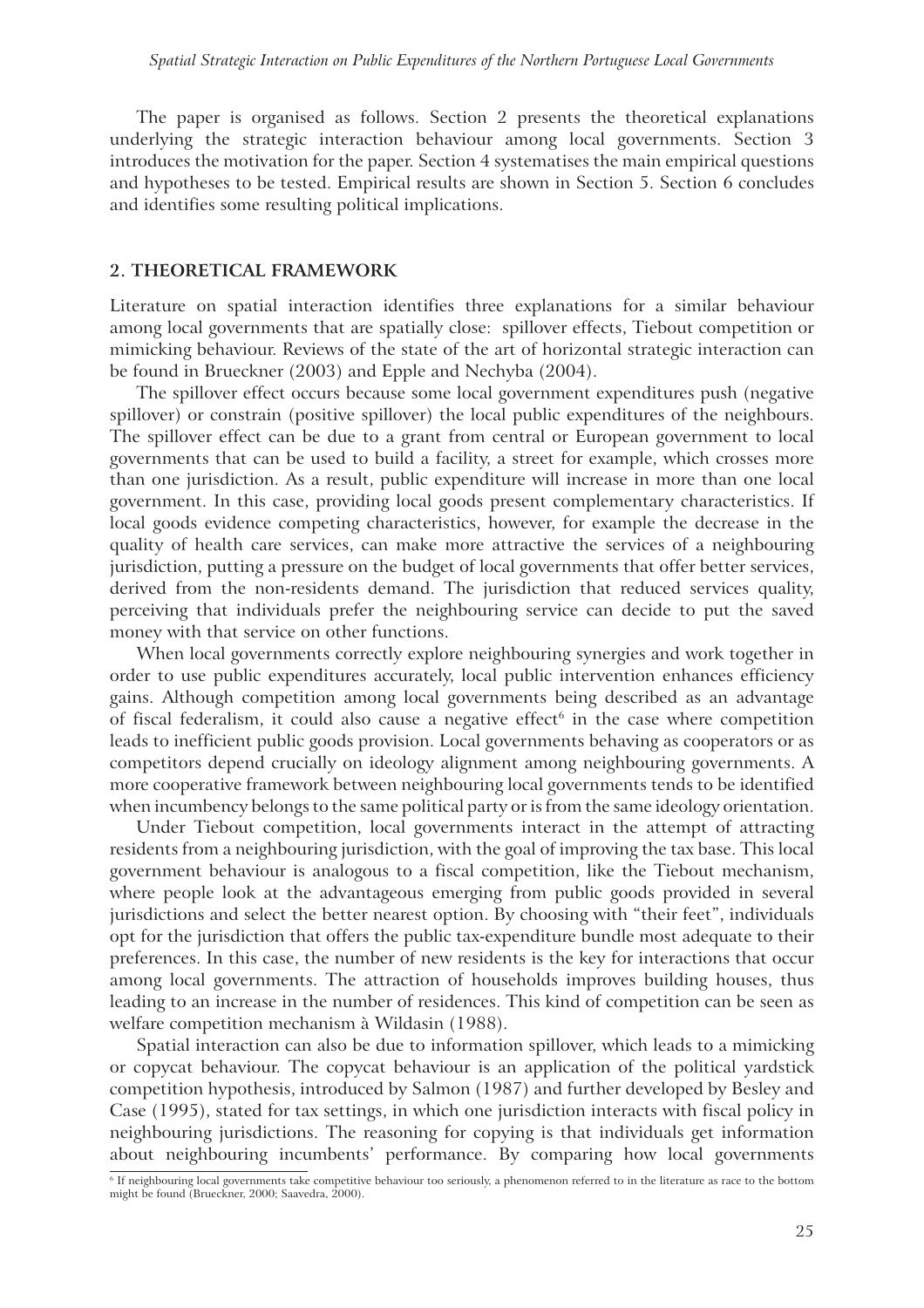expend their budget, voters perceive the quality of their own local government, rewarding or punishing them in the election contest, according to the percept gap between incumbency activities. The likelihood of the local incumbents to be reappointed has also a meaning in the mimicking behaviour. A heavier copycat phenomenon faces a reasoning to exist as more fragile incumbency is. Majorities imply lower dependency from neighbours' public budget management choices.

#### **3. MOTIVATION**

Portugal is known as a unitary state in which local governments have a reduced degree of freedom to set taxes. However, Portuguese municipalities benefit, in contrast, from a relative freedom to set expenditures. The main sources of local governments' financing are property taxes or unconditional transfers from central government. Thus, the paper is concerned with the way local public expenditures decisions are influenced by neighbouring municipalities.

Although widely studied in other countries, both on receipts and expenditures sides of local government budgets, the far as I know, Portuguese strategic interaction phenomena on public expenditures was only slightly analysed for the case of the municipalities composing the Algarve region, a small region with only 16 municipalities and the Southern part of Portugal, in Barreira (2010). Using differentiated model configurations of a spatial lagged model and a transformation referred by Debarsy and Ertur (2010) for estimating a fixed effects model, the paper identifies the structural model that generates the observed spatial auto-correlation in local public expenditures. The driven force identified for the existence of spatial strategic interaction among municipalities was the existence of spillover effects generated by grants from central government. Given the small scale of the previous analysis, this paper attempts to evaluate if the reason underlying spatial interaction among municipalities of the Algarve region can be generalized to the rest of the country or if each region, facing different realities, spatially interact by different reasons.

The Northern region of Portugal is a very fractioned territory, as Table 1 shows. The region is composed of 8 sub-areas with differentiated characteristics as data indicates. Given the diversity of this region compared with the Algarve region, the paper evaluates if the predominant effect found for the Southern region of Portugal also finds support on the Northern region.

|                     | Number of<br>Municipalities | Average Area | Average<br>Inhabitants | Municipalities<br>< 10000<br>Inhabitants | Number of<br>Inhabitants in<br>the Smallest<br>Municipality |
|---------------------|-----------------------------|--------------|------------------------|------------------------------------------|-------------------------------------------------------------|
| Minho-Lima          | 10                          | 221,8        | 25095                  | 2                                        | 8686                                                        |
| Cávado              | 6                           | 207,7        | 68799                  |                                          | 7 5 0 6                                                     |
| Ave                 | 8                           | 155,7        | 65574                  | $\Omega$                                 | 14 077                                                      |
| <b>Grande Porto</b> | 9                           | 90,5         | 142605                 | $\Omega$                                 | 29 481                                                      |
| Tâmega              | 15                          | 174,6        | 37385                  |                                          | 7 0 4 9                                                     |
| Entre Douro e Vouga | 5                           | 172,1        | 57680                  | $\Omega$                                 | 21 762                                                      |
| Douro               | 19                          | 216,2        | 11054                  | 14                                       | 3 2 8 6                                                     |
| Alto Trás-os-Montes | 14                          | 583,7        | 15319                  | 6                                        | 4857                                                        |
| <b>NORTH</b>        | 86                          | 247,5        | 43552                  | 24                                       |                                                             |

**Table 1 – Characteristics of the Northern region of Portugal**

Source: Portuguese National Statistics (I.N.E.) and own calculus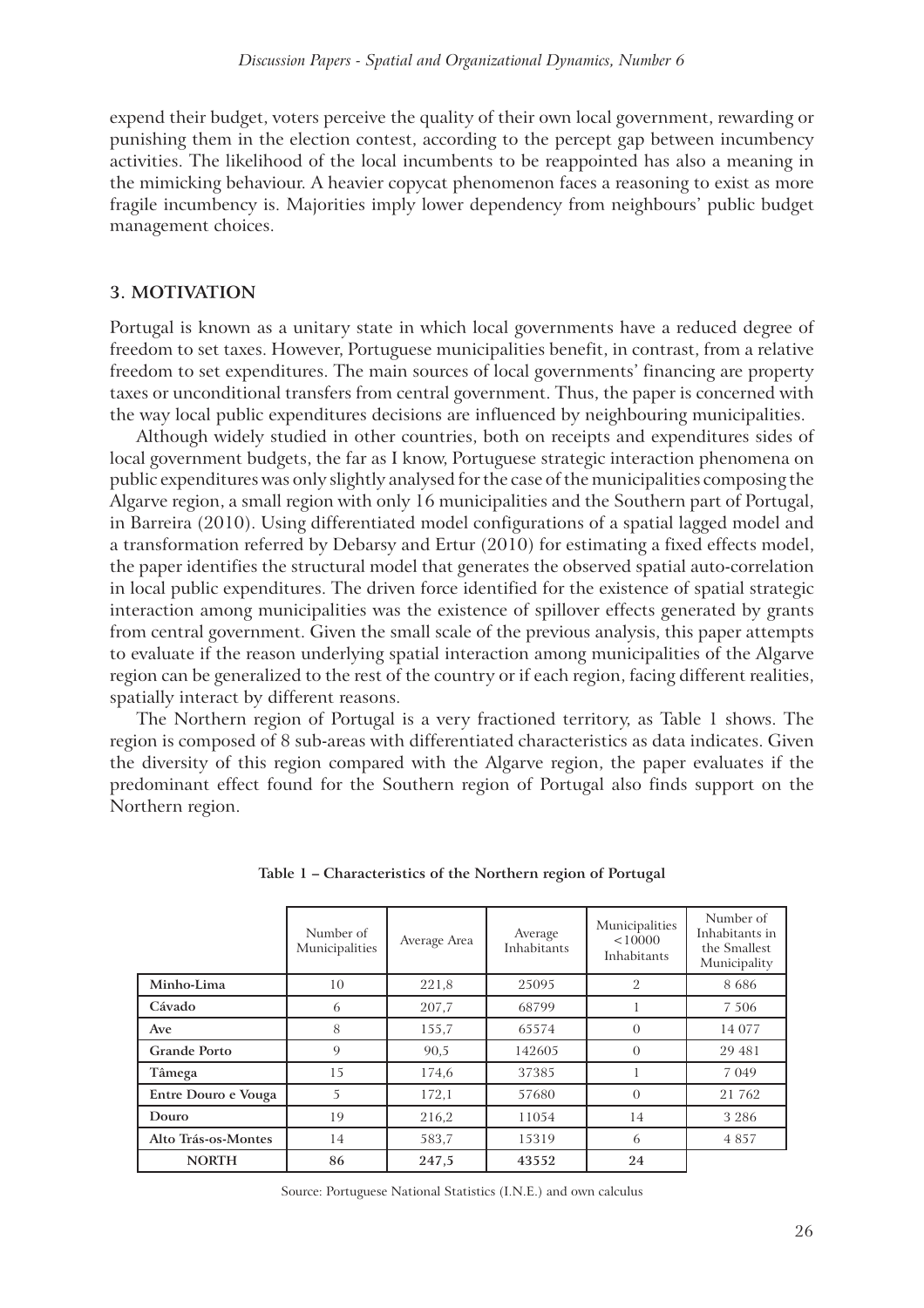The spatial interaction estimation implies the definition of a neighbouring relationship which is represented by a matrix that measures connectivity among municipalities through a weighting attribution. Barreira (2010) considered a symmetric weighting matrix, implying a fixed number of neighbouring municipalities. When a differentiated number of neighbours are considered for each municipality, the estimation approach has to be reconsidered. The existence of a great interference of central government through unconditional transfers to local governments that generates a spillover effect was the main reason identified for the Southern part of the country to engage into spatial interaction. The question here is to evaluate if considering the referred differences for the North, the main reason for a spatial strategic interaction remains. Under these circumstances a different estimation procedure, namely an instrumental variable estimation, should be applied which can lead to different results regarding the reason underlying spatial strategic interaction. The estimations presented in section 5 answers to these questions.

As international examples of the spatial strategic interaction study on local public expenditures, can be mentioned Case et *al.* (1993), Figlio et *al.* (1999) and Fredriksson and Millimet (2002) for U.S.; Schaltegger and Kuttel (2002) for Swiss; Solé-Ollé (2006) for Spain; Borck et *al.* (2007) for German; Foucault et *al.* (2008) and Elhorst and Fréret (2009) for France; and St'astná (2009) for Czech Republic.

Tiebout competition finds support in local governments from Germany and from the Czech Republic. In the former case, the financing of the local governments is sustained, in a relevant proportion, by mobile taxes, relying namely on enterprise activity. In this sense, more public expenditures means more public goods provided, making a jurisdiction more attractive for enterprises, since local governments offer them better conditions for their economic activity. In the latter case, Tiebout competition is found in the environmental expenditures with the goal of increasing the number of residents and consequently the tax base. Figlio et *al.* (1999), regarding the U.S. states, find that decentralized welfare benefit setting exacerbates inter-state competition that might induce states to respond to changes in their neighbour' policies asymmetrically.

The behaviour underlying municipal governments in France, in contrast, is imitation. France is usually considered a unitary country, meaning that decentralization processes are related to lower number of competencies attached to lower government levels, compared with Germany for example. In the case of Swiss cantons, mimicking effects in public expenditures is also found. The mimicking behaviour is also identified on part of US states by Fredriksson and Milimet (2002) in environmental policymaking.

Spillover effects are found in Spanish local governments, meaning that local interactions elapse from an upper-level orientation: regional government. The same reasoning is identified by Case et *al.* (1993) for the U.S. case, in which expenditures on local public services potentially can cause beneficial or detrimental effects on nearby jurisdictions.

#### **4. EMPIRICAL QUESTIONS**

#### **4.1. Empirical framework**

The empirical application tests the existence of strategic interaction among local governments of Northern region of Portugal and intends to identify among the alternative theoretical explanations what is the underlying reason for that behaviour. The analyses consider the 86 municipalities composing the region and an observation period comprehended between 1998 and 2008. The spatial lag models estimated consider, as such, panel data. According to Hsiao (1986) and Baltagi (2005), panel data give more informative data, more variability, less collinearity among the variables, more degrees of freedom, and more efficiency. Panel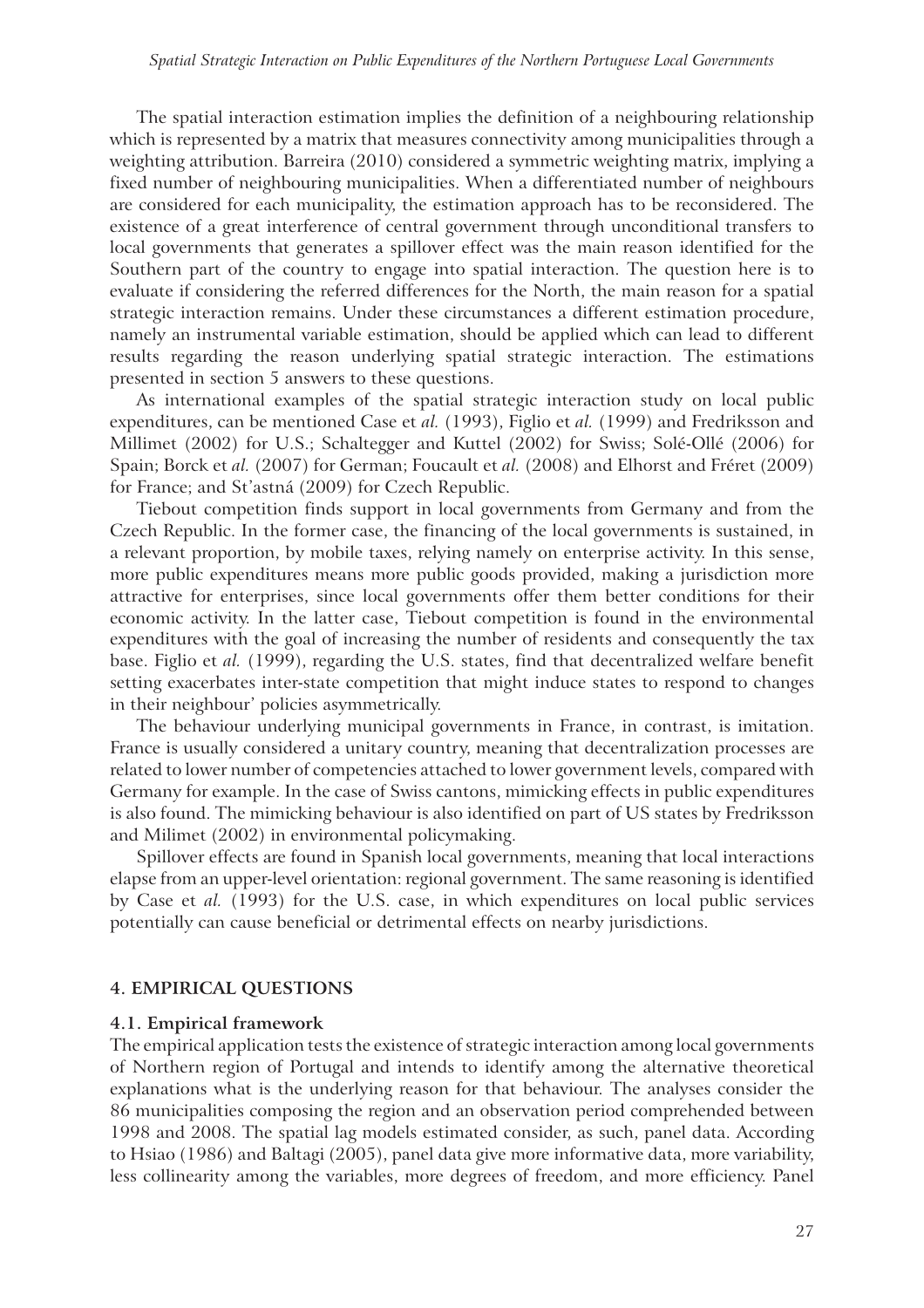data also allows the specification of more complicated behavioural hypothesis, including effects that cannot be addressed using pure cross-sectional or time-series data. In the spatial models allow to identify the underlying reason behind spatial strategic interaction, which would be not possible under a cross-section framework.

For the weighting matrix definition all municipalities bordering each municipality were considered, implying an asymmetric matrix which allows a differentiated number of neighbours. In fact, the region has municipalities comprehending from 2 to 9 neighbouring municipalities. According to Anselin *et al.* (2006) weights choice is typically driven by geographic criteria, such as contiguity or distance, including nearest neighbour distance. The weighting matrix is row-normalized, meaning that sums one.

The cost of ignoring spatial dependence in the dependent variable is relatively high since the econometrics literature has pointed out that if one or more relevant explanatory variables are omitted from a regression equation, the estimator of the coefficients for the remaining variables is biased and inconsistent (Greene, 2005). In contrast, ignoring spatial dependence in the disturbances, if present, which leads to spatial error model estimation, approach discarded here, will only cause a loss of efficiency.

Spatial models rely on the asymptotics in the cross-sectional dimension to obtain consistency and asymptotic normality of estimators. Models with controls for fixed effects utilize the time-series component of the data, whereas models without controls for spatial fixed effects utilize the cross-sectional component of the data. Some studies argue that models that control for spatial fixed effects tend to give short-term estimates and models without controls for spatial fixed effects tend to give long-term estimates (Baltagi, 2005, Paltridge, 2005).

Consistent estimation of the individual fixed effects is not possible when N tends to infinity, due to the incidental parameter problem (Anselin, 2001). The incidental parameters problem is independent of the extension to spatial error autocorrelation or to the inclusion of a spatially lagged dependent variable since it also occurs without these two extensions. The spatial fixed effects can only be estimated consistently when T is sufficient large (Elhorst, 2010a). Nevertheless, it has been argued that when the interest it is primarily in obtaining consistent estimates for the coefficient of the dependent variables, the use of demeaned spatial regression models may be appropriate using the standard maximum likelihood (ML) estimation approach (Elhorst, 2003).

As an alternative to reliance on an often unrealistic assumption of normality and to avoid some of the computational problems associated with the Jacobian term in ML estimation, Instrumental Variables (IV) and General Method Moments (GMM) methods has been suggested for single cross-section spatial regression models (Anselin, 1988 and 1990, Kelejian and Prucha, 1998 and 1999). According to Anselin *et al.* (2006) these results can be extended to the panel data setting. The endogeneity of the spatially lagged dependent variable suggests a straightforward instrumental variables strategy in which the spatially lagged (exogenous) explanatory variables are used as instruments (Kelejian and Prucha, 1998 and Lee, 2003).

Under the presence of spatially lagged dependent variable, the pool OLS (POLS) estimated parameters lose its property of unbiasedness and consistency. The seemingly unrelated regression (SUR) is applicable when T is large and N is small, which is not the case here. As an alternative, Elhorst (2001) suggests the IV estimation by Two Stage Least Squares (2SLS), but this method does not take account of the restrictions on the coefficients within the coefficients matrices. The advantage of this method is that they do not rely on the assumption of normality of the disturbances and ignores the Jacobian term (Elhorst, 2010b). The author also states that the IV estimation assumes that the disturbances terms are independently and identically distributed for all i and t with zero mean and variance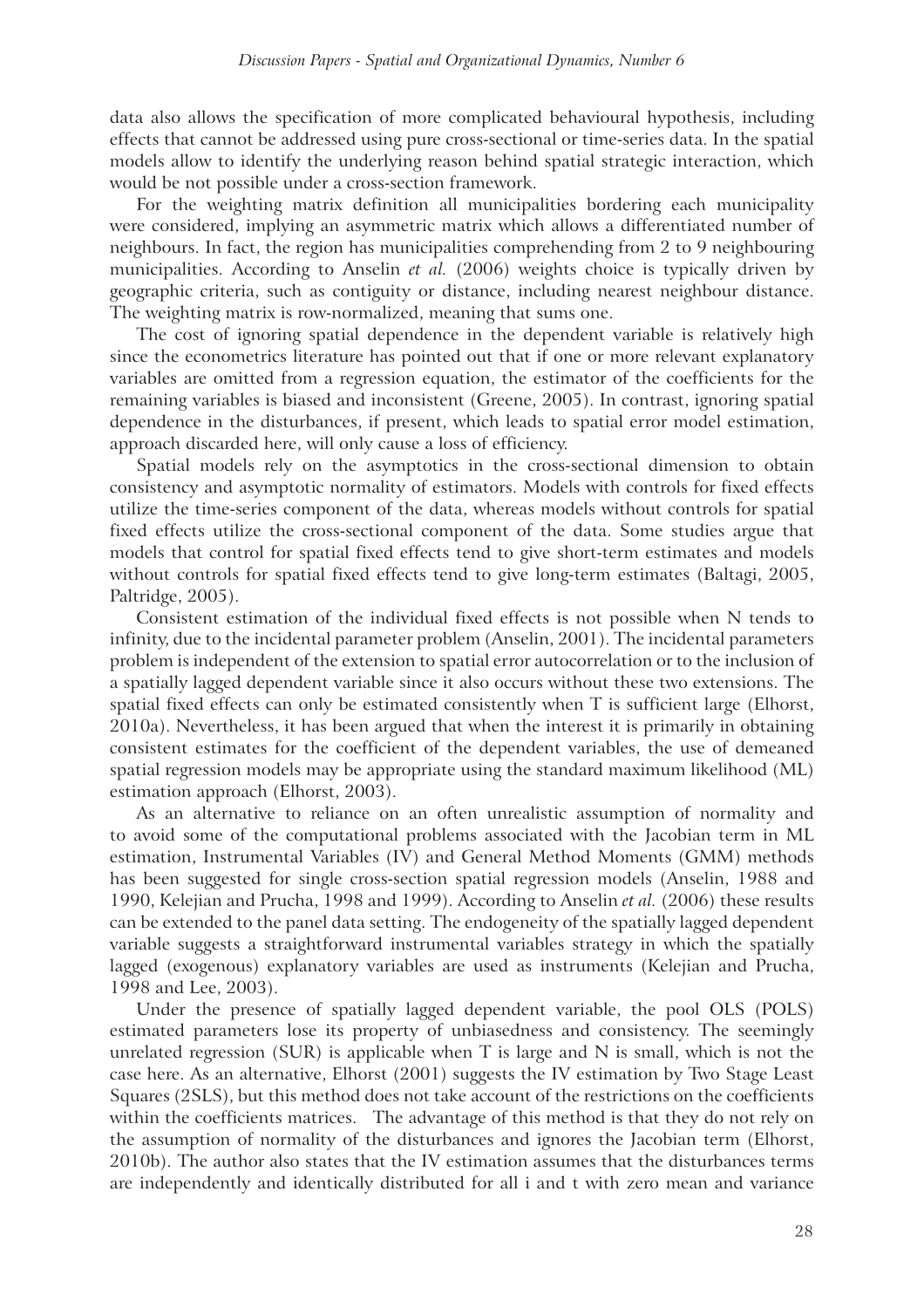sigma square (Elhorst, 2010a). Moreover, IV estimation has the benefit of proving consistent estimates of the parameters even in the presence of spatially correlated error terms (Saavedra, 2000). One disadvantage of IV estimators is the possibility of ending up with a coefficient estimate of the spatial lag coefficient outside its parameter space by the fact of ignoring the Jacobian term.

Fingleton and Le Gallo (2007, 2008) show that IV estimators are extremely useful in those cases where linear spatial dependence models contain one or more endogenous explanatory variables that need to be instrumented. Models including a spatial lag and additional endogenous variables can be straightforwardly estimated by 2SLS. Franzese and Hays (2004) states that spatial 2SLS-IV, which instruments for spatial lags of dependent variables with spatial lags of independent variables, yields unbiased and reasonably efficient estimates of both common-stimuli and diffusion effects, when its conditions hold: large samples and fully exogenous instruments. If the instruments are indeed perfectly exogenous, their covariances with errors is exactly zero, then IV estimators will be consistent and asymptotic efficient (Franzese and Hays, 2007).

Given that the cross-section dimension largely exceeds the time dimension and in order to avoid the incidental problem refereed above, spatial lagged models without controls for spatial fixed effects are estimated. Estimations rely on the 2SLS using as instruments the lagged common dependent variables.

#### **4.2. Empirical hypothesis**

The dependent variable is per capita public expenditure (*pubexp*). The independent variables are, beside neighbouring per capita public expenditures (*Wpubexp*) – the spatial lagged variable, two economic variables, namely, the percentage of property taxes on receipts (*proptax*) and medium value for residence (*valueres*).

The observations are converted into natural logarithmic, allowing the reading of the rocoefficient, associated to the neighbour effects, as elasticity. Seeking for simplicity, I dropped the indices *i* for each of the 86 municipalities and *t* for each of 11 years included in the panel data estimations.

The basic model follows a spatial lag specification and can be defined as:

$$
pub \exp = c + \rho (Wpub \exp) + \beta X + \varepsilon
$$

The identification of the reason underlying a statistical significant ro-coefficient, the spatial autoregressive coefficient, implies the configuration of three hypotheses to be tested related to each one of the possible explanation for strategic interaction among local governments typified above.

#### **H1:** Strategic interaction is a spillover effect overcome

If the hypothesis is correct when central government grants as well as ideology alignment with neighbouring local governments are considered, the statistical significance of rocoefficient should decrease.

The basic model is extended to check this hypothesis including two more independent variables: grants from central government (*transfac*) and ideology alignment with neighbouring jurisdictions (*ideolalig*).

$$
pub \exp = c + \rho_1 (Wpub \exp) + \beta X + \delta Z + \varepsilon
$$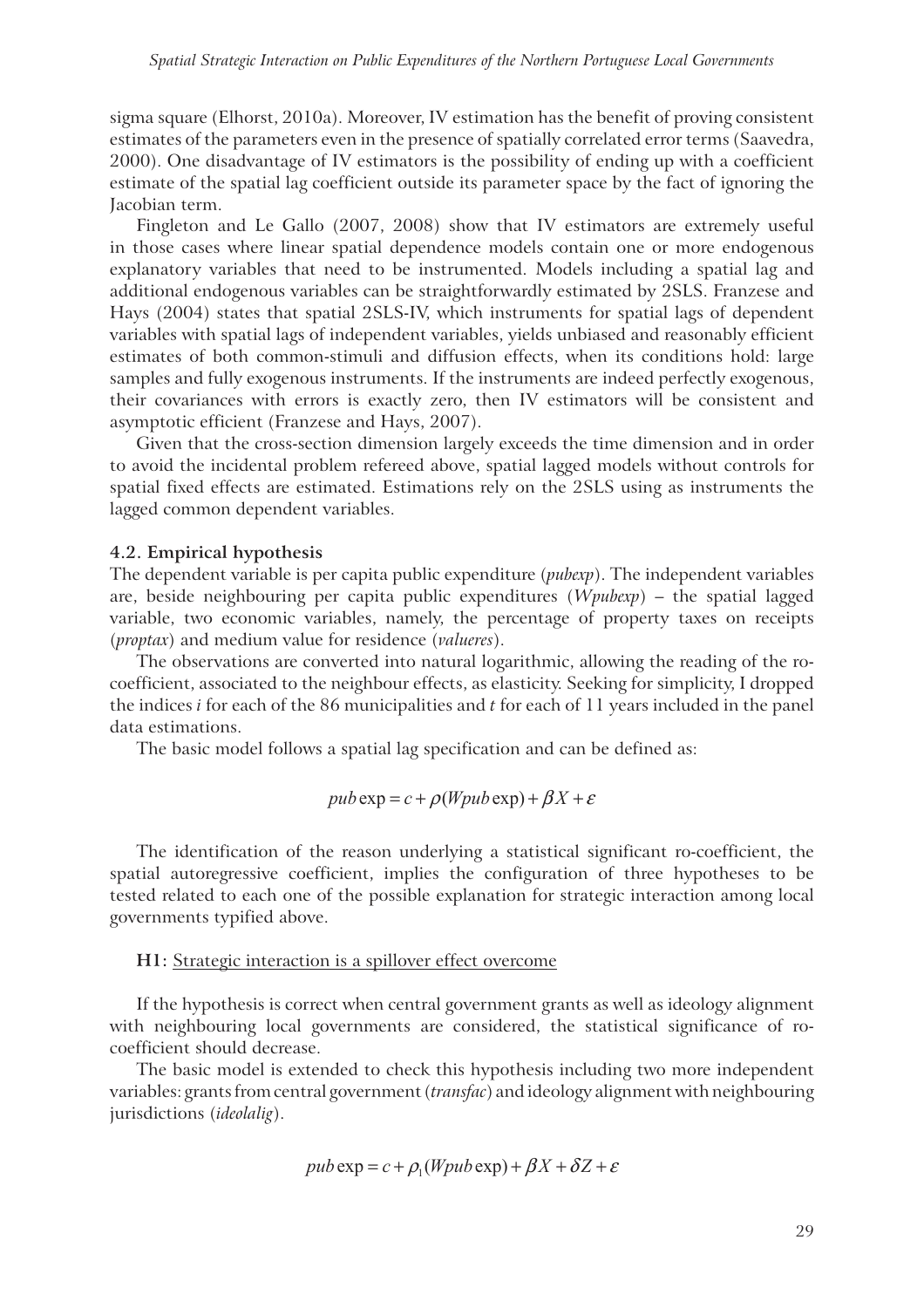#### **H2:** Strategic interaction is a result of Tiebout competition

Under this hypothesis the relevant variable that explains why local governments are tempted to get into strategic interaction is the number of residences available in each jurisdiction, being the goal of each local government to increase houses, thus attracting tax contributors to own jurisdiction. The inclusion of a variable that captures this effect should produce a decrease on the statistical significance of the ro-coefficient.

In this case the basic model is changed to accomplish one more independent variable – number of houses for residence (*house*) and becomes as:

$$
pub \exp = c + \rho_2 (Wpub \exp) + \beta X + \phi Y + \varepsilon
$$

#### **H3:** Mimicking behaviour is the reasoning for strategic competition

Political circumstances play a crucial role when this hypothesis is tested. In fact copycat behaviour is more heavily expected by local governments facing reappointment problems. As such, an electoral year is determinant for this behaviour because comparisons between local incumbents can become with a cost: electoral defeat. Moreover, making public expenditure choices under majority or minority political frameworks determine the temptation for mimicking. If local governments have majorities are less constrained by neighbours' public expenditures choices.

In order to accommodate this explanation the basic model is extended with three dummy variables: Chamber Majority (*chambmaj*), Municipal Assembly Majority (*assebmaj*) and election year (*electiony*), which occurred in 2001 and 2005. The resulting estimated model is defined as:

$$
pub \exp = c + \rho_3(Wpub \exp) + \beta X + \psi Q + \varepsilon
$$

Table 2 summarises the main statistics for the independent variable, the lagged independent variable, the dependent variables and the lagged dependent variables used as instruments.

#### **5. EMPIRICAL RESULTS**

I started with a non-spatial linear regression model and then tested whether or not the model needs to be extended with spatial interaction effects, as suggested by Elhorst (2010b). The POLS estimates accuracy improves significantly with the inclusion of the spatially lagged variable. Since under the presence of spatially lagged dependent variable, the pool OLS (POLS) estimated parameters lose its property of unbiasedness and consistency, I consider the estimation of 2SLS models using as instruments the lagged dependent variables common to all estimates. I also confirmed that the covariances between lagged dependent variables considered as instruments and the errors of the estimations are approximately equal to zero.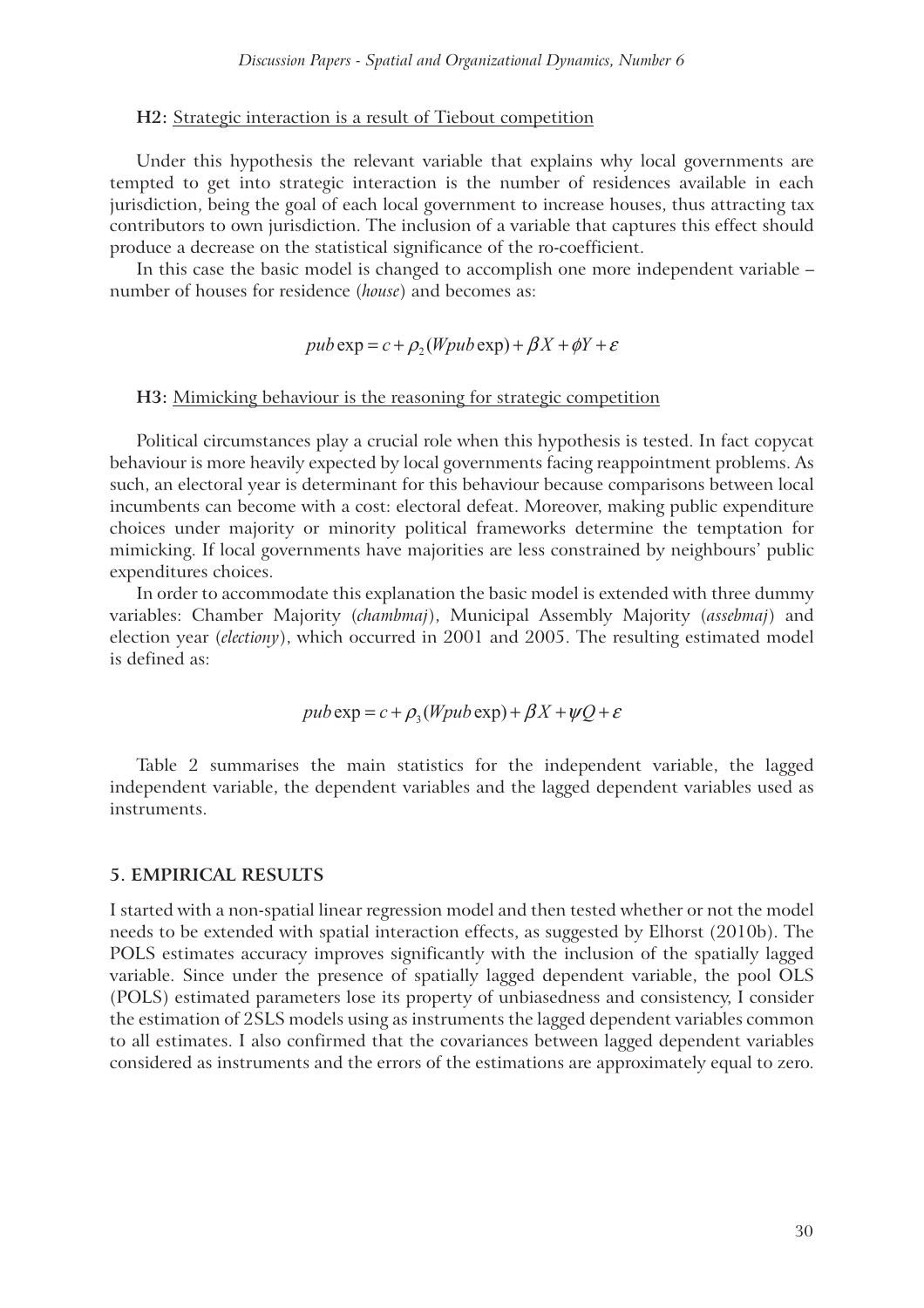|           | Mean   | Standard deviation | Maximum | Minimum |
|-----------|--------|--------------------|---------|---------|
| pubexp    | 650    | 359                | 2668    | 70      |
| Wpubexp   | 543    | 265                | 1630    | 105     |
| valueres  | 36.961 | 27.109             | 218.776 | 3.876   |
| proptax   | 11,34  | 9,21               | 51,04   | 0,00    |
| transfac  | 48,79  | 16,49              | 86,94   | 3,69    |
| ideolalig | 0,44   | 0,28               | 1,00    | 0,00    |
| house     | 346    | 604                | 5903    | 3       |
| chambmaj  | 0,95   | 0,22               | 1,00    | 0,00    |
| assebmaj  | 0,70   | 0,46               | 1,00    | 0,00    |
| electy    | 0,18   | 0,39               | 1,00    | 0,00    |
|           |        |                    |         |         |
| wproptax  | 13,20  | 8,93               | 79,85   | 1,19    |
| wyalueres | 35.945 | 23.127             | 149.500 | 4.213   |

**Table 2 – Descriptive statistics of the dependent variable, independent variables and instruments**

Source: Portuguese National Statistics (I.N.E.) and own calculus

Table 3 shows the main empirical results. The basic model identifies the presence of strategic interaction among neighbouring municipalities, since ro-coefficient is statistical significant. When the model is extended to accommodate the three hypotheses tested, only the hypothesis 1 is relevant.

For the Northern region of Portugal, spatial strategic interaction among neighbouring municipalities emerges as a result of spillover effects. For this effect the relevant variable is the alignment of ideology among neighbouring municipalities. In fact, neighbouring municipalities that share the same ideology tend to spend more, meaning that bordering municipalities with incumbency of the same party are more prone to engage into cooperation that leads to an increase on public expenditures. The example of a street that crosses more than one municipality can be seen as a good example. In this case, a rehabilitation intervention by one municipality of inter-jurisdictional street forces to a rehabilitation of the part located in the neighbouring municipalities and this effect is improved when incumbencies share the same ideology.

The existence of central government grants to local governments, although forcing an increase on public expenditures, has a smaller relevance than the ideology alignment among neighbouring municipalities. This result is somehow unexpected since the former study for the southern part of Portugal identified as the major reason for spillover effects the existence of such transfers.

The second hypothesis does not find support. Although the variable number of new houses is statistically relevant has a negative sign, contrarily to the initial expectation. This could be explained by the fact that in the Northern region there is 24 very small municipalities with less than 10 000 inhabitants. Moreover, 42 municipalities (almost fifty percent of the considered municipalities) are facing shrinking phenomena during the last decade, thus do not being economically attractive municipalities. As consequence, the number of new houses built has been decreasing when public expenditure per capita increases due the reduction of inhabitants.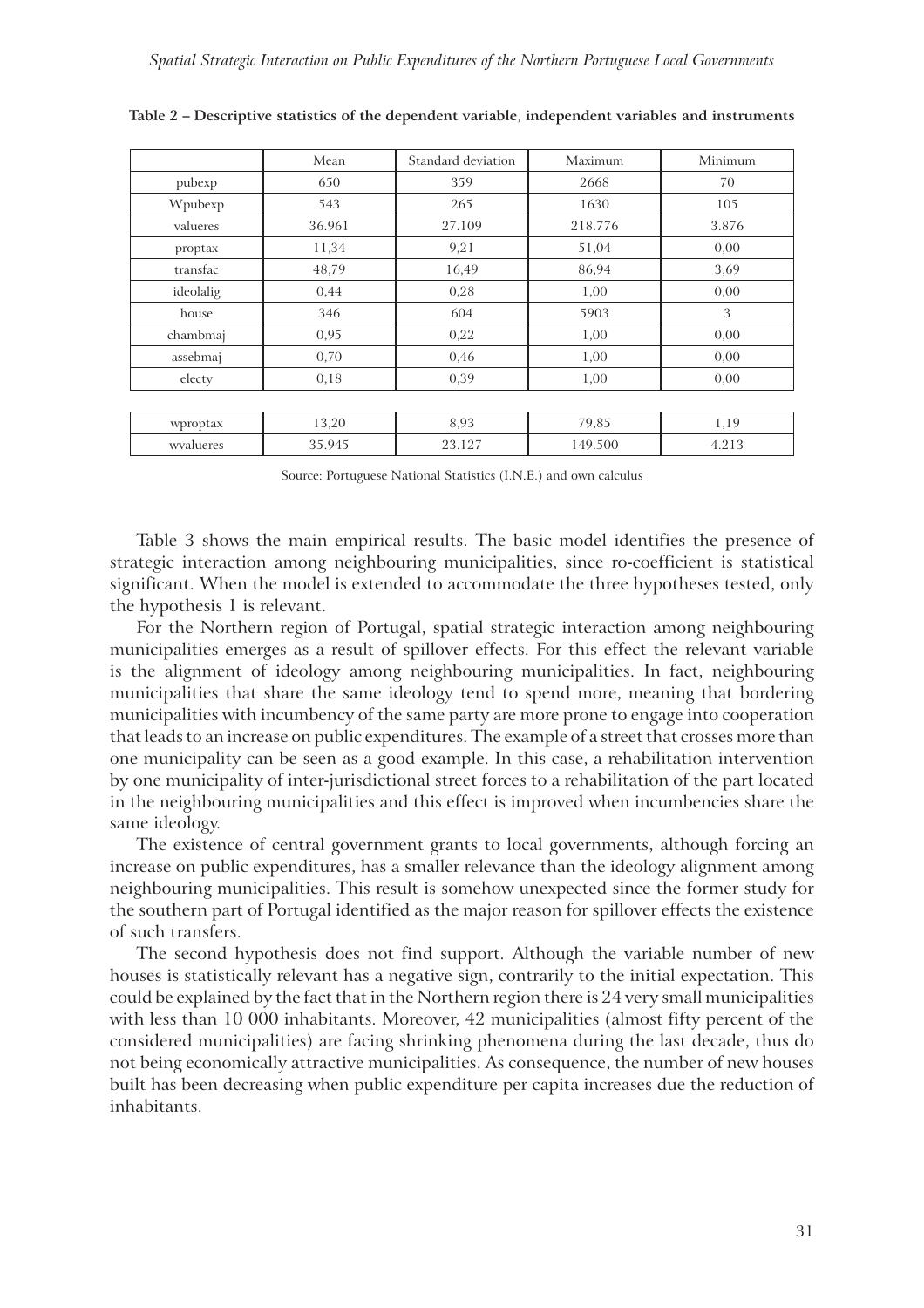|                             | ∗         | ⋇        | ⋇            | ****     | ⋇         | ⋇           |          |           |             |                  | ⋇                   |
|-----------------------------|-----------|----------|--------------|----------|-----------|-------------|----------|-----------|-------------|------------------|---------------------|
| t-stat                      | 11,165980 | 6,521214 | $-8,126450$  | 1,317392 | 3,031219  | $-5,850474$ | 1,141604 | 1,259011  | 0,600609    | p-value          | 0.0000              |
| Extended<br>Model           | 0.432379  | 0.248220 | $-0.346168$  | 0.063970 | 0.166179  | $-0.098597$ | 0.088255 | 0.046941  | 0.058286    |                  | 124,679             |
|                             | ∗         | *        | *            |          |           |             |          | ***       |             |                  | ∗                   |
| t-stat                      | 13,637170 | 5,621920 | $-12,638730$ |          |           |             | 1,001022 | 1,517742  | $-0.21807$  | p-value          | 0.0000              |
| Model testing<br>H3         | 0.511668  | 0.216729 | $-0.460944$  |          |           |             | 0.079310 | 0.057699  | $-0.021657$ |                  | 185,973             |
|                             | ∗         | *        | ∗            |          |           | ×           |          |           |             |                  | ∗                   |
| t-stat                      | 12,695850 | 6,457521 | $-9,401485$  |          |           | $-5,729445$ |          |           |             | p-value          | 0.0000              |
| Model testing<br>$\Xi$      | 0.464798  | 0.237017 | $-0.369991$  |          |           | $-0.095997$ |          |           |             |                  | 161,185             |
|                             | ∗         | ⋇        | ⋇            | ***      | ₩         |             |          |           |             |                  | ∗                   |
| t-stat                      | 12,651230 | 6,549076 | $-12,211350$ | 1,500497 | 3,345563  |             |          |           |             | p-value          | 0.0000              |
| þЙ<br>Model testin<br>$\Xi$ | 0.479971  | 0.248952 | $-0.468731$  | 0.074428 | 0.184747  |             |          |           |             |                  | 160,054             |
|                             | ∗         | ×        | ×            |          |           |             |          |           |             |                  | ∗                   |
| t-stat                      | 13,871230 | 5,939986 | $-13,293600$ |          |           |             |          |           |             | p-value          | 0.0000              |
| Basic Model                 | 0.509958  | 0.223745 | $-0.475474$  |          |           |             |          |           |             |                  | 192,411             |
|                             | wpubexp   | valueres | proptax      | transfac | ideolalig | house       | chambmaj | assembmaj | electy      | Robustness Tests | Wald test ( $p=0$ ) |

Table 3: Estimation 2SLS of public expenditures with intercept and common lagged dependent variables as instruments **Table 3: Estimation 2SLS of public expenditures with intercept and common lagged dependent variables as instruments**

T-values: \*1% statistical significant; \*\*5% statistical significant; \*\*\*10% statistical significant. Intercept value is not reported. T-values: \*1% statistical significant; \*\*5% statistical significant; \*\*\*10% statistical significant. Intercept value is not reported.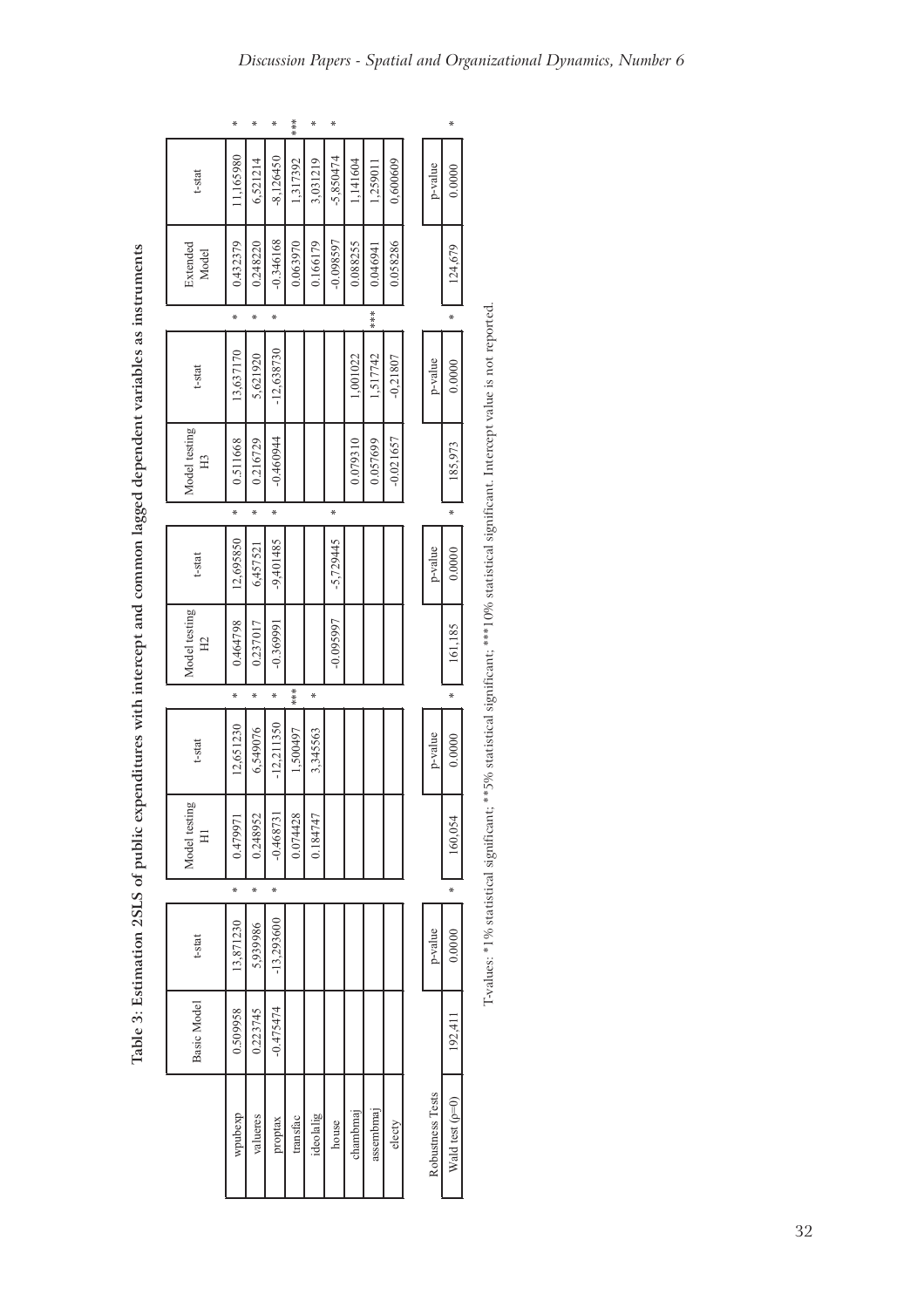Moreover, it seems that local governments increase per capita public expenditures in an attempt to refrain the abandon of the municipalities. In these circumstances, spatial strategic interaction is not an outcome of a Tiebout competition phenomenon.

Municipalities also can spatially interact as a Tiebout competition mechanism not for inhabitants directly but for economic activity – enterprises. However, when the number of enterprises is considered instead of number of new houses, the effect is reinforced.<sup>7</sup> In fact, the decreasing number of enterprises in a municipality forces local government to engage into more spending, trying probably to avoid the abandon of inhabitants. Consequently, local governments act replacing the place taken by enterprises, namely substituting them as a major employer. In this framework, it seems that equity concerns overcome the efficiency questions.

The third hypothesis tested of a mimicking behaviour underlying strategic interaction among municipalities did not also find support. The fair of being compared with neighbouring municipalities performance prior elections seems not explain incumbents engaging in spatially strategic interaction. This result is confirmed when specific public expenditure categories are considered, namely environmental management and protection or cultural and sportive expenditures.<sup>8</sup> Although mimicking behaviour would be more easily observed, according to the literature, when particular public expenditures are considered, the estimates do not sustain this prior expected result.

When spending on environmental management and protection is considered as independent variable the spatially strategic interaction becomes less intense. Spatially strategic interaction in this kind of public expenditure result also from a spillover effect which emerges by neighbouring local governments engage into a cooperative behaviour when incumbency have the same ideology orientation. The increasing dependency from central government grants reveals influence negatively public expenditures on environmental management and protection, which is in contrast with the expectations. Tiebout competition also does not find support when this category of public expenditure is taken as independent variable. Although not shown, municipalities with few enterprises tend to spend more on environment.

Similar results are found when the analysis considers cultural and sportive expenditures. The major difference relies on Tiebout competition which sums to the spillover effect. In this case, the increasing of new residences influences positively this kind of public expenditures, reinforcing the spatially strategic interaction. This result means that local governments use this category of public expenditures to attract new residents to their municipalities. The economic activity seems do not play a relevant role for the decision of this type of expenditures.

The estimates indicate that per capita public expenditure increases with the value of houses, meaning that differences in fiscal attractiveness tend to be capitalised into house prices, and decrease with the proportion of property taxes on public budget, as theory predicts since the higher the voters contributions the more accountable the incumbents become. These results are irrespective of being considered as independent variable particular categories or overall public expenditures.

#### **6. CONCLUSIONS AND POLICY IMPLICATIONS**

Using differentiated model configurations and the local government expenditures of the municipalities composing the Northern region of Portugal, between 1998 and 2008, the paper

<sup>7</sup> The estimative considering the number of enterprises are not shown here but are available upon request.

<sup>&</sup>lt;sup>8</sup> The Appendix presents the descriptive statistics relative to these variables as well as the estimations outputs when they are considered as dependent variables.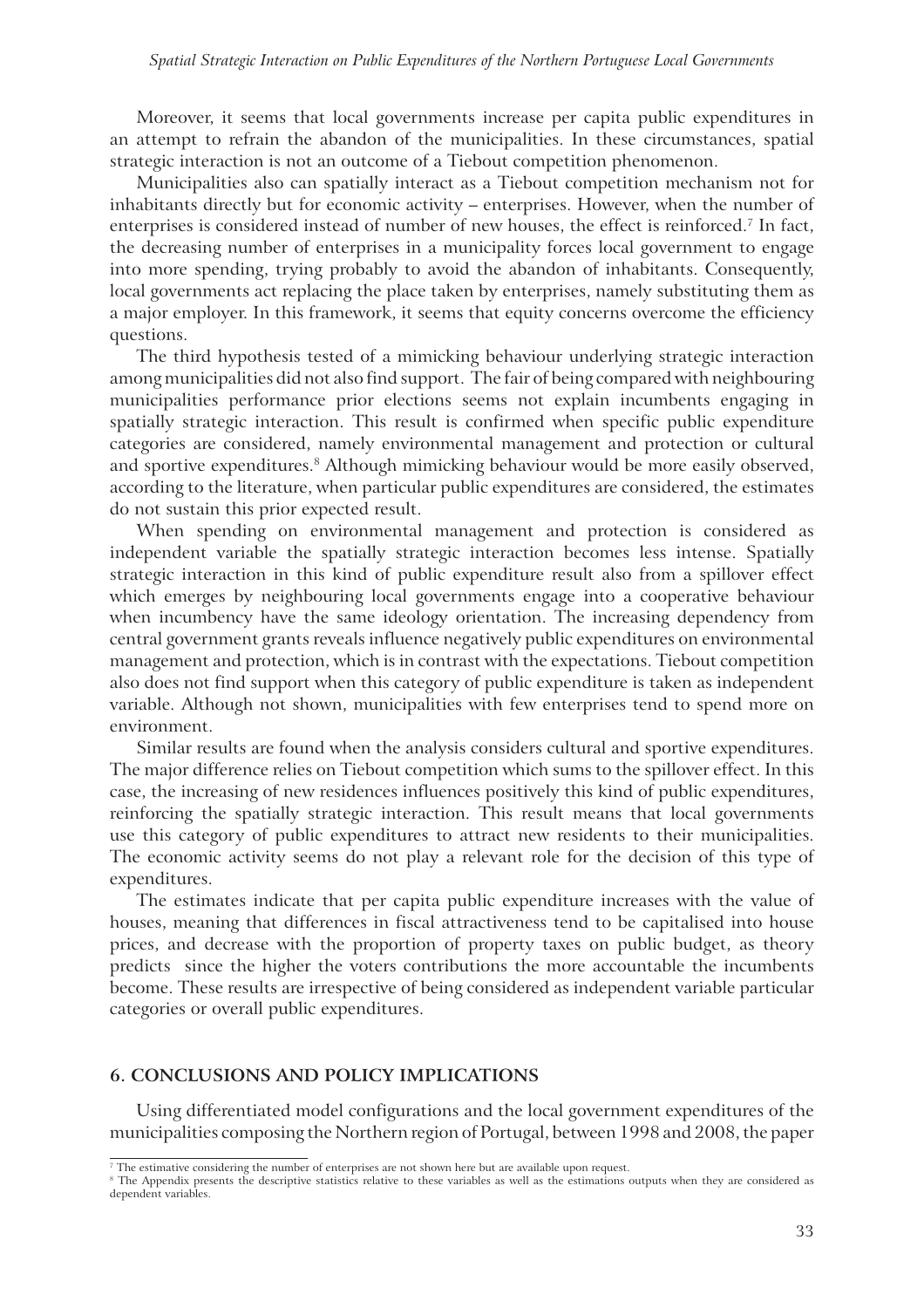identifies the structural model that generates the observed spatial auto-correlation in local public expenditures. Strategic interaction among municipalities is an outcome of spillover effects stimulated by neighbouring local governments with similar political orientation. The confirmed spillover effect hypothesis reinforces the idea that public expenditure in a municipality induces more expenditure in neighbouring municipalities. For this part of the country is not reasonable to state that public expenditure increase by a copycat incentive or as a strategy to competitively attract more residents, increasing, as such, tax base.

In Portugal, municipalities have a large spectrum of competences irrespectively of their dimension. Given the delegation by central government of too many public functions to be fulfilled, municipalities tend to replicate the same local public goods in each municipality, thus do not exploiting scale economies and leading to a replication of public goods or an overwhelming provision. This public expenditure increase due spillover effects is not an outcome of a copycat behaviour but a result of the same range of competences delegation to all municipalities, irrespectively of their budgetary capacity. Good examples are roads intervention or education investment on better schools to improve educational quality.

These results deserve some reflexion. Being local governments influenced by central government, incumbents are pushed to offer to own population a wide set of public goods, covering a huge number of economic and social functions. Moreover, the reliance on intergovernmental grants for financing local governments' activity has a pervasive effect, since it destroys the right incentive for responsible local decisions and compromises autonomy, thereby allowing the intrusion, although indirectly, of the central government into local decisions.

Given the necessity of accomplishing the competences attached to municipalities, public provision tend to be homogenous making irrelevant the "vote with the feet" mechanism promoted by Tiebout. Similarly, if all municipalities offer the same public goods set the inter-jurisdictional comparison of the incumbency performance loses its reasoning. If we sum also the fact that local governments have a very slight margin to set taxes, constrained to a small gap for defining the tax rate of local taxes, no mechanism enhancing efficiency gains that would limit public expenditure can be found.

Since local governments are not free to chose what set of competences should be fulfilled, municipalities are not allowed to specialize on certain public functions or exploit scale agglomeration gains. As such, local governments are not compelled to give voice to their constituents, meaning that specific local preferences for public goods are not fully considered, leading, by one hand, to market imperfections and, by the other hand, to an inefficient public provision with implications on local and regional development.

Given the small dimension of too many municipalities in the Northern region of Portugal, the number of municipalities should be evaluated, as it was recently in other countries like Finland or Greece, leading to the possibility of merging municipalities, thus avoiding unnecessary public expenditures, exploiting the gains from agglomeration and reducing the cost of facilities replication.

#### REFERENCES

- Anselin, L. (1988). *Spatial Econometrics: Methods and Models*. Kluwer Academic Publishers, Dordrecht, The Netherlands.
- Anselin, L. (1990). Some robust approaches to testing and estimation in spatial econometrics. *Regional Science and Urban Economics* 20, 141–163.
- Anselin, L. (2001). Spatial econometrics. In Baltagi, B. (ed.), *A Companion to Theoretical Econometrics*: 310–330. Blackwell, Oxford.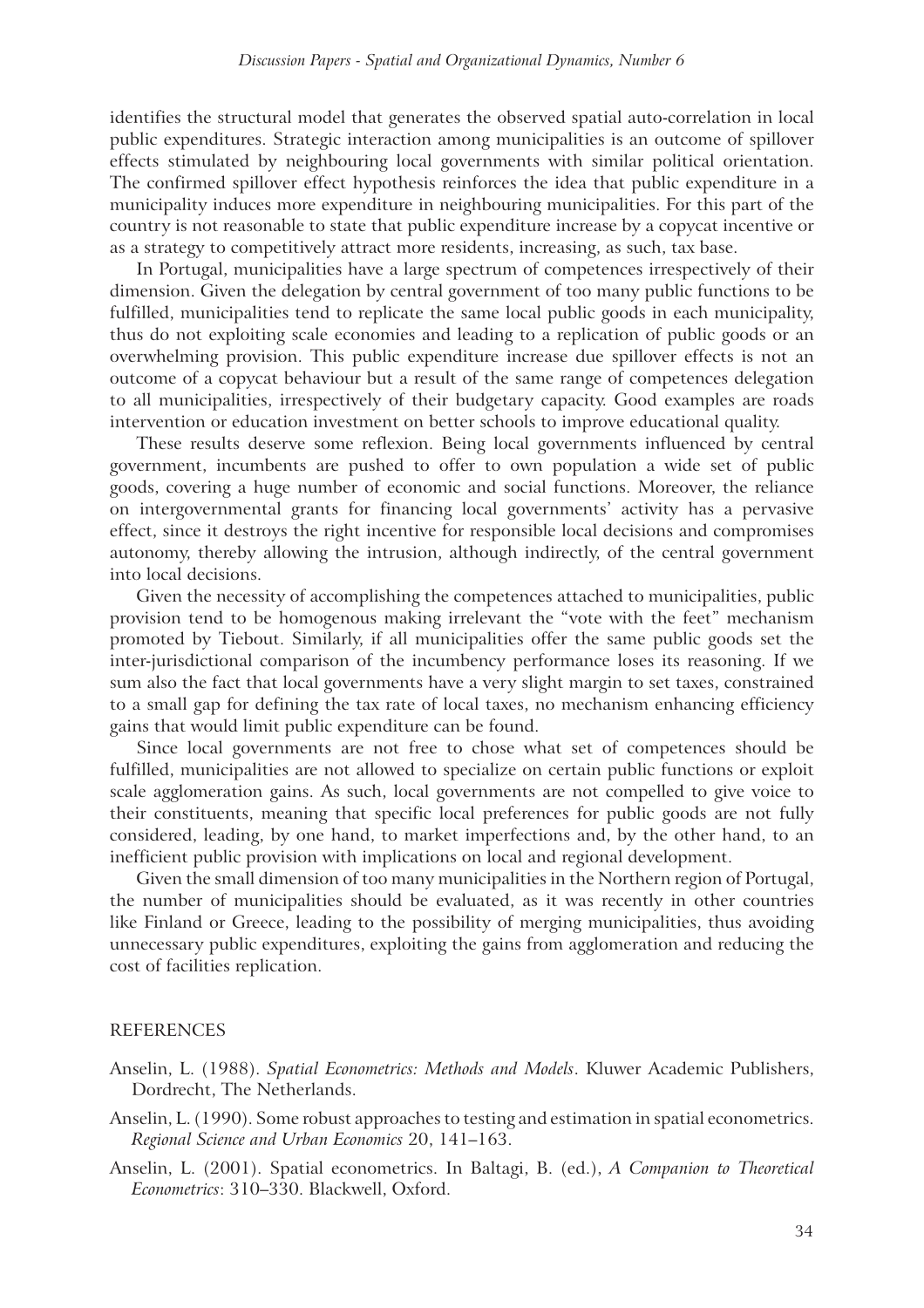- Anselin, L., LeGallo, J., Jayet, H. (2006). Spatial panel econometrics. In Matyas L., Sevestre, P. (eds), *The econometrics of panel data, fundamentals and recent development in theory and practice*: 901-969. 3rd Edition, Kluwer, Dordrecht.
- Anselin, L., Hudak, S. (1992). Spatial econometrics in practice: A review of software options. *Regional Science and Urban Economics*. 22: 509–536.
- Baltagi, B.H. (2005). *Econometric analysis of panel data*. 3rd ed., Wiley, Chichester, England.
- Barreira, A.P. (2010). Spatial strategic interaction of Portuguese local government expenditures as a factor for regional development: The case of Algarve municipalities. *Mimeo*.
- Besley, T., Case, A. (1995). Incumbent behaviour: vote seeking, tax setting and yardstick competition. *American Economic Review*. 85(1): 25–45.
- Borck, R., Caliendo, M., Steiner, V. (2007). Fiscal competition and the composition of public spending: Theory and evidence. *FinanzArchiv: Public Finance Analysis*. 63(2): 264–277.
- Brueckner, J.K. (2000). Welfare Reform and the Race to the Bottom: Theory and Evidence. *Southern Economic Journal*. 66(3): 505–525.
- Brueckner, J.K. (2003). Strategic interaction among governments: An overview of empirical studies. *International Regional Science Review*. 26: 175–188.
- Case, A.C., Rosen, H.S., Hines, J.C. (1993). Budget spillovers and fiscal policy interdependence: Evidence from the States. *Journal of Public Economics*. 52: 285–307.
- Debarsy, N., Ertur, C. (2010). Testing for spatial autocorrelation in a fixed effects panel data model. *Regional Science and Urban Economics*. 40: 453–470.
- Elhorst, J.P. (2001). Panel data models extended to spatial error autocorrelation or a spatially lagged dependent variable. Faculty of Economics, University of Groningen, Research School of Systems, Organization and Management, *Research Report 01C25*.
- Elhorst, J.P. (2003). Specification and estimation of spatial panel data models. *International Regional Science Review*. 26(3): 223–243.
- Elhorst, J.P. (2010a). Spatial panel data models. In Fischer M.M., Getis A. (eds.), *Handbook of Applied Spatial Analysis*: 377–407. Springer, Berlin Heidelberg New York.
- Elhorst, J.P. (2010b). Applied spatial econometrics: Raising the bar. *Spatial Economic Analysis*. 5(1): 9–28.
- Elhorst, J.P., Fréret, S. (2009). Evidence of political yardstick competition in France using a two-regime spatial Durbin model with fixed effects. *Journal of Regional Science*. 49(5): 931–951.
- Epple, D., Nechyba, T. (2004). Fiscal decentralization. In Henderson, V., Thisse, J.F. (eds.), *Handbook of Regional and Urban Economics*, Vol.4: 2423–2480. North-Holland, Elsevier.
- Figlio, D.N., Kolpin, V.W., Reid, W.E. (1999). Do states play welfare games? *Journal of Urban Economics*. 46: 437–454.
- Fingleton, B., LeGallo, J. (2007). Finite sample properties of estimators of spatial models with autoregressive, or moving average disturbances and system feedback. *Annales d'économie et de statistique*. 87/88: 39–62.
- Fingleton, B., LeGallo, J. (2008). Estimating spatial models with endogenous variables, a spatial lag and spatially dependent disturbances: finite sample properties. *Papers in Regional Science*. 87: 319–339.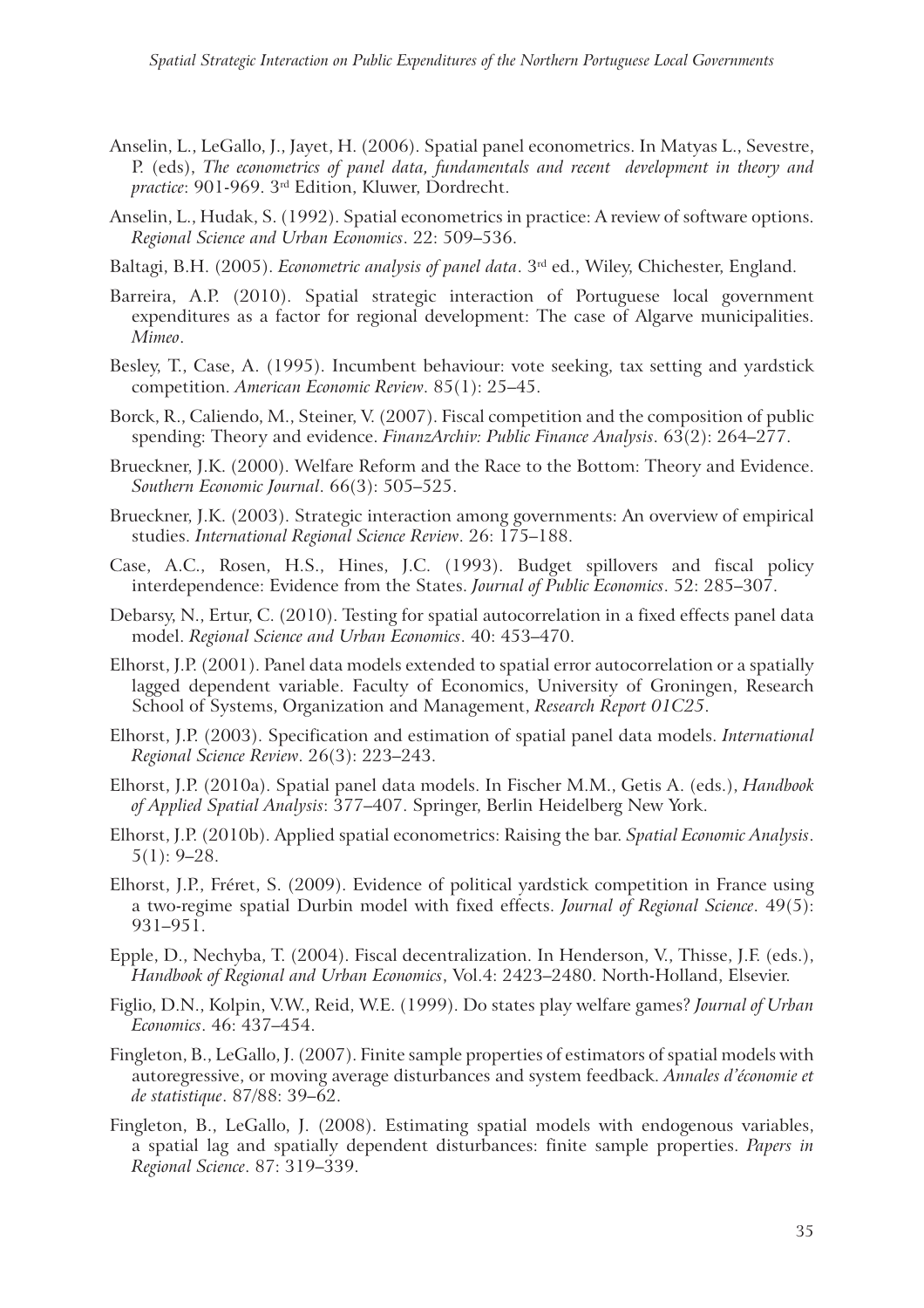- Foucault, M., Madiès, T., Paty, S. (2008). Public spending interactions and local politics: Empirical evidence from French municipalities. *Public Choice*. 137(1): 57–80.
- Franzese, Jr., Hays, J.C. (2004). Empirical modeling strategies for spatial interdependence: Omitted-variable vs. Simultaneity biases. *Summer meetings of the Political Methodology Society*.
- Franzese, Jr., Hays, J.C. (2007). Spatial econometric models of cross-sectional interdependence in political science panel and time-series-cross-section data. *Political Analysis*. 15(2): 140– 164.
- Fredriksson, P.G., Millimet, D.L. (2002). Strategic interaction and the determination of environmental policy across U.S. States. *Journal of Urban Economics*. 51: 101–122.
- Gérard-Varet, L-A., Thisse, J-F. (1997). Local public finance and economic geography. *Annales d'Économie et de Statistique*. 45: 19–35.
- Greene, W.H. (2005). *Econometric Analysis*. 6th ed., Upper Saddle River, NJ, Pearson Prentice Hall.
- Hillman, A.L. (2003). *Public Finance and Public Policy*. Cambridge University Press.
- Hsiao, C. (1986). *Analysis of panel data*. Cambridge University Press, Cambridge.
- Kelejian, H.H., Prucha, I. (1998). A generalized spatial two-stage least squares procedures for estimating a spatial autoregressive model with autoregressive disturbances. *Journal of Real Estate Finance and Economics*. 17: 99–121.
- Kelejian, H.H., Prucha, I. (1999). A generalized moments estimator for the autoregressive parameter in a spatial model. *International Economic Review*. 40: 509–533.
- Lee, L.-F. (2003). Best spatial two-stage least squares estimation for a spatial autoregressive model with autoregressive disturbances. *Econometric Reviews*. 22: 307–335.
- Paltridge, M.D. (2005). Does income distribution affect U.S. state economic growth. *Journal of Regional Science*. 45(2): 363–394.
- Revelli, F. (2005). On spatial public finance empirics. *International Tax and Public Finance*. 12: 475–492.
- Rosen, H.S. (2008). *Public Finance*. 8th ed., McGraw Hill.
- Saavedra, L.A. (2000). A Model of Welfare Competition with Evidence from AFDC. *Journal of Urban Economics*, 47: 248–279.
- Salmon, P. (1987). Decentralisation as an incentive scheme. *Oxford Review of Economic Policy*. 16: 319–327.
- Schaltegger, C.A., Kuttel, D. (2002). Exit, voice, and mimicking behaviour: Evidence from Swiss cantons. *Public Choice*. 113: 1–23.
- Solé-Ollé, A. (2006). Expenditure spillovers and fiscal interactions: Empirical evidence from local governments in Spain. *Journal of Urban Economics*. 59(1): 32–53.
- St'astná, L. (2009). Spatial interdependence of local public expenditures: Selected evidence from the Czech Republic. *AUCO Czech Economic Review*. 3: 7–25.
- Tiebout, C.M. (1956). A pure theory of local expenditures. *Journal of Political Economy*. 64: 416–424.
- Wildasin, D.E. (1988). Nash equilibria in models of fiscal competition. *Journal of Public Economics*. 35(2): 229–240.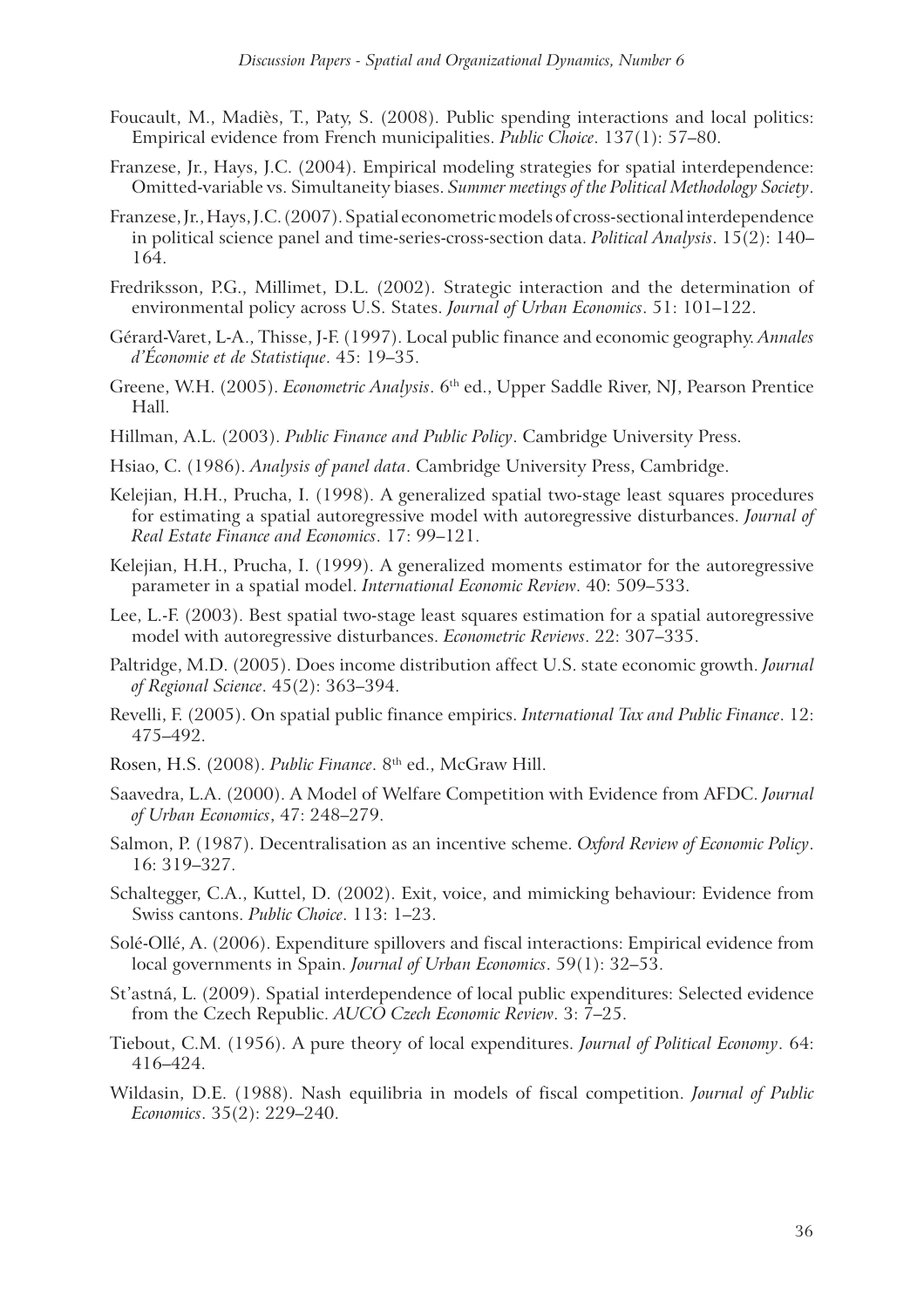Table A1 - Descriptive statistics of environmental management and protection and cultural and sportive expenditures considered as alternative dependent **Table A1 – Descriptive statistics of environmental management and protection and cultural and sportive expenditures considered as alternative dependent variables**

| Minimum               |               |                |                | $\overline{4}$ |
|-----------------------|---------------|----------------|----------------|----------------|
| Maximum               | 234           | 354            | 458            | 315            |
| deviation<br>Standard | 29            | $\frac{24}{3}$ | 65             | 39             |
| Mean                  | $\frac{4}{3}$ | $\frac{1}{4}$  | $\frac{80}{2}$ | 75             |
|                       | envprotexp    | wenvprotexp    | cultsprtexp    | wcultsprtexp   |

Source: Portuguese National Statistics (I.N.E.) and own calculus Source: Portuguese National Statistics (I.N.E.) and own calculus Table A2: Estimation 2SLS of environmental management and protection expenditures with intercept and common lagged dependent variables as instruments **Table A2: Estimation 2SLS of environmental management and protection expenditures with intercept and common lagged dependent variables as instruments**

|                                 | ×           | ×        | ∗           | ₩           | ∗         |             |             |           |          |                  | ∗                 |
|---------------------------------|-------------|----------|-------------|-------------|-----------|-------------|-------------|-----------|----------|------------------|-------------------|
| t-stat                          | 5,199600    | 5,785613 | $-6,009486$ | $-2,889354$ | 2,264848  | $-0,095840$ | $-0,750625$ | 1,119173  | 0,084116 | p-value          | 0.0000            |
| Extended<br>Model               | 0.377896    | 0.424525 | $-0.499131$ | $-0.266505$ | 0.240412  | $-0.003069$ | $-0.113093$ | 0.081399  | 0.015678 |                  | 27,0358           |
|                                 | ₩           | ¥        | ₩           |             |           |             |             | $* *$     |          |                  | ∗                 |
| t-stat                          | 5,196101    | 5,629655 | $-6,076586$ |             |           |             | $-0.765507$ | 1,653584  | 0,059630 | p-value          | 0.0000            |
| Model testing<br>H3             | 0.377009    | 0.407217 | $-0.395813$ |             |           |             | $-0.114399$ | 0.118754  | 0.011075 |                  | 26,9995           |
|                                 | ¥           | ¥        | ∗           |             |           |             |             |           |          |                  | ∗                 |
| t-stat                          | 5,400273    | 5,677498 | $-5,371437$ |             |           | 0,150321    |             |           |          | p-value          | 0.0000            |
| Model testing<br>H <sub>2</sub> | 0.384349    | 0.398521 | $-0.404009$ |             |           | 0.004756    |             |           |          |                  | 29,1630           |
|                                 | ¥           | ∗        | ∗           | ×           | ×         |             |             |           |          |                  | ∗                 |
| t-stat                          | 5,361853    | 5,879677 | $-7,093799$ | $-3,026095$ | 2,417360  |             |             |           |          | p-value          | 0.0000            |
| Model testing<br>$\Xi$          | 0.381554    | 0.416842 | $-0.505363$ | $-0.275714$ | 0.250995  |             |             |           |          |                  | 95<br>28,749      |
|                                 | ×           | ∗        | ∗           |             |           |             |             |           |          |                  | ∗                 |
| t-stat                          | 5,405356    | 5,686558 | $-6,291818$ |             |           |             |             |           |          | p-value          | 0.0000            |
| Basic Model                     | 0.384498    | 0.398817 | -0.397895   |             |           |             |             |           |          |                  | 29,2179           |
|                                 | wenvprotexp | valueres | proptax     | transfac    | ideolalig | house       | chambmaj    | assembmaj | electy   | Robustness Tests | Wald test $(p=0)$ |

T-values: \*1% statistical significant; \*\*5% statistical significant; \*\*\*10% statistical significant. Intercept value is not reported.

T-values: \*1% statistical significant; \*\*5% statistical significant; \*\*\*\*10% statistical significant. Intercept value is not reported.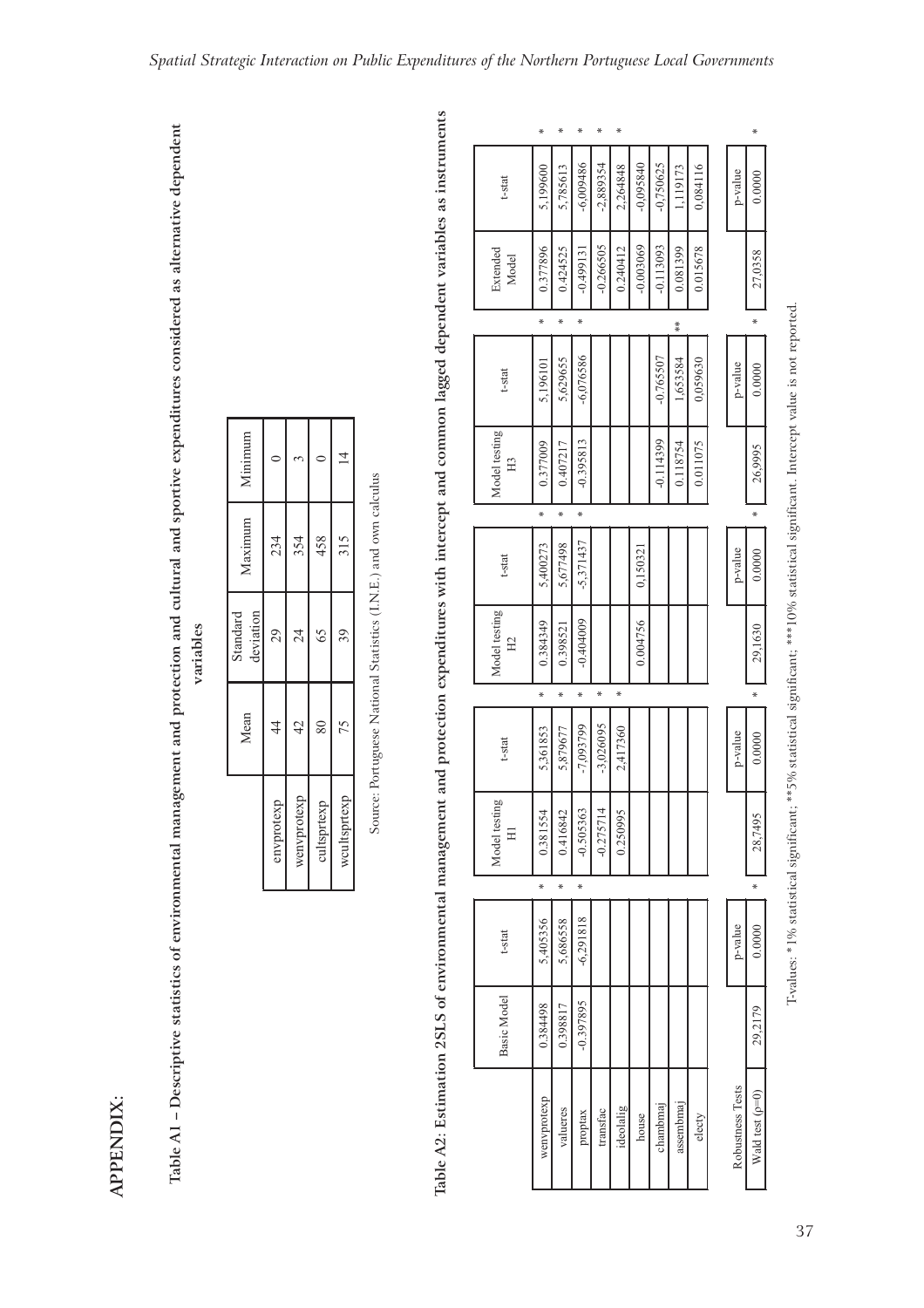| t-stat      |   | Model testing<br>$\Xi$ | t-stat      |       | Model testing<br>H <sub>2</sub> | t-stat      |     | Model testing<br>H <sub>3</sub> | t-stat      |   | Extended<br>Model | t-stat      |     |
|-------------|---|------------------------|-------------|-------|---------------------------------|-------------|-----|---------------------------------|-------------|---|-------------------|-------------|-----|
| 7,703455    | × | 65<br>0.4341           | 7,390549    | ×     | 0.469332                        | 7,842567    | ×   | 0.435779                        | 7,577527    | × | 0.455827          | 7,411477    | ∗   |
| 5,842513    | ¥ | 0.410094               | 6,076384    | ∗     | 0.372775                        | 5,585274    | ¥   | 0.373735                        | 5,526261    | × | 0.387711          | 5,546003    | ∗   |
| $-7,205798$ | ∗ | $-0.500405$            | $-7,571460$ | ∗     | $-0.487781$                     | $-7,154993$ | ×   | $-0.415488$                     | $-6,716710$ | ₩ | $-0.528313$       | $-7,039850$ | ∗   |
|             |   | $-0.148591$            | $-1,789811$ | $* *$ |                                 |             |     |                                 |             |   | $-0.139340$       | $-1,659328$ | **  |
|             |   | 0.256897               | 2,718254    | ×     |                                 |             |     |                                 |             |   | 0.233735          | 2,418696    | ₩   |
|             |   |                        |             |       | 0.050432                        | 860869      | $*$ |                                 |             |   | 0.043181          | 1,436908    | *** |
|             |   |                        |             |       |                                 |             |     | 0.129261                        | 0,96551     |   | 0.105007          | 0,773543    |     |
|             |   |                        |             |       |                                 |             |     | 0.061695                        | 0,958728    |   | 0.030837          | 0,470336    |     |
|             |   |                        |             |       |                                 |             |     | 0.020483                        | 0,123955    |   | $-0.001027$       | $-0,006146$ |     |
|             |   |                        |             |       |                                 |             |     |                                 |             |   |                   |             |     |
| p-value     |   |                        | p-value     |       |                                 | p-value     |     |                                 | p-value     |   |                   | p-value     |     |
| 0.0000      | ¥ | $\approx$<br>54,62     | 0.0000      | ×     | 61,5059                         | 0.0000      | ∗   | 57,4189                         | 0.0000      | × | 54,9300           | 0.0000      | ⋇   |

Table A3: Estimation 2SLS of cultural and sportive expenditures with intercept and common lagged dependent variables as instruments **Table A3: Estimation 2SLS of cultural and sportive expenditures with intercept and common lagged dependent variables as instruments**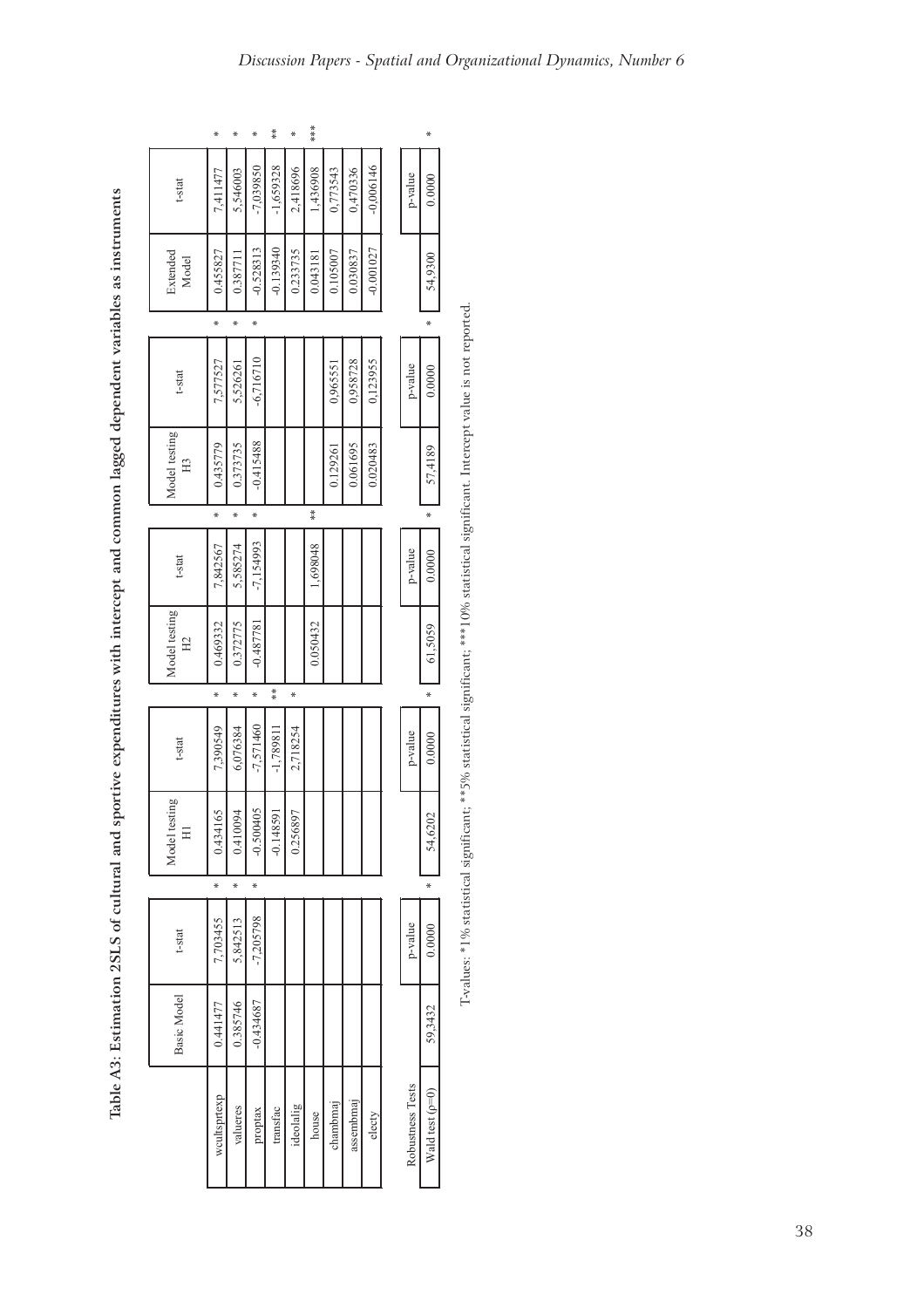# **THE IMPACTS OF PUBLIC POLICIES FOR REGIONAL DEVELOPMENT IN PORTUGAL**

# **OS EFEITOS DAS POLÍTICAS PÚBLICAS PARA O DESENVOLVIMENTO REGIONAL EM PORTUGAL**

*Teresa de Noronha*

### **ABSTRACT**

The major goal of this work is to evaluate the level of effectiveness of those efforts made by the European Commission towards the socio-economic cohesion in Europe by using the single case-study of Portugal.

This paper presents the long lasting efforts for regional development in the country by using some data that reports the received aids and their use from 1990 up to 2006. The analysis focuses on the desegregation of such data to regional level.

At the same time it is emphasised that, at a time when cohesion is no more the sole goal of European policy, Portugal faces the paradox of trying to raise regional capacities for global competition (without having yet defined what regional strategies are) and, at the same time, wishing to increase its potential scientific and technological capacity, mainly located in the very circumscribed areas of Lisbon and Porto. In order to illustrate such a situation, the exemplar case of the Programme PRIME was presented.

This is one of the best examples of the recent support a system, indirectly financed by European founds; PRIME was fully structured as a Portuguese policy instrument to support the modernization of the entrepreneurial tissue at national level. The provided data demonstrates how discussable the level of success of such programme is.

Our general conclusions will drive to a dual discussion: the asymmetric use of the financing systems provided by the E.C. and the north/south endemic dichotomy existing in the country generates a path dependency that does not reduce and a trend that should concern Portuguese policy makers deeper then it does.

**Keywords:** public policy, regional development, regional asymmetries, Portugal

### RESUMO

O principal objective deste trabalho é avaliar o nível de eficácia dos esforços feitos pela União Europeia para a coesão socioeconómica da Europa, utilizando o caso de estudo de Portugal.

A investigação apresenta os esforços de longo prazo para o Desenvolvimento regional do país observando dados que reportam as ajudas recebidas pelo país entre 1990 e 2006. A análise enfatiza a desagregação desses dados a nível regional.

Simultaneamente, num momento em que a política de coesão já não é prioritária na política Europeia, Portugal enfrenta o paradoxo de ter de tentar aumentar a capacidade competitiva das suas regiões ao mesmo tempo que tem de ser capaz de melhorar o seu potencial científico e tecnológico (quase centrado nas regiões de Lisboa e Porto). O caso exemplar do programa PRIME é apresentado para ilustrar esta situação.

Este programa é um dos melhores exemplos do sistema de incentives, indirectamente finaciados pelos fundos Comunitários; o PRIME foi totalmente estruturado como um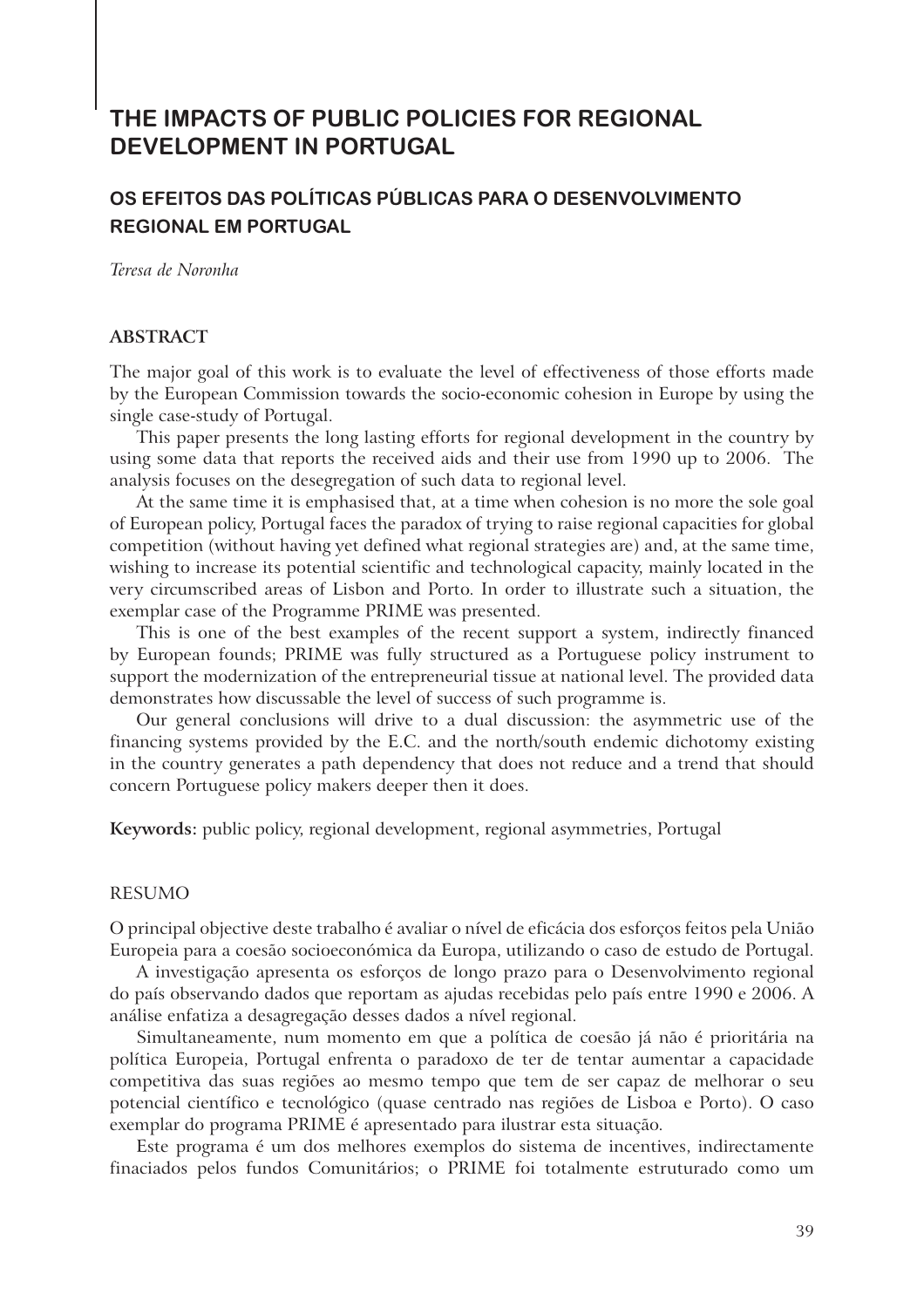instrumento de política de apoio à modernização do tecido empresarial a nível nacional. Os dados demonstram o quão discutível é o sucesso deste programa.

A nossa conclusão promove uma discussão dual: a utilização assimétrica dos sistemas de financiamento disponibilizados pela C. E., bem assim como a dicotomia endémica norte/sul existente no país, geradora de tendências de longo prazo que deveriam preocupar mais os políticos Portugueses do que preocupam.

Palavras-chave: politica pública, desenvolvimento regional, assimetrias regionais, Portugal, financiamento Europeu.

JEL Classification: R12, R52, R58

#### **PREAMBLE**

In 1988, soon after the first reform of the structural founds (ESF, ERDF), four major orientations draw the future actions for regional development across Europe:

- Concentration in specific regions and particular actions;
- Partnership at different governance levels (local, regional, national);
- Application on strategic planning basis;
- Possibility of additional financing at the different levels.

The application of these four major orientation principles advanced towards the flexibility of the European regional policy by type of regions and adequate instruments: Objectiveregions and correspondent different proposals for regional strategic development have been identified - a first step of EC towards the implementation of a serious policy for regional development.

Over time, and in spite of significant efforts for growth and development, still certain peripheral regions keep gapping showing local inefficiencies in the use of the multiple European aid systems. General bottlenecks have been recognized: restricted entrepreneurial capacity, lack of agglomeration economies, week accessibilities, and need for networking systems either to communicate or cooperate.

Most of such areas locate in the rural world where, besides the various regional policy measures, also the CAP might have had a fundamental impact on the use of agricultural prices to push further development roots. However, CAP protectionism did not serve this proposal exactly. In the context of the *Cork Declaration (1996)*, the *Agenda 2000* took years to integrated effectively regional and rural development policies. Indeed, only in 2003, with the new CAP reform, some fine-tuning was expected in order to take advantage of the specific regional attributes.

Finally, and in our view, inseparable from the goals for the development of European regions, the prospects on rural development have been traced (2006/144/EC) by the EC for the period 2007-2013 as following: *"… The strategic orientations must reflect the multifunctional role that agriculture accomplishes in the wealth and diversification of landscape, in the food production, in the cultural and natural heritage of the whole European Community"*.

But cohesion has not been the sole goal of European policy and its decision makers: *Lisbon Agenda*, in March 2000, defined the goal of making EU the strongest and most competitive economy by 2010. Thus, it can be understood that the need to increase regional capacities for global competition has defined a clear European wish to increase its potential scientific and technological capacity. This overwhelming goal, challenging the recent European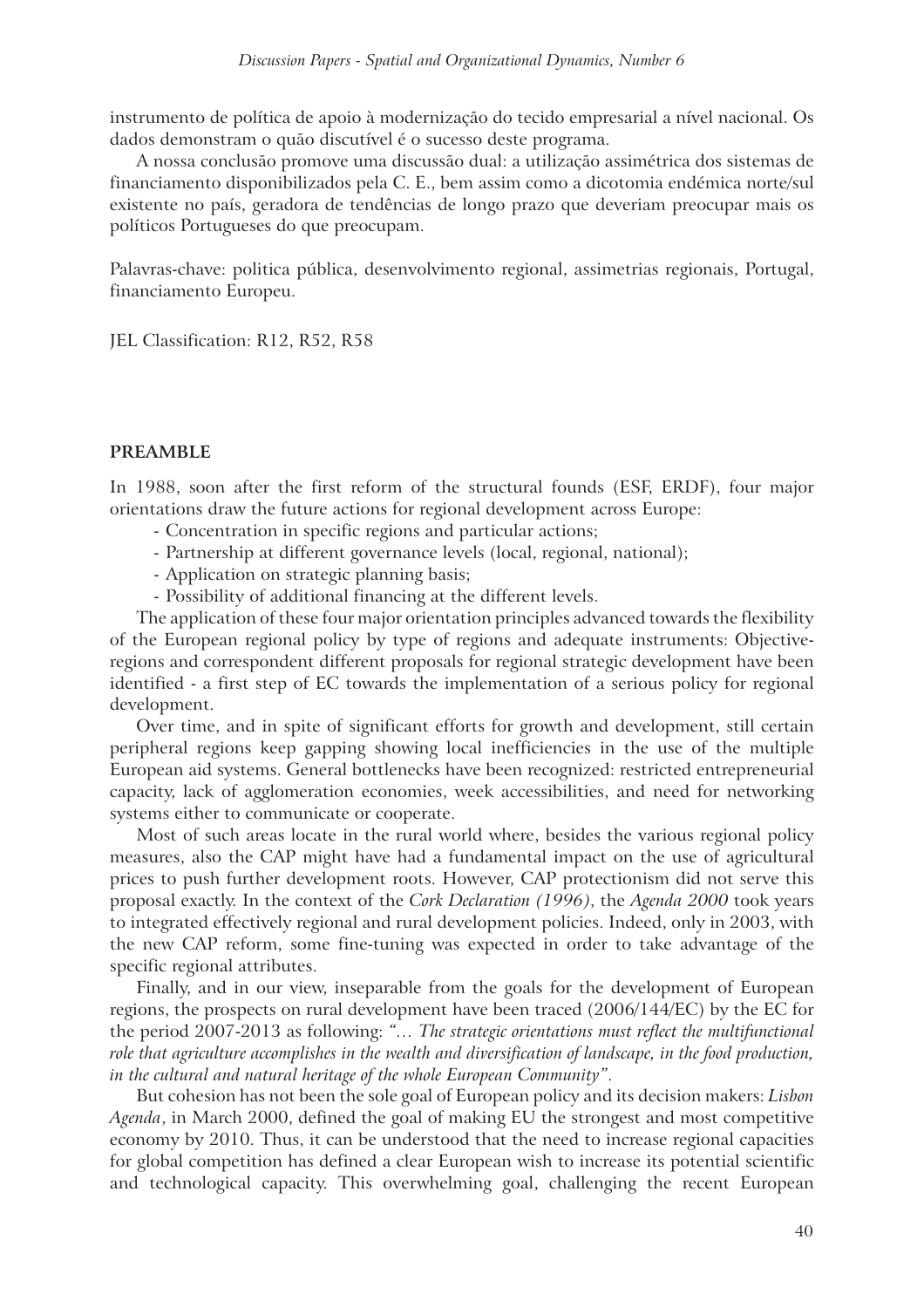development trends, may hide a major paradox between the scientific-technological push and the regional-social cohesion.

In fact, the application of the  $R \& D$  policy brings to Europe the preference to those regions able to produce high-tech industries; Also, as the cohesion goals have lead to a considerable aid to scientific research, the correlations between the resulting technological advances and the expected regional development for peripheries are still to be investigated. Frequently public policies for regional development, implemented to increase the competitiveness of regional skills, come across targets for technological modernization, at national level, that may strongly prejudice regional policy results at local level.

So that, one may ask:

How can public policy provide those factors necessary to speed development, particularly in European periphery? Hindrances such as locational disadvantages, lack of structural adjustments, need for political coherency at different governance levels should be clarified;

Or, how far are the real outcomes for locals and regions from the very initial European intentions? An analysis of the effective cooperation capacity within the governance system should be investigated;

Or, even, how effective is the European regional policy when crossed with other European policies (exp: European innovation policy) at both national and regional levels? A list of possible negative externalities resulting from the difficult cooperation among the different political goals;

#### **1. PORTUGAL AS A CASE STUDY**

The previous discussion has deeply marked most of the effective regional development of many European regions, since the early nineties. In Portugal and after more than 20 years exercise in the application of a complete package-scheme of European supports, the country may well serve as an example to evaluate the level of success of the European funds to national and regional development proposes. In fact, most of the results are asymmetric by sector and region and some best practices are detected. But also, some bottlenecks and nonoperational results were identified.

At present, Portugal – small yet a diverse country, with weak growth and limited public spending capacity – is marked by a long tradition of centralised governance and no elected regional level. Still, it may be considered a credible case study to illustrate the paradigm shift in regional policy:

- From subsidies targeting the reduction of regional disparities into investment

- supporting regional opportunities, in order to enhance territorial competitiveness;
- From different sectors approaches to multi-sector place-based approaches;

 - From a dominant role of certain levels of government to multi-level governance involving co-ordination of national, regional and local with different stakeholders.

This paper provides an overview on the country's most recent efforts for regional development in comparison to its growth trends. Then, the discussion follows towards a microscopic view on the of the very specific aid programmes: PRIME – support to firm development, directly promoted by national entities using the structural and national founds.

#### **2. THE TERRITORIAL AND INSTITUTIONAL FRAMEWORK OF PORTUGAL**

Historically born from the implementation of the EU Structural Funds, Portuguese regional policy is currently going through a complex transformation process. Based upon the EU's so-called renewed *Lisbon Agenda*, it faces new political challenges to achieve competitiveness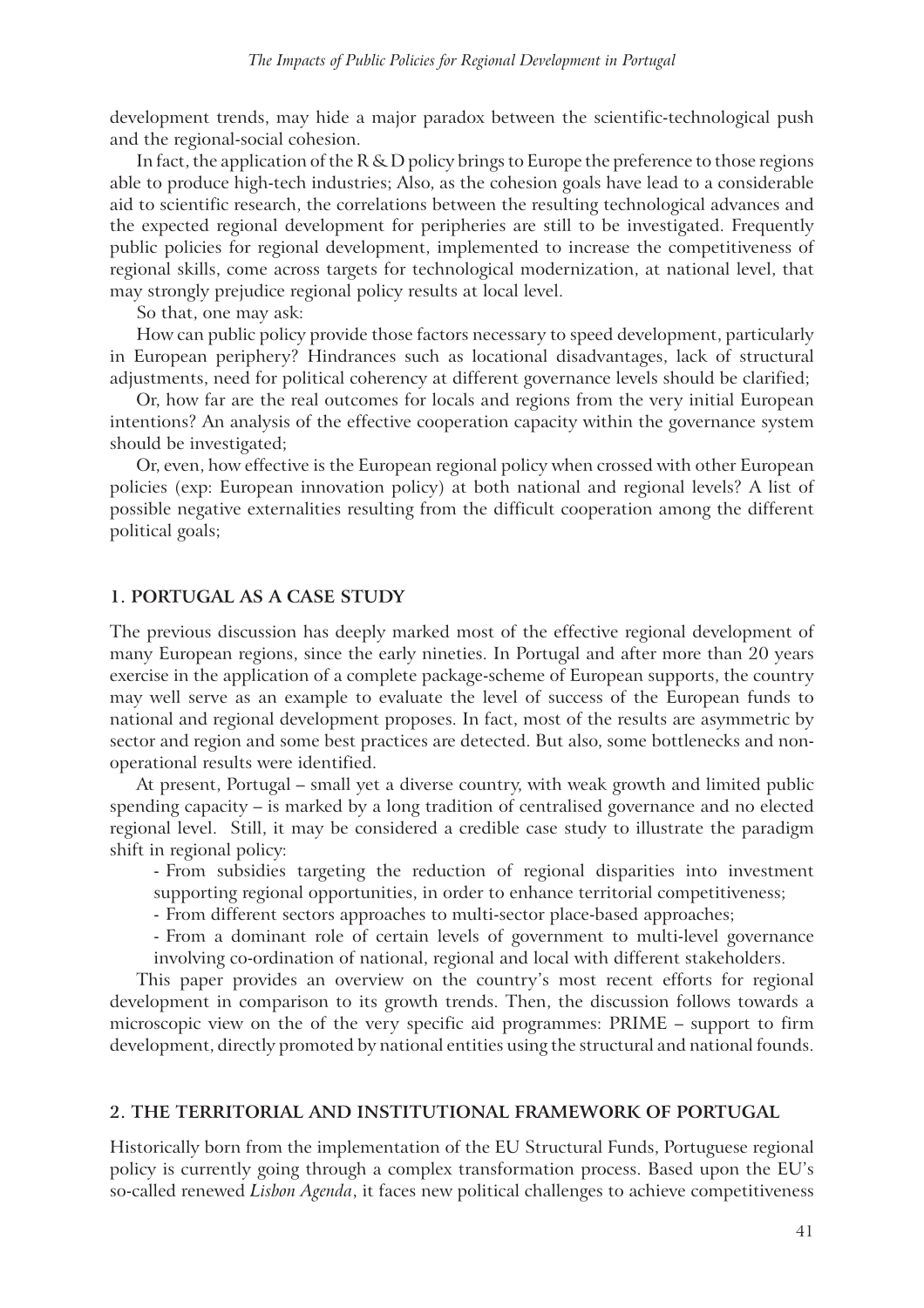objectives such as understanding innovation in a broader sense than scientific and technological innovation: No doubt that there is an emerging need for place-based policies to ease the production and diffusion of knowledge in different specific regions.

The country population is of 10.6 million people (2006) from which 50% is living in PUR regions, 24% is living in IR and 26% is living in PRR.

There is a centralised government with no formal regional level of governance composed by a Ministry for Environment, Spatial Planning and Regional Development, in charge of regional policy. He has authority over the Financial Institute for Regional Development (IFDR), which was previously named the Directorate General for Regional Development (DGDR) and represented at regional level by Co-ordination and Development (CCDR). Notwithstanding, the country has no formal regional level, except for two autonomous regions in the islands of Azores and Madeira.

The territory is divided into:

- 5 mainland regions: Norte, Centro, Lisboa, Alentejo, Algarve;
- 2 autonomous regions;
- 18 mainland districts, endowed with operational competences in security and civil protection.

It should also be added that the local level in Portugal has little to do with the environment of regional policy: 308 municipalities, with a municipal assembly, a mayor and an executive council elected every four years. Their main responsibilities are related to the management of collective equipment and basic infrastructure.

# **3. WHERE DOES PORTUGAL STAND TODAY AND WHERE DID IT COME FROM?**

As shown below in Tables 1 and 2, between 1994 and 2006, Portugal has received a total of about 38 b  $\epsilon$  from the EU, twice fazed: between 1994-1998, 16.3  $\epsilon$  and between 2000-2006, 19.7  $\epsilon$ . Lisbon and North, those regions where the two main Portuguese towns are located, received by far most of the European aids.

#### **The period 1989-1999 – a brief approach**

From 1988 to 1993, the level of convergence of GDPcp increased significantly from 53% to 73%. It is estimated that 40% of this increase was a result from the investments occurred from the structural European funds. In Table 3, macro-economic data is provided to show that significant increases in convergence may be detected for most of the significant variables. Still, public sector debts, trade balance, openness of the economy to the exterior kept almost unchanged or aggravated during the period.

In spite of being featured by a positive macroeconomic evolution the situation of the Portuguese economy during the period comprehended by the previous Community Support Framework (1988/1999) continued to suffer from an insufficient pace of productivity convergence, caused mainly by the persistence of a specialization pattern with a predominance of low technological intensity products and processes, defective organizational capacities and slightly high levels of human resources qualifications.

In a first period of observation, from 1988 to 1993, the analysis of the macroeconomic indicators disaggregated for the 5 Portuguese regions (Annexe A) indicates very slight alterations in the deviations of the regional GAVs and GDPs concerning the national average.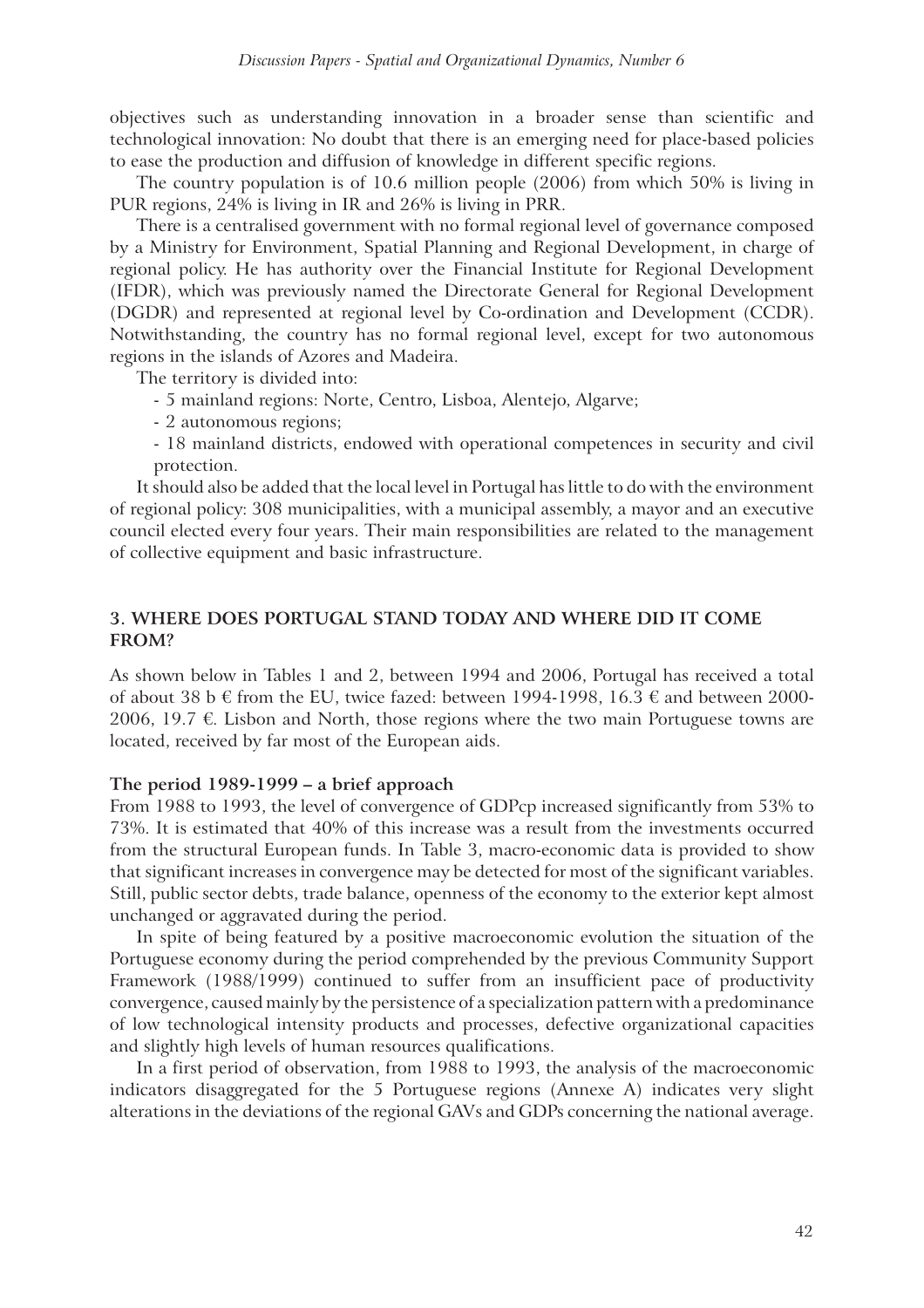| Unit: 1000 PTE                 |              |             |                          |             |                |
|--------------------------------|--------------|-------------|--------------------------|-------------|----------------|
| $\approx$<br>10 <sup>⁶</sup> € | <b>Norte</b> | Centro      | Lisboa e Vale do<br>Tejo | Alentejo    | <b>Algarve</b> |
| <b>ERDF</b>                    | 504.943.005  | 297.977.663 | 748.513.280              | 95.827.635  | 57.254.995     |
|                                | (84%)        | (82%)       | (93%)                    | (65%)       | (67%)          |
| <b>FEOGA</b>                   | 91.978.506   | 56.956.948  | 49.384.329               | 51.576.797  | 22.203.404     |
|                                | (15%)        | (16%)       | (6%)                     | (35%)       | (26%)          |
| <b>IFOP</b>                    | 5.527.275    | 5.954.396   | 6.365.714                | 625.411     | 6.014.943      |
|                                | $1\%)$       | $(2\%)$     | $(1\%)$                  | $(0\%)$     | (7%)           |
| Total                          | 602.448.786  | 360.889.007 | 804.263.323              | 148.029.843 | 85.473.342     |
|                                | $(100\%)$    | $(100\%)$   | $(100\%)$                | $(100\%)$   | $(100\%)$      |
| Reg.dist.                      | 30%          | 18%         | 40%                      | 7%          | 4%             |

**Table 1 Executed Public Expenses by Fund (1994-1998)**

Source: European Framework Program 2000/06

| Unit: $\in$            |               |               | <b>EXCUTCU I GUIL EXPLISES DY FUILG, 2000-2000</b> |               |                |
|------------------------|---------------|---------------|----------------------------------------------------|---------------|----------------|
| $\approx$<br>$129 \in$ | <b>Norte</b>  | Centro        | Lisboa e Vale do<br>Tejo                           | Alentejo      | <b>Algarve</b> |
| <b>ERDF</b>            | 3.300.220.973 | 2.060.754.277 | 1.641.505.884                                      | 1.199.854.441 | 571.720.000    |
|                        | (76%)         | (77%)         | (65%)                                              | (69%)         | $(81\%)$       |
| <b>ESF</b>             | 721.228.294   | 335.567.277   | 694.689.008                                        | 183.221.184   | 76.469.000     |
|                        | (17%)         | (13%)         | (28%)                                              | $(10\%)$      | $(11\%)$       |
| <b>FEOGA</b>           | 303.604.383   | 294.893.956   | 173.786.859                                        | 367.545.485   | 56.532.000     |
|                        | (7%)          | $(10\%)$      | (7%)                                               | $(21\%)$      | $(8\%)$        |
| <b>IFOP</b>            | 2.242.350     | 2.096.490     | $\Omega$                                           | 750.890       | 2.394.000      |
|                        | $(0\%)$       | $(0\%)$       | $(0\%)$                                            | $(0\%)$       | $(0\%)$        |
| Total                  | 4.327.296.000 | 2.693.312.000 | 2.509.981.751                                      | 1.751.372.000 | 707.115.000    |
|                        | $(100\%)$     | $(100\%)$     | $(100\%)$                                          | $(100\%)$     | $(100\%)$      |
| Reg.dist.              | 36%           | 22%           | 21%                                                | 15%           | 6%             |

**Table 2 Executed Public Expenses by Fund, 2000-2006**

Source: European Framework Program 2000/06

| Table 3                                      |
|----------------------------------------------|
| Economic Development in Portugal (1994-1999) |

| Annual average rate (%)   | <b>EUR 15</b> | Portugal |
|---------------------------|---------------|----------|
| GDP pm (ii)               | 2.3           | 3.1      |
| Private Consumption       | 2.1           | 3.1      |
| Productivity (i)          | 1.5           | 2.1      |
| Employment                | 0.7           | 0.8      |
| Salaries after deflection | 0.6           | 1.3      |

(i) per employed person; (ii) Deflection with the implicit GDP

Source: European Framework Program 1994/98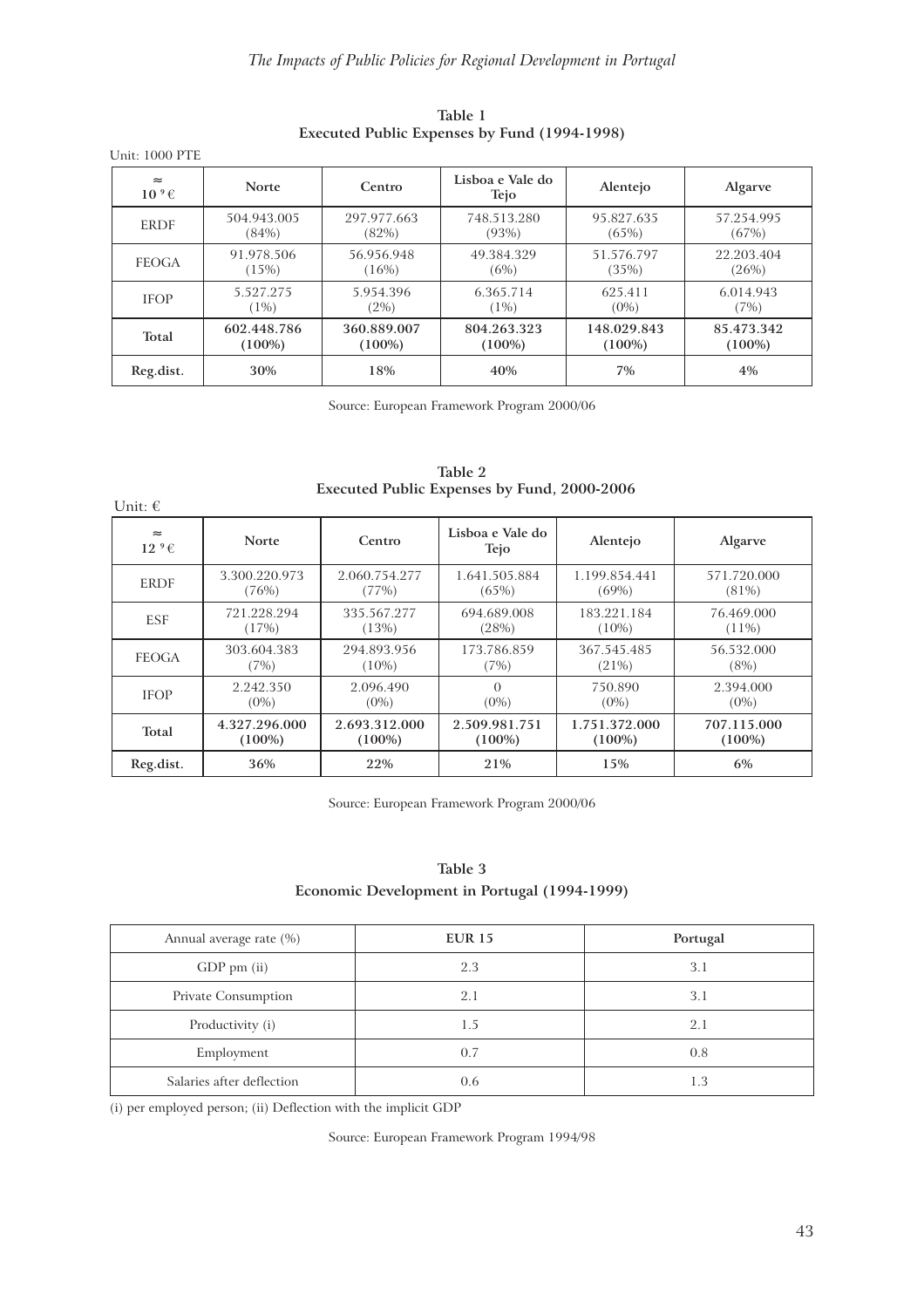We can start by observing that the Alentejo region decreased sharply its relative participation in the national GAV and this contribute increase in the Algarve was minimum. The North presents a reinforcement of its situation of growth, the Centre being a region that shows the most important nearing. As to the GDP, the situation is next to the previous one. This indicator reflects still more clearly than the previous one the deviations of Alentejo from development objectives, during the analysed period. The Algarve goes on presenting an out of common situation resulting from a regional GDP higher than the national average, accompanied by a GAV much lower than the same. The situation clearly results from the existence of a tourism sector, the only support of the region's economy.

Another important analysis indicator is the population density that during this observed period drops in the Centre and in Alentejo, this one having a growing unemployment rate. This situation makes the meaning of that value become worse, once it leads the region to a clear tendency to a regional exodus.

In the second observed period (from 1993 to 1998), a rally of the Centre as well as a larger nearing (represented by a decline in the previous values) on the average of Lisboa e Vale do Tejo. As can be seem, Alentejo approaches and Algarve deviates still more from the national average values for the GAV. The contrasting values in the relation GDP and GAV in the North and Algarve have to be highlighted; these regions show two completely different options for the growth. In this period the population indexes show a level-off and also here the situation concerning the Central region appears to be positive.

The spatial distribution of investments concentrated in the country's North Centre and littoral and in terms of scientific and technological infrastructures the region of Lisbon concentrated around 60% of the expenditures in R&D; Also the industrialization pattern, especially out of Lisbon's region is still based on work – intensive, full of nonskilled workmanship, with a focus on the textile, shoe and furniture areas; In general, the investments have shown a high percentage of innovation material factors, focused as they were on the organizational behaviour in a quick profitability of the investments.

#### **The period 2000-06 – major impacts**

Portugal received a total of 19.7 b Euros from the Structural Funds for the period, against a total of 16.3 b Euros received in the previous period (1994-99), which represents an increase of about 20.6%. This total budget was spread by the 4 existing funds: FEDER,FSE, FEOGA(Guarantee section) and IFOP. The six Portuguese regions North, Centre, Alentejo, Algarve, Madeira and Azores remained eligible in the Objective 1 statute, for the period 2000-06. The region of Lisbon and Vale do Tejo, which had been eligible in this statute during the previous period, lost this eligibility on 1st January 2000, because it reached a value of GDP pc higher than 75% of the Community's average. However, this region was qualified for a transitory assistance until 2005 and part of it went on being aided until 2006.

The results presented by Beutel (2002) indicate clearly the dependence of the Portuguese economy on the Community's funds. In a situation of a lack of these aids the growth of the Portuguese economy would fall from 3.4% to 1.1% in the year 2000 and from the forecast 3% to just 0.2% in 2006. The following table illustrates that dependence: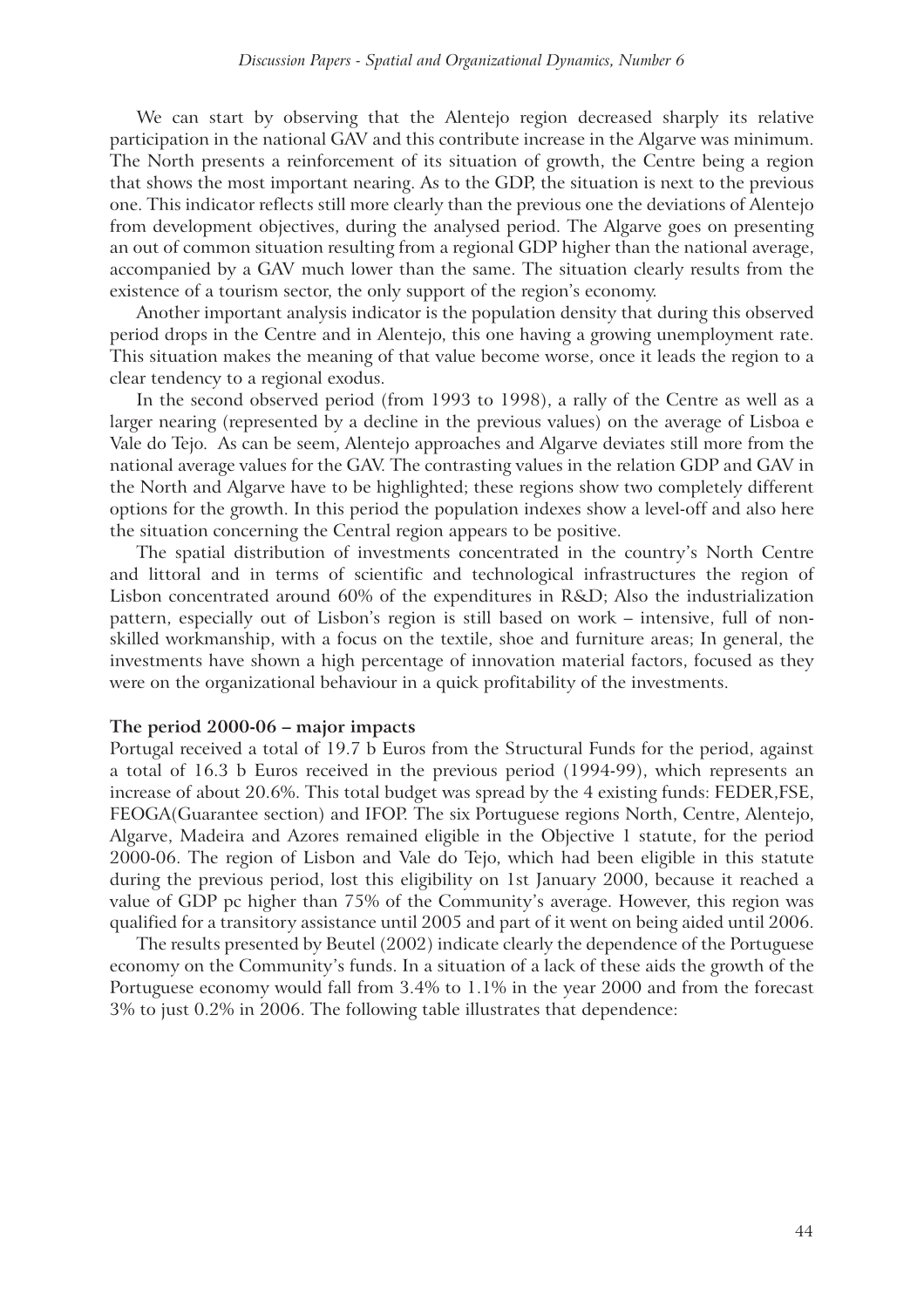|           | <b>GDP</b> | <b>GDP</b> without<br>the total of<br>interventions | <b>GDP</b> without<br>the public<br>interventions | GDP without the<br>Community's<br>interventions |
|-----------|------------|-----------------------------------------------------|---------------------------------------------------|-------------------------------------------------|
|           |            |                                                     | Growth rate in %                                  |                                                 |
| 2000      | 3.4        | $-6.2$                                              | $-3.4$                                            | $-1.1$                                          |
| 2001      | 1.7        | $-7.3$                                              | $-4.8$                                            | $-2.5$                                          |
| 2002      | 1.5        | $-7.2$                                              | $-4.8$                                            | $-2.5$                                          |
| 2003      | 2.3        | $-6.0$                                              | $-3.7$                                            | $-1.5$                                          |
| 2004      | 2.8        | $-3.6$                                              | $-1.7$                                            | 0.0                                             |
| 2005      | 3.0        | $-3.4$                                              | $-1.5$                                            | 0.1                                             |
| 2006      | 3.0        | $-3.1$                                              | $-1.2$                                            | 0.2                                             |
|           |            | Average growth rate in %                            |                                                   |                                                 |
| 2000-2006 | 2.5        | 1.6                                                 | 1.9                                               | 2.1                                             |

**Table 4 Impact of the Objective 1 interventions in Portugal**

Source: adapted from Beutel (2002)

# **Regional disparities**

Regional disparities in Portugal have long been perceived as a vertical dichotomy between a dense and dynamic urban coast, and a desert and declining rural interior. Between 1995 and 2006, population density increased markedly in urban regions and in the intermediate regions located next to the urban regions. The Portuguese population share living in predominantly urban regions increased by 2 percentage points between 1991 and 2004. In contrast, the Portuguese population share living in predominantly rural regions decreased by 2 percentage points during the same period.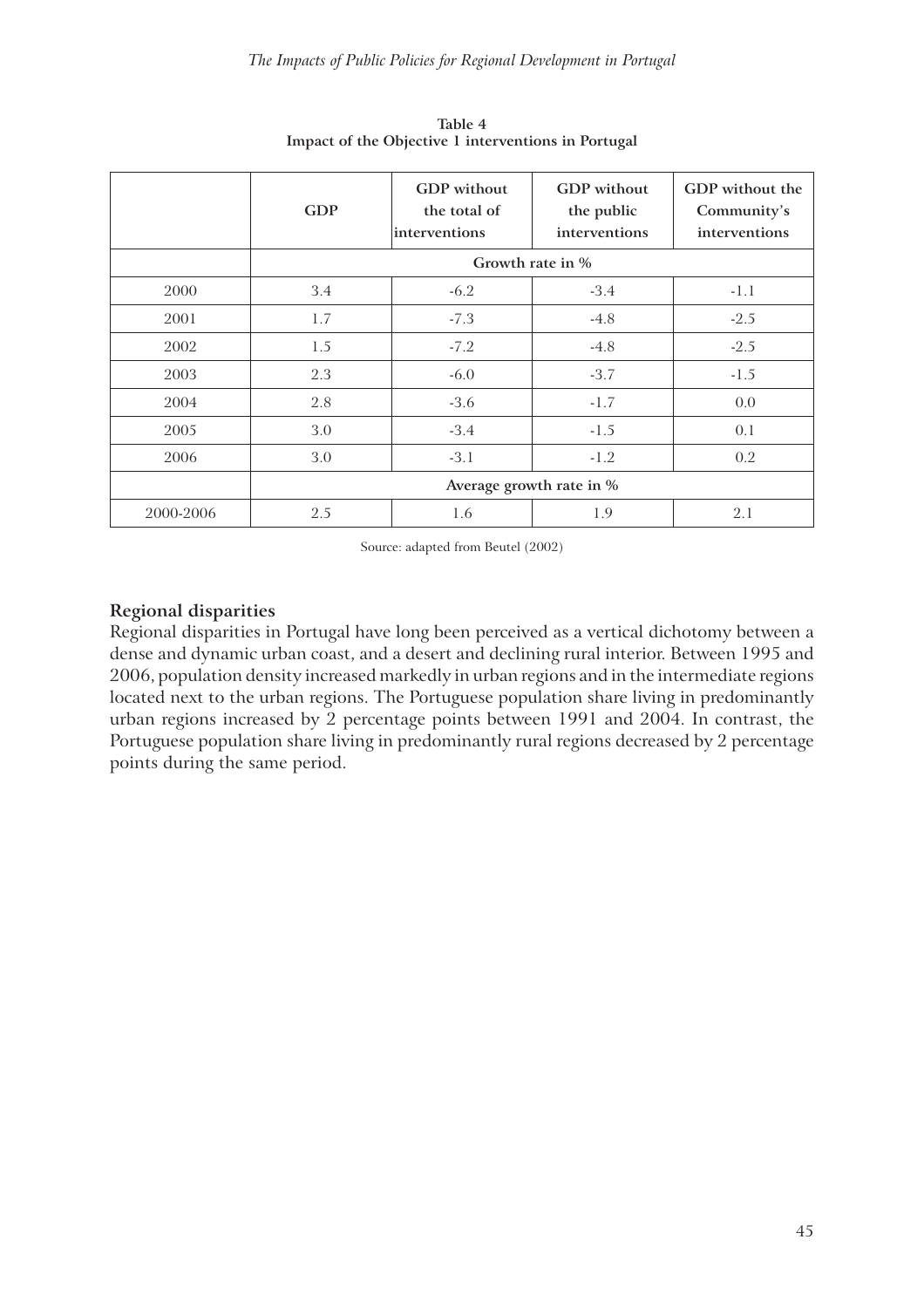

**Figure 1 Population density in Portugal, 2004**

Source: OECD Territorial Reviews, 2008

Regional disparities in GDP per capita in Portugal seem linked to the economic cycle. During years of robust economic growth (1995-2000), the regional dispersion increased, when the economy slowed down, regional disparities also decreased. Due to the large contribution of Lisbon to national output, regional disparities and national growth rates are both highly sensitive to Lisbon's economic performance.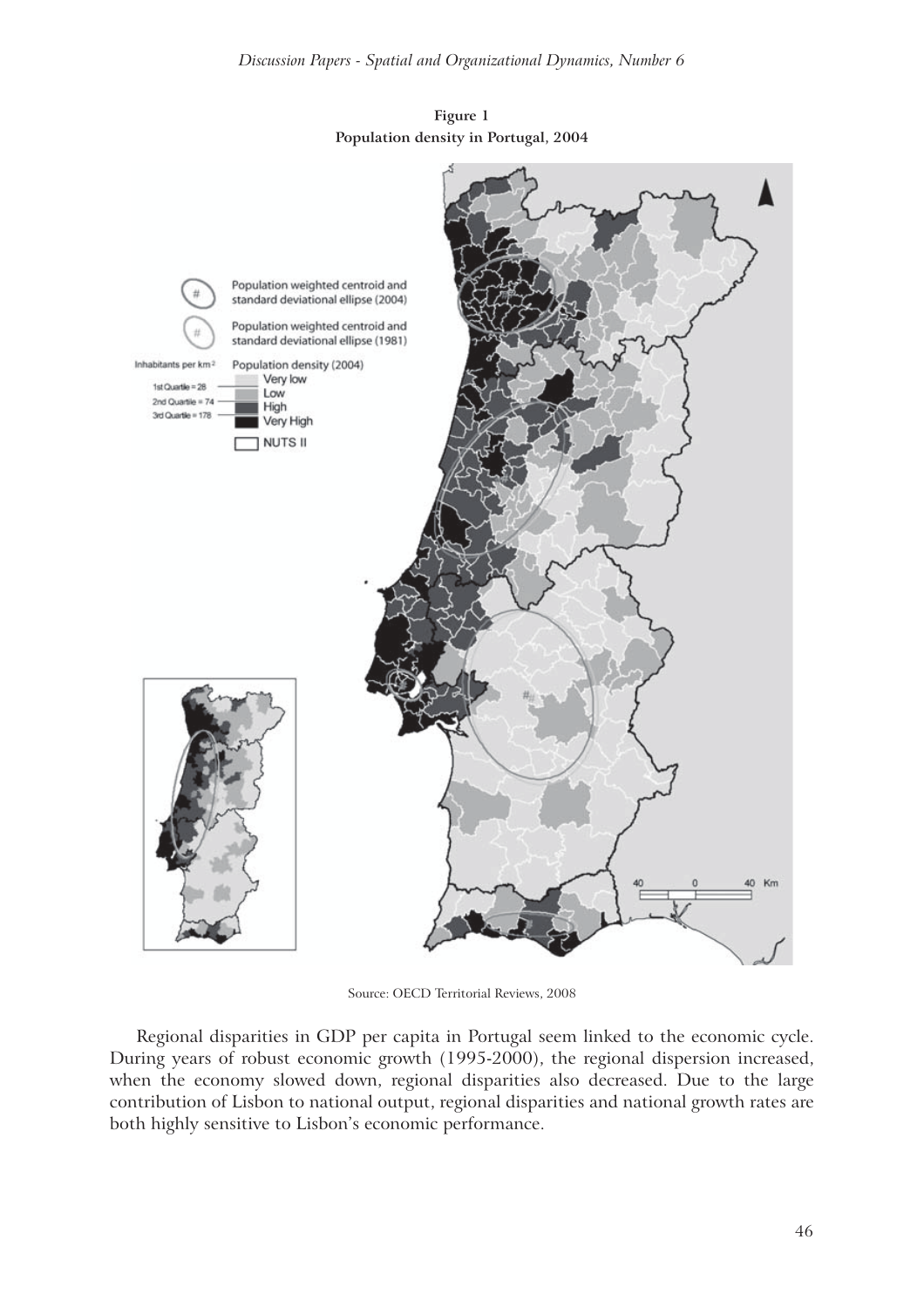



Source: OECD Territorial Reviews, 2008

Portugal displays the fourth highest level of regional disparities in terms of GDP in the OECD (Gini index indicating disparities in GDP between all Portuguese regions is significantly higher (0.57) than the OECD average (0.48)). The two largest urban areas in Portugal, Grande Lisboa and Grande Porto, generate alone slightly less than half (43%) of national GDP. Regional disparities in GDP are in turn closely linked with the pattern of regional specialisation. Not surprisingly, Portuguese urban regions devote a higher share of their total employment to service activities than rural and intermediate regions.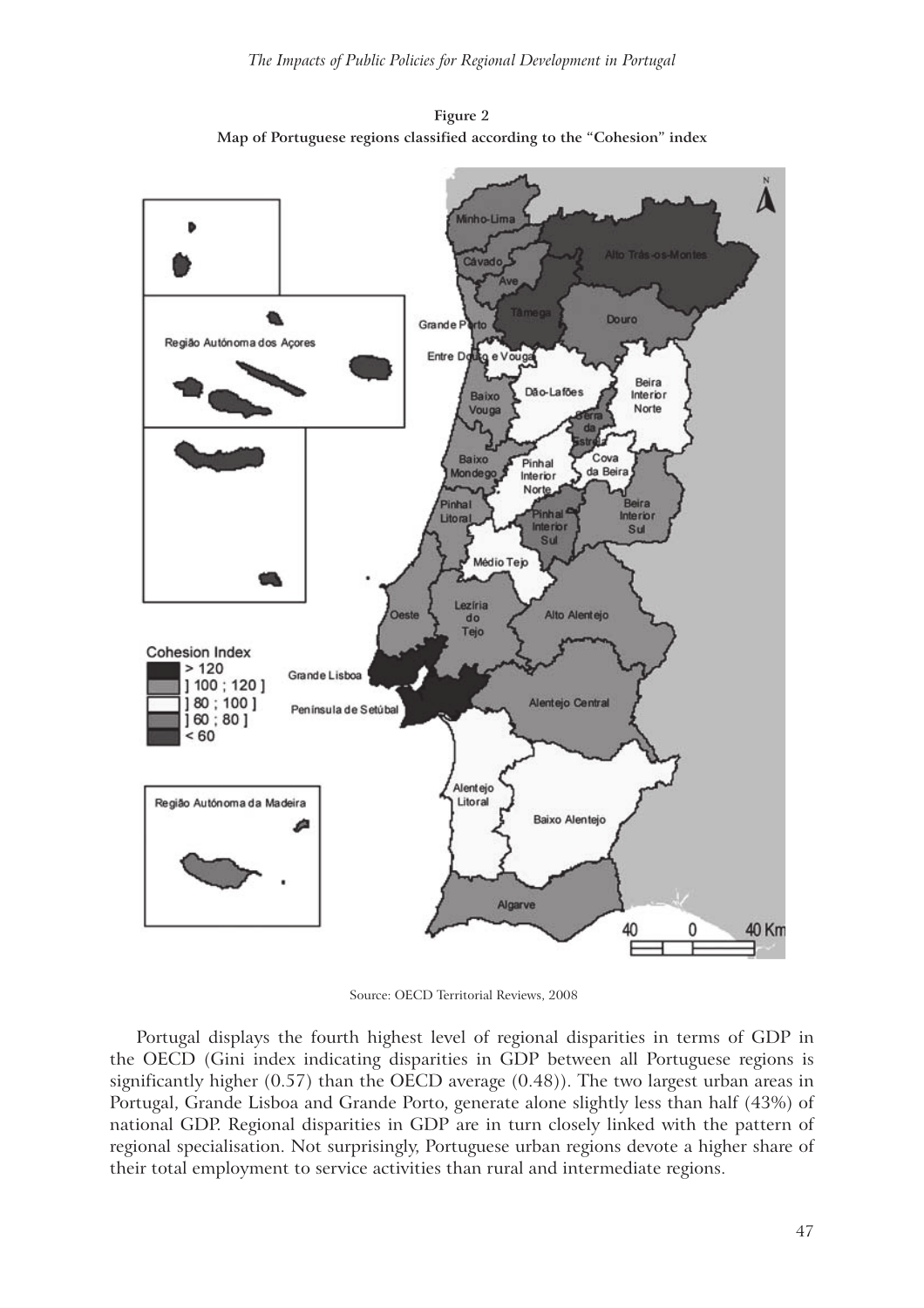# **Portugal's National Strategic Reference Framework (NSRF 2007-2013)**

After the European Council decided in spring 2005 to focus on re-launching the Lisbon Strategy, Community Strategic Guidelines for Cohesion (CSG) were adopted in 2006 and require future cohesion policy to target resources on three priorities: improving the attractiveness of member states, regions and cities; encouraging innovation, entrepreneurship, and the growth of the knowledge economy; and creating more and better jobs.

|                       |                                                   | EU funds      | National public<br>funds | TOTAL public funds<br>(EU + national) | TOTAL including<br>private funds |  |
|-----------------------|---------------------------------------------------|---------------|--------------------------|---------------------------------------|----------------------------------|--|
| Mainland              | <b>Human Potential</b>                            | 6147 (69.3%)  | 2636 (29.7%)             | 8783 (99.0%)                          | 8868 (100%)                      |  |
|                       | Thematic OP<br>for Human Potential                | 6147 (69.3%)  | 2636 (29.7%)             | 8783 (99.0%)                          | 8868 (100%)                      |  |
|                       | <b>Factors</b><br>of Competitiveness              | 6008 (55.7%)  | 1437 (13.3%)             | 7445 (69.1%)                          | 10780 (100%)                     |  |
|                       | Thematic OP for Factors<br>of Competitiveness     | 3104 (54.8%)  | 686 (12.1%)              | 3789 (66.9%)                          | 5661 (100%)                      |  |
|                       | Regional OP (mainland)                            | 2905 (56.7%)  | 751 (14.7%)              | 3656 (71.4%)                          | 5120 (100%)                      |  |
|                       | <b>Territorial Enhancement</b>                    | 7518 (34.0%)  | 3163 (14.3%)             | 10681 (48.2%)                         | 22144 (100%)                     |  |
|                       | ERDF                                              | 4458 (64.0%)  | 1852 (26.6%)             | 6310 (90.5%)                          | 6969 (100%)                      |  |
|                       | <b>Thematic OP for Territorial</b><br>Enhancement | 1599 (65.0%)  | 660 (26.8%)              | 2259 (91.9%)                          | 2459 (100%)                      |  |
|                       | Regional OP (mainland)                            | 2859 (63.4%)  | 1192 (26.4%)             | 4051 (89.8%)                          | 4510 (100%)                      |  |
|                       | Cohesion Fund <sup>1</sup>                        | 3060 (20.2%)  | 1311 (8.6%)              | 4371 (28.8%)                          | 15176 (100%)                     |  |
| Autonomous<br>Regions | Regional OP<br>(autonomous regions)               | 1602 (70.1%)  | 444 (19.4%)              | 2046 (89.5%)                          | 2285 (100%)                      |  |
| National              | Technical Assistance                              | 137 (85.1%)   | 24 (14.9%)               | 161 (100.0%)                          | 161 (100%)                       |  |
|                       | Territorial Cooperation                           | 99 (72.8%)    | 37 (27.2%)               | 136 (100.0%)                          | 136 (100%)                       |  |
|                       | TOTAL                                             | 21511 (48.5%) | 7741 (17.4%)             | 29253 (65.9%)                         | 44374 (100%)                     |  |
|                       |                                                   |               |                          |                                       |                                  |  |

**Table 5 Examples of sector policies related with regional development in Portugal**

1. Including 170 million EUR of Cohesion Fund for the two autonomous regions

ı

Source: NSRF 2007-2013

In response, all member states have been preparing a National Strategic Reference Framework (NSRF), which describes how each country proposes to implement these priorities on its own territory. The European Commission approved Portugal's NSRF on 2 July 2007. Portugal will receive 21.5 billion EUR of EU cohesion funding over the 2007- 2013 programming period. In accordance with EU rules, at least 60% of the funding available for the "Convergence" objective and 75% of the "Regional Competitiveness and Employment" objective were earmarked for Lisbon related investments (even going beyond the minimum threshold, since effective earmarked expenditures amount to 83% and 78% respectively). The Portuguese NSRF proposes five national strategic priorities: to improve the population's skills; to promote sustainable growth; to guarantee social cohesion; to ensure the development of the territory and the cities; and to improve governance efficiency. Five structural principles of investment will apply: concentration; selectiveness; economic viability and financial sustainability; territorial cohesion; and strategic monitoring. The five national strategic priorities will be implemented through a set of Operational Programmes, as presented in Table 5.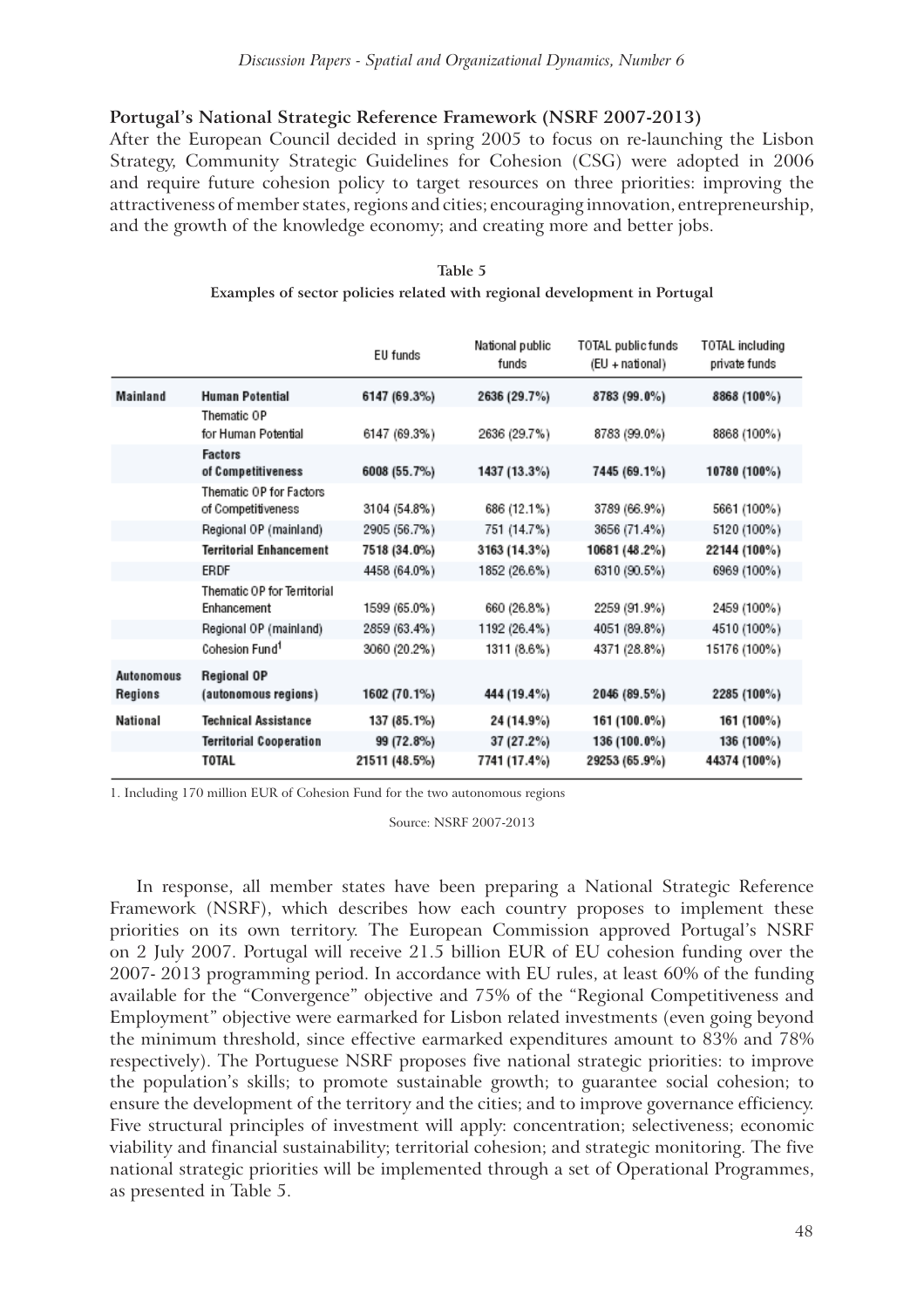#### **4. THE MICROSCOPIC VIEW: PRIME**

PRIME - Incentives Programme for the Modernisation of Economic Activities was instituted by the Resolution of the Portuguese Council of Ministers no. 101/2003, after its formal approval by the EC, in 2003. The program integrated a set of medium term economic policy instruments for the period 2000-2006 which have been applied to different economic activity sectors in Portugal.

The instrument was developed exclusively for the Industry, Energy, Building Industry, Transport, Tourism, and Trade and Services sectors. The Programme integrated in Area 2 of the Regional Development Plan – *Adjusting the Production Profile towards the Activities of the Future*, and was designed to foster productivity and competitiveness of Portuguese firms, thereby promoting new development capabilities under the following goals: to ensure a generally sound competition environment, which may contribute to revitalise business structure, and to steam in firms research and development on new products and processes; to simplify procedures and stimulate de-regulation; to encourage the qualification of human resources by enhancing technical and scientific training thereby fostering productivity growth, through more motivating and rewarding tasks.

As such, PRIME was promoted along the following priority areas of strategic actions: Area 1 – Enterprise Stimulation; Area 2 – Qualification of Human Resources; Area 3 – Stimulation of the Business Environment. The two first Areas are dedicated to a direct intervention at firm level, and the third, of a more crosscutting nature, aims at stimulating business environment. The 29 support measures and incentives schemes at which the programme is structured are presented in the Annex 1.

The financial supports corresponding to PRIME Programme were non refundable incentive types and each support measure or incentive scheme aimed to generate new economic activities and to introduce a new competitive and innovative context to the Portuguese economy. The financial support approach of this Programme also included a risk capital fund and achievement bonus incentives.

PRIME was a public policy instrument driven to the promotion of economic activity in the Portuguese territory specially focused, but not exclusively, on small and medium size enterprises. Some of Programme support measures and incentives included as beneficiaries non profit organisations, municipalities, technological schools, business associative structures and technology-based incubator centres and parks. As it was supporting a wide range of economic activity sectors the instrument was neither sector nor regional focused.

In order to evaluate the immediate results from the use of such type of supports, mainly oriented by national policy goals, we have created a database contained 15307 records reported to 2007. After a filter application based on NUTII clear identification, 14910 enterprises receiving PRIME incentives, during the period 2000-2006, where investigated by using a K-means cluster analysis combined a correspondence analysis to describe the relationships between the three identified clusters and each nominal variable (Galindo and Vaz, 2009).

The results of this study supplied several conclusions that are important to emphasize in this article. The first one is related to the asymmetric use of the incentives: The use of PRIME (as a public policy instrument for indirect distribution of European funds upon the entrepreneurial tissue), generated a clear geographic concentration of financial help in the northern part of the country. This region accumulated 41.4 per cent of the supports for firm stimulation, 39.0 per cent for stimulation of business environment and 49.4 per cent for human resources qualification. Certainly, the fact that other regions like Algarve, Azores and Madeira could only profit from this program in insignificant amounts (respectively 3.4, 1.9 and 1.5 per cent from the total available funds) is of great concern, suggesting the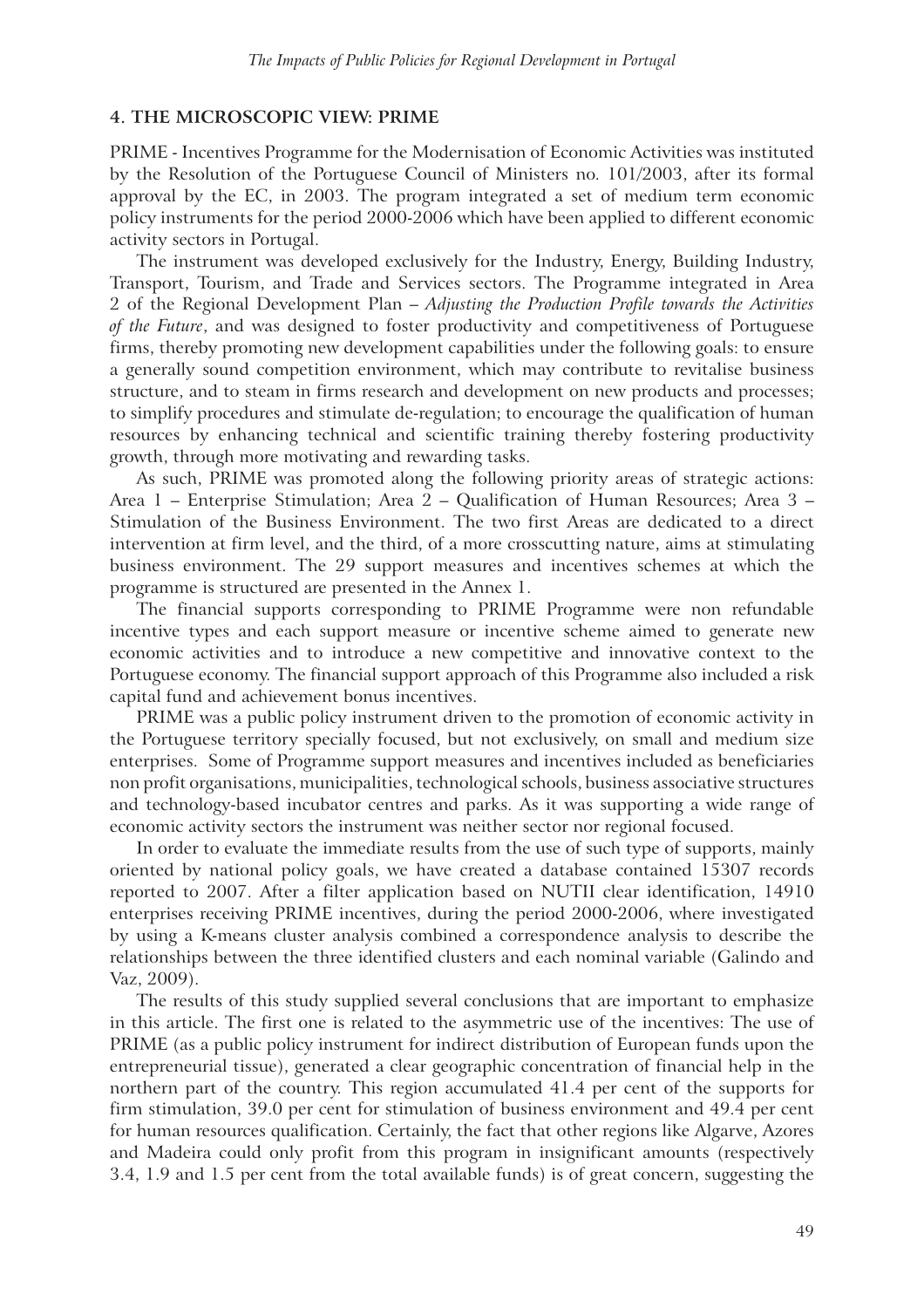following question: Is there no entrepreneurial activity in such regions? Or, rather, location determined less use of supports by the existing companies? Is it possible that they could have been unable to follow the requirements for PRIME program calls?

A further observation of results shows that, by district, the concentration of PRIME supports goes clearly to Porto, a metropolitan area that absorbed respectively 12.8, 21.3 and 21.3 per cent of total available amounts. More surprising is the fact that Lisbon, the Portuguese capital, received 26.3 per cent help for stimulation of business environment, mainly driven for associative initiatives and other, not classified categories in the CAE (Classification of Economic Activities). If Lisbon, as cosmopolitan area, needs such a huge support how to classify than those conditions of less favoured Portuguese regions?

From the perspective of the sectors, there are difficulties to analyse a significant part of supports' destiny. Indeed, 48.1 per cent of the financed amounts were canalized to sectors, not specified by the CEA. As far as the remaining is concerned, the associative sector as well as commercial and trade activities had also good shares in the use of PRIME. The activities for which funds have been mostly used are related to: infrastructure building (for associations) and commercial urbanism, and small business initiatives – not specified, but for improvement of business environment in general. A main question to this issue is: how did PRIME support the industrial and agricultural activities, and by means of which effects for the local, regional or national consumption trends?

A time-series observation can also be quite helpful for a better perception on how PRIME acted to promote activities in general. Rather then starting by shaping human resources and strengthening firm environment followed by firm financing activities, as suggested by the theory of endogenous growth, PRIME used the support system exactly on the inverse order. Our analyses points out the following: Those supports for Area 1, centred in firm stimulation, were attributed at the very start of the program - year 2000 and for a two years period. From 2002 to 2004, the stimulation of business environment was promoted, without integrated re-qualification of human resources; indeed, help for such projects arrived much later as it was the last PRIME target, due in 2005 and 2006. How is it possible to expect that companies can be duly stimulated by a support system without the convenient adequacy of their human resources at the very beginning?

In fact, PRIME system started up with a restricted investment in the area of enterprise stimulation (8539 projects with an average investment of 130279.7 $\epsilon$ ). It was followed by few, but expensive, business environment actions mainly related to building of commercial infrastructures - about 900 projects were associated, now with a much higher average investment, 771208.3€. Finally, in the last execution period, a great amount was allocated to human resources qualification. In this case, 5645 projects have received an average investment of 2602544.23€; and despite these large amounts, the southern part of the country stayed almost away from any action. As proved in this paper, the total amount of the analysed investments was primarily absorbed to speed the growth process of companies located in the northern and central regions of the country. In such regions, and because investments were concentrating mainly in few commercial activities, the system probably served also to aggravate the Portuguese trade balance. Still, some few indirect positive effects for the primary and secondary sectors should be expected – such results are now very difficult to evaluate in a struggle against the strong international financial crises.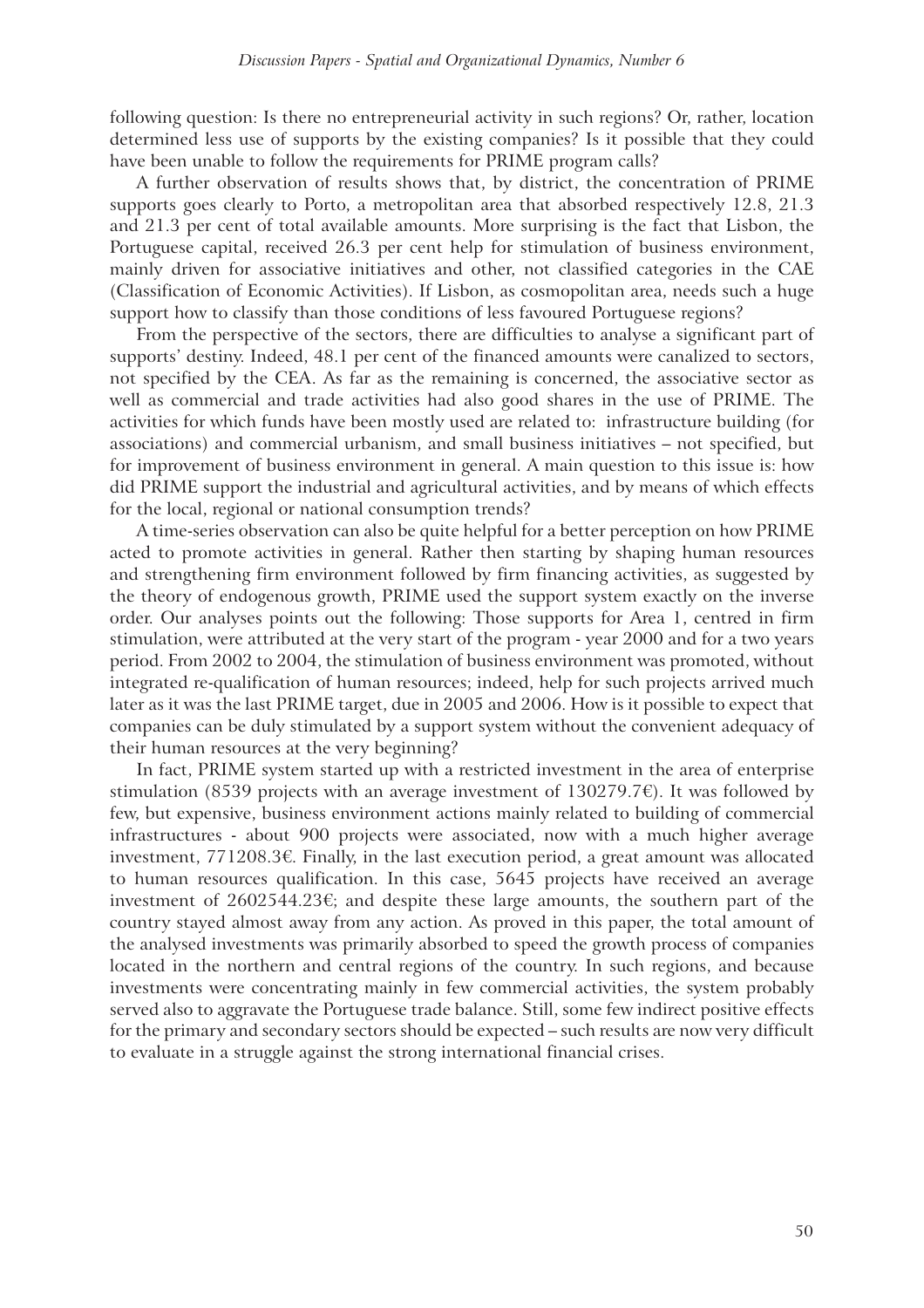# **5. CONCLUSIONS**

There is much to approve in the way how Portugal has used the European Funds developing from a very narrow bases. Most of all, policy makers should provide a more accurate capacity to integrate the different funds for the crossed goals of sustainable development.

Doubtless, PRIME served to accentuated asymmetries in Portugal while a huge effort to regional cohesion had been prepared much ahead. Is the PRIME programme a unique case? Doubtless, it is not.

By anticipating scenarios policy makers could avoid reducing the ineffectiveness of large European investments.

### REFERENCES

Beutel, J. (2002), The economic impact of objective 1 interventions for the period 2000- 2006, Report to the Directorate-General for Regional Policy, European Commission.

European Commission, 1996, *Cork Declaration*

- European Commission, 1999, *Agenda 2000 A CAP for the Future*
- European Commission, *Resolution 2006/144/EC*
- Galindo, P.V. and Noronha Vaz, T. (2009) "How effective are public policies for regional development? The PRIME in Portugal", in *Analles de Economia Aplicada*, Manso, J.R.P. and Monteiro, J.D. (Eds), pp. 295-318
- OECD, 2008*, Territorial Reviews, Portugal*
- http://www.prime.min-economia.pt/presentationlayer/prime\_Home\_00.aspxPortuguese Council of Ministers, Resolution 101/2003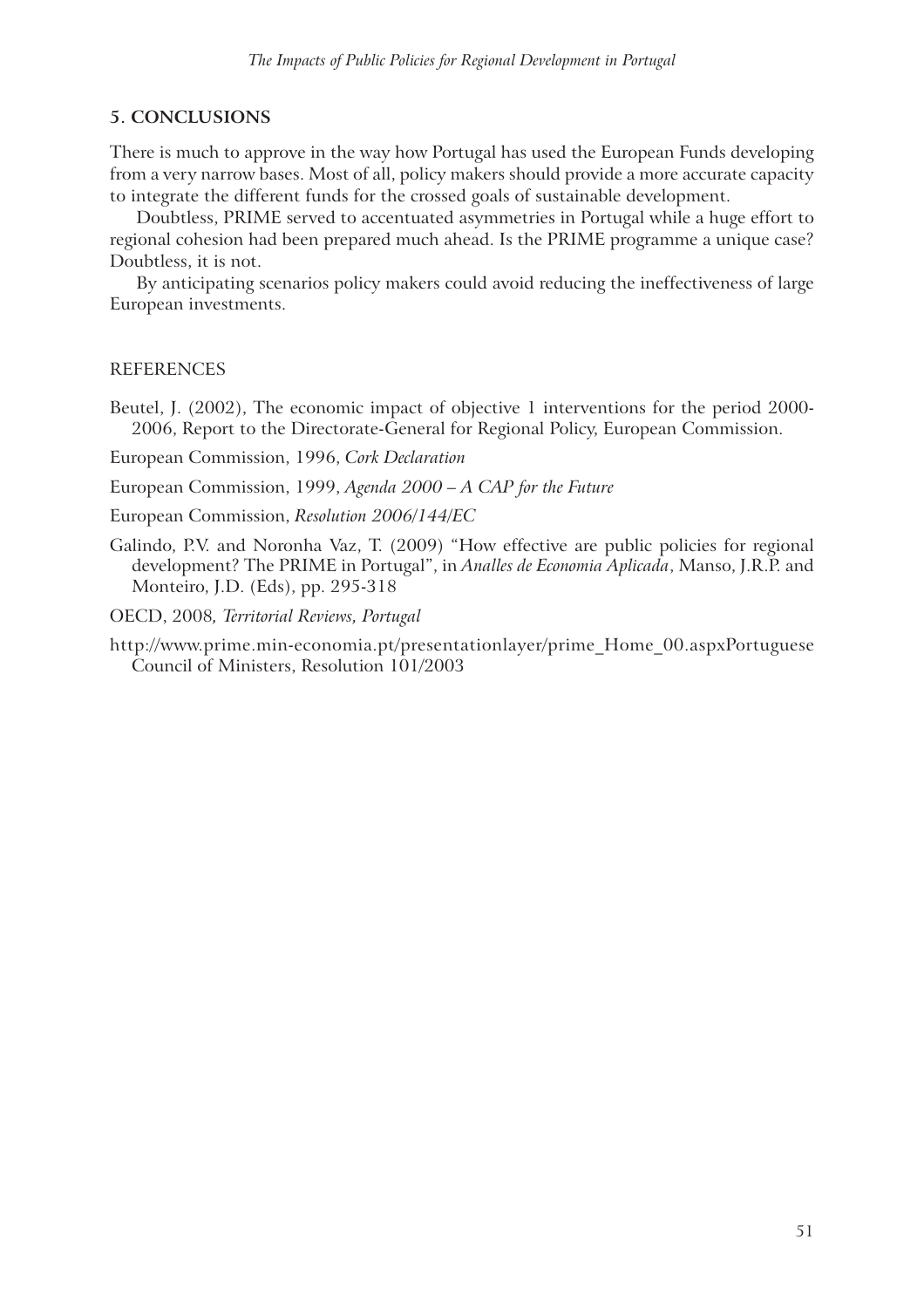# **THE CONTRIBUTION OF "EMPREENDER PROJECT" TO THE DEVELOPMENT OF MICRO AND SMALL ENTERPRISES' NETWORKS AT SANTA CATARINA STATE (BRAZIL)**

# **A CONTRIBUIÇÃO DO PROJETO EMPREENDER PARA FORMAÇÃO DE REDES DE MICRO E PEQUENAS EMPRESAS NO ESTADO DE SANTA CATARINA (BRASIL): ESTUDO DO CASO AETUR**

*Cristiane Scholz Faísca Cardoso*

# **ABSTRACT**

In a globalized and increasingly competitive market, the organization of micro and small enterprises in network structures warrants the survival and competitiveness of companies and consequent development of the regions where they act. The "Empreender Project" has been a key factor for the recent develop the enterpreneurial network in Santa Catarina State, Brazil. This articles searches for the followed mechanisms and instruments for cooperation in the particular case study of AETUR.

Keyword: "networks", "enterprises", "SME", "entrepreneurship".

# **RESUMO**

Em um mercado globalizado e cada vez mais competitivo, a organização de micro e pequenas empresas em uma estrutura de rede garante a sobrevivência e competitividade dessas empresas e o desenvolvimento da região em que atuam. O Projeto Empreender tem sido um fator-chave para o desenvolvimento das redes de empresas no Estado de Santa Catarina. Este artigo analisa os mecanismos e instrumentos para cooperação no estudo do caso AETUR.

Palavras-chave: "redes", "empresas", "PME", "empreendedorismo".

JEL Classification: L26.

## **1. ENTERPRISES NETWORK**

Along with the development of a globalized and more competitive market appears the image of the new consumer and, thereby, of the new enterprise.

Mainly the micro and small enterprises<sup>1</sup> (MSE) have been facing new challenges by being forced to compete in their own regions with products/companies across the world at both, quality and price levels.

 $^1$  In Brazil, micro and small enterprises are classified accordingly to their yearly revenues, as established by the Decree 5,028/2004 (micro = up to € 162 thousand; small = from € 162 thousand to € 799 thousand, considering the exchange rate of BRL 2.6715/€). In Portugal, the enterprises size classification is defined at Recommendation 2003/361/CE of European Commission, in force from January 1st, 2005 on (micro  $\leq \epsilon \hat{2}$  million and small  $\leq \epsilon$  10 million).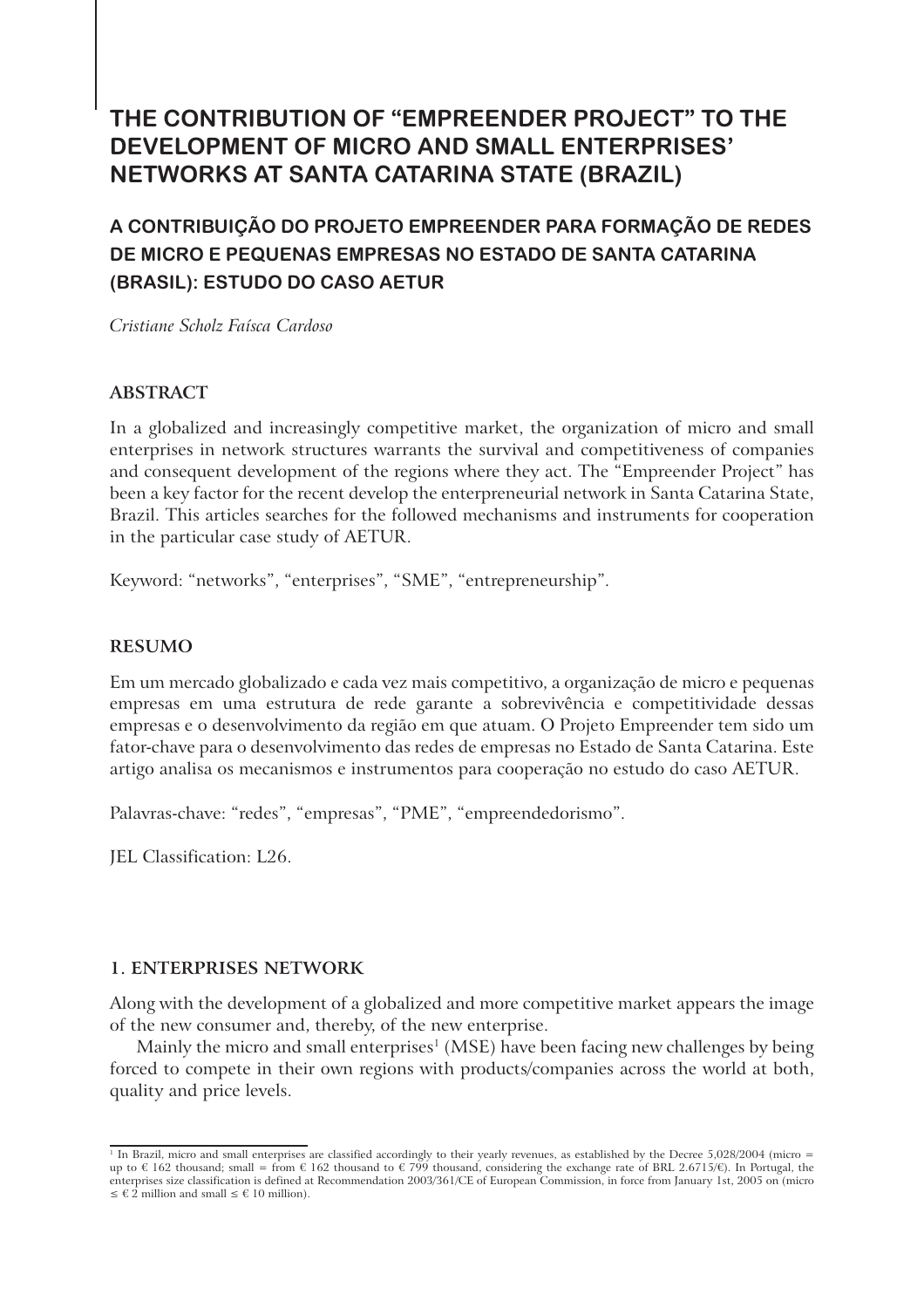*The Contribution of "Empreender Project" to the Development of Micro and Small Enterprises' Networks at Santa Catarina State (Brazil)*

Comparative data shows the relevance of such an entrepreneurial tissue: In Brazil, micro and small enterprises represent a total of 97% of the companies while in Portugal, the number of small and medium enterprises (SME) revolves around 99.6% of the companies in the country. Although this similar rates, their contribution for employment is very different: In Brazil they are responsible for  $48\%$ <sup>2</sup> of the employed personnel, and in Portugal for 75%. In spite of that fact, the Brazilian MSE mortality rate in their first year of life is close to 50%.

With a great need for survival in the permanently changing market, micro and small companies have been working in cooperative way supported by the concept of "flexible networks", aiming to find out competitive advantages in combined performance and other functions able to add value to their products (Porter, 1986). Activities that include such possibilities are: R&D; acquisition logistics; production; technology management; distribution logistics; and marketing, as illustrated in the following Picture 1.



**Picture 1 – Porter's Simplified Value Chain**

Both Casarotto and Pires (1999) define "flexible network" as "the one formed by small and medium enterprises that act symmetrically, combining the performance of big enterprises with the flexibility and agility in taking decisions of small and medium enterprises".





Source – Casarotto and Pires, 1999

The concept of Flexible Networks is possible due to the flexible specialization, an attribute that according to Melo and Casarotto (2000), is able "to satisfy demand variations and also quality variations quickly", obtained in small enterprises, "through the agglomeration and reinforced labour division that firms can accomplish among themselves when in presence

Source – Casarotto and Pires, 1999

<sup>2</sup> In Brazil it shall be considered the informal economy, which was not considered in this paper, representing 50% or more than the formal economy.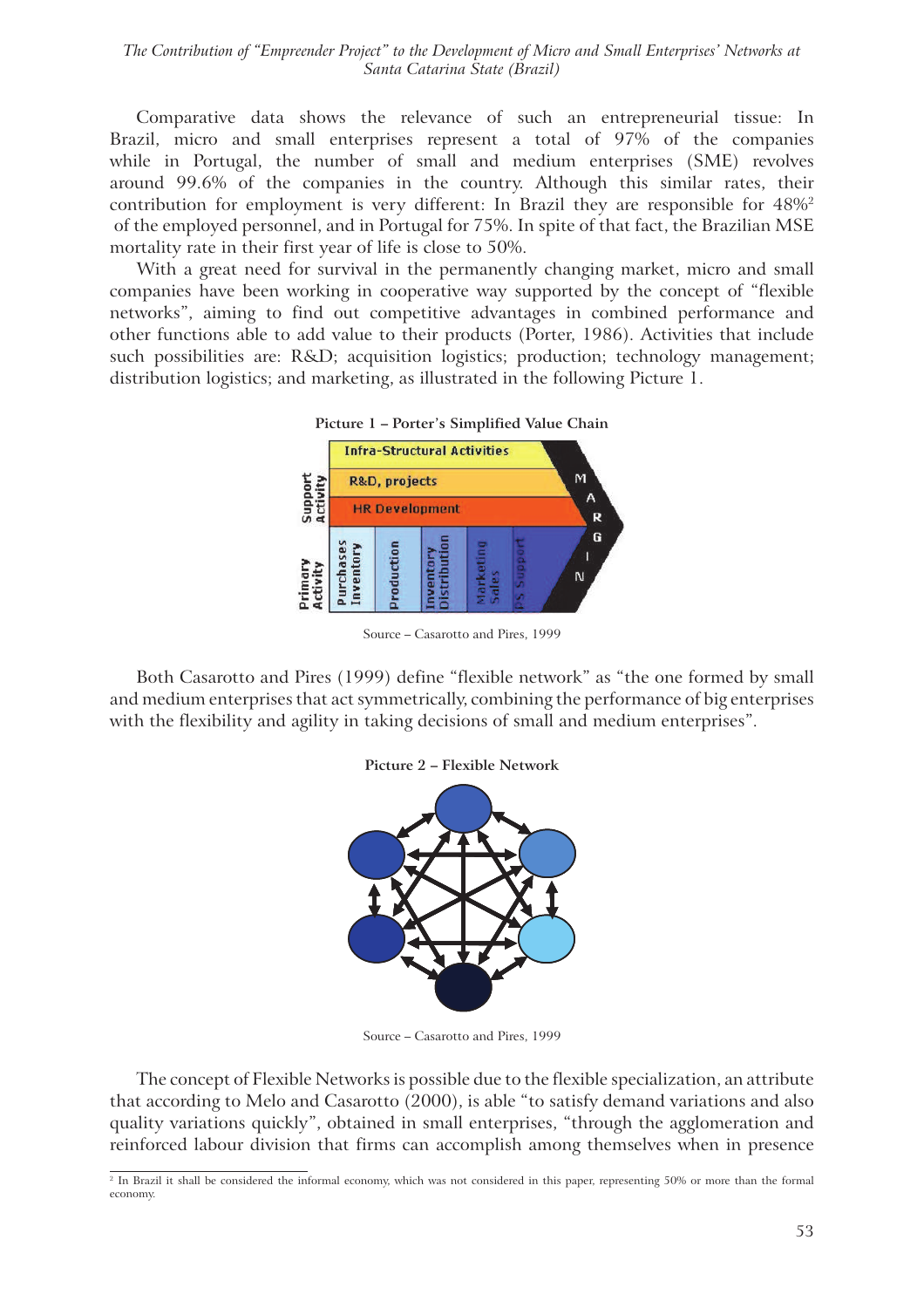of common interests". **Export consortia, sector** clusters, horizontal or vertical networks, cooperatives, associations, among others, are examples of companies which act in network.

In this context, the improvement of companies competitiveness calls for the existence of integrated actions in institutions such as: commercial and industrial associations, cooperatives of credit guarantee, technology catalyzing centers (universities, research centers, etc) and economic observatories. Only the cooperative work between such agents seams to allow sustained local development. Next Picture 3 illustrates an example on such a cooperation.



**Picture 3 – Network General Model for Development of a Local Economic System**

Source – Casarotto and Pires, 1999

There are several well succeed experiences of company networks in countries such as Italy, Germany, the United States and Spain. In Brazil, particularly in Santa Catarina State, there are several cases of company networks derived from the "Empreender Project" methodology application, which is presented in this case study.

#### **2. THE "EMPREENDER PROJECT"**

The "Empreender Project" arose from a partnership between Brazilian Service of Micro and Small Enterprises Support (SEBRAE) and Federation of Commercial and Industrial Associations of Santa Catarina State (FACISC) and receives support from the Empreender Foundation, from the Chamber of Arts and Services of Munich and High Baviera HWK (Germany), being implemented through a large platform of commercial and industrial associations.

The program was created in order to facilitate the strengthening of micro and small enterprises, which, united in Sector Clusters, contribute to the social-economic development of the region where they act, mainly through jobs and income generation. Sector Clusters are workgroups belonging to the several commercial and industrial associations, formed by entrepreneurs that act in the same activity branch, with similar problems, also searching for similar solutions, advised by a consultant-facilitator of "Empreender Project". Thus, the isolation of both the micro and small enterprises are reduced, promoting not only the associations and development of the member companies, but also of the sector and the economy as a whole.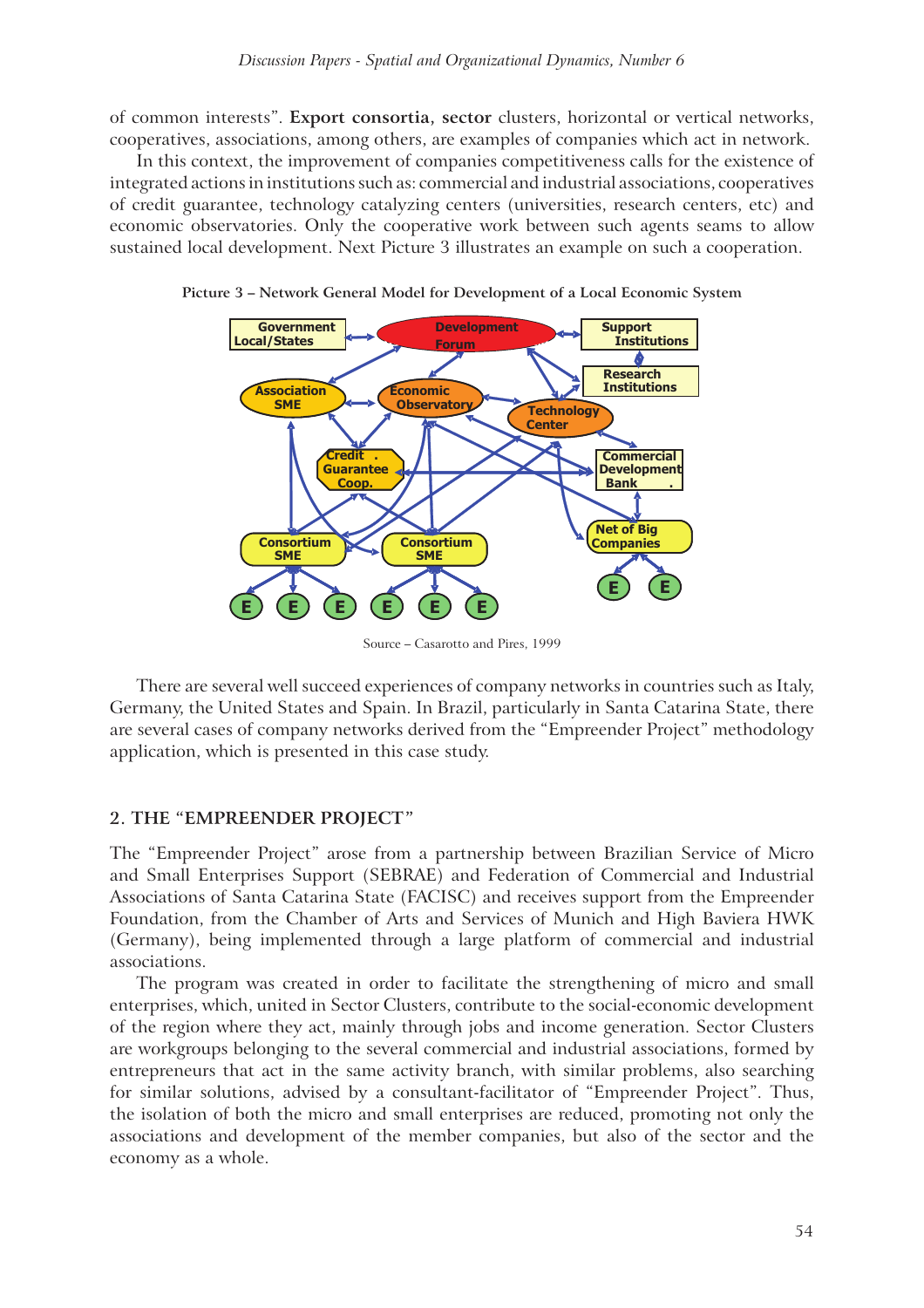*The Contribution of "Empreender Project" to the Development of Micro and Small Enterprises' Networks at Santa Catarina State (Brazil)*



**Picture 4 –Sector Cluster**

Source- Empreender Foundation, 2000

In the Sector Clusters, the participants' problems and needs are identified with exchange of information and the decisions about training and consulting are taken as a result of negotiations between suppliers and clients, so that the best solutions are sought in group. The praxis for strategic development and cooperation may be synthesized in the next Picture 4. One of the other advantages the "Empreender Project" made clear is the promotion of further contacts with other Clusters by: joint activities of sale and purchase, manufacturing products, services rendering and the exchange of experience with companies of other cities, financial agents, professional training institutions, research centers and information agencies.





Source – SEBRAE National, 2000

#### **3. THE AETUR CASE**

#### **3.1 Brief History**

The year of 1995 was marked by the diffusion into Brazilian market of imported vehicles mostly from Asia – with the capacity of transporting up to 16 passengers. The aforementioned vehicles became popularly known as *vans,* which came to supply a market niche of transportation for people that was shared by the Volkswagen Kombis and microbuses, which supported higher number of passengers, and there was no other option that would offer the passengers more comfort.

The *vans'* characteristics, which combined versatility, comfort and safety, allied to the competitive final price gave the *vans* a positive acceptance in the national market, and even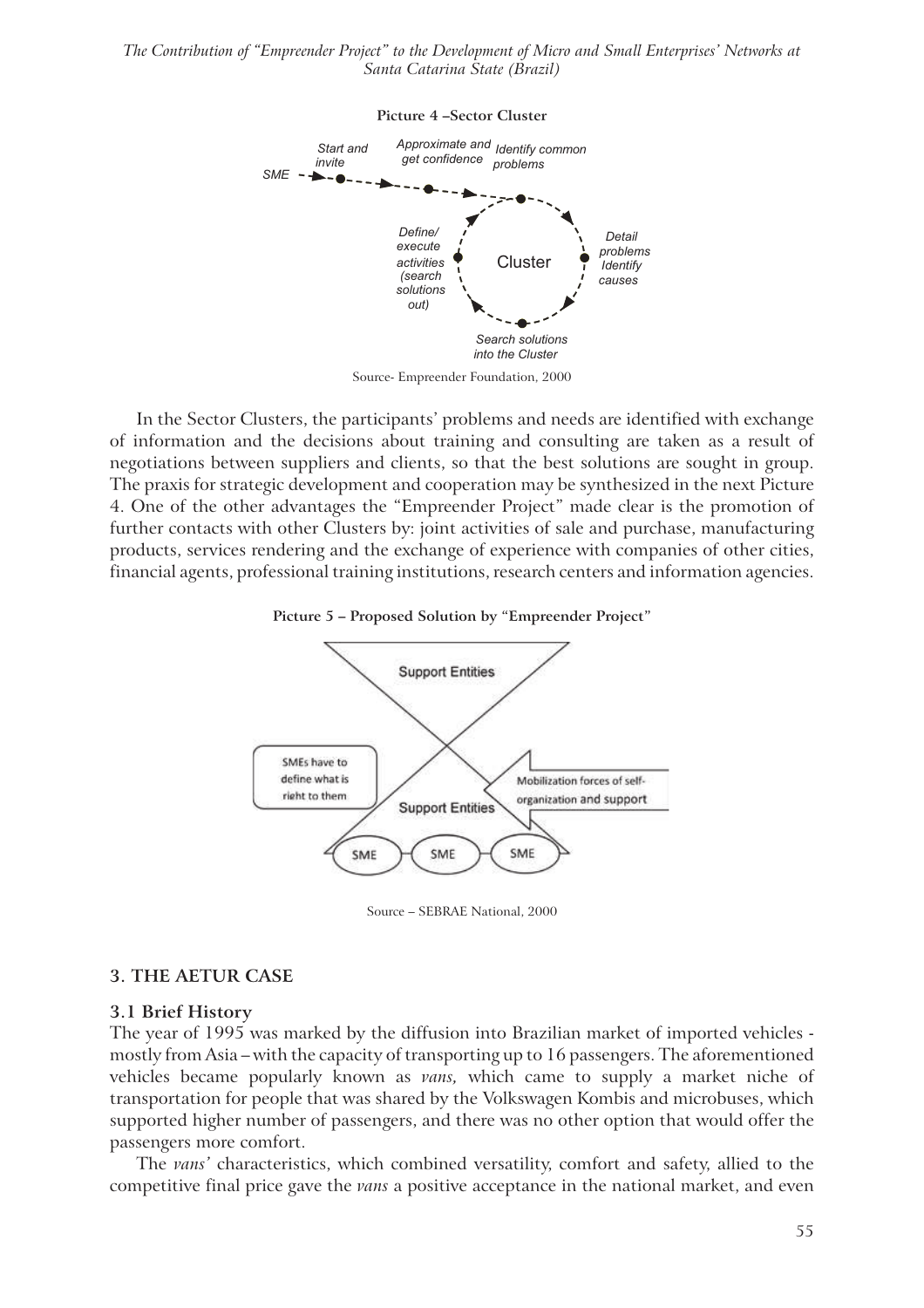more so in the city of Florianópolis (capital of the Santa Catarina State, located in the South Region of Brazil), due to its strong touristic potential, as well as its geological aspect, with rough topography and urbanization that presents narrow streets and long distance between the several points of touristic interest.

The ease of purchasing the vehicle, combined with a decrease in the number of employments and processes of voluntary dismissal that occurred inside certain companies of the region, caused the branch of touristic transport using *vans*, which first showed to be a promising one, to present another face by the first months of 1997.

A disorderly proliferation happened regarding the offering of this sort of service, with consequent degradation of prices and closing of several micro-enterprises and informal agents who worked in the sector.

Facing such scenario, some of the companies that were better structured by then, sought to gather and discuss problems they had in common, in order to seek for solutions that would ensure their survival.

Through an Announcement published in a local newspaper, agents who work with the transport of passengers with touristic purposes by using van-type vehicles were summoned.

A group of about 20 micro-entrepreneurs, members of tourist transport companies and travel agencies with personal vehicle fleets, had a few meetings in a meeting room owned by Banestado Bank, in Florianopolis' downtown. As a result of these meetings, AETUR - Association of Enterprises of Receptive and Executive Tourism of Florianópolis Metropolitan Region<sup>3</sup> - was born, on October 21<sup>st</sup>, 1997.

After the Direction has been elected, a place to become the Association's Headquarters was sought. With that, the Association began operating in a rented room at Av. Jorge Lacerda, No. 1,257, Costeira do Pirajubaé, in Florianópolis.

#### **3.2 First Steps**

After the Association being created, the first step taken was to survey the needs and hardships shared by the associated companies. It was concluded that the inhibition of the activity of illegal vehicles and seek an approach to the responsible agents by activity regulation and control, namely, Brazilian Company of Tourism (EMBRATUR), Department of Transport and Terminals of Santa Catarina State (DETER) and Florianópolis City Hall, would be the first items to be implemented by AETUR.

In order for such to happen, correspondences containing complaints regarding illegal vehicle activity were sent to the proper agents. Also, a media campaign to increase the awareness of users towards the use of legalized vehicles was conveyed, and a meeting was promoted with representatives of EMBRATUR, DETER and Cluster of Transport of Florianópolis City Hall, in order to present AETUR and to exchange information.

In July 1998, the AETUR members were invited by a consultant of "Empreender Project" to form a Sector Cluster inside Business Association of Florianópolis Metropolitan Region (AEMFLO), to where the facilities were transferred in the same month.

#### **3.3 Expansion**

This step was essential to make the continuation and expansion of associational activity among the micro-enterprises of touristic transport become possible, because in addition to having AEMFLO's infrastructure available, including space for meetings; medical and dental care for members, employees and family; legal, accounting and marketing advisory; higher representatively, the now Sector Cluster of Touristic Transport began to rely on their

<sup>3</sup> Florianópolis Metropolitan Region is one of the several micro regions within the Santa Catarina state, which comprises the following cities, in alphabetical order: Antônio Carlos, Biguaçu, Florianópolis, Governador Celso Ramos, Palhoça, Paulo Lopes, Santo Amaro da Imperatriz, São José and São Pedro de Alcântra.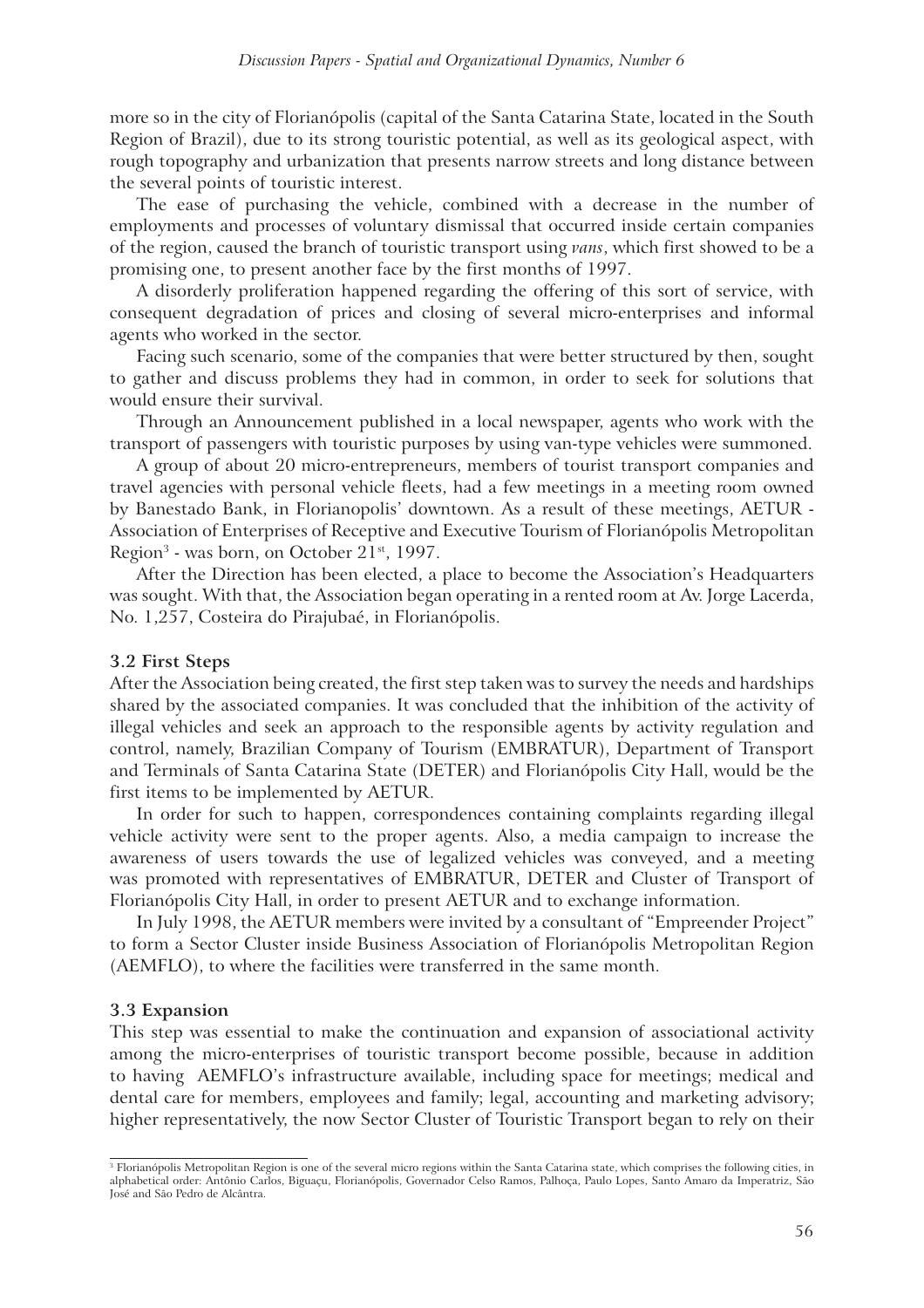fortnightly meetings with the participation of a consultant-facilitator of the "Empreender Project", who organizes and monitors the meetings so that they are objective and effective.

The Cluster counted, by then, with approximately 40 affiliated companies, and a new survey about needs and problems shared by these companies was performed, using the METAPLAN methodology, where each component of the group writes keywords in small pieces of paper, which then are posted on a bulletin board. All papers that contain the same problem but one are removed, and the subjects are chosen by priority, after which the group begins working on its resolution.

# **3.4 Needs**

Among the problems and needs identified by the associated companies, the following were noteworthy:

- unpreparedness of the military police, who is responsible for controlling the vehicle traffic, handling the vans used to transport tourists, both to curb the illegal vehicles work, as well as recognizing the parking rights of the legalized vans in places suited for tourism vehicles;
- shortage of suitable parking lots for tourism vehicles in Florianópolis;
- conflicting or nonexistent laws related to touristic transport;
- lack of control of touristic transport activity by the regulator agents (EMBRATUR DETER and Cluster of Transport of Florianópolis City Hall;
- the necessity for disclosure of the work proposed by the Sector Cluster of Touristic Transport;
- advantages on the combined purchase of products and services;
- degradation of services prices (prices charged for services and products fall and costs rise = auctioning of the prices);
- constant improvement in quality and the standardization of services;
- illegal vehicles working;
- the interest and activity of big companies in the sector (economic power);
- lack of adequate funding lines for micro-enterprises to purchase new vehicles;
- seasonality in the demand for touristic transport.

# **3.5 Searching for the Solution**

Having the diagnosis being performed, the Cluster searched for solutions through the implementation of the following actions:

- both the Cluster and AEMFLO sent correspondence to the Military Police Command, exposing the problems that had occurred, requesting providences as well;
- meetings with the integrants of Cluster of Transport of Florianópolis City Hall were promoted, searching a planning of touristic transport of Florianópolis, including routes and parking places. A project was elaborated and sent to Institute of Urban Planning of Florianópolis (IPUF) being based on the new legislation that regulates the city's touristic transport. The aforementioned project was developed in a partnership with Touristic Transport Cluster;
- a legal consultant was hired to perform a research on every proper legislation regarding surface touristic transport at federal, State and municipal levels. A visitation was paid to Balneário Camboriú's (a city located at a 100 (one hundred) kilometers distance from Florianópolis, and also has an extremely high touristic potential) Secretary of Tourism, in order to observe the successful work regarding touristic transport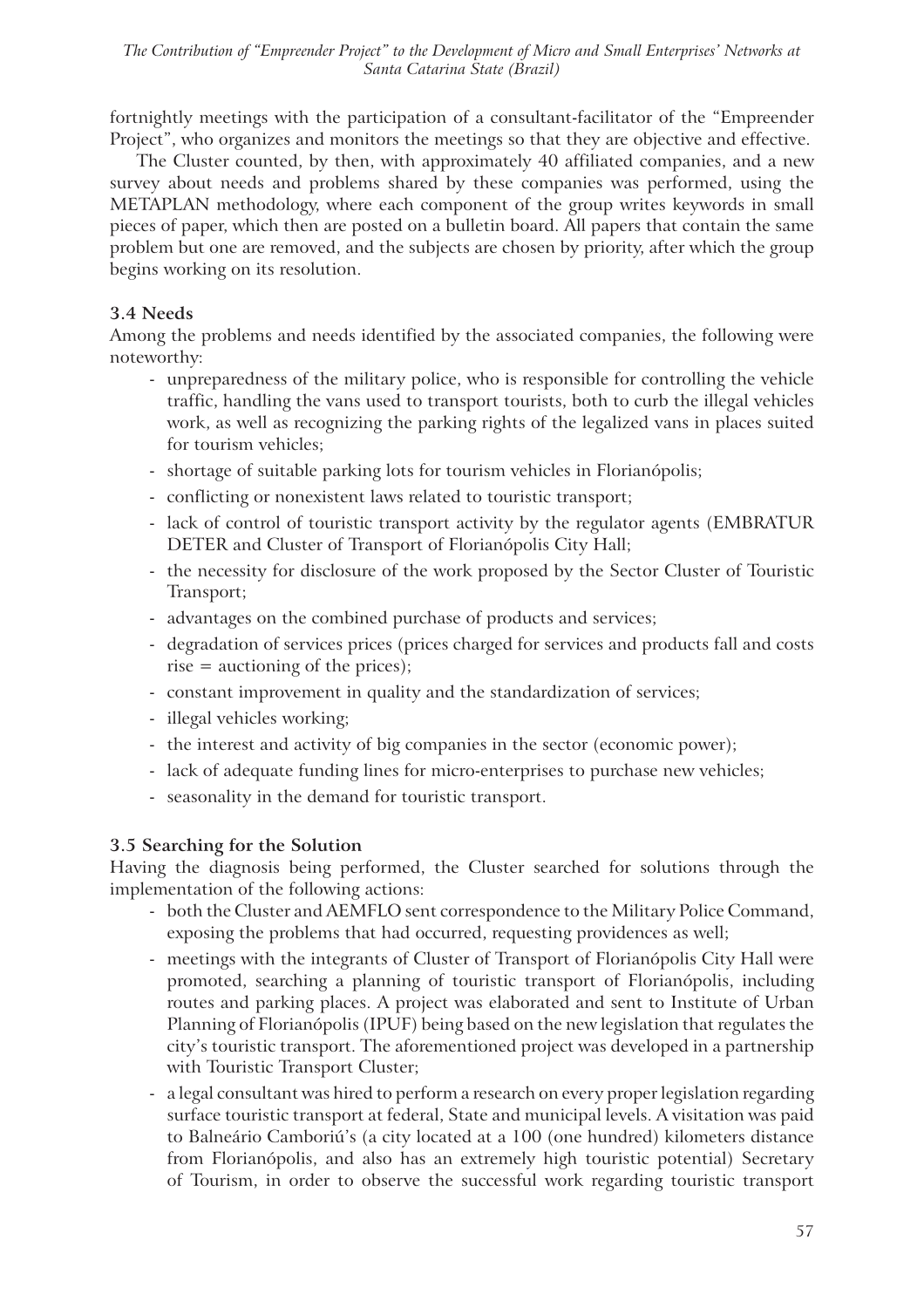performed in that city. Being in possession of such information, a Law draft was elaborated and sent to the Transports Cluster of Florianópolis City Hall, which then, with some modifications, became a Municipal Decree that regulated the touristic transport in Florianópolis. It consists of placing a stamp on the vehicles, conceded after companies are registered, and the vehicle(s) being scrutinized, which makes the inspection. A stamp with the "visitor" label is conceded for the vehicles that come from other cities bringing tourists. This measure aims to restrain the acting of illegal vehicles in Florianópolis, specially during the summer season, which causes a major loss to the city, citizens that make use of this service and to legalized companies;

- the decree that deals with surface touristic transport in Florianópolis regulates and preconizes operational and financial conditions so that the inspection performed by the Transports Cluster of Florianópolis City Hall is made possible. The intercity control is under DETER's jurisdiction. Each of the Cluster's associates are, by themselves, fiscals, denouncing and proving wrongdoings committed by illegal vehicles. In the 1999/2000 season, several photo shots and video recordings of illegal vehicles at work were made, and then delivered to the legal consultant, who then went after the proper legal procedures. Blitzes were requested to the Transports Cluster of Florianópolis City Hall, and a positive result came out of those, with several bookings being charged to the illegal vehicles;
- a folder of Touristic Transport Cluster was elaborated and delivered to the Hotels Union, tourism agencies and agencies that relate to tourism, for distribution;
- a stamp of the Touristic Transport Cluster was created and affixed on the legalized vehicles;
- a detailed financial spreadsheet was elaborated and distributed among the associated companies;
- tachographs were purchased in lot, in order to fulfill the national traffic code's requirement. It was possible to split the payment of the mandatory insurance for vehicles into 4 (four) installments, and the pricing stipulated on the Passengers Personnel Accident Insurance (APP) required by DETER- was reduced. Advantages in the purchase of tires, auto parts, bodywork repair and paint services, along with other common needs which companies that were part of the Cluster had;
- lectures were given, aiming to offer qualification for the Cluster integrants in the fields of fiscal, financial, accounting, laboral, as well as English, Spanish, Defensive Conduct, Tourism, How to Entice the Client, Total Quality, among others, all of those being free of charge. In addition to the previously cited courses, SEBRAE courses were systematically offered, at lowered prices;
- the broadcasting of news about the Cluster's work and about the rising of users' awareness with the help of AEMFLO press staff, on newspapers (Gazeta Mercantil, Diário Catarinense, A N Capital, O Estado, Alô São José and AEMFLO Informative Bulletin), on TV (RBS and Barriga Verde) and on CBN Diário radio station;
- courses and qualification for the credit related to the Brazil Entrepreneur program were performed;
- the Cluster had great influence on inclusion of touristic transport micro-companies at SIMPLE State tax, since transport companies were excluded from this benefit. The Cluster also acted on differential collecting for the obtainment of the Inspection Stamp from Transports Cluster of Florianópolis City Hall.
- due to the need of mustering and performing touristic transport work in groups, mostly events, the Cluster members decided to create a 24-hour Touristic Call Center,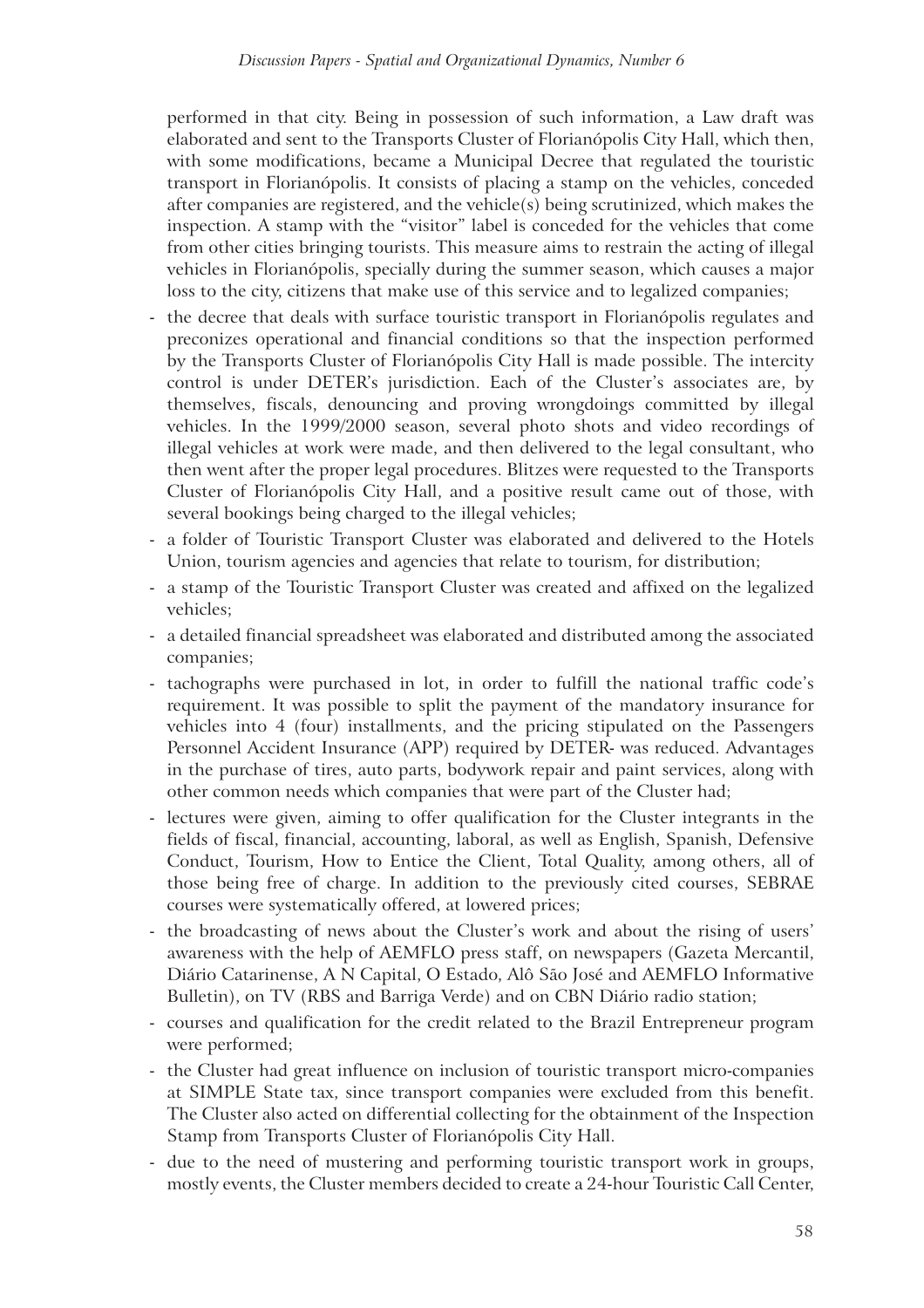and in order for that to happen, on December  $8<sup>th</sup>$ , 1999, everyone joined AETUR and proceeded to change the Bylaws;

- on November  $9<sup>th</sup>$ , 2000, AETUR president was invited for the inauguration of FIAT vehicles factory in Sete Lagoas city, Minas Gerais, with the presence of President of the Republic, who received a document which contained claims of the category's interests;
- on January  $8<sup>th</sup>$ , 2001, the Cluster earned a seat in the Transports Municipal Council of Florianópolis City Hall, (with the indications of Mrs. Cristiane Scholz Faísca Cardoso (titular) and Mr. José Antônio Novak (substitute)) where the laws that guide sea and land transport and in the city are approved, as well as where the defense processes against notifications (fines) issued by City Hall inspectors are judged;
- on October  $30<sup>th</sup>$ ,  $2001$ , AETUR was one the successful cases of Entrepreneur Talents Award of 2001, at Services category, for the Capital/Highland region;
- on April 3rd, 2002, contact was made with the School Transports Union at AETUR headquarters, aiming to search solutions for the problems both categories had in common, including the prohibition of performing interstate travels;
- on May 2002 the associates received the writ which permitted that interstate travels were still allowed to be performed, after the emission of Administrative Rule No. 417/01 from Terrestrial Transports National Agency (ANTT), which only permits bus-type vehicles to perform such service. AETUR was the first Brazilian entity to obtain this writ;
- on May 17<sup>th</sup>, 2002, correspondence was mailed to the Transport Cluster of Florianópolis City Hall, focused on controlling the admittance of new touristic transport companies;
- on August 2nd, 2002, AETUR President conceded an interview to TVCOM, and on August 6<sup>th</sup>, 2002 the associate Cristiane Cardoso took part in a debate that happened in the TV program "Conversas Cruzadas";
- on September 2003, the Cluster integrants had a meeting with the "Empreender Project" consultant, representatives from tourism agencies, hotel networks and universities, so as to implant information and touristic businesses central, together with tourism vehicles pools that would depart on a daily basis towards several destinies. This project was not concluded.

# **3.6 The Research**

By the end of 2002, a questionnaire was applied to all the 30 companies that were part of the Cluster, and another questionnaire, similar to the first one, was applied to other 30 companies that were not part of it but that were located in the cities of Florianópolis and São José, and also took part in the touristic transport branch.

The results of this research, in percentage terms, are presented on Tables 1 and 2, below.

Both tables were adapted from the questionnaire applied by "Empreender Foundation" named "Research of Empreender Methodology Impact in companies that belong to Clusters in Commercial and Industrial Associations".

The variables researched were chosen among those that showed to be the more critical for the SME, already pointed by SEBRAE and "Empreender Foundation", also corroborated by the Cluster being a fruit of METAPLAN methodology application.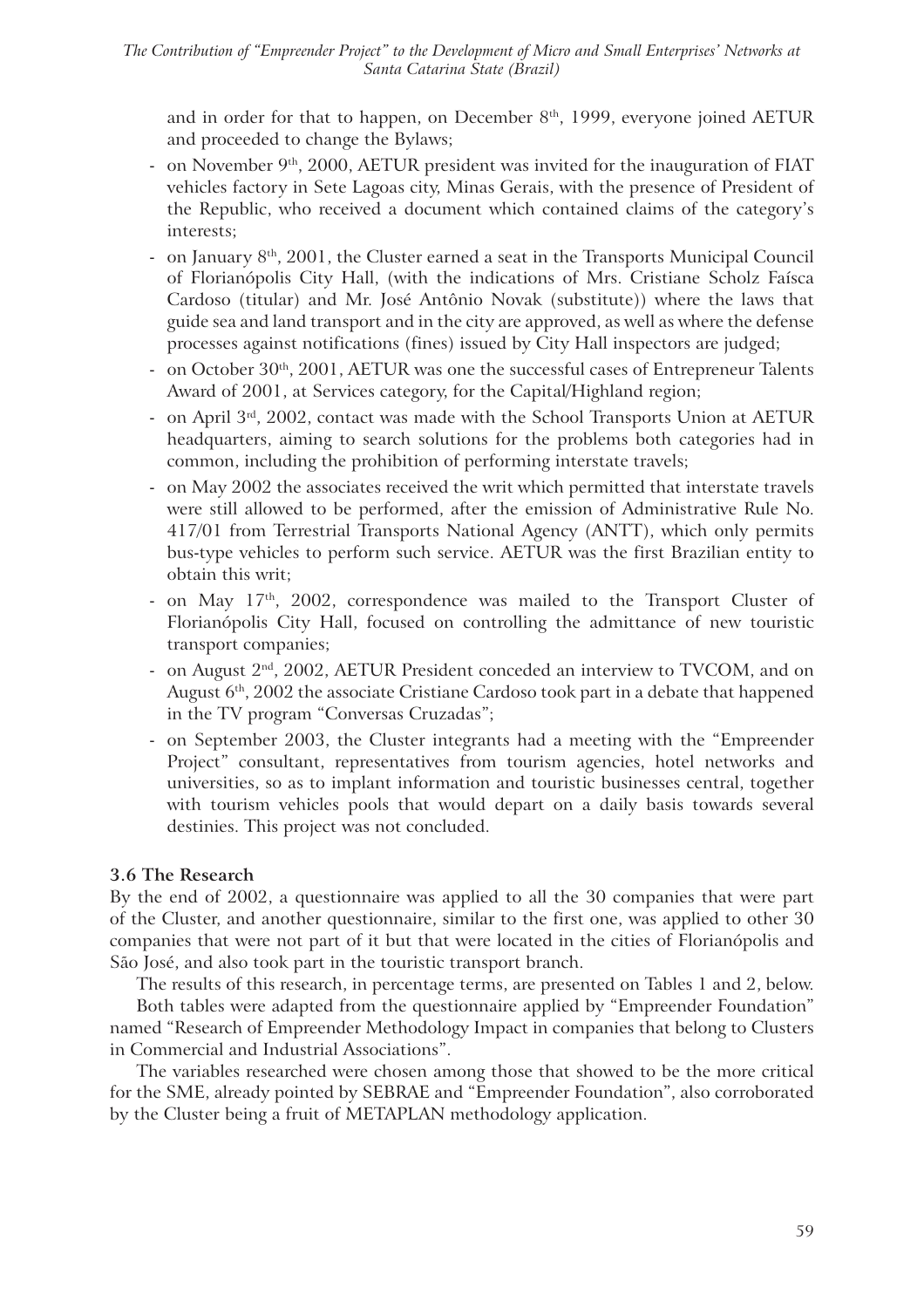# **Table 1: Research of impact of the "Empreender" methodology in member companies of AEMFLO's Cluster of Touristic Transport (1998 – 2002)**

| 1. ACI: Business Association of Florianópolis Metropolitan Region                                      |
|--------------------------------------------------------------------------------------------------------|
| 2. Sector Cluster: Sector Cluster of Touristic Transport                                               |
| 3. Company Name: 30 companies that integrate the Cluster (Group 1)                                     |
| 4. Activity branch: services of touristic transport                                                    |
| 5. Foundation year: varying from 1995 to 2001                                                          |
| 6. Name and position of the responsible for completing the survey:                                     |
| 7. Schooling: () 1 <sup>st</sup> degree (50%) 2 <sup>nd</sup> degree (40%) graduate (10%) postgraduate |
| 8. Professional experience before starting the company: () none (15) years average                     |
| 9. Previous work: (20%) unemployed (10%) self-employed () 1 <sup>st</sup> job                          |
| $(10%)$ retired $(10%)$ public servant $(50%)$ employed in a private company                           |
| 10. What motivated you to work by yourself?                                                            |
| (20%) I was unsatisfied with my job and seeking new alternatives                                       |
| (20%) I was unemployed and needed to reassure subsistence                                              |
| (54%) I always desired to become an entrepreneur                                                       |
| (6%) I took charge of my family's company (heritage, purchase, others)                                 |
| ) I was invited by another entrepreneur to become one of the company's business partner                |
| 11. How many people work at your company and have: 85 occupied people                                  |
| (5%) $1^{\text{st}}$ degree (70%) $2^{\text{nd}}$ degree (20%) graduate (5%) postgraduate              |
| 12. How many people work in your company and their monthly income: () up to BRL 240                    |
| (50%) from BRL 241 and BRL 720 (40%) from BRL 721 to BRL 1,200 (10%) above BRL 1,201                   |
| 13. What was your company's revenue in 2001 (in kBRL)? (90%) up to kBRL 120                            |
| ( $\cdot$ ) from kBRL 121 to kBRL 300 (10%) from kBRL 301 to kBRL 1,200 ( $\cdot$ ) above kBRL 1,201   |
| 14. In which year did you join the Cluster?                                                            |
| (40%) 1998 (10%) between 1999 and 2000 (50%) between 2001 and 2002                                     |
| 15. What attracted you to the Cluster? (60%) invitation from another entrepreneur that also take part  |
| $(30%)$ ACI invitation $(10%)$ own initiative () others                                                |
| 16. What motivated you to become part of the Cluster?                                                  |
| (10%) I was having problems in my company                                                              |
| (60%) I was satisfied with the company but wanted to improve it                                        |
| (20%) I wanted to get away from isolation                                                              |
| (10%) Other motivations                                                                                |
| 17. What is your evaluation about the performance of the Cluster in which you participate:             |
| (70%) great (20%) good (10%) fair () poor                                                              |
| 18. How important is the Cluster for you and for the company's development:                            |
| (90%) it has always been significance (10%) losing the significance () it was never important ()       |
| 19. How did you see the other entrepreneurs of the same industry and how do you see them today?        |
| Before: (80%) competitors (20%) indifferently () colleagues who have the same problems                 |
| Today: (10%) competitors () indifferently (90%) colleagues who have the same problems                  |
|                                                                                                        |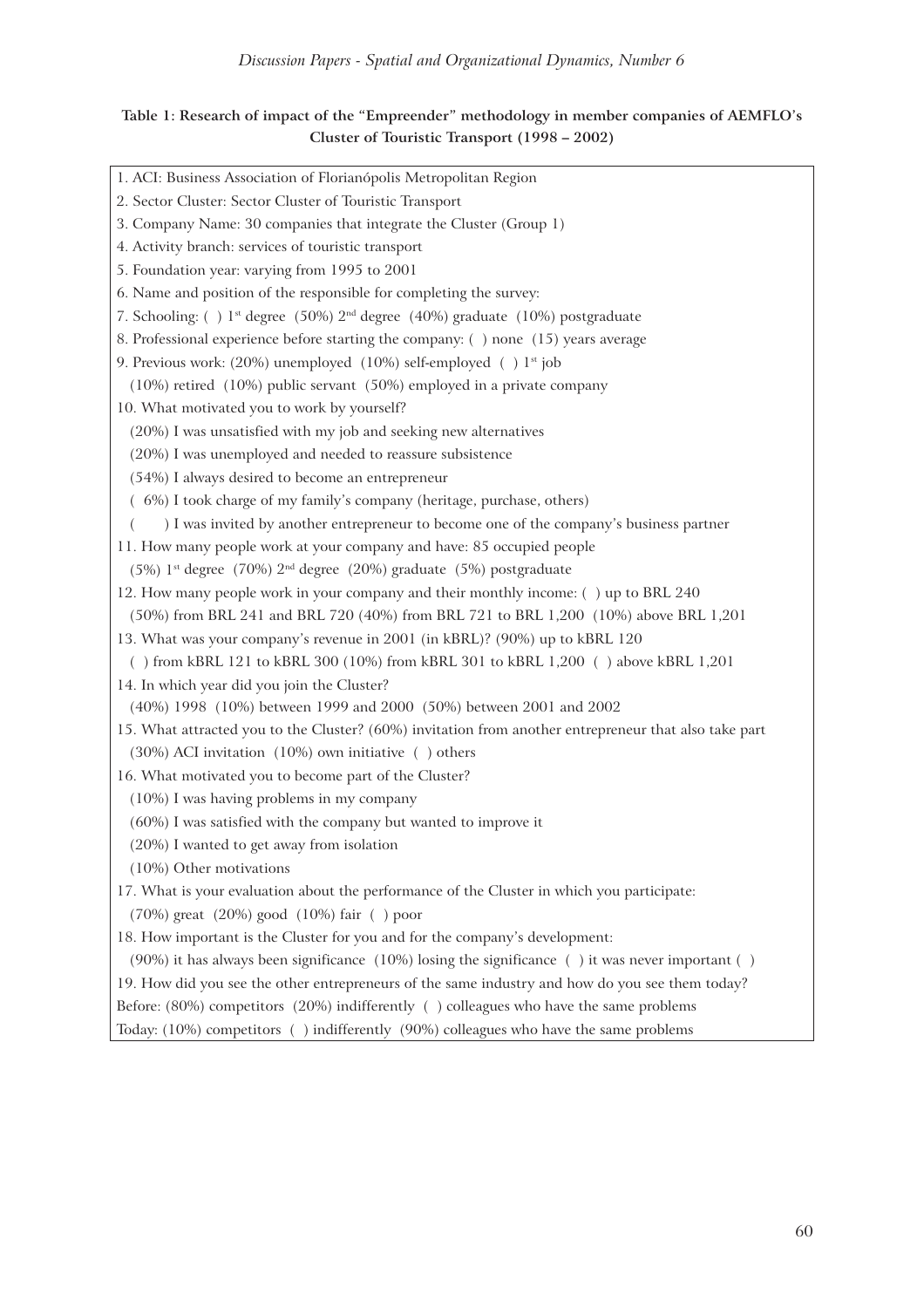20. Analysis of the changes that took place into the companies since the beginning of their participation in the Cluster:

| Item                                                             |               | Excellent | Good | Average | Bad    | Terrible                 |
|------------------------------------------------------------------|---------------|-----------|------|---------|--------|--------------------------|
| a) Productivity                                                  | <b>Before</b> |           | 30%  | 60%     | 10%    |                          |
|                                                                  | Today         | 10%       | 70%  | 20%     | $\Box$ |                          |
| b) Company's layout                                              | <b>Before</b> |           | 20%  | 40%     | 35%    | 5%                       |
|                                                                  | Today         | $10%$     | 70%  | 10%     | 10%    |                          |
| c) New technologies                                              | <b>Before</b> |           | 30%  | 60%     | 10%    |                          |
|                                                                  | Today         | 10%       | 70%  | 20%     |        | ÷,                       |
| d) Work environment                                              | <b>Before</b> | 15%       | 25%  | 50%     | 9%     | 1%                       |
|                                                                  | Today         | 20%       | 60%  | 20%     |        | $\overline{\phantom{a}}$ |
| e) Re-work                                                       | <b>Before</b> | 5%        | 30%  | 50%     | 15%    |                          |
|                                                                  | Today         | $10%$     | 55%  | 30%     | $5\%$  | $\overline{\phantom{a}}$ |
| f) Services quality                                              | <b>Before</b> | 10%       | 45%  | 40%     | 5%     |                          |
|                                                                  | Today         | 40%       | 55%  | $5\%$   |        |                          |
| g) Cost calculations                                             | <b>Before</b> | 1%        | 28%  | 50%     | 20%    | $1\%$                    |
|                                                                  | Today         | 15%       | 60%  | 24%     | 1%     |                          |
| h) Budget management                                             | <b>Before</b> |           | 10%  | 50%     | 30%    | 10%                      |
|                                                                  | Today         | 25%       | 50%  | 25%     |        |                          |
| i) Sales and billing                                             | <b>Before</b> | 1%        | 24%  | 59%     | 15%    | 1%                       |
|                                                                  | Today         | 15%       | 50%  | 30%     | 5%     |                          |
| j) Profit margin                                                 | <b>Before</b> | 5%        | 35%  | 49%     | 10%    | 1%                       |
|                                                                  | Today         | 15%       | 50%  | 30%     | $5\%$  |                          |
| k) Number of clients                                             | Before        | 1%        | 24%  | 59%     | 15%    | 1%                       |
|                                                                  | Today         | 15%       | 50%  | 30%     | $5\%$  |                          |
| l) Clients relationship                                          | Before        | 10%       | 10%  | 40%     | 40%    | $\overline{\phantom{a}}$ |
|                                                                  | Today         | 15%       | 70%  | 15%     |        |                          |
| m) Suppliers relationship                                        | <b>Before</b> | 9%        | 40%  | 40%     | 10%    | 1%                       |
|                                                                  | Today         | 20%       | 70%  | $10\%$  |        |                          |
| n) Entrepreneur leadership capacity                              | Before        | 5%        | 35%  | 50%     | 10%    | $\overline{\phantom{a}}$ |
|                                                                  | Today         | 24%       | 60%  | 15%     | 1%     |                          |
| o) Staff training                                                | Before        | 1%        | 20%  | 50%     | 28%    | $1\%$                    |
|                                                                  | Today         | 20%       | 50%  | 30%     |        |                          |
| p) Company future perspective                                    | Before        | $5\%$     | 40%  | 45%     | 10%    |                          |
|                                                                  | Today         | 40%       | 55%  | $5\%$   |        |                          |
| q) Entrepreneur network                                          | Before        | $5\%$     | 25%  | 50%     | 10%    |                          |
|                                                                  | Today         | 30%       | 55%  | 15%     |        |                          |
| r) Confidence regarding agents of<br>local public administration | Before        | 5%        | 30%  | 55%     | 10%    |                          |
|                                                                  | Today         | 20%       | 45%  | 30%     | 5%     |                          |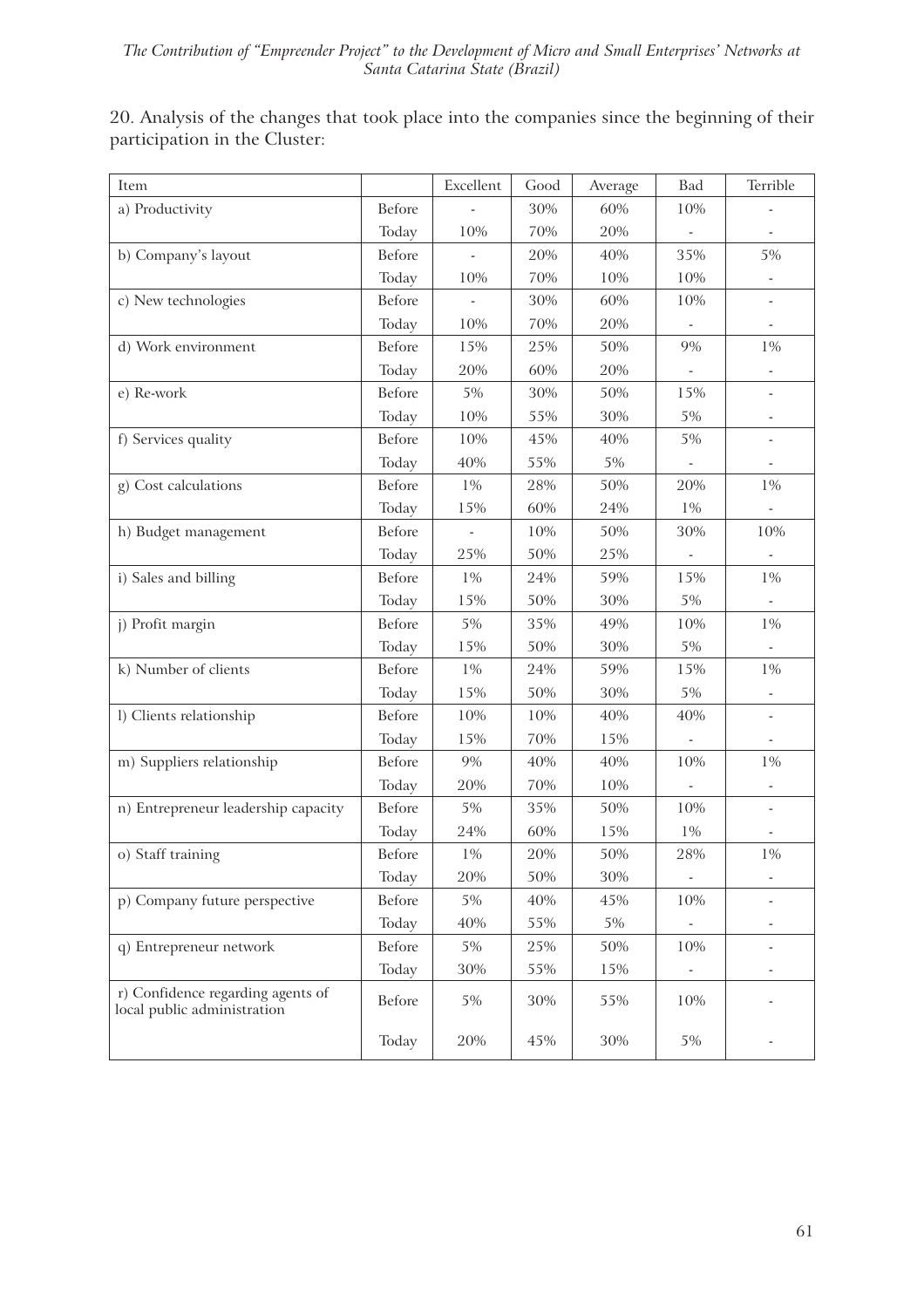# **Table 2: Research of changes that took place in companies non-members of Sector Cluster of "Empreender Project" in four years (1998-2002)**

| 1. Company Name: 30 companies that do not participate of "Empreender Project" (Group 2)                 |
|---------------------------------------------------------------------------------------------------------|
| 2. Activity branch: rendering of touristic transport services                                           |
| 3. Year of foundation: varying from 1995 to 2001                                                        |
| 4. Name and position of the person responsible by completing the questionnaire:                         |
| 5. Schooling: (1%) 1 <sup>st</sup> degree (54%) 2 <sup>nd</sup> degree (40%) academic (5%) postgraduate |
| 6. Professional experience before starting the company: () none (15) years in average                   |
| 7. Activity developed: (15%) unemployed (12%) self-employed (10%) 1 <sup>st</sup> job                   |
| (5%) retired (8%) public employee (50%) employee of a private company                                   |
| 8. What did motivate you to work by yourself?                                                           |
| (20%) I was unsatisfied with my job and searcher for new alternatives                                   |
| (15%) I was unemployed and needed to assure subsistence                                                 |
| (51%) I always desired to become an entrepreneur                                                        |
| (10%) I took on my family's company (heritage, purchase, others)                                        |
| (4%) I was invited by other entrepreneur to be partner of the company                                   |
| 9. How many people work at your company and have: 65 occupied people                                    |
| $(15%)$ 1 <sup>st</sup> degree $(69%)$ 2 <sup>nd</sup> degree $(15%)$ academic $(1%)$ postgraduate      |
| 10. How many people work in your company and receive: (15%) up to BRL 240                               |
| (60%) from BRL 241 to BRL 720 (24%) from BRL 721 to BRL 1,200 (1%) above BRL 1,201                      |
| 11. What was your company's revenue in 2001 in kBRL? (90%) up to kBRL 120                               |
| (5%) from kBRL 121 and kBRL 300 (5%) from kBRL 301 and kBRL 1,200 () above kBRL 1,201                   |
| 12. How do you see the other entrepreneurs of the same industry?                                        |
| (90%) competitors (10%) indifferently () colleagues who have the same problems                          |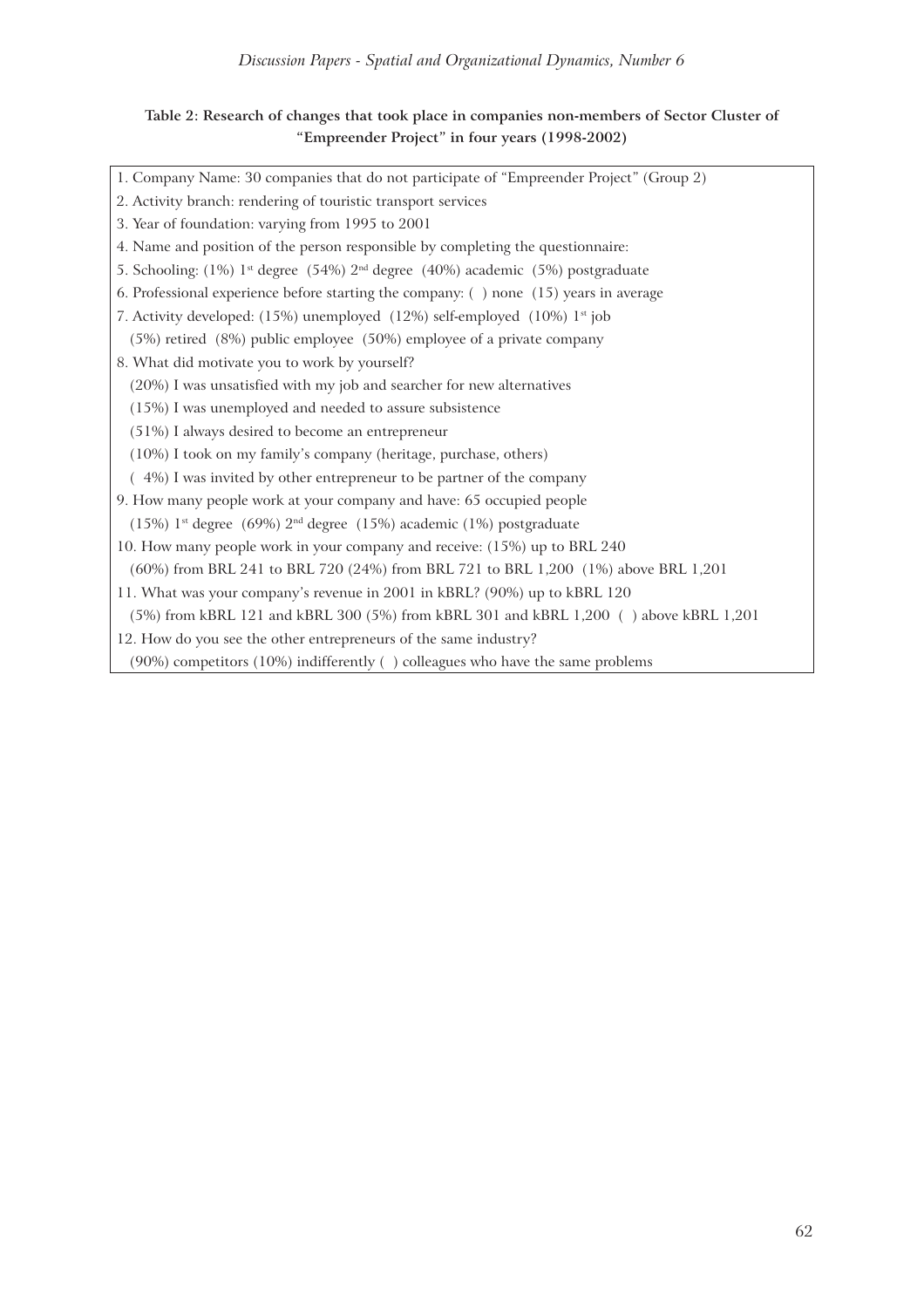| Item                                                         |      | Excellent                | Good | Average | Bad   | Terrible       |
|--------------------------------------------------------------|------|--------------------------|------|---------|-------|----------------|
| a) Productivity                                              | 1998 |                          | 30%  | 60%     | 10%   |                |
|                                                              | 2002 |                          | 40%  | 50%     | 10%-  |                |
| b) Company's layout                                          | 1998 |                          | 20%  | 40%     | 35%   | 5%             |
|                                                              | 2002 |                          | 20%  | 45%     | 30%   | $5\%$          |
| c) New technologies                                          | 1998 |                          | 30%  | 60%     | 10%   |                |
|                                                              | 2002 |                          | 40%  | 45%     | 10%-  | 5%             |
| d) Work environment                                          | 1998 | 15%                      | 25%  | 50%     | 9%    | $1\%$          |
|                                                              | 2002 | 10%                      | 30%  | 43%     | 15%-  | $2\%$          |
| e) Re-work                                                   | 1998 | 5%                       | 30%  | 50%     | 15%   | $\blacksquare$ |
|                                                              | 2002 | $3\%$                    | 30%  | 45%     | 15%   | 7%-            |
| f) Services quality                                          | 1998 | 10%                      | 45%  | 40%     | 5%    |                |
|                                                              | 2002 | 8%                       | 40%  | 40%     | 10%   | $2\%$          |
| g) Cost calculations                                         | 1998 | $1\%$                    | 28%  | 50%     | 20%   | $1\%$          |
|                                                              | 2002 | $\overline{\phantom{a}}$ | 25%  | 55%     | 20%   |                |
| h) Cash management                                           | 1998 | $\mathbf{r}$             | 10%  | 50%     | 30%   | 10%            |
|                                                              | 2002 |                          | 15%  | 55%     | 25%   | 5%             |
| i) Sales and billing                                         | 1998 | 1%                       | 24%  | 59%     | 15%   | $1\%$          |
|                                                              | 2002 |                          | 20%  | 50%     | 25%   | 5%             |
| j) Profit margin                                             | 1998 | 5%                       | 35%  | 49%     | 10%   | $1\%$          |
|                                                              | 2002 |                          | 30%  | 40%     | 25%   | 5%             |
| k) Number of clients                                         | 1998 | 1%                       | 24%  | 59%     | 15%   | $1\%$          |
|                                                              | 2002 |                          | 20%  | 40%     | 35%   | 5%             |
| l) Clients relationship                                      | 1998 | 10%                      | 10%  | 40%     | 40%   | ÷,             |
|                                                              | 2002 | $1\%$                    | 10%  | 34%     | 45%   | 10%            |
| m) Suppliers relationship                                    | 1998 | 9%                       | 40%  | 40%     | 10%   | $1\%$          |
|                                                              | 2002 | $5\%$                    | 40%  | 40%     | 15%-  |                |
| n) Entrepreneur leadership capacity                          | 1998 | 5%                       | 35%  | 50%     | 10%   |                |
|                                                              | 2002 | $3\%$                    | 40%  | 50%     | $7\%$ |                |
| o) Employees training                                        | 1998 | $1\%$                    | 20%  | 50%     | 28%   | $1\%$          |
|                                                              | 2002 | $1\%$                    | 20%  | 40%     | 38%   | $1\%$ -        |
| p) Company future perspective                                | 1998 | 5%                       | 40%  | 45%     | 10%   |                |
|                                                              | 2002 |                          | 30%  | 45%     | 10%   | 10%            |
| q) Entrepreneur network                                      | 1998 | $\overline{\phantom{a}}$ | 45%  | 45%     | 10%   |                |
|                                                              | 2002 |                          | 40%  | 45%     | 10%   | 5%             |
| r) Confidence about local agents of public<br>administration | 1998 | 5%                       | 30%  | 55%     | 10%   |                |
|                                                              | 2002 | $1\%$                    | 30%  | 55%     | 10%   | $4\%$          |

## 13. Analysis of changes that took place into the companies from 1998 to 2002:

Firstly, resistance was shown by part of the entrepreneurs, mostly from those who did not take part in the Cluster (Group 2) when asked to answer the research. A certain hostility coming from some of them was also worthy of note.

This trouble was partially circumvented, after the research's goal was explained with details and guarantee of discretion regarding the names of companies researched was assured.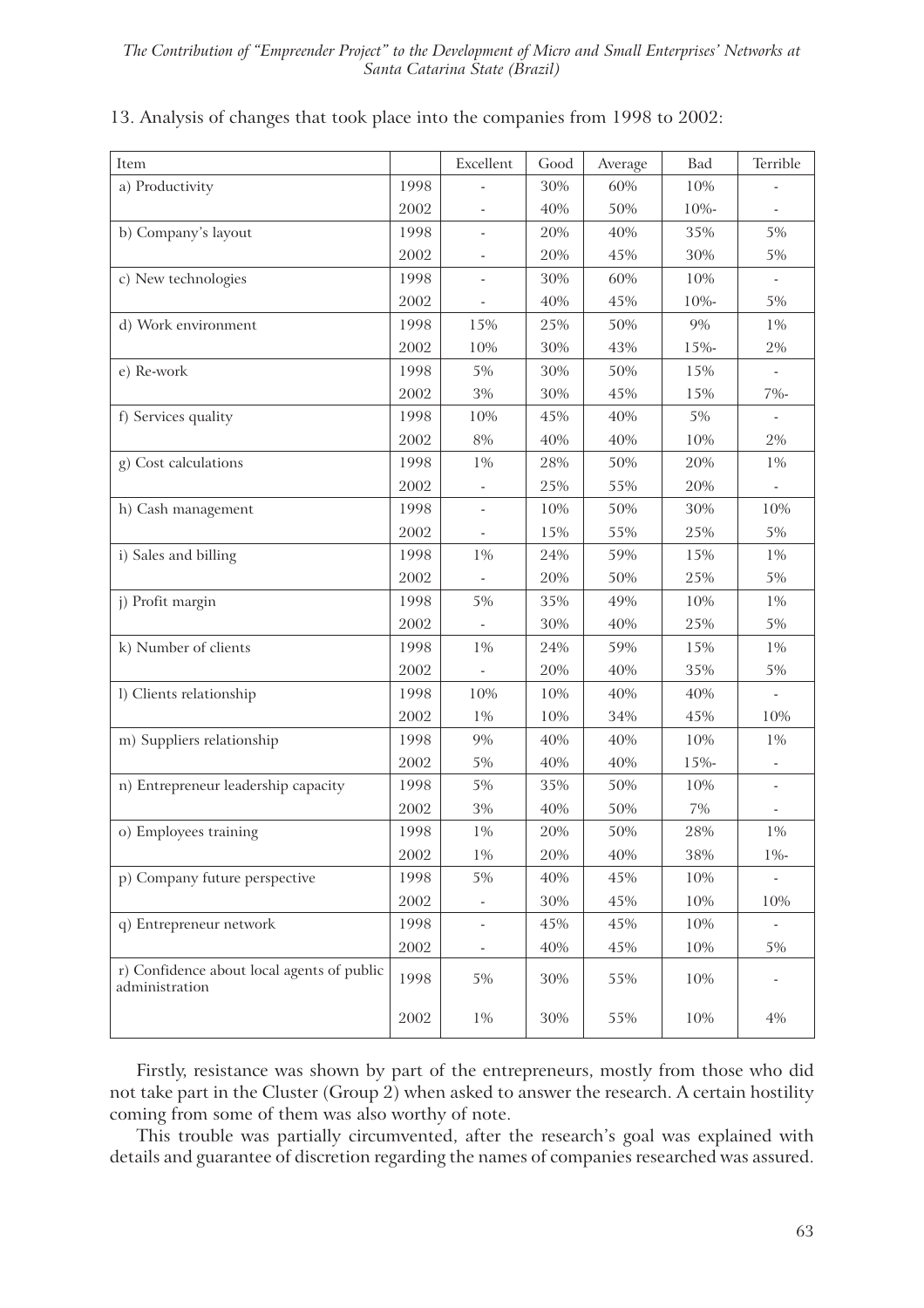The average profile of the surveyed entrepreneurs (Group 1 and Group 2), is the profile of people with previous professional experience in other activities other than the ones developed at the current SME, with good schooling  $(0.5\%$  with  $1<sup>st</sup>$  grade, 52% with  $2<sup>nd</sup>$ grade, 40% with graduation level and 7.5% with post-graduation), that also aimed to have their own business.

Before the company begins operating, the Groups average demonstrated that 17.5% were unemployed, 11% were self-employed, 5% were beginning their professional career, 7.5% were retired, 9% were public servants and 50% were working at private companies.

The average school level of people occupied in the companies is also good, being 10% with  $1<sup>st</sup>$  grade, 70% with  $2<sup>nd</sup>$  grade, 17% with graduation and 3% with post-graduation.

Regarding wages, 7.5% were receiving up to BRL 240 ( $\epsilon$  89); 55% were receiving between BRL 241 (€ 89) and BRL 720 (€ 267); 32,5% receiving between BRL 721 (€ 267) and BRL 1,200 ( $\in$  444); 5% receiving more than BRL 1,201 ( $\in$  444).

In relation to companies' revenues in the year of 2001, 90% achieved profits of up to BRL 120,000 (€ 44,444); 2.5% between BRL 121,000 (€ 44,444) and BRL 300,000 (€ 111,111); 7.5% between BRL 301,000 ( $\in$  111,111) and BRL 1,200,000 ( $\in$  444,444).

Up to this point, the answers of both Groups 1 and 2 were highly similar. Such similarity came to a halt in the other items, where significant variations occurred.

It was asked to the companies of Group 1 what made them join the Cluster, and 60% answered that they were invited by other entrepreneurs who were already part of it, 30% were invited by ACI and 10% adhered through their own initiative.

In the same Group, 70% stated that the Cluster's performance was great, whereas 20% stated that it was good, and the remaining 10% stated that it was regular.

An expressive fact was that 90% of Group 1 entrepreneurs stated that the Cluster was always important for the development of their company, while only 10% stated that the Cluster was losing its importance.

Regarding these 10%, it was perceived that they hailed from bigger-sized companies. They also were not very active in the Cluster's works, and with the vision that many of the achievements were resulted from their individual efforts instead of the Cluster's collective work.

When asked about their points of view on other entrepreneurs of the same branch, the integrants of Group 1 stated that, before becoming part of the Cluster, 80% of them used to see the other entrepreneurs as competition, and looked at the remaining 20% indifferently. After attaining membership in the Cluster, 90% began seeing other entrepreneurs as colleagues that have the same problems, while only 10% remained with the vision that other entrepreneurs are competitors.

The entrepreneurs of Group 2 presented similar answers to those of Group 1 entrepreneurs before becoming part of the Cluster, where 90% see other entrepreneurs as competitors and the remaining 10% indifferently.

In relation to the changes that occurred in the companies before and after the participation in the Cluster (Group 1) and since 1998 until 2002 (Group 2), it was verified that companies from Group 1 presented improvement in every researched item (production, management, commercialization, finances), while participants of Group 2 presented results worse to their prior situation.

A tendency was perceived in both groups, with an emphasis on Group 2, which consisted of always locating the problems always outside of the company, consequently making the entrepreneurs become impotent to solve said problems, being at the Government's, economy, clients, market, competitors, and other entities that he did not know how to classify mercies.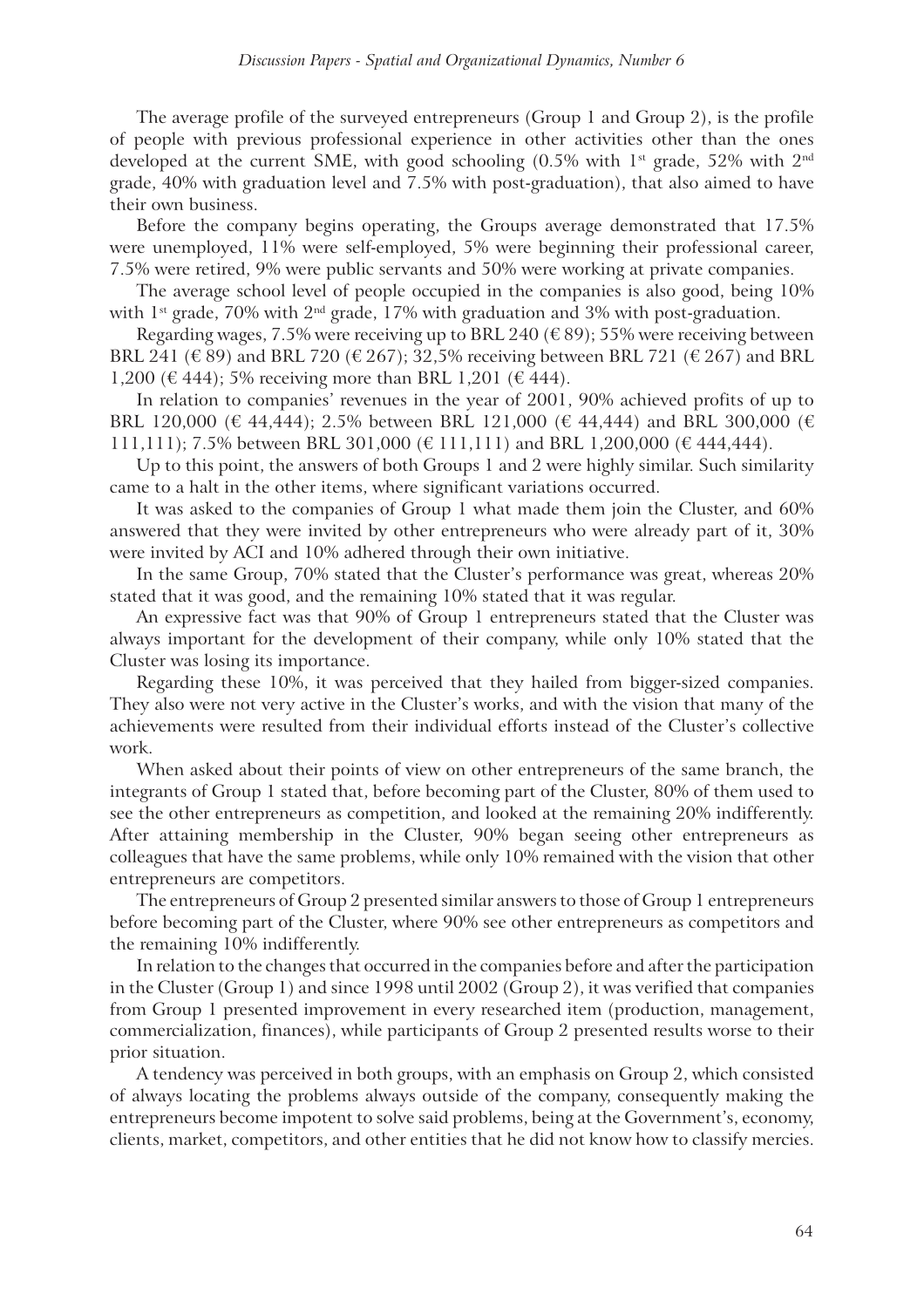*The Contribution of "Empreender Project" to the Development of Micro and Small Enterprises' Networks at Santa Catarina State (Brazil)*

In Group 1, most of entrepreneurs also perceived external threats. However, they were able classify said threats. Sometimes they were able, as well, to quantify the aforementioned threats, and also felt capable to manage the problems individually, or through Cluster action.

#### **3.7 AETUR – Touristic Call Center**

As the Touristic Transport Cluster of AEMFLO figured out that implanting a 24-hour Touristic Call Center was necessary, it was realized that, for the best of the Cluster's interests' sake, that AETUR should be used as this activity's operational agent from December  $8<sup>th</sup>$ , 1999.

The 24-hour Touristic Call Center was set in a room inside AEMFLO headquarters, where all vehicles work under "rotating line" rules, sorted by type; bus, microbus and vans, in a total number of 30 vehicles.

In order to cover the Call Center installation expenses, an association admission tax was set amounting BRL 390 ( $\in$  144), paid in three installments of BRL 130 ( $\in$  48). The operational expenses were covered by a monthly apportionment. To sum it up, the Call Center received a 5% commission over the services passed to the associates.

The prerequisites that the companies were supposed to possess in order to participate in the Call Center were: being a tourism agency with its own vehicle fleet or touristic transporter; have its headquarters located in the Florianópolis metropolitan region; being legalized under activity regulamentation agents (EMBRATUR, DETER, City Hall and others); being associated to AEMFLO; and lastly, the company should have been approved at a Cluster meeting.

A free phone number (0800 480037) was made available, in order to facilitate the clients communication with the Central, and a folder that includes the services' prices table was elaborated, distributed and widely disclosed towards potential clients and agents responsible by the tourism.

The AETUR logo and a stamp were created, and the stamp was attached to vehicles. The logo has a sun stamped, meaning that the *sun rises for everyone*.



#### **Picture 6 – Logo of AETUR**

Source: AETUR, 2000

Targeted visits were made to customers, explaining the work of AETUR and a strong post-sales work with customers, in order to figure the level of satisfaction and correct any failure.

AETUR was added to Florianópolis Convention Center home page and an own home page was designed.

Due to its configuration, AETUR worked successfully in several events, and included within those events are: Habitat, Governing 2000, Pathology Congress, Dentistry Congress, Expo-Woman, among others.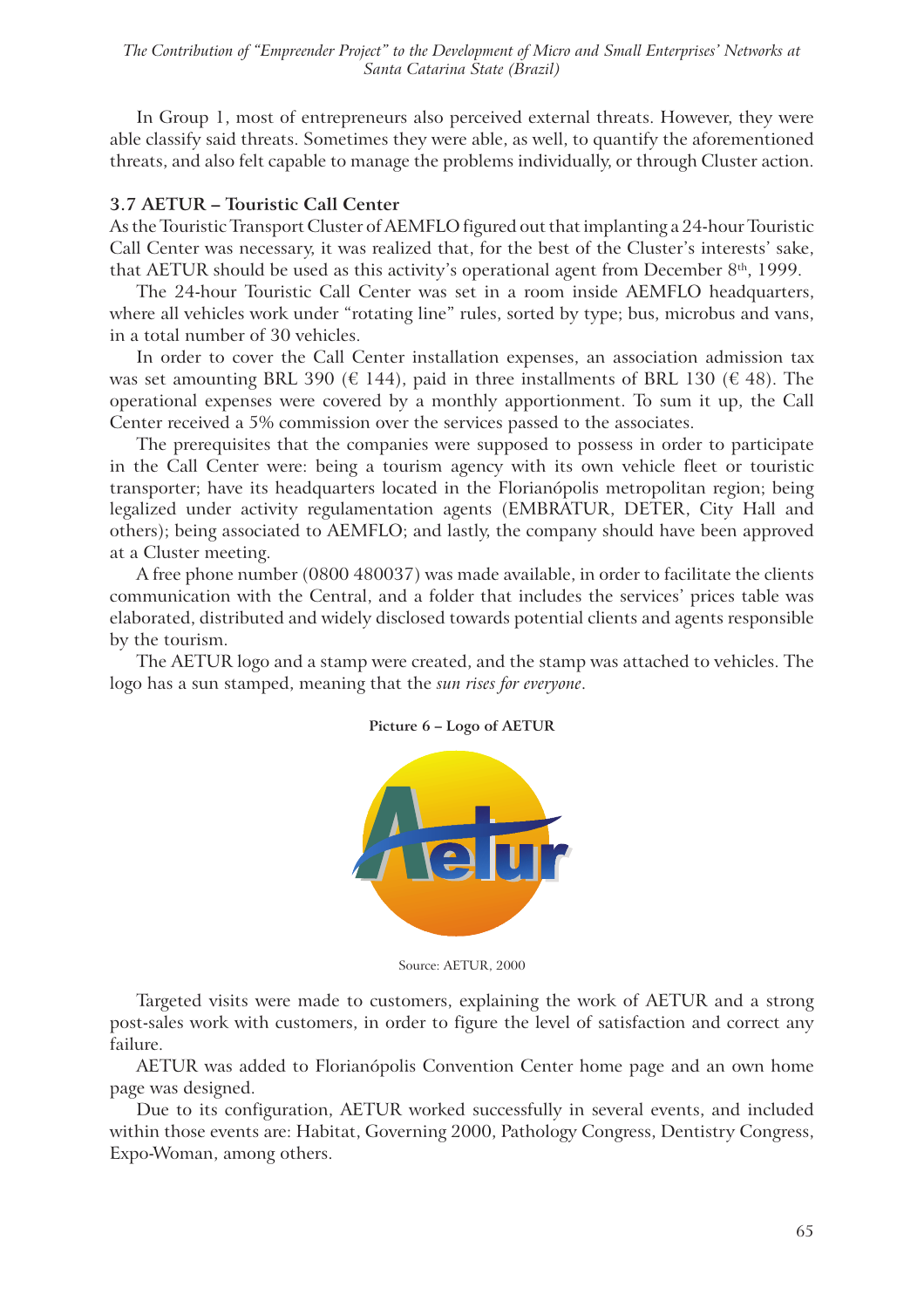Besides the events, which were the Association's strongest point, once the networking of associated companies offers to the market a unique company with the largest number of vehicles available, AETUR distributed other services of touristic transport and charter in general to its associates.

The scale increase through the agglutination of production capacity of the participant companies is neatly perceived.

This way, the income generated by AETUR is demonstrated in Table 3.

| Year  | <b>AETUR</b> | Associates | Third-parties | Total   |
|-------|--------------|------------|---------------|---------|
| 2000  | 11,316       | 31,859     | 11,607        | 54,782  |
| 2001  | 8.282        | 38,070     | 11,479        | 57,833  |
| 2002  | 13.275       | 19.965     | 26,296        | 59,536  |
| Total | 32,876       | 89,894     | 49,382        | 172,151 |

| Table 3 - Distribution of the revenue produced by AETUR (in Euros) |  |  |  |  |
|--------------------------------------------------------------------|--|--|--|--|
|--------------------------------------------------------------------|--|--|--|--|

Source: elaborated by the author

The number of associates oscillated as demonstrated in Table 4.

| Table 4 – Evolution of AETUR number of associates |                                 |            |       |                             |  |
|---------------------------------------------------|---------------------------------|------------|-------|-----------------------------|--|
| ar                                                | No. of associates in<br>January | Admittance | Leave | No. of associat<br>December |  |

| Year | No. of associates in<br>January | Admittance<br>Leave |  | No. of associates in<br>December |  |
|------|---------------------------------|---------------------|--|----------------------------------|--|
| 2000 | 30                              |                     |  | 22                               |  |
| 2001 | 22                              |                     |  | 24                               |  |
| 2002 | 94                              |                     |  | 25                               |  |

Source: elaborated by the author

Among the reasons that took the associates leave AETUR during the period observed are: the difficulty of some entrepreneurs to accept the decisions taken by the majority of the group when those were contrary to their opinion; the lack of an "associative thinking" coming specially from the entrepreneurs that did not have an assiduity in attending to the meetings or lacked compromise with the Association works and, in a smaller scale, the sale of the company or its moving to another State.

Once the members of the previous Direction have been leading of the Association since its creation, having fulfilled the mandate time span allowed by the Bylaws, the presence of at least one member from Fiscal Counselor at Directory meetings from June, 2002 and on, in order to form new leaderships, so that the transition would occur in a peaceful manner and without continuity solution for AETUR.

On December 3rd, 2002, election for the Directory and Fiscal Board of AETUR took place, for the 2003/2004 biennium.

The new Direction took over on January 2<sup>nd</sup>, 2003.

In 2004, the manager Mrs. Scheila Sá, left her activities, and in less than six-month the activities of AETUR Call Center ceased to function.

The documentation transference to the Touristic Transport Cluster at AEMFLO happened, where there was the intention of maintaining the institutional character activities. However, with the leaving of consultant Ênio Borba from "Empreender Project" in October 2004, the Cluster activities were also ceased.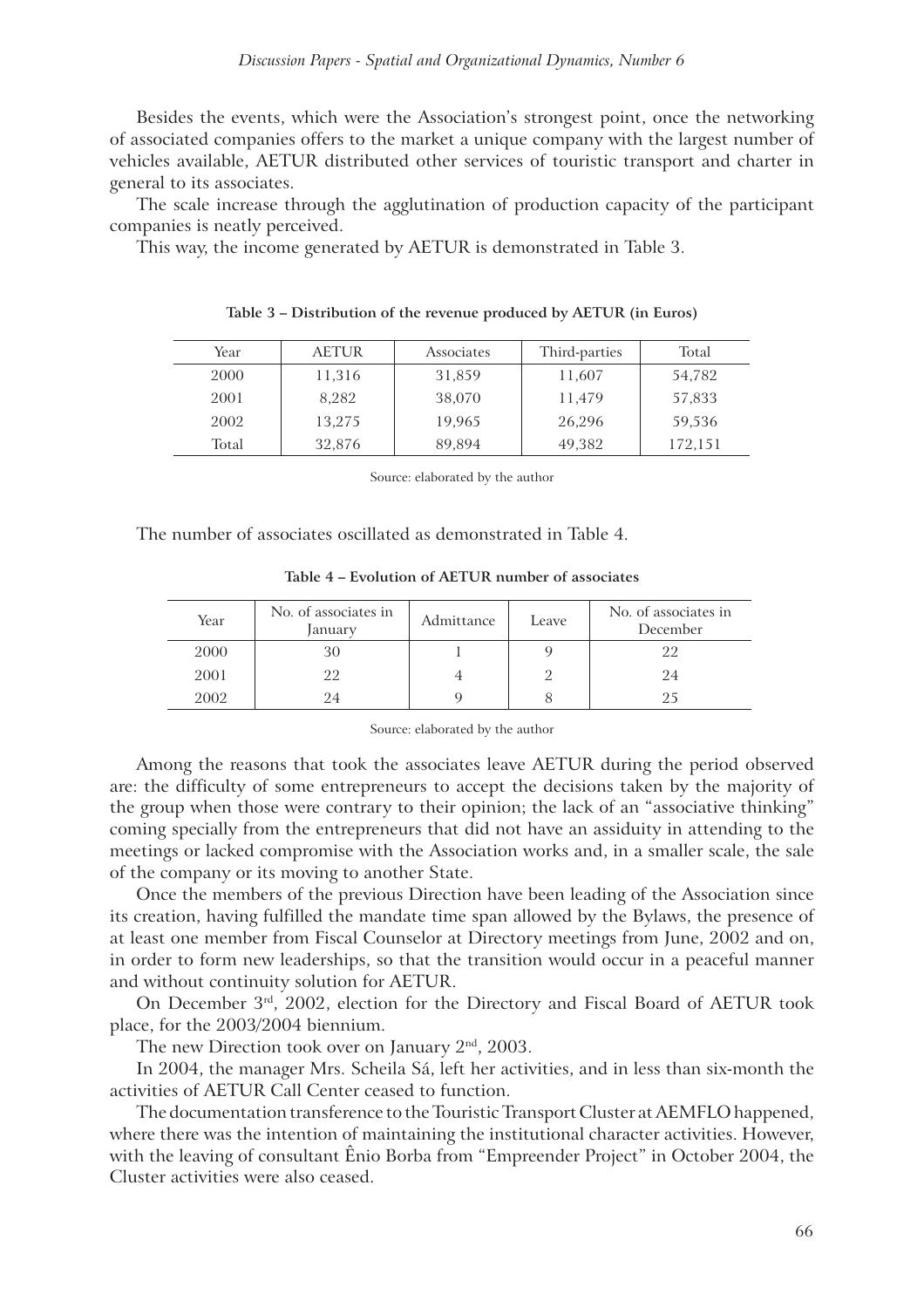The ex-integrants of the Cluster and AETUR attribute the entrepreneurs' disconnection mainly to the fact that, given the lack of political willingness, the non-conclusion of the project of information and touristic businesses center, which would bring together a pool of tourism vehicles that would daily depart to several destinations.

The project was depending on liberation from the Transport Cluster of Florianópolis City Hall, in an area of municipal bus station that was deactivated, located in the center of the city, and also counted with the support of universities and other entities linked to the touristic trade.

The main idea of the center was to promote the specialization of tourist reception services to the tourists that arrive in Florianópolis, income generation during the whole year for the legalized SME and the offer of a differentiated touristic product.

Despite the fact that AETUR activities and AEMFLO Touristic Transport Cluster came to an end, the SME of touristic transport kept wishing for an integration and support forum.

Thus, AEMFLO Touristic Transport Cluster was reactivated in 2007, this time under the management of advisor Adriano Bridi and 25 member companies, some of them having already having made part of AETUR and the Cluster previously.

The main accomplishments of the reactivated Cluster are:

- establishment of Santa Catarina Touristic Transport Companies Association (AETTUSC);
- development of a stamp that identifies the participant companies;
- performing the 1<sup>st</sup> Meeting with sector authorities, debating about the difficulties faced by companies of the area, and searching for improvement together with supervisory agents;
- hiring juridical advisory for the purpose of analyzing the laws for the Florianópolis metropolitan region;
- performing itinerant meetings throughout the State.

#### **4. CONCLUSION**

Given the list of achievements that assured the survival and strengthening of the companies that took part of the Tourist Transport Cluster of AEMFLO, it should be emphasized that the major one was the change of entrepreneurs' vision of the sector, who don't see each other as competitors nor enemies anymore, but as associates and collaborators instead, with experiences and information to exchange, and much to build together.

It should be emphasized, as well, the primordial role performed by the "Empreender Project" facilitator, as much in the Sector Cluster implantation phase, as in the subsequent works follow-up. The facilitator is the responsible for mediating conflicts, orienting the meetings, delegating tasks and coordinating the implementation of actions derived from agreements settled by the participants.

In 1998, "Empreender Project" had created 38 Sector Clusters in Santa Catarina, in the cities of Criciúma, Florianópolis, São José, Tijucas, Rio do Sul, Caçador, Joaçaba, Chapecó and Xanxerê, comprising 414 member companies, in the branches of iron casting, clothing, construction material, furniture, tourism, bakery, mechanical-metal, restaurant, hairdressing, needlework, electrician, environment, supermarket, photographic lab, drugstore, agriculture, woodwork, and also Clusters of young entrepreneurs and women entrepreneurs.

In 1999, there were already 46 Sector Clusters in Santa Catarina, which also covered the counties of Palhoça, Santo Amaro, São João Batista, Bombinhas and Canoinhas, with 682 participant companies, acting in the branches of IT, swimming pools, visual communication,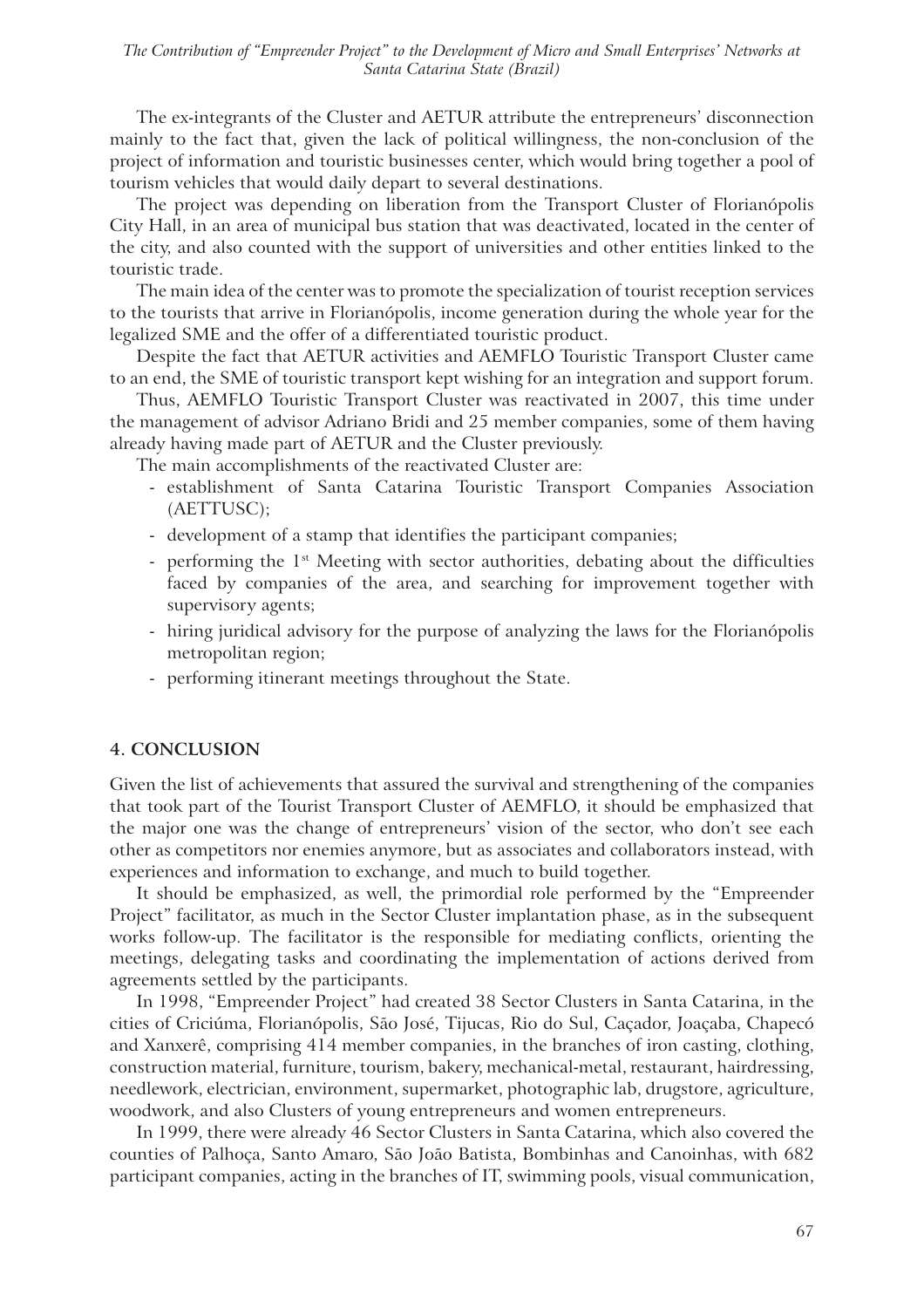decoration, education, marble quarry, car-washing, shoemaking, handcrafting, ceramics, hotels and companies comprised of small commercial buildings.

In 2004, there were 2,888 Sector Clusters spread throughout Brazil, covering 40 thousand companies, and until 2010 the "Empreender Project" has transcended the national borders, being implanted in other countries like Mozambique, Chile, Colombia and Mexico.

These pieces of data reaffirm the important role of "Empreender Project" as encourager of micro and small companies' network organization, and they also give an idea of the importance that this organization has for the socio-economic development of the Santa Catarina State.

# **ACKNOWLEDGEMENTS**

This article was partially financed by Foundation for Science and Technology.

# **REFERENCES**

- Casarotto Filho, N. and Pires, L.H. (1999). *Redes de pequenas e médias empresas e desenvolvimento local.* Atlas. São Paulo.
- Melo, A.A. and Casarotto Filho, N. (2000) *Cluster e a Importância das Pequenas e Médias Empresas: a variante italiana*. Engineering of Production and Systems Post-Graduation Program, Florianópolis, UFSC:

Porter, M.E. (1986). *Estratégia competitiva.* Campus. Rio de Janeiro.

Reports of "Empreender Project", of Empreender Foundation and of SEBRAE.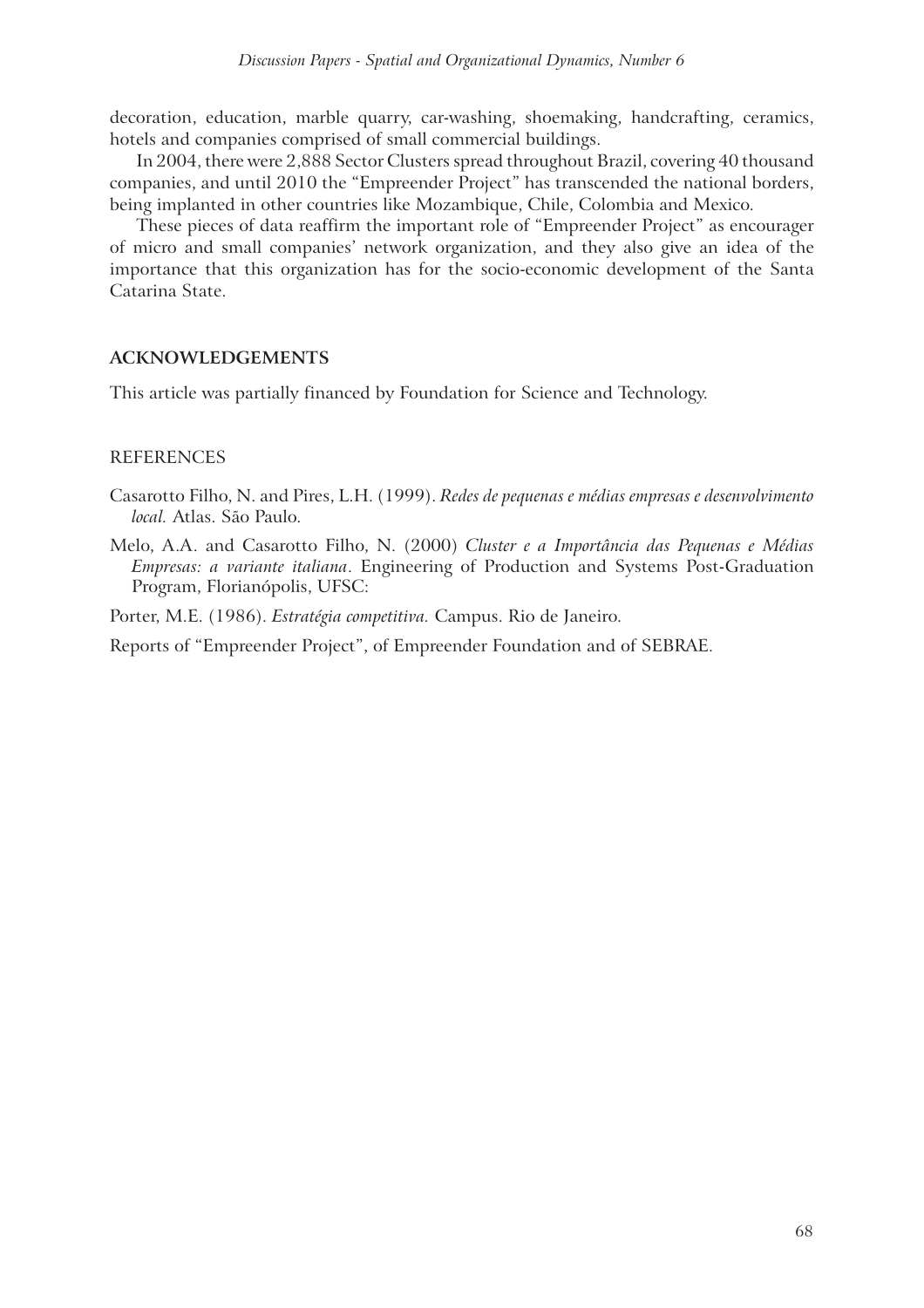#### NORMAS EDITORIAIS

### *DISCUSSION PAPERS - SPATIAL AND ORGANIZATIONAL DYNAMICS*

Com o objectivo de facilitar a publicação dos *Discussion Papers*, solicita-se ao(s) autor(e)s do(s) artigo(s) que, na elaboração dos seus textos, **siga(m) atentamente as normas adiante enunciadas.** Chama- -se a atenção de que o artigo deve ser enviado na sua forma definitiva.

Assim, o documento final deve conter as seguintes normas editoriais:

#### **Layout do documento:**

Página A4 com 2,5cm na margem direita, esquerda, superior e inferior.

#### **Formato do documento:**

Os manuscritos devem ser entregues em formato *Word* com a fonte *Times New Roman* e espaçamento simples. O documento não deve ultrapassar as 25 páginas, sendo obrigatório entregar uma versão em PDF do mesmo documento.

#### **Nota biográfica do(s) autor(es):**

A nota biográfica do(s) autor(es) do artigo deve ser fornecida numa página única, obrigatoriamente em inglês, com um texto até 100 palavras. A informação incluida deve conter o percurso académico, a actual posição profissional e interesses de investigação, se aplicável. Deve também incluir a universidade a que está ligado e o seu endereço de e-mail. Para este texto usar tamanho 11, normal, justificado.

#### **Título:**

O título deve ser conciso e informativo em versão portuguesa e inglesa. Usar letras capitais com tamanho 15, negrito e alinhado à esquerda.

Depois do título adicionar o nome(s) do autor(es) em tamanho 11, itálico, alinhado à esquerda.

#### **Resumo:**

O resumo deve ter entre 150 a 200 palavras e não deve conter nenhuma abreviatura, sendo obrigatório uma versão em português e outra em inglês em tamanho 11, normal, justificado.

Palavras-chave: indicar até 4 palavras-chave separadas por "," no fim do resumo.

Também deve ser indicada a classificação JEL que tem que ser específica a 2 dígitos no mínimo, por exemplo Q01. Este sistema de classificação é preparado e publicado pelo *Journal of Economic Literature*. Para o efeito consultar www.aeaweb.org/journal/jel\_class\_system.html.

#### **Formatação do corpo de texto:**

Para o corpo de texto comum usar tamanho 11, normal, justificado. Subtítulos 1° nível - tamanho 11, negrito, letras capitais, alinhado à esquerda; Subtítulos 2<sup>°</sup> nível - tamanho 11, negrito, letras normais, alinhado à esquerda; Subtítulos 3º nível - tamanho 11, itálico, letras normais, alinhado à esquerda.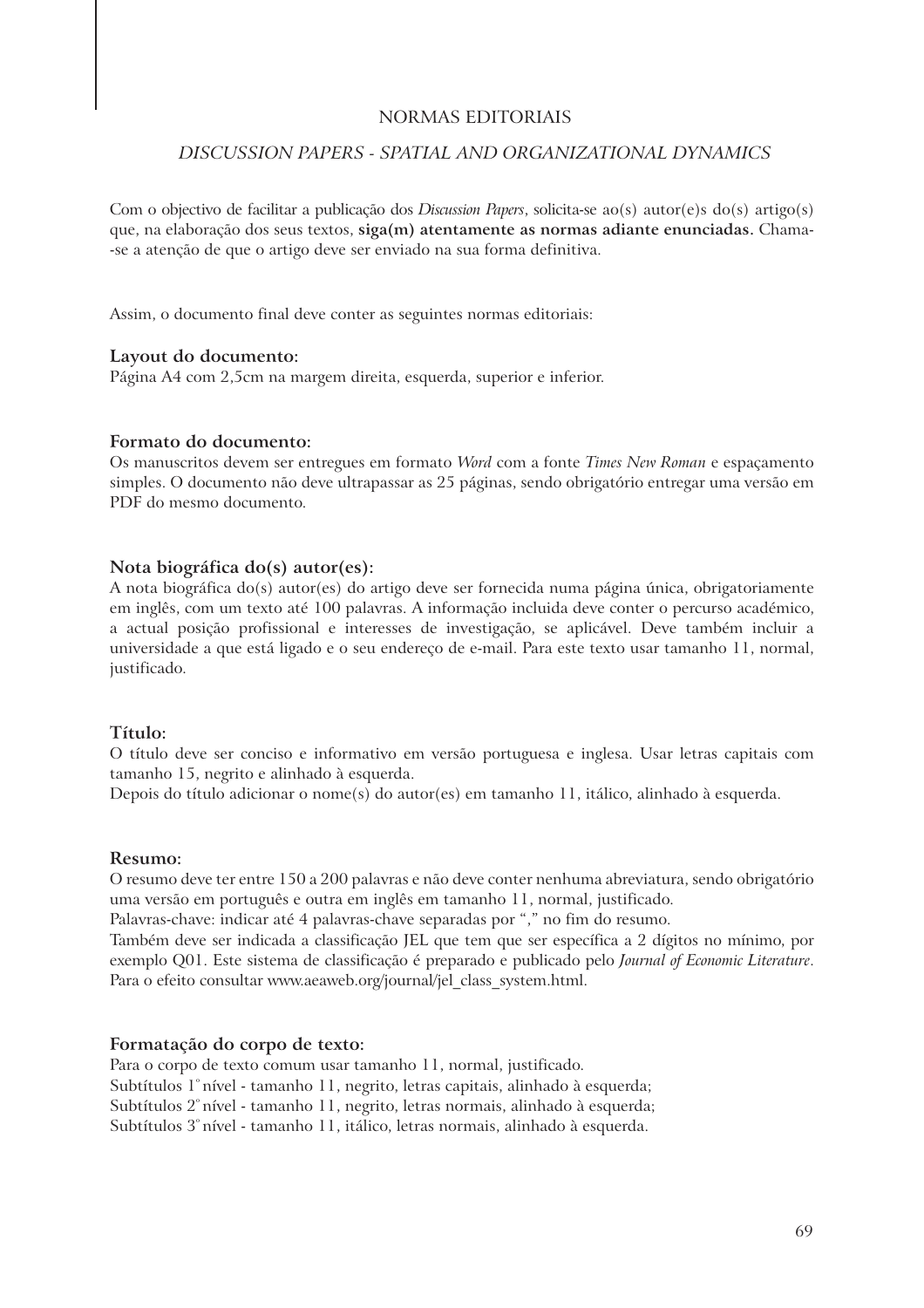# **Índice:**

No início do documento deve constar um índice em tamanho 11, normal, alinhado à esquerda.

# **Abreviações:**

As abreviações, aquando da sua primeira menção, devem ser escritas por extenso entre parêntesis e usadas coerentemente a partir desse ponto.

# **Notas de rodapé:**

As notas de rodapé devem ser usadas para fornecer informação adicional. Não podem conter imagens ou tabelas e devem ter tamanho 8, normal, alinhadas à esquerda, sendo sempre numeradas consecutivamente.Notas de rodapé relativas ao título devem ser indicadas com o símbolo (\*). Não é permitido o uso de notas de fim de texto.

# **Agradecimentos:**

Agradecimentos e dedicatórias devem ser colocados numa secção separada antes do início das referências bibliográficas. Siglas de organizações e afins devem estar escritas por extenso.

# **Citações:**

Ao citar excertos de texto, adicione as referências no fim do mesmo, mencionando apenas o último nome do autor e o ano de publicação da obra entre parêntesis.

Por exemplo: (Flores *et al.*, 1988; Winograd, 1986; Cunha e Cintra, 1996).

Mas se citar o autor dentro do texto, deve apenas mencionar o ano da publicação da obra entre parêntesis.

Ex: Winograd (1986) argumenta …

# **Entradas bibliográficas:**

As entradas bibliográficas devem apenas incluir obras que são mencionadas no texto.

Não usar notas de rodapé ou notas de fim de texto para substituir entradas bibliográficas.

As entradas bibliográficas devem estar ordenadas alfabeticamente pelo último nome do primeiro autor de cada obra.

Para formatar as entradas bibliográficas usar tamanho 11, normal, alinhadas à esquerda.

O nome de todos os autores deve ser indicado, mas também pode ser usada a designação *et al*.

Ex: Pierzynski, G. *et al*. (1994). *Soils and environmental quality*. Lewis Publishers. Florida.

## **Artigo científico:**

Último nome do autor, Primeira inicial. (Ano da publicação). Título do artigo. *Título da obra*. **Volume(Número)**: primeira página-última página.

Ex: Ramírez, P.M., Castro, E. e Ibáñez, J.H. (2001). Reutilização de águas residuais depuradas provenientes da ETAR de Albacete (S.E. Espanha) em campos hortícolas. *Tecnologias do Ambiente*. **44(2)**: 48-51.

# **Livro:**

Último nome do autor, Primeira inicial. (Ano da publicação). *Título do livro*. Informação adicional. Nº da edição, Editora. Cidade da publicação.

Ex: Costa, J. (1995). *Caracterização e constituição do Solo*. 5<sup>ª</sup> edição, Fundação Calouste Gulbenkian. Lisboa.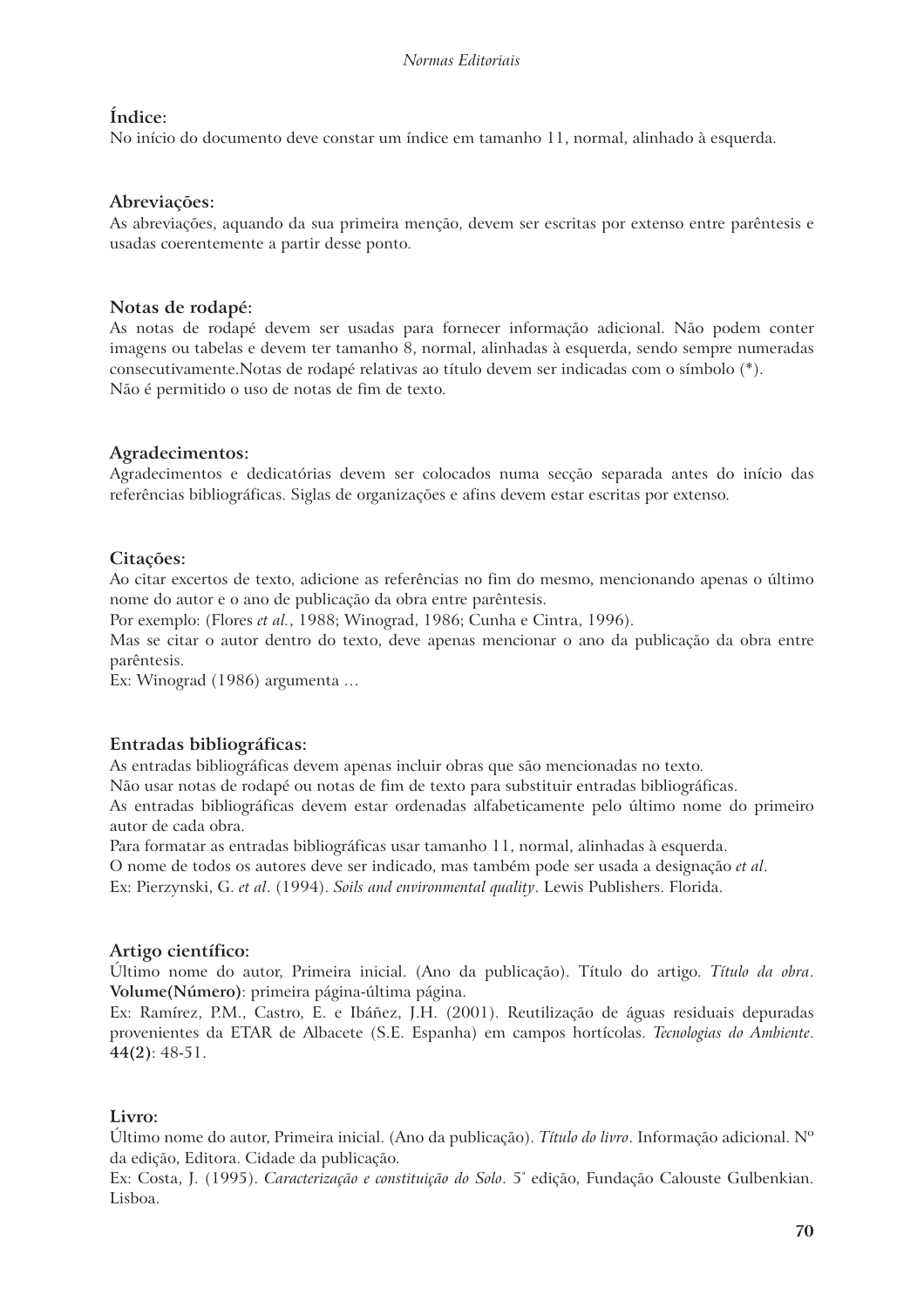## **Capítulo de livro:**

Ex: Silko, L.M. (1991). The man to send rain clouds. Em: W. Brown e A. Ling (eds.), *Imagining America: Stories from the promised land*. Persea. New York.

### **Documento online:**

Último nome do autor, Primeira inicial. (Ano da publicação). *Título do documento*. Acedido em: dia, mês, ano, em: URL.

Ex: Chou, L., McClintock, R., Moretti, F. e Nix, D.H. (1993). *Technology and education: New wine in new bottles – Choosing pasts and imagining educational futures.* Acedido em 24 de Agosto de 2000, no *Web site* da: Columbia University, Institute for Learning Technologies: http://www.ilt.columbia.edu/ publications/papers/newwine1.html.

### **Dissertação de Mestrado ou Doutoramento:**

Ex: Tingle, C.C.D. (1985). *Biological control of the glasshouse mealybug using parasitic hymenoptera*. Ph.D. Thesis. Department of Biological Sciences, Wye College, University of London. 375 pp.

## **Tabelas, Figuras, Gráficos e Quadros:**

Todas as tabelas, figuras, gráficos e quadros devem ser numerados com numeração árabe e devem ter um título explicativo antes do seu conteúdo em tamanho 9, negrito e centrado.

A fonte e ano da informação fornecida deve ser colocada abaixo do respectivo corpo, centrado, com tamanho 8, normal.

Para o conteúdo das tabelas e quadros deve ser usado o tamanho 8.

Figuras e gráficos devem ser fornecidos em formato JPEG (imagem).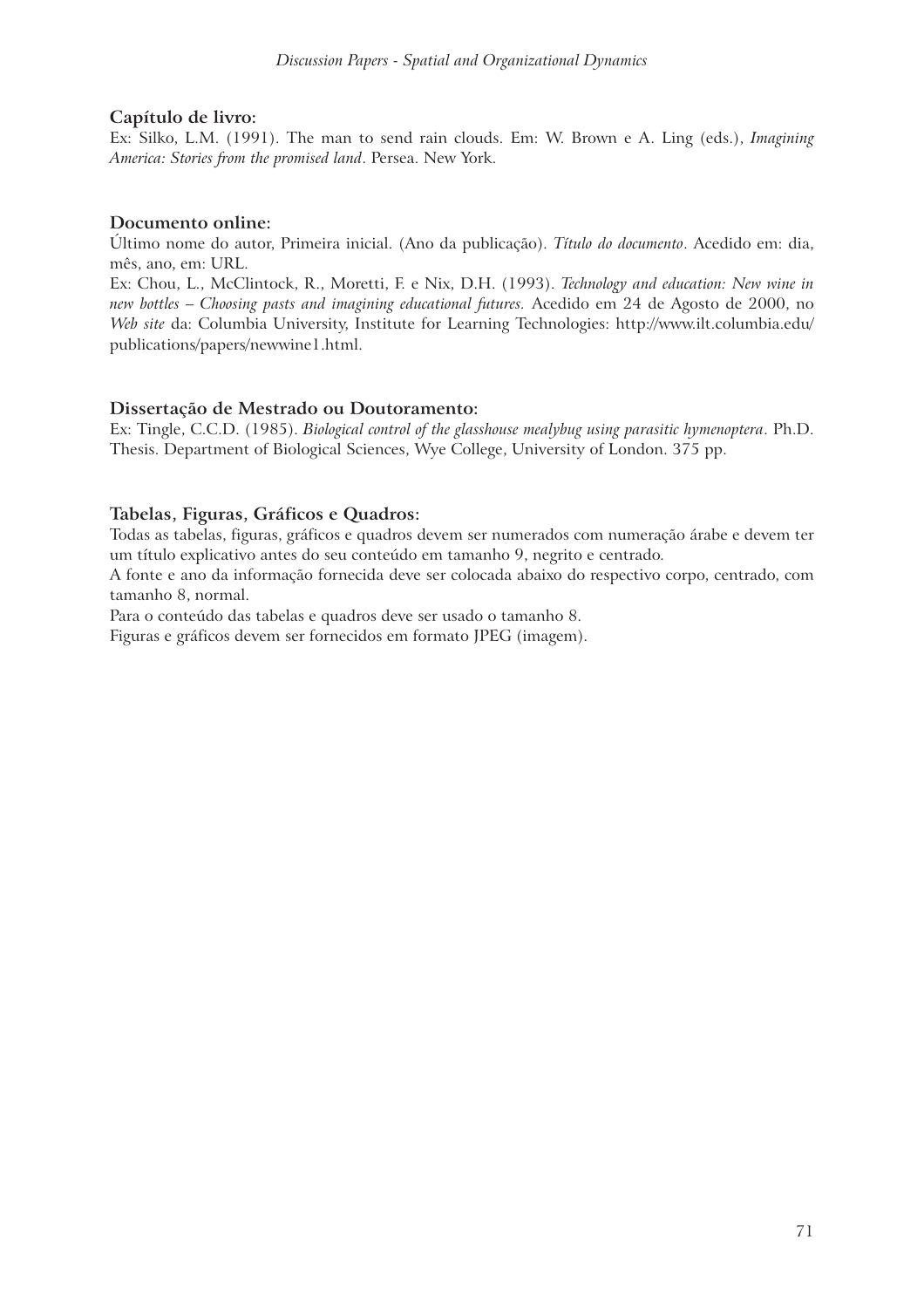#### EDITORIAL NORMS

## DISCUSSION PAPERS - SPATIAL AND ORGANIZATIONAL DYNAMICS

In order to simplify the editors' task, authors are urged to **adopt the norms listed below** for the publication of the Discussion Papers. Please note that the article should be sent in its final version.

Being so, the final document should have the following editorial norms:

#### **Page layout:**

Paper size A4, 2,5cm left, right, bottom and top margins.

#### **Document format:**

Manuscripts should be submitted in Word file using font Times New Roman and single line spacing. The document should not have more than 25 pages, and a PDF version of the document must be provided.

#### **Author(s) biographic note:**

The author(s) biografic note must be in english, on a single page, with a text up to 100 words. The information given should include academic career, present professional position and research interests, if applicable. Should also mention affiliation and personal e-mail address. Use size 11, regular, justified.

#### **Title:**

Should be concise and informative, and must be given in portuguese and english with size 15, bold, left aligned and in capital letters.

After title add author(s) name(s) in size 11, italic, left aligned.

#### **Abstract:**

The abstract should have between 150 to 200 words and should not contain any undefined abbreviations.

It is necessary a portuguese and an english version, using size 11, regular, justified.

Keywords: up to 4 keywords separated by "," at the end of the abstract.

An appropriate number of JEL code(s) must be provided with minimum of 2 digits, for example Q01. This classification system is prepared and published by the *Journal of Economic Literature*. For more information, please consult www.aeaweb.org/journal/jel\_class\_system.html.

#### **Plain Text body:**

For plain text body use size 11, regular, justified. Subtitles 1<sup>st</sup> level - size 11, bold, capital letters, left aligned; Subtitles  $2<sup>nd</sup>$  level - size 11, bold, low case, left aligned; Subtitles 3rd level - size 11, italic, low case, left aligned.

#### **Table of Contents:**

A Table of Contents should be provided at the beginning of the manuscript. Use size 11, regular, left aligned.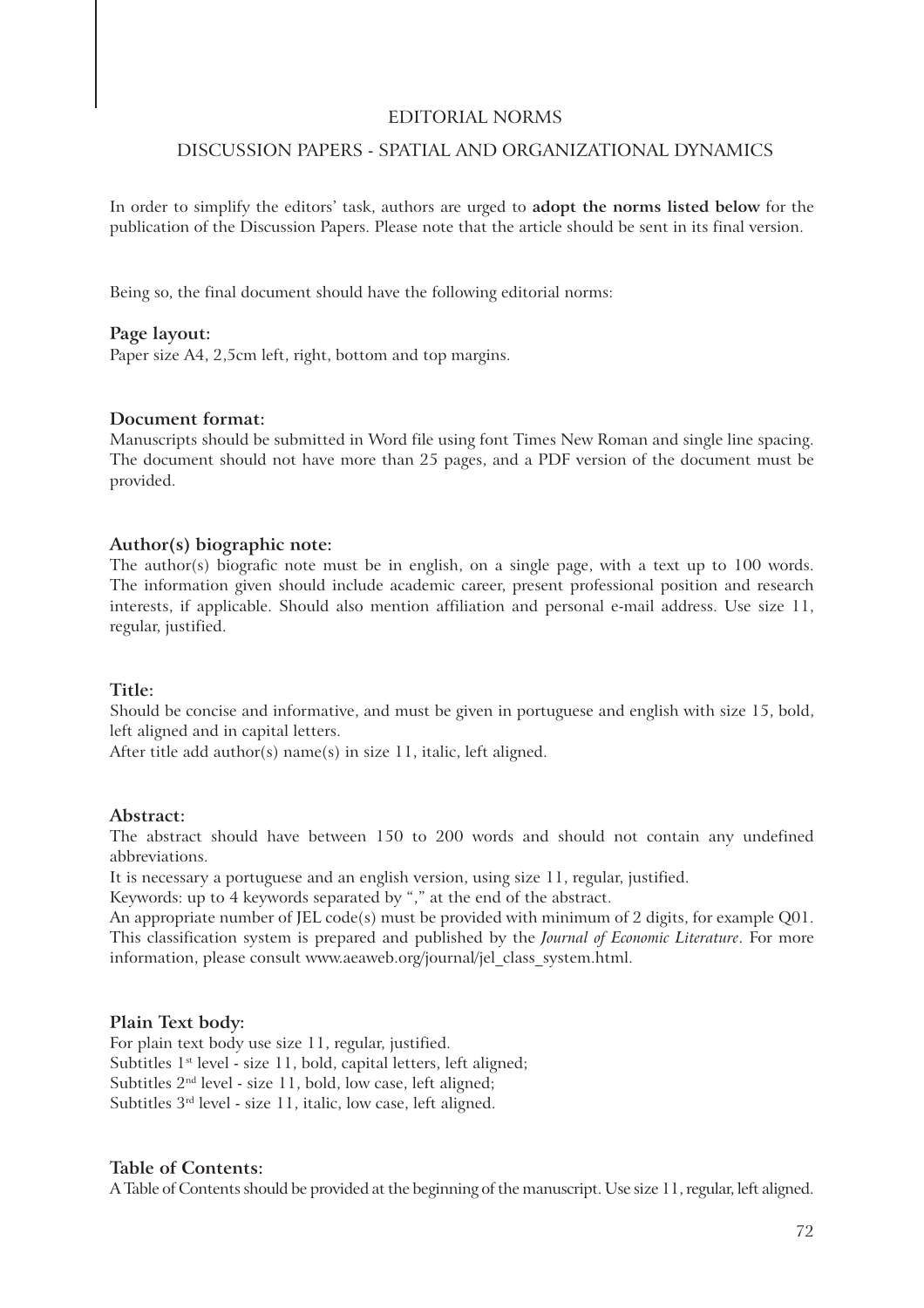### **Abbreviations:**

Abbreviations should be defined at first mention and used consistently thereafter.

#### **Footnotes:**

Footnotes can be used to give additional information. They should not contain any figures or tables and should be in size 8, regular, left aligned. Footnotes to the text are numbered consecutively.

Footnotes to the title of the article are given with the reference symbol (\*).

Endnotes can not be used.

### **Acknowledgments:**

Acknowledgments of people, grants, funds, and others, should be placed in a separate section before the reference list. The names of funding organizations should be written in full.

### **Citations:**

After quoting a text extract, cite the reference giving only the author's name and publication year in parentheses. Ex: (Flores *et al.*, 1988; Winograd, 1986; Cunha and Cintra, 1996)

But if you are citing the author inside the text, add only the publication year between parentheses. Ex: Winograd (1986) describes …

### **References list:**

The list of references should only include works that are cited in the text.

Do not use footnotes or endnotes as a substitute for a reference list.

Reference list entries should be alphabetized by the last name of the first author of each work. To format reference list use size 11, regular, left aligned.

Ideally, the names of all authors should be provided, but the usage of *et al.* in long authors list will also be accepted.

Ex: Pierzynski, G. *et al*. (1994). *Soils and environmental quality*. Lewis Publishers. Florida.

## **Scientific article:**

Last name of the author, First initial. (Publication year). Article title. *Title of the Journal or Review*. **Volume(Issue)**: first page-last page.

Ex: Sadiq. M. e Alam, I. (1997). Lead contamination of groundwater in an industrial complex. *Water, Air and Soil Pollution*. **98(2)**: 167-177.

## **Book:**

Last name of the author, First initial. (Publication year). *Book title.* Adicional information. Edition number, Publishing house. Publishing place.

Ex: Costa, J. (1995). *Caracterização e constituição do Solo*. 5th edition, Fundation Calouste Gulbenkian. Lisbon.

## **Book chapter:**

Ex: Silko, L.M. (1991). The man to send rain clouds. In: W. Brown and A. Ling (eds.), *Imagining America: Stories from the promised land*. Persea. New York.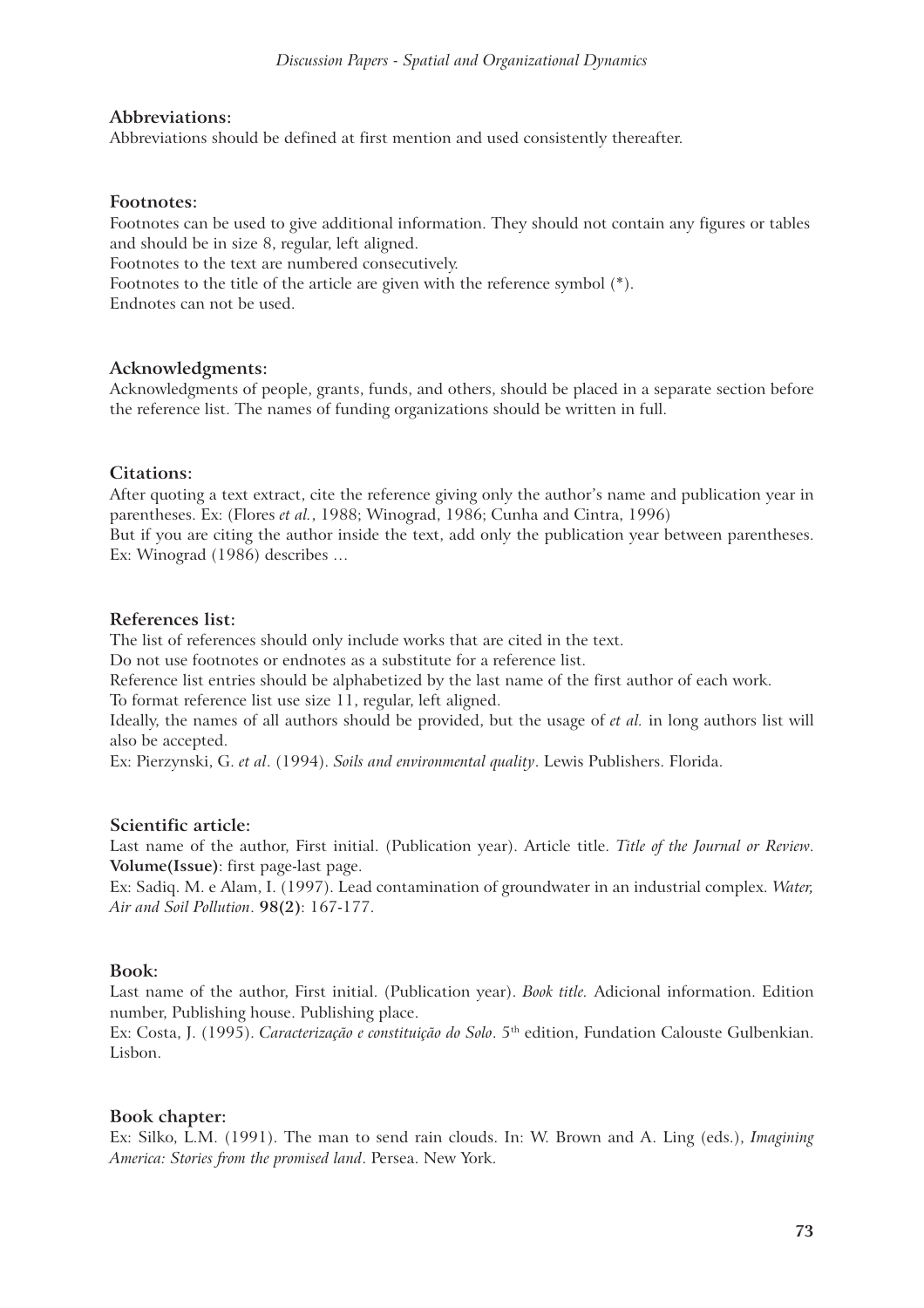# **Online document:**

Last name of the author, First initial. (Publication year). *Document title*. Accessed in: day, month, year, in: URL.

Ex: Chou, L., McClintock, R., Moretti, F. e Nix, D.H. (1993). *Technology and education: New wine in new bottles – Choosing pasts and imagining educational futures.* Acceded in 24th of August 2000, on the Web site of: Columbia University, Institute for Learning Technologies: http://www.ilt.columbia.edu/ publications/papers/newwine1.html.

# **Dissertation:**

Ex: Tingle, C.C.D. (1985). *Biological control of the glasshouse mealybug using parasitic hymenoptera*. Ph.D. Thesis. Department of Biological Sciences, Wye College, University of London. 375 pp.

# **Tables, Figures, Graphics and Boards:**

All tables, figures, graphics and boards are to be numbered using Arabic numerals and should have a title explaining its components above the body, using size 9, bold, centred.

The source and year of the information given in tables, figures, graphics and boards should be included beneath its body, centred, size 8, regular. For tables and boards contents use size 8.

Figures and graphics must be in JPEG format (image).